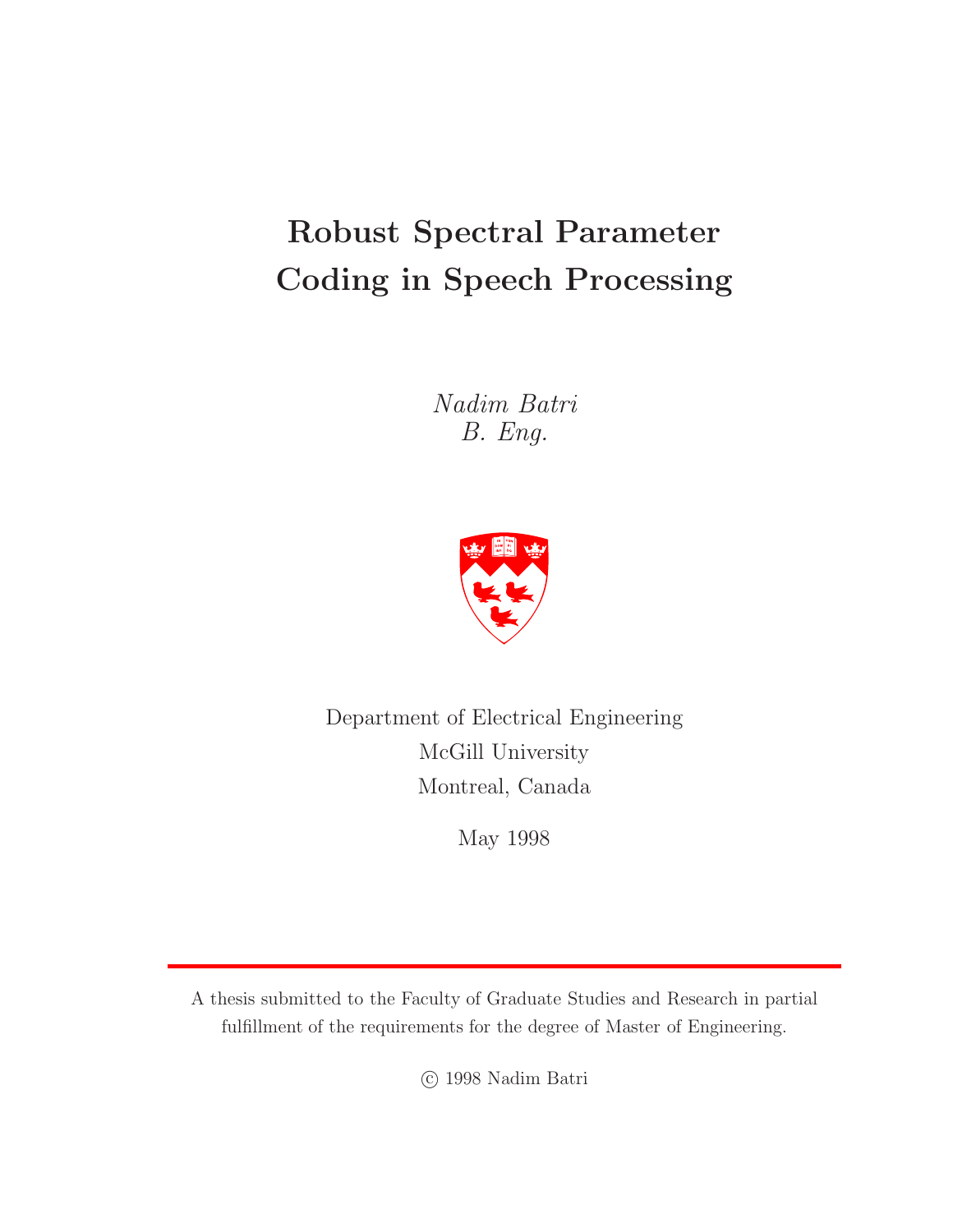### **Abstract**

Linear predictive coding (LPC) is employed in many low bit rate speech coders. LPC models the short-term spectral information for a block of speech using an allpole response. Line spectral frequencies (LSF) have been found to be an effective parametric representation for the all-pole response.

Vector quantization (VQ) is often used to code the coefficients of the response. VQ performs poorly whenever it is coding coefficient vectors which are not well matched to the distribution of its codebooks. A shift in the distribution can be caused by filtering (microphones, filters in communication equipment, etc.), speaker or environmental variability (male, female, background noise, etc.). In this thesis, we explore a method for matching the distribution of the vectors representing the incoming speech signal to the distribution of the codebooks. A novel mapping model based on the transformation of codebooks using the mean and the standard deviation of the distributions is used to increase the robustness of vector quantization. The mapping model is optimized in two ways — choosing the most suitable spectral parameter representation and seeking the best way to obtain the form of the mapping model. The effectiveness and limitations of this method are investigated through simulation of a split vector quantizer (SVQ) of the LPC coefficients.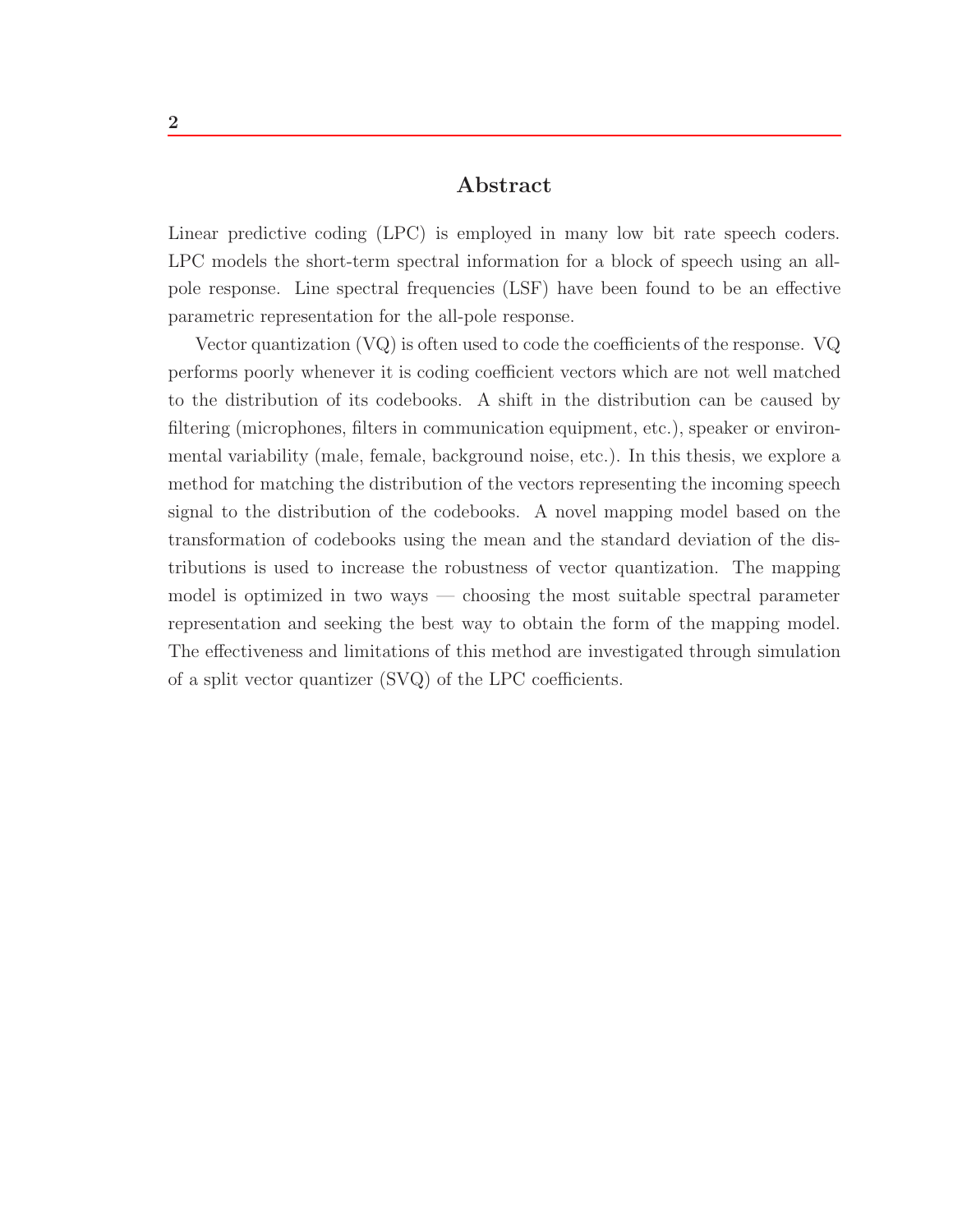### **Sommaire**

Le codage à prédiction linéaire (LPC) est employé dans plusieurs algorithmes de compression de paroles au très bas débit binaire. LPC représente le spectre court-terme pour un block de parole avec une réponse tous pôles. Les fréquences de raies spectrales (LSF) ont été jugées une représentation paramétrique efficace pour la réponse tous pôles.

La quantification vectorielle  $(VQ)$  est utilisée fréquement pour coder les coefficients de la réponse. La performance du VQ est pauvre quand des vecteurs qui ne sont pas representés dans ses livres de code sont codés. Un déplacement dans la distribution peut être causê par un filtrage (microphones, filtres dans des ´equipements de communication, etc.), par une variabilit´e d'orateur ou d'environnement (homme, femme, bruit embiant, etc.). Dans cette thèse, on explore une méthode pour faire correspondre la distribution des vecteurs représentant le signal de parole reçue à la distribution des livres de code. Un nouveau modèle de correspondance, bas´e sur la transformation des livres de code en utilisant la moyenne et l'écart-type des distributions, est utilisé pour améliorer la robustesse de la quantification vectorielle. Le modèle de correspondance est optimisé en deux façons — choisir la meilleur représentation paramétrique spectrale et trouver la bonne façon pour obtenir la forme du model de correspondance. L'efficacité et les limitations de cette méthode sont étudiées par le biais de simulation d'une quantification vectorielle divis´ee (SVQ) des coefficients LPC.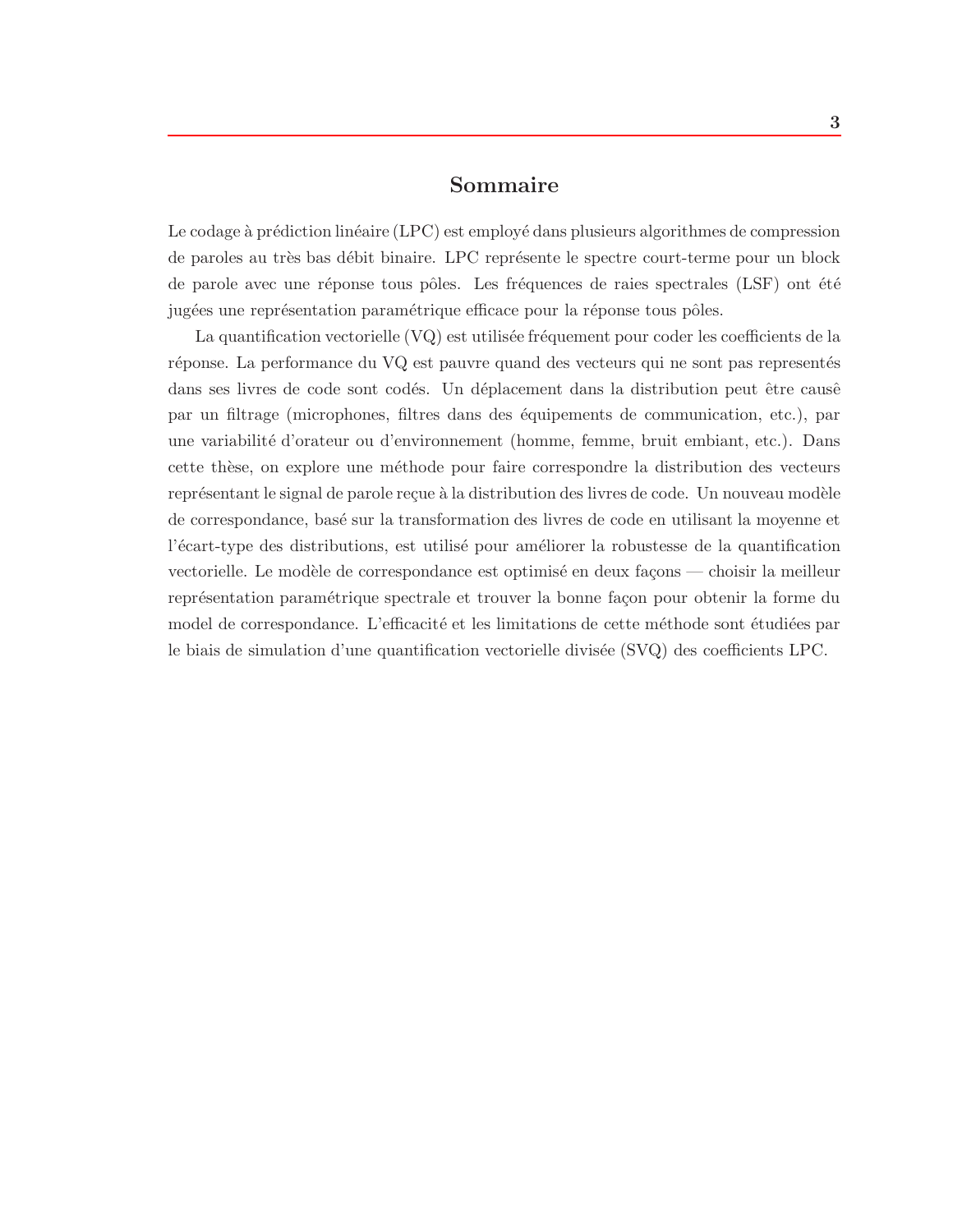# **Acknowledgments**

I would like to express my deepest gratitude to my supervisor Prof. Peter Kabal for his knowledge and guidance throughout my graduate studies at McGill. His patience and his good humor had made my stay very much enjoyable.

I would like to thank the Natural Sciences and Engineering Research Council of Canada (NSERC) who financially supported the project.

I would like to thank all my friends in the Telecommunication and Signal Processing Laboratory, past and present, for their fruitful ideas and interesting discussions. Special thanks to Jacek Stachurski, not only for his very helpful technical advice but for his friendship as well. I am particularly thankful for Eddie Choy for his support and help throughout my two years in masters.

Finally I would like to thank my parents for their support and encouragement during my whole life.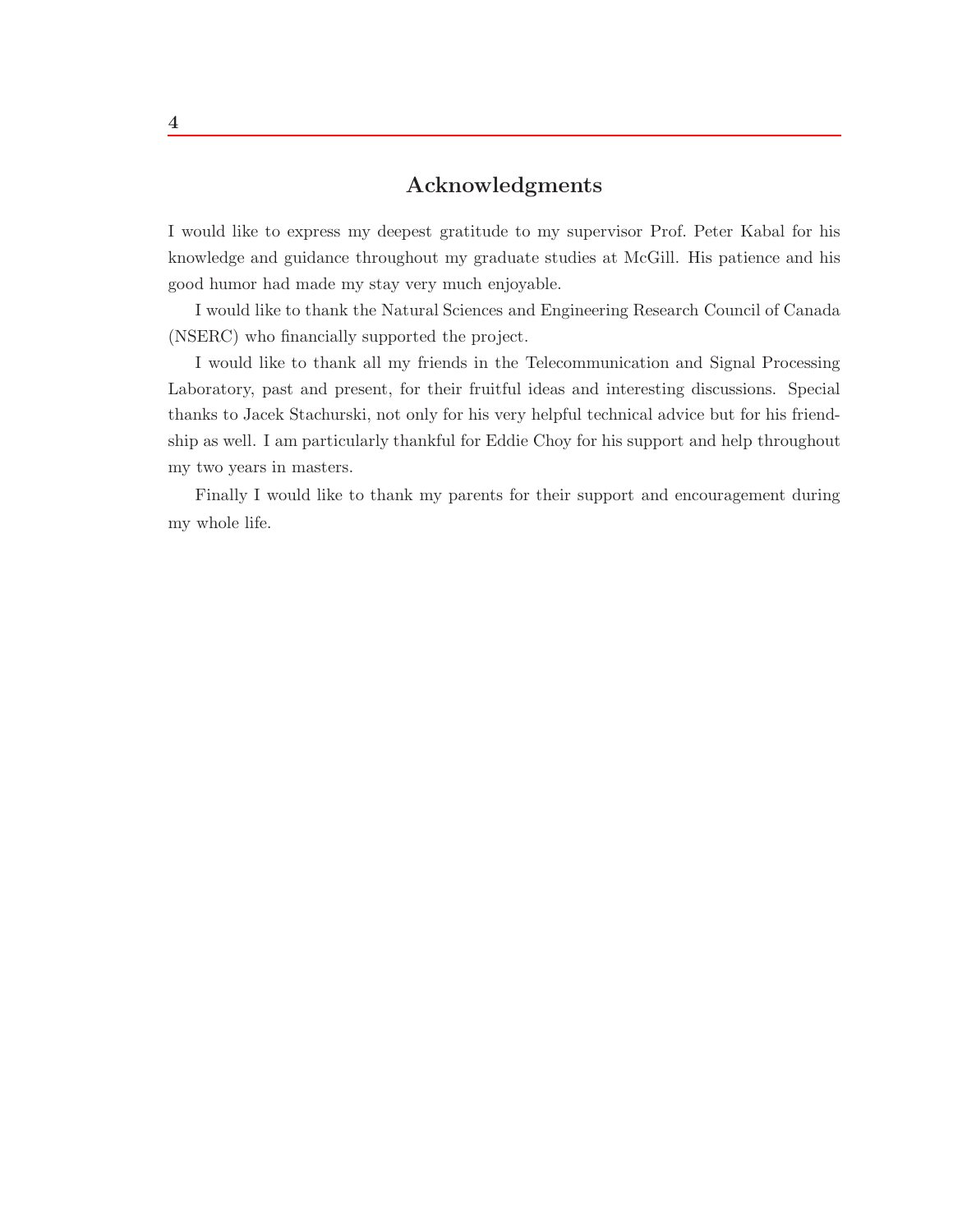# **Contents**

| $\mathbf{1}$   |                                                         | Introduction |                                                                                   | $\mathbf{1}$   |
|----------------|---------------------------------------------------------|--------------|-----------------------------------------------------------------------------------|----------------|
|                | 1.1                                                     |              |                                                                                   | $\overline{2}$ |
|                | 1.2                                                     |              |                                                                                   | 3              |
|                | 1.3                                                     |              |                                                                                   | $\overline{5}$ |
|                | 1.4                                                     |              |                                                                                   | 6              |
| $\overline{2}$ |                                                         |              | <b>Linear Predictive Speech Coding</b>                                            | $\overline{7}$ |
|                | 2.1                                                     |              |                                                                                   | $\overline{7}$ |
|                | Estimation of the Linear Prediction Coefficients<br>2.2 |              |                                                                                   | 9              |
|                |                                                         | 2.2.1        |                                                                                   | 10             |
|                |                                                         | 2.2.2        |                                                                                   | 12             |
|                |                                                         | 2.2.3        | High Frequency Compensation and Bandwidth Expansion                               | 13             |
|                | 2.3                                                     |              | Representation of Spectral Parameters $\ldots \ldots \ldots \ldots \ldots \ldots$ | 14             |
|                |                                                         | 2.3.1        | Reflection coefficients and log-area ratios                                       | 14             |
|                |                                                         | 2.3.2        |                                                                                   | 15             |
|                |                                                         | 2.3.3        |                                                                                   | 18             |
|                | 2.4                                                     |              |                                                                                   | 19             |
|                |                                                         | 2.4.1        |                                                                                   | 19             |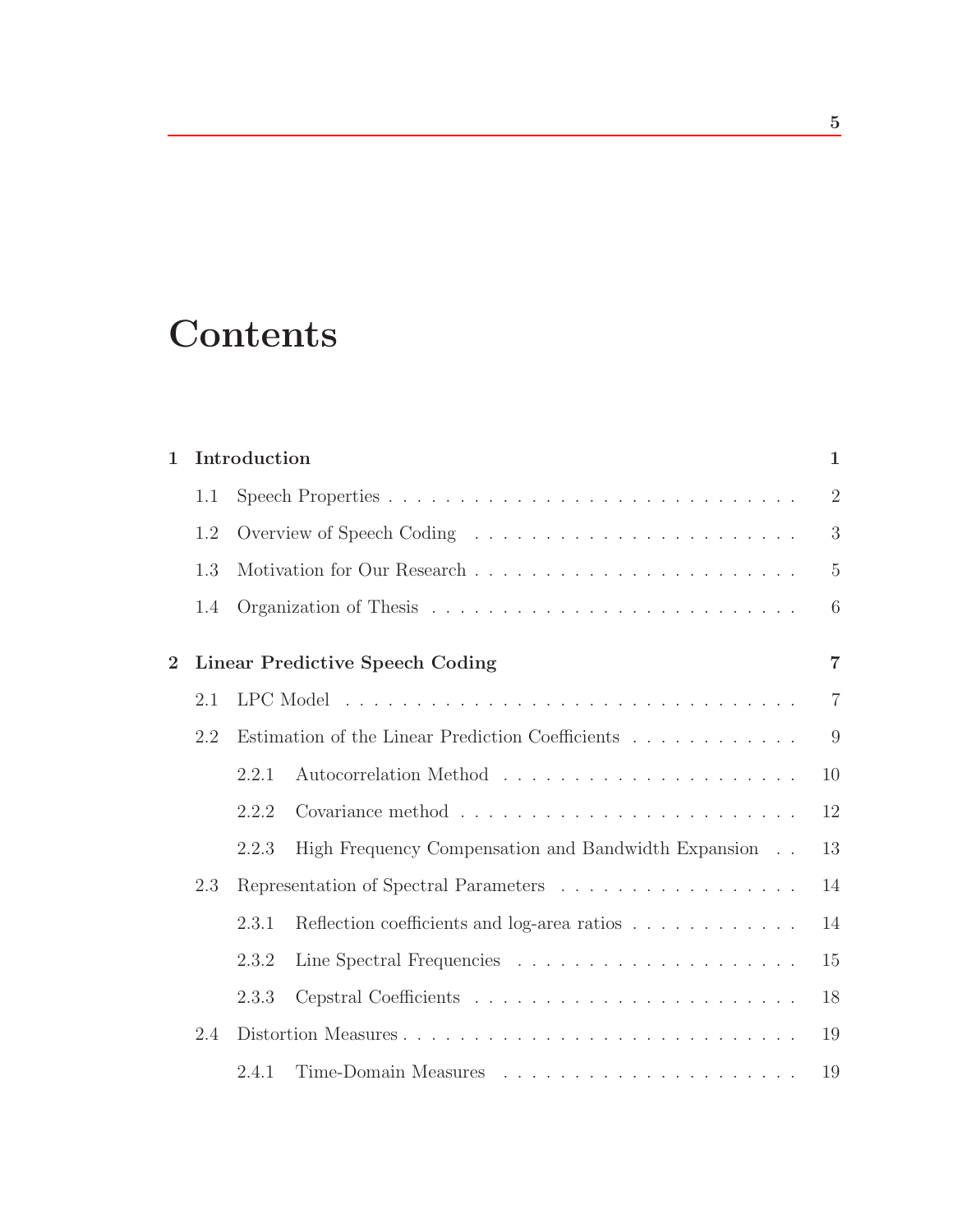|     | 2.4.2 | Spectral Envelope Distortion Measures                                     | 21                                                                                                                                                    |
|-----|-------|---------------------------------------------------------------------------|-------------------------------------------------------------------------------------------------------------------------------------------------------|
| 2.5 |       |                                                                           | 28                                                                                                                                                    |
|     |       |                                                                           | 31                                                                                                                                                    |
| 3.1 |       |                                                                           | 31                                                                                                                                                    |
|     | 3.1.1 |                                                                           | 31                                                                                                                                                    |
|     | 3.1.2 |                                                                           | 34                                                                                                                                                    |
|     | 3.1.3 |                                                                           | 35                                                                                                                                                    |
|     | 3.1.4 |                                                                           | 39                                                                                                                                                    |
| 3.2 |       |                                                                           | 40                                                                                                                                                    |
|     | 3.2.1 | Performance Degradation of $VQ \ldots \ldots \ldots \ldots \ldots \ldots$ | 41                                                                                                                                                    |
|     | 3.2.2 | Block Diagram of the Mapping Model                                        | 42                                                                                                                                                    |
|     | 3.2.3 |                                                                           | 45                                                                                                                                                    |
|     | 3.2.4 |                                                                           | 49                                                                                                                                                    |
|     | 3.2.5 |                                                                           | 52                                                                                                                                                    |
|     |       |                                                                           | 54                                                                                                                                                    |
| 4.1 |       |                                                                           | 54                                                                                                                                                    |
|     | 4.1.1 |                                                                           | 55                                                                                                                                                    |
|     | 4.1.2 |                                                                           | 55                                                                                                                                                    |
|     | 4.1.3 |                                                                           | 57                                                                                                                                                    |
| 4.2 |       |                                                                           | 62                                                                                                                                                    |
|     | 4.2.1 | Computation of the Mapping Parameters                                     | 62                                                                                                                                                    |
|     | 4.2.2 | Selection of the Base Codebook                                            | 64                                                                                                                                                    |
| 4.3 |       |                                                                           | 65                                                                                                                                                    |
|     | 4.3.1 |                                                                           | 65                                                                                                                                                    |
|     |       |                                                                           | Codebook Transformation Model in VQ<br><b>Performance Analysis</b><br>Effect of Filtering on Various LP Representations $\ldots \ldots \ldots \ldots$ |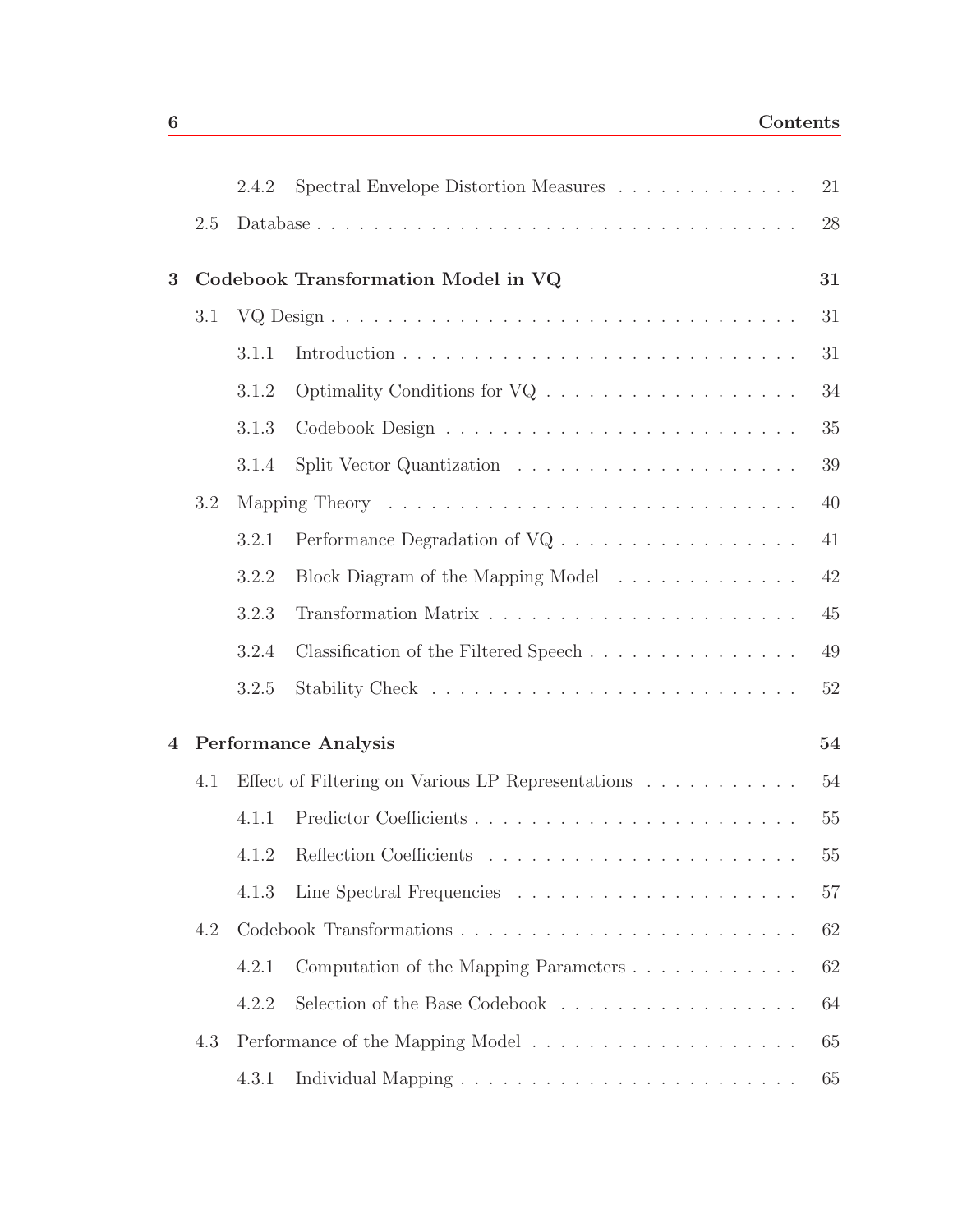|              |     |            | 4.3.3 Comparison of Different Codebook Designs        | 66 |
|--------------|-----|------------|-------------------------------------------------------|----|
|              |     |            | 4.4 Performance of the Mapping over Various Bit Rates | 72 |
|              | 4.5 |            | Interpolation Performance in the Mapping Model        | 76 |
|              | 4.6 |            |                                                       | 76 |
| $\mathbf{5}$ |     |            | Final Remarks and Future Work                         | 78 |
|              | 5.1 |            |                                                       | 78 |
|              | 5.2 |            |                                                       |    |
|              |     | References |                                                       | 81 |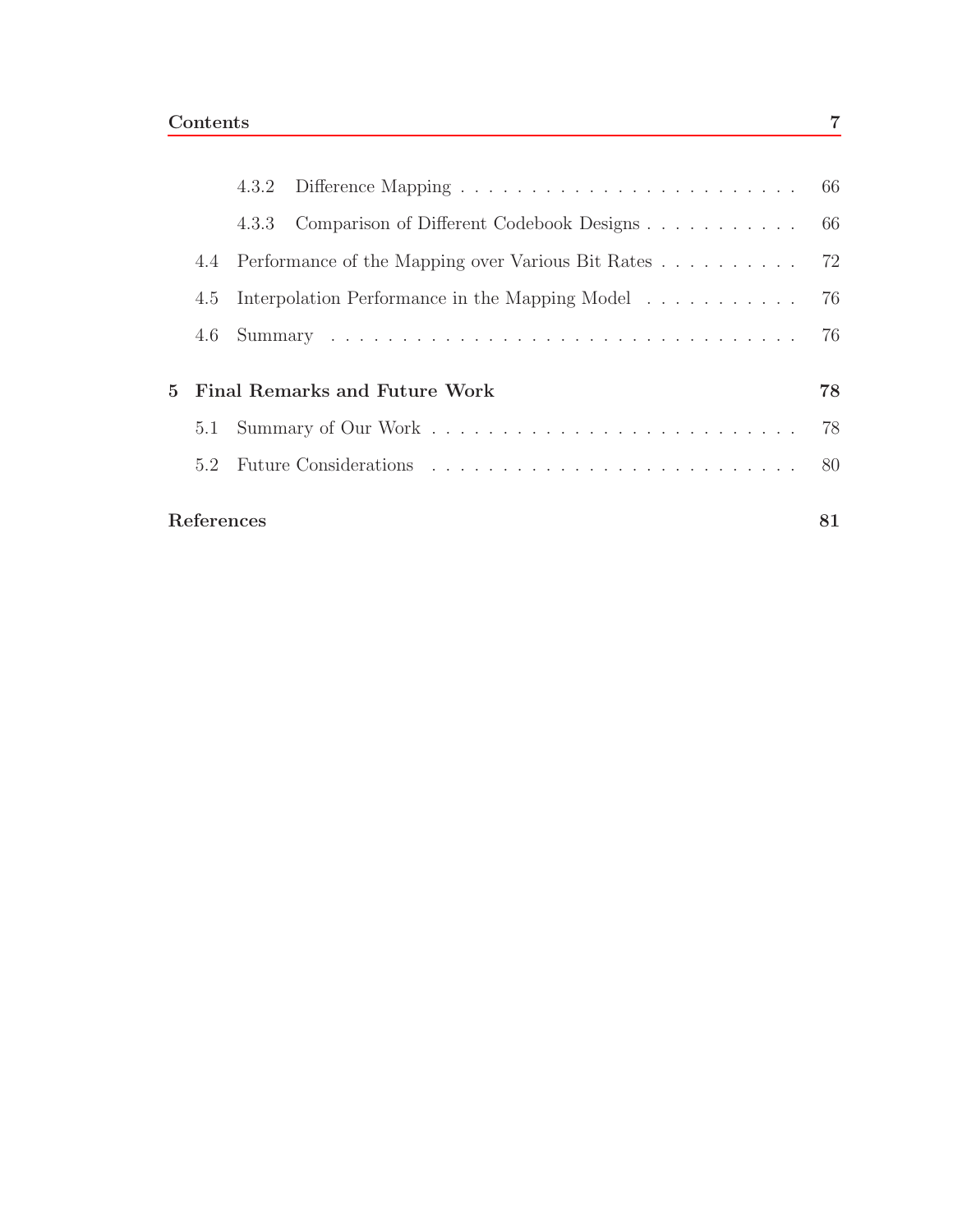# **List of Figures**

| 1.1     | Voiced and unvoiced segments and their short-time spectra. The power<br>spectra were calculated over segments 32 ms long smoothed with a |                |
|---------|------------------------------------------------------------------------------------------------------------------------------------------|----------------|
|         | Hamming window. The dotted line represent the spectral envelope or                                                                       |                |
|         | the formant structure for the voiced segment. $\ldots \ldots \ldots \ldots$                                                              | 3              |
| 1.2     | Basic components of an analysis-by-synthesis compression system.                                                                         | $\overline{4}$ |
| 2.1     | Block diagram of (a) a forward-adaptive coder, and (b) a backward-                                                                       |                |
|         | adaptive coder                                                                                                                           | 9              |
| 2.2     | LPC spectra of a 20 ms speech frame with the corresponding LSF's                                                                         |                |
|         |                                                                                                                                          | 18             |
| 2.3     | Effect of using weights to search for LSF values on the LP spectrum.                                                                     | 28             |
| 2.4     | Frequency response of the (a) lowpass filter (different cutoff frequen-                                                                  |                |
|         | cies), (b) bandpass, (c) highpass filter used in our studies. $\dots \dots$                                                              | 30             |
| 3.1     |                                                                                                                                          | 32             |
| 3.2     | Example of partitioning of a two dimensional space $(N = 2)$ . All input                                                                 |                |
|         | vectors in cell $C_i$ is quantized as the code vector $\mathbf{y} = [y_1, y_2] \dots \dots$                                              | 33             |
| 3.3     | Lloyd Algorithm Flow Chart                                                                                                               | 38             |
| 3.4     | (a) Scattered plot for LSF 4 vs LSF 5 for coded LSF vectors in 2-SVQ                                                                     |                |
|         | (b) A smooth histogram of LSF 4 and LSF 5 from a 2-SVQ codebook.                                                                         | 41             |
| 3.5     | LPC spectra of a 20 ms clean and filtered speech frame. A peak is                                                                        |                |
|         | observed around the cutoff frequency of the filter. $\dots \dots \dots$                                                                  | 43             |
| $3.6\,$ | Block Diagram of the mapping system.                                                                                                     | 44             |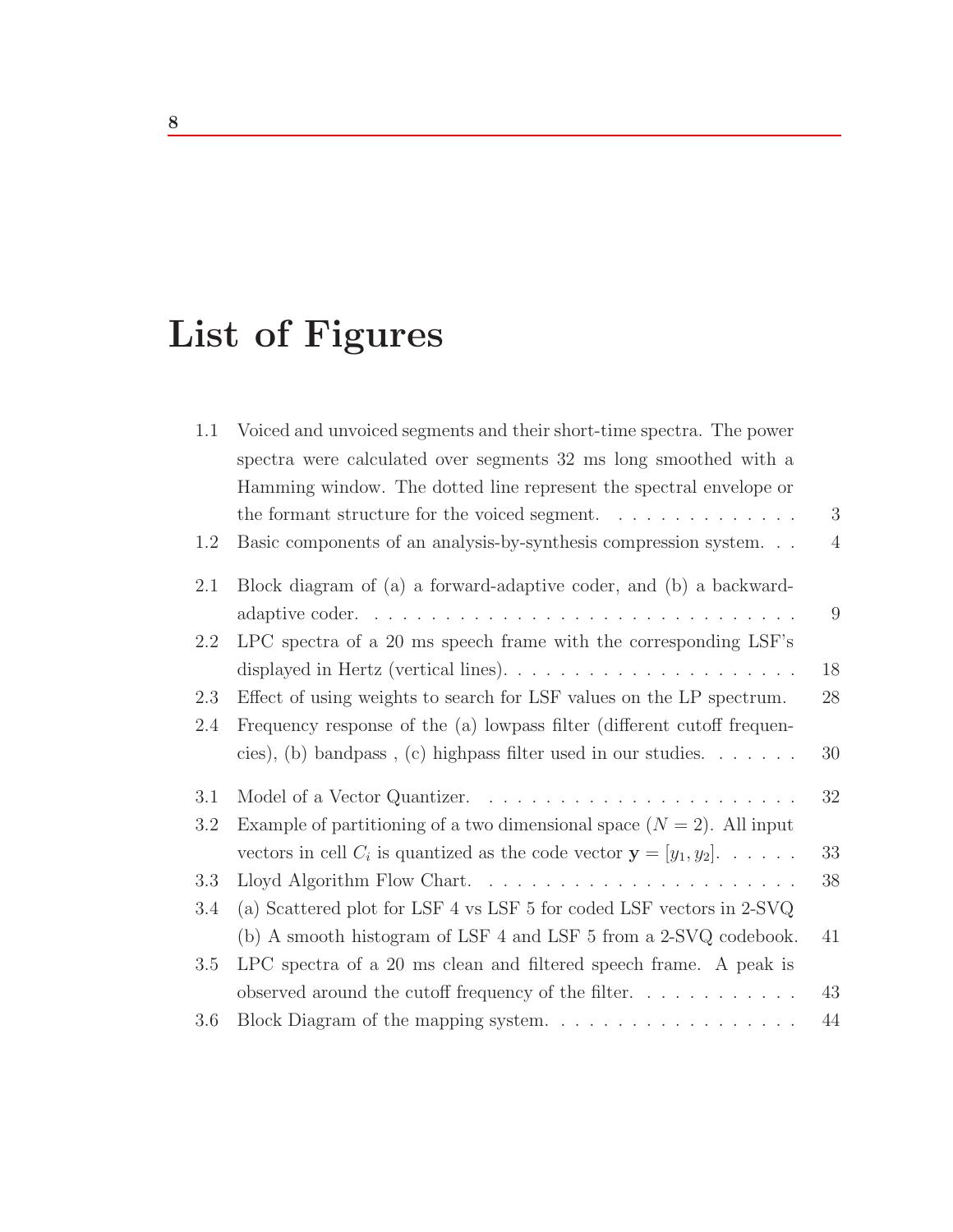| 3.7 | (a) Probability density function of one non-filtered and filtered LP      |    |
|-----|---------------------------------------------------------------------------|----|
|     | parameter, (b) Probability density function of the LP parameter after     |    |
|     |                                                                           | 48 |
| 3.8 | (a) Time domain speech signal, (b) the power spectrum is partitioned      |    |
|     | into bands and two of the bands are plotted with respect to time for a    |    |
|     | clean speech signal, (c) same as in (b) but for a lowpass filtered speech |    |
|     |                                                                           | 50 |
| 3.9 | Power spectrum of a speech signal lowpass filtered with 3.2 kHz, 3.5      |    |
|     | kHz and 4.0 kHz cutoff frequencies. The power spectrum is average         |    |
|     | into bands of 150 Hz of bandwidth                                         | 51 |
| 4.1 | Probability density functions for all 10 predictor coefficients.          | 56 |
| 4.2 | Probability density functions for all 10 predictor coefficients.          | 58 |
| 4.3 | LSF vector values changing with time (frame) (a) effect of lowpass        |    |
|     | filtering the speech, (b) effect of highpass filtering the speech signal  | 59 |
| 4.4 | (a) Pdfs of all 10 LSF coefficients, (b) pdfs of all 10 LSF coefficients  |    |
|     |                                                                           | 60 |
| 4.5 | LSF 1 and LSF 2 of a non-filtered data speech and a bandpass filtered     |    |
|     | data speech. The pdfs are approximately the same if the speech is         |    |
|     |                                                                           | 61 |
| 4.6 | LSF 9 and LSF 10 of a non-filtered data speech and a lowpass filtered     |    |
|     | data speech. The pdfs are approximately the same if the speech is         |    |
|     | lowpass filtered                                                          | 61 |
| 4.7 | Probability density function of the difference between LSF 10 and LSF     |    |
|     | 9 when it is clean, lowpass filtered and mapped                           | 72 |
| 4.8 | SD performance of 2-SVQ for clean, mixed, individual and difference       |    |
|     | mapping for <i>lowpass</i> filtered speech over different bit rates       | 74 |
| 4.9 | SD performance of 2-SVQ for clean, mixed, individual and difference       |    |
|     | mapping for <i>highpass</i> filtered speech over different bit rates.     | 74 |
|     | 4.10 SD performance of 2-SVQ for clean, mixed, individual and difference  |    |
|     | mapping for <i>bandpass</i> filtered speech over different bit rates.     | 75 |
|     | 4.11 SD performance of 3-SVQ for clean, mixed, individual and difference  |    |
|     | mapping for <i>bandpass</i> filtered speech over different bit rates.     | 75 |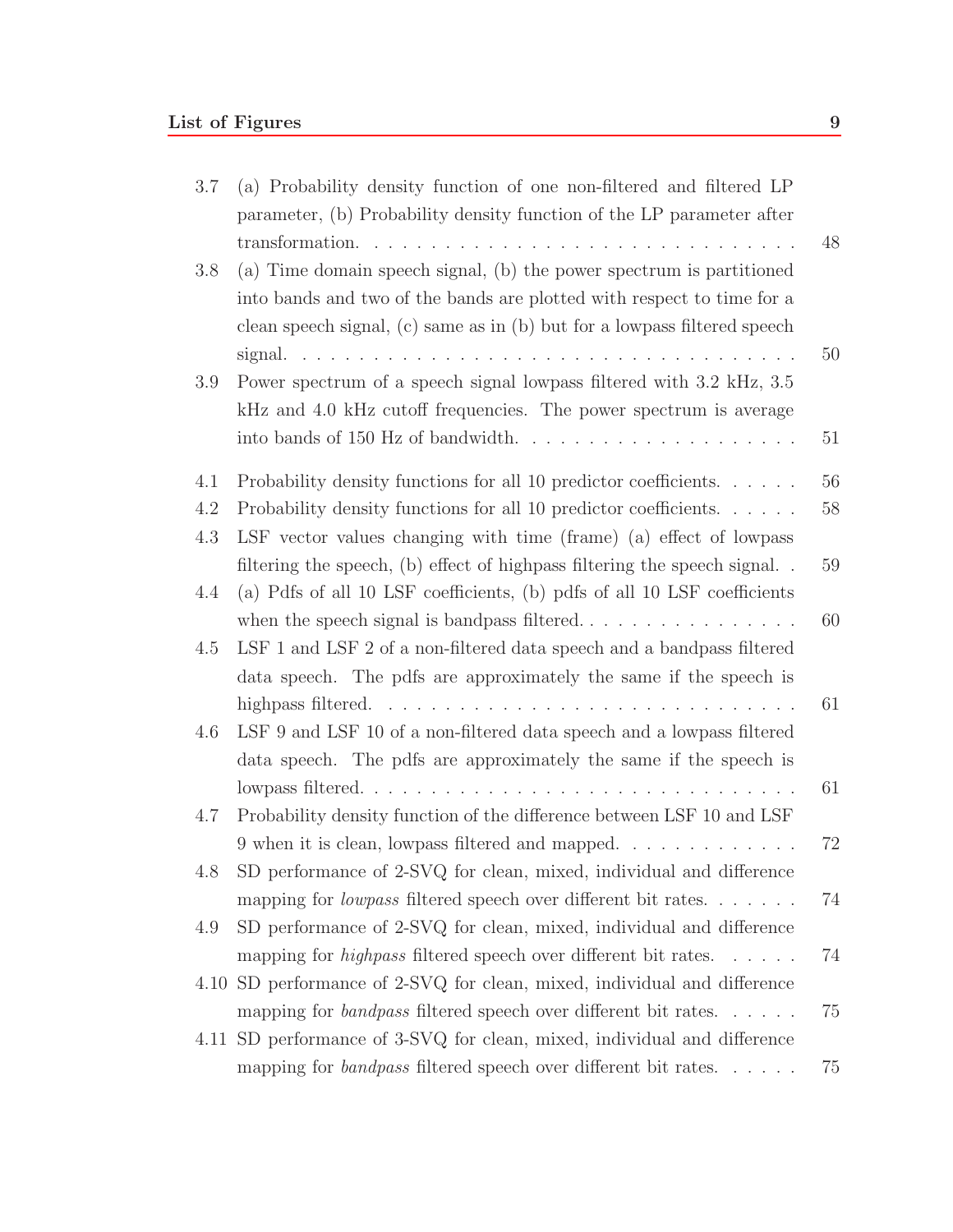| 4.12 SD performance of the individual mapping over different cutoff fre-     |  |
|------------------------------------------------------------------------------|--|
|                                                                              |  |
| 4.13 SD performance of the difference mapping over different cutoff frequen- |  |
|                                                                              |  |
|                                                                              |  |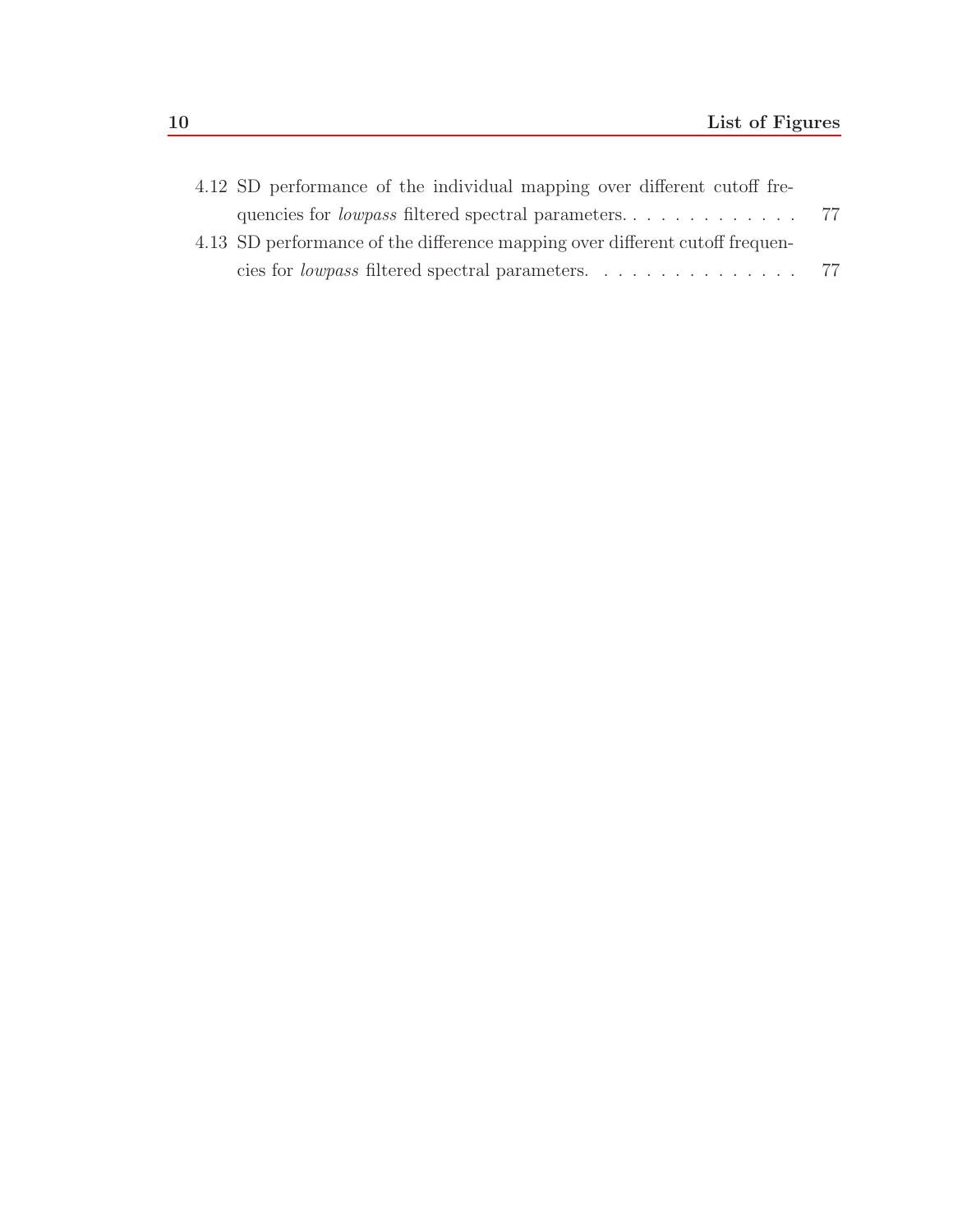# **List of Tables**

| 2.1 | Average spectral distortion showing the difference between having a                  |    |
|-----|--------------------------------------------------------------------------------------|----|
|     | Euclidean distance and a weighted Euclidean distance.                                | 27 |
| 3.1 | Average spectral distortion of different initial codebooks. The distor-              |    |
|     | tion is calculated before training and after training (for a $2-\text{SVQ}$ )        | 37 |
| 3.2 | Average spectral distortion of 2-SVQ and 3-SVQ for a 24 bit codebook                 |    |
|     | when quantizing LSF vectors. $\dots \dots \dots \dots \dots \dots \dots \dots \dots$ | 40 |
| 3.3 | Spectral Distortion for a 2-SVQ subjected to different filtering. The                |    |
|     | first column shows the worst case scenario while the last column shows               |    |
|     |                                                                                      | 42 |
| 4.1 | Results showing the SD performance for the mapping entries calculated                |    |
|     | using either the training, testing or codebook vectors for a 2-SVQ (with             |    |
|     | a clean base codebook). The percentage of unstable filters resulting                 |    |
|     |                                                                                      | 63 |
| 4.2 | Spectral distortion measure for different base codebooks. Each code-                 |    |
|     | book is transformed to meet the condition of the testing set                         | 64 |
| 4.3 | Overall average of SD performance and its outliers of the four base                  |    |
|     | codebooks done on the testing and training sets. The percentage of                   |    |
|     | unstable filters resulting from the mapping procedure is also computed.              | 65 |
| 4.4 | The entries of the individual mapping functions of the transformation                |    |
|     | model for lowpass, bandpass and highpass filtered speech used in the                 |    |
|     | simulations.                                                                         | 66 |
|     |                                                                                      |    |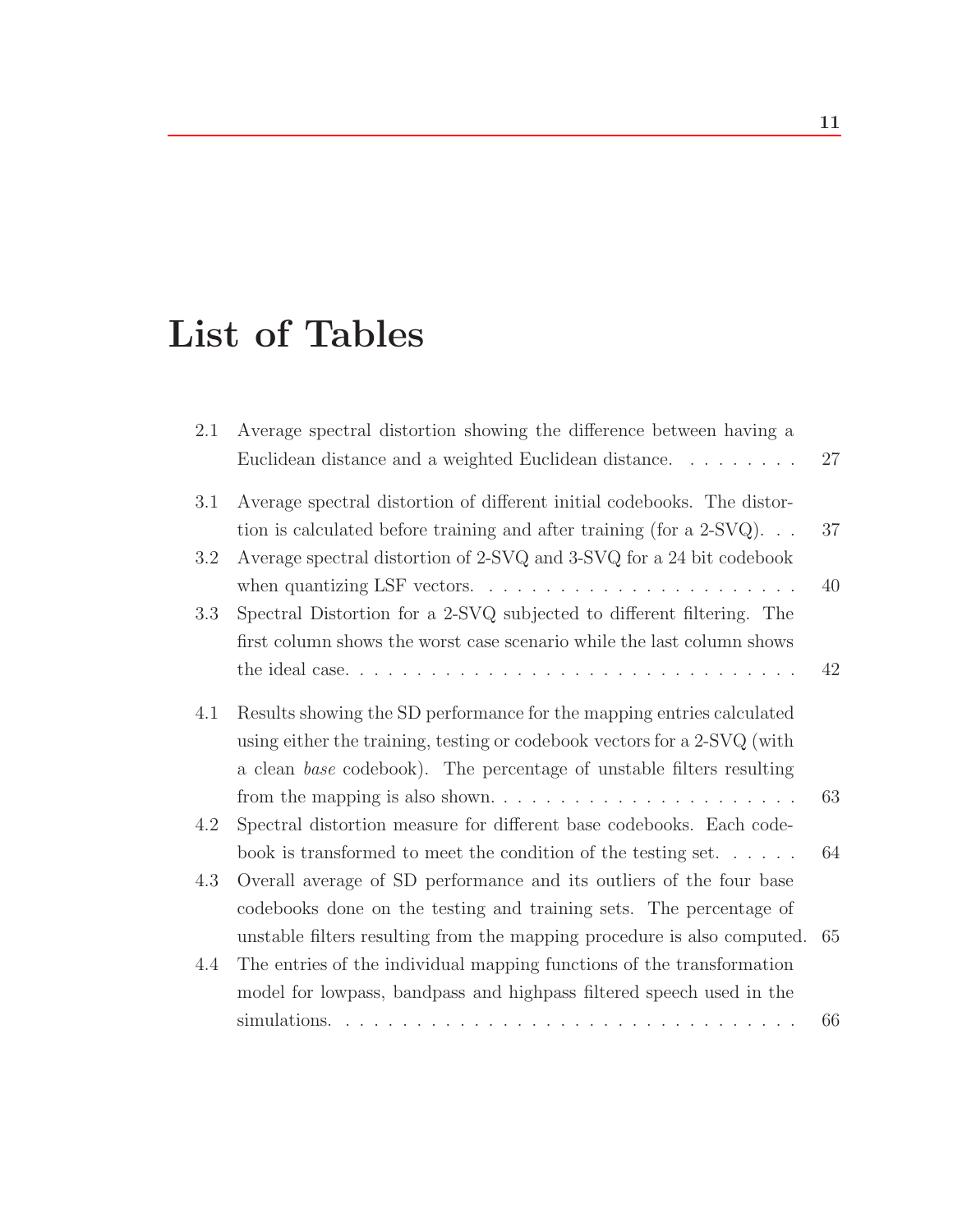|     | 4.5 The entries of the difference mapping functions of the transformation                      |  |
|-----|------------------------------------------------------------------------------------------------|--|
|     | model for lowpass, bandpass and highpass filtered speech used in the                           |  |
|     |                                                                                                |  |
| 4.6 | Spectral distortion measure for 2-SVQ and 3-SVQ when the input                                 |  |
|     | testing speech is lowpass filtered. Results for <i>clean</i> , <i>mixed</i> , <i>individ</i> - |  |
|     | <i>ual mapped</i> and <i>different mapped</i> codebooks are shown 68                           |  |
| 4.7 | Spectral distortion measure for 2-SVQ and 3-SVQ when the input test-                           |  |
|     |                                                                                                |  |
| 4.8 | Spectral distortion measure for 2-SVQ and 3-SVQ when the input test-                           |  |
|     |                                                                                                |  |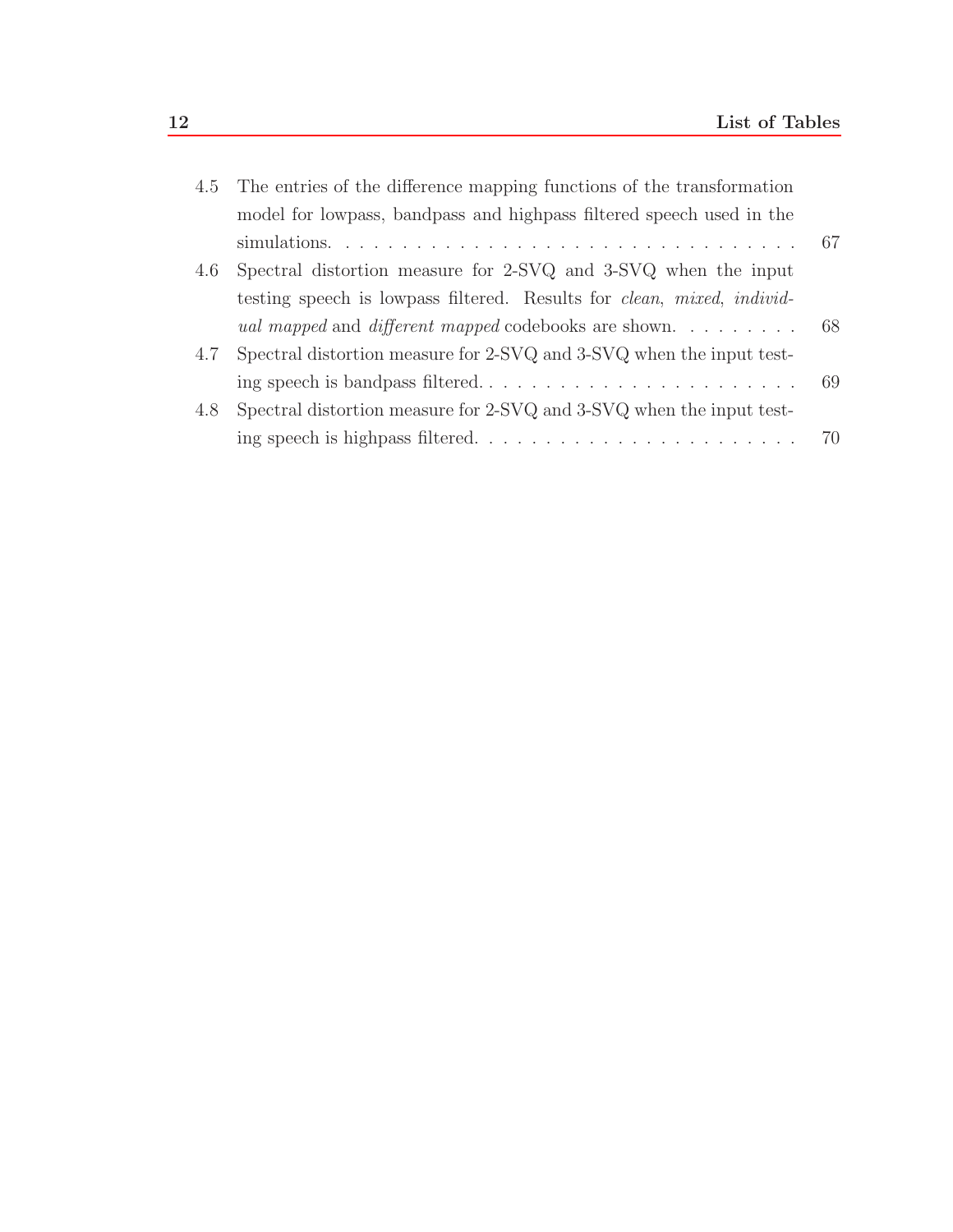# **Chapter 1**

# **Introduction**

Wireless communication has become an important technology in the modern era. The transmission of voice, audio, video and data must be efficient in use of bandwidth and reliable in the face of varying channel conditions. Speech processing plays a key role in enabling wireless transmission of voice and audio. In particular, digital speech coding is important to increase system capacity while maintaining high voice quality. Specifically, speech coding is the process of representing a speech signal digitally. Such a digital signal can then be transmitted or stored efficiently. Once digitized, the digital representation of a speech signal incurs little or no further distortion due to transmission and storage. This is in contrast to analog representations which suffer from distortion due to transmission (channel noise) or storage (tape hiss).

The primary goal of a speech coding system is to achieve acceptable reconstruction of the speech signal with certain constraints, such as bit rate, complexity and especially robustness. More recently, different kinds of robustness have been studied: robustness to channel noise [1], robustness to speaker variability [2], and robustness to filtering conditions [3]. The latter is the subject of this thesis.

The speech is often coded in the form of parameters that represent the signal economically while still allowing speech reconstruction with minimal quality loss. A source filter model that is based on the physiology of human speech production is often used to parameterize certain features of the speech frequency magnitude spectrum associated with each frame of speech signal. The model is based on the output speech being a linear combination of past speech in addition to an input excitation.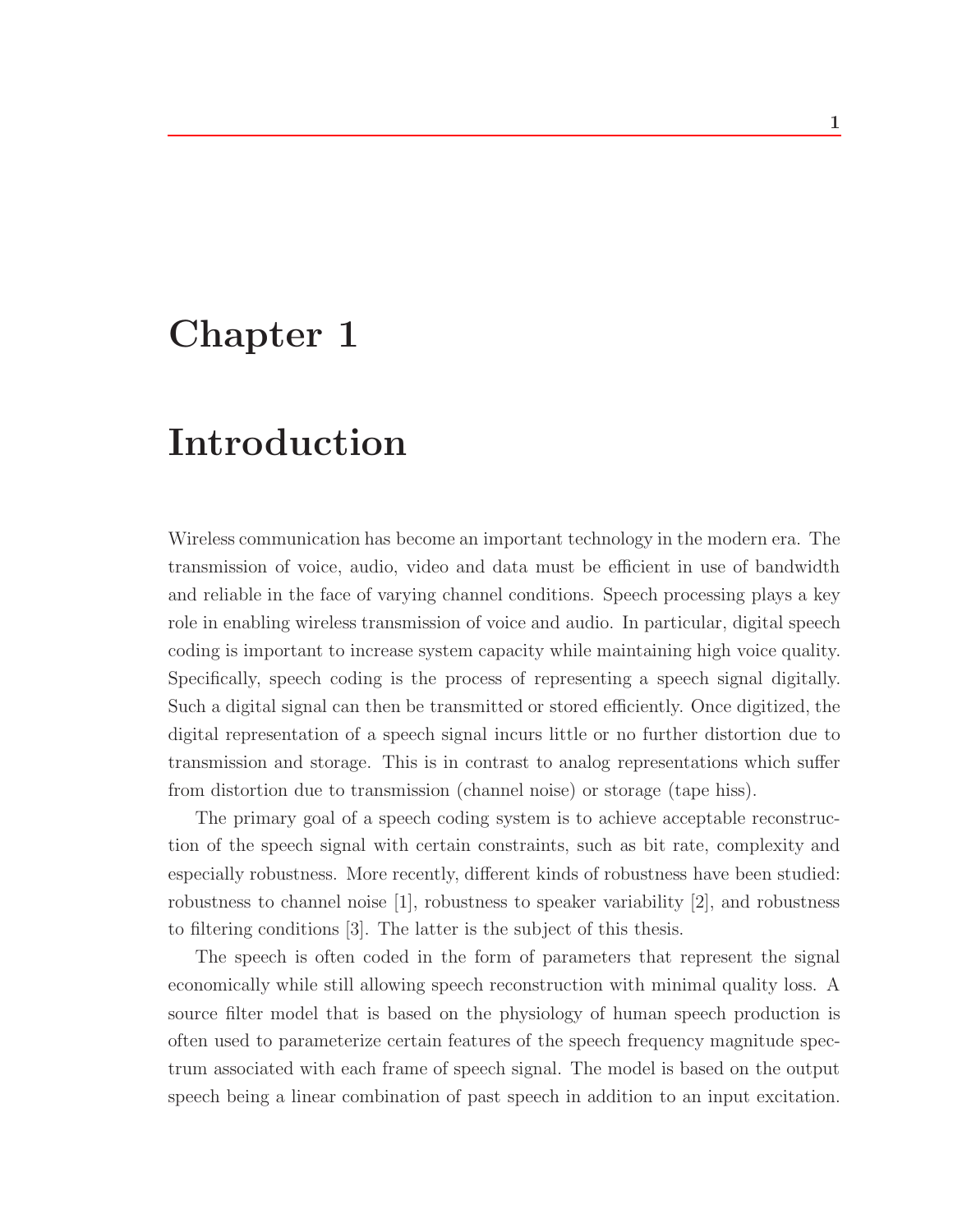This all-pole filter models the resonant frequencies, or formants, of the speech spectrum. The filter coefficients (called LP for linear predictive) can be converted through mathematical transformations into other parametric representations such as reflection coefficients or line spectral frequencies. These spectral parameters need to be quantized with sufficient accuracy to maintain speech intelligibility and quality. Scalar quantization, vector quantization and matrix quantization are some of the numerous quantization methods.

### **1.1 Speech Properties**

Before elaborating on speech coding, some speech properties have to be discussed. Speech is highly redundant. For example, multiple peak clipping of the speech signal (i.e. reducing it to binary waveform) eliminates virtually all amplitude information, yet listeners easily understand speech distorted in such a way. Speech signals are non-stationary and at best can be considered as quasi-stationary over short segments, typically 5–20 ms. The statistical and spectral properties of speech are thus defined over short segments. Speech can generally be classified as *voiced* (e.g.,  $\langle a \rangle$ ,  $\langle i \rangle$ , etc), unvoiced (e.g., /sh/), or mixed. Time- and frequency-domain plots for voiced and unvoiced segments are shown in Fig. 1.1. Voiced speech is quasi-periodic in the time domain and harmonically structured in the frequency domain while unvoiced speech is noise-like and broadband. In addition, the energy of voiced segments is generally higher than the energy of unvoiced segments. An important feature in the spectrum are the resonances (peaks) known as formants (see the spectrum of the voiced speech in Fig. 1.1). These formants are known to be perceptually important in the recognition of speech sounds, particularly for vowels. In this thesis, we will examine coding schemes which attempt to reproduce the spectral features accurately.

Two major types of correlations are present in a speech signal. These are known as near-sample redundancies and distant-sample redundancies. Near-sample redundancies are those which are present among speech samples that are close together. Distant-sample redundancies are due to the inherent periodicity of voice speech.

These distinctive properties of speech are the foundation of speech coding or speech compression.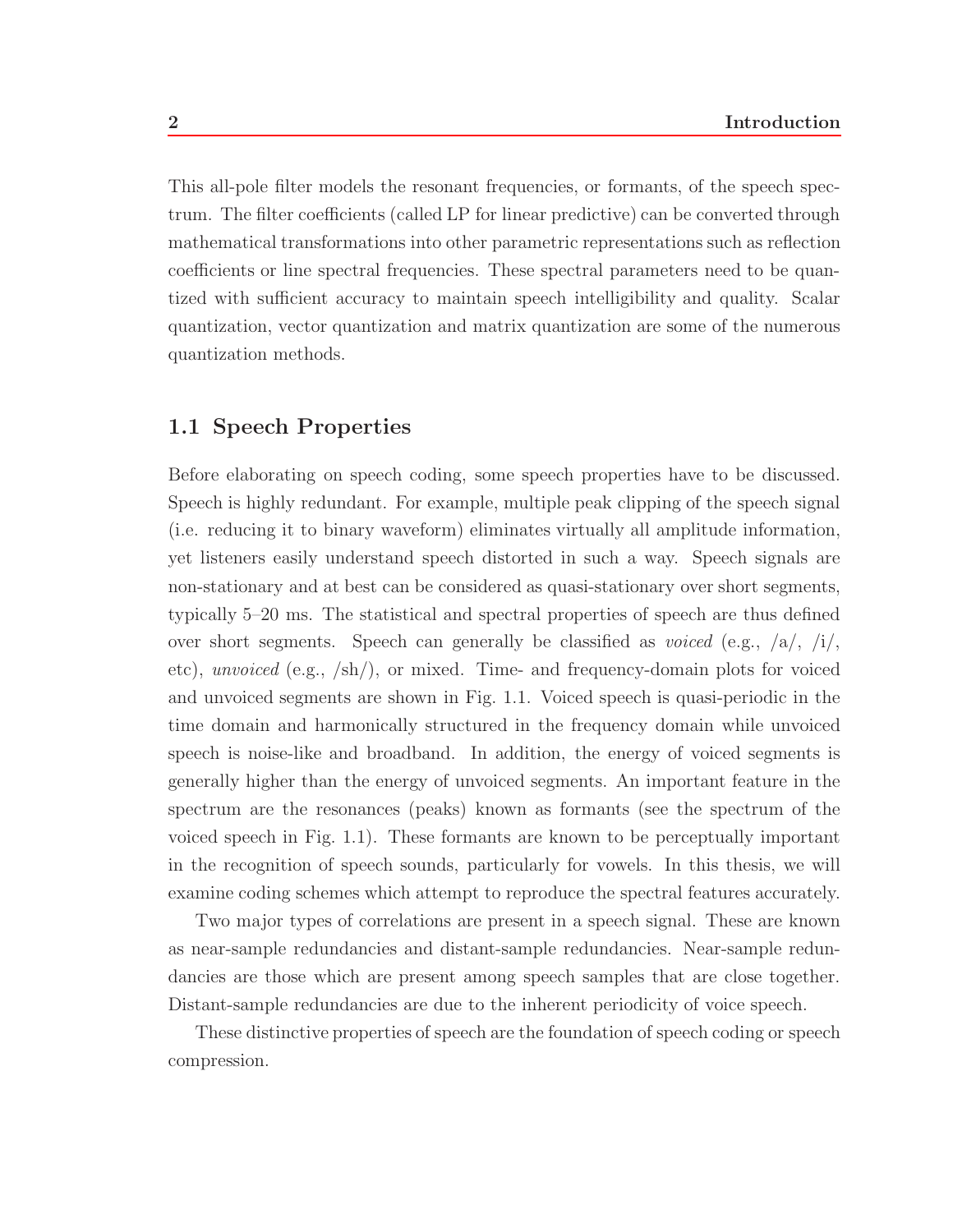

Fig. 1.1 Voiced and unvoiced segments and their short-time spectra. The power spectra were calculated over segments 32 ms long smoothed with a Hamming window. The dotted line represent the spectral envelope or the formant structure for the voiced segment.

### **1.2 Overview of Speech Coding**

Speech coding is the field concerned with obtaining compact digital representations of voice signals for the purpose of efficient transmission or storage. It involves sampling and amplitude quantization. An analog speech waveform  $s_a(t)$  is sampled at a rate  $f_s \geq 2B$ , where B is the frequency bandwidth of  $s_a(t)$ , yielding the discrete-time speech signal s[n]. At this stage, the quantization or binary representation of  $s[n]$ can be direct or parametric. Direct quantization implies binary representation of the speech sample themselves while parametric quantization involves binary representation of a speech model and/or spectral parameters.

In the simplest type of coder, pulse code modulation (PCM), the amplitude of the speech signal s[n] is quantized to one of  $2^R$  magnitude levels, where R is the num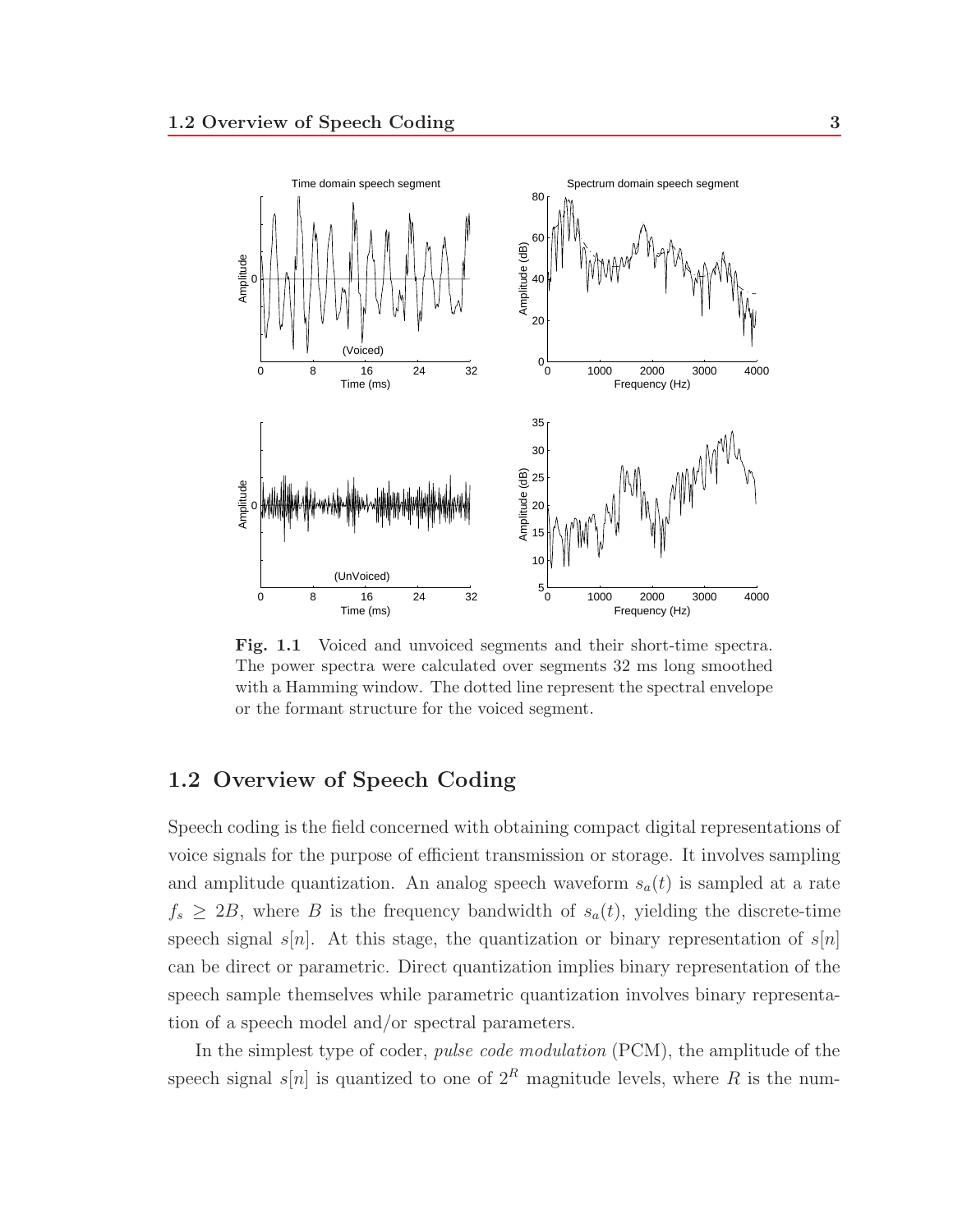ber of bits used to encode each sample. Different types of quantization are used to encode the speech signal. We can classify them as uniform, nonuniform and adaptive quantization. This method does not have any mechanism for redundancy removal. Nonuniform quantizers are more useful since they encode the speech signal with fewer bits than that used in linear (or uniform) quantization because human hearing sensitivity tends to be logarithmic, and because speech signals have an amplitude distribution biased toward lower amplitudes [4]. By quantizing a prediction error signal rather than the original signal sample, *differential pulse code modulation* takes advantage of the existing correlation among neighboring samples to reduce the bit rate. This prediction error signal is the difference between the current sample and its predicted value. Similar methods such as delta modulation (DM), adaptive delta modulation (ADM) and adaptive differential pulse code modulation (ADPCM) use the redundancy of speech to reduce the bit rate or alternately improve the quality of speech  $[5, 6]$ .

Compressing speech to further reduce bit rates involves using an analysis-synthesis process. Figure 1.2 shows the basic components of such a system. In the analysis stage, speech is represented by a compact set of parameters which are then encoded efficiently. In the synthesis stage, these parameters are decoded and used in conjunction with a reconstructive mechanism to form speech.



Fig. 1.2 Basic components of an analysis-by-synthesis compression system.

The quantization block is one of the main stages of a speech coder. Vector quantization is the process of jointly quantizing the set of parameters as a single vector to another real-valued, discrete-amplitude vector. While scalar quantization can take advantage of the correlation of consecutive speech samples and their probability den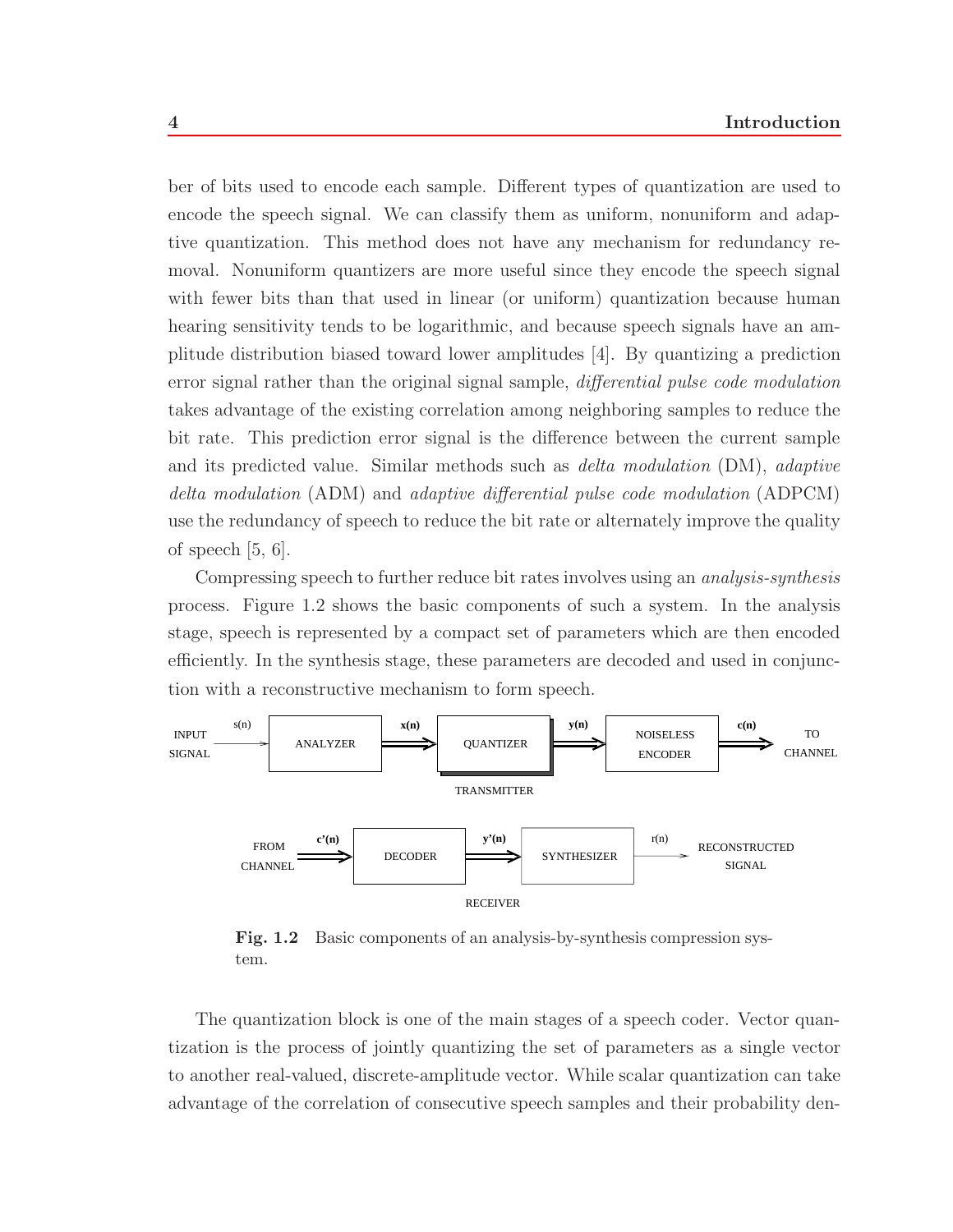sity function, vector quantization can take advantage of four interrelated properties of vector parameters: linear dependency, nonlinear dependency, shape of the probability density function  $(pdf)$ , and vector dimensionality [7].

# **1.3 Motivation for Our Research**

A principal use of Vector Quantization† in speech coding has been to reduce the transmission rate to 1200-bit/s and below for the spectral parameter while maintaining acceptable speech intelligibility and quality. More recently, VQ has been studied at higher data rates [8, 9]. VQ has been also used regularly and effectively in patternrecognition type of speech applications, such as in speech and speaker recognition [10].

VQ is a process where a collection of representative vectors is stored in a codebook and then an input vector is matched to the "closest" vector in the codebook. An index will then represent the quantized version of the vector. The drawback of VQ can be its large cost of memory and computational complexity. In general, it increases exponentially with the number of dimensions and the number of bits per dimension.

One measure of the efficiency of VQ is its robustness. Robustness can refer to the ability of a VQ to perform adequately in presence of channel errors. Knagenhjelm [11] introduced the idea of reordering the indexes of the codebook to mitigate the effect of channel errors. Robustness can also refer to the resistance to degraded performance when tested on data whose distribution is different of that of the training data used to implement the codebook for VQ. Due to the diverse distribution that we can get from speech signals, such as speaker variability, different filtering (microphones and filters of communications equipments) or environmental variability (background noise), robustness becomes very difficult to achieve. Building a codebook for each probability density function and alternating between them when appropriate is a possible solution for this problem. It is however tedious and impractical to implement since it demands large storage capabilities. The storage problem worsens if the dimension of the vector or the dimension of the codebook increases.

Mapping one probability density function (pdf) to another is the subject of this thesis. In doing so, we will be using only one set of data and transformations rather

<sup>†</sup>In this thesis, Vector Quantization is abbreviated as VQ.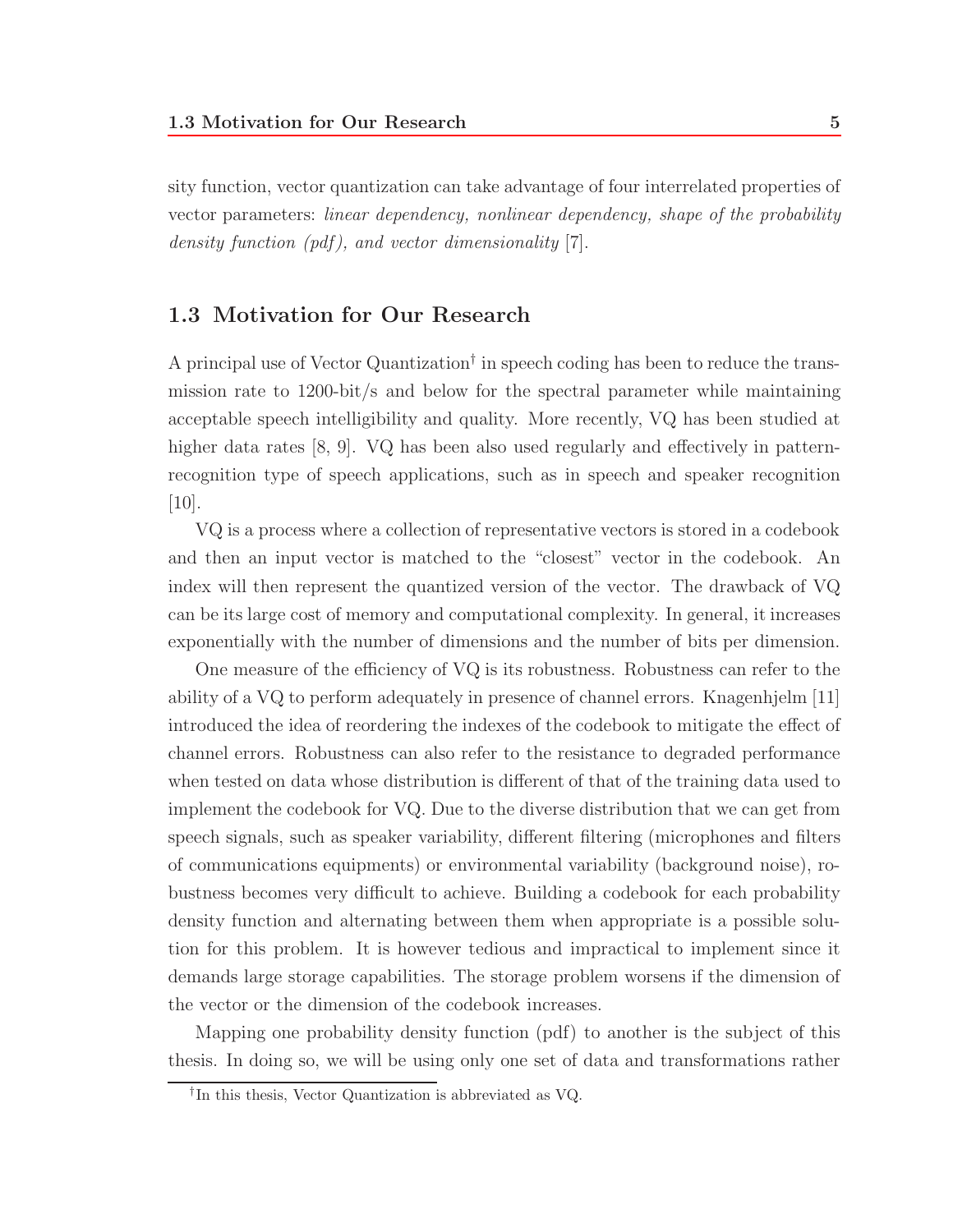than storing all possible codebooks. This technique saves a lot of memory in return for a small additional complexity. Our study targets one type of robustness, which involves filtered speech. When filtering speech signals, the pdfs of the respective prediction coefficients vary significantly and in turn degrade the performance of VQ. One solution, proposed by Ramachandran and Sondhi [3], was to switch to a scalar quantizer when the performance of the VQ is poor. In this case, one bit has to be added to the transmission block to determine which quantization method is used. The resulting improvement is modest. In our study, a mapping function is used to convert one codebook to satisfy the pdfs of different types of filtered speech. Additional computational complexity is added to determine the type of filtering done on the speech and to select the proper mapping function. The complexity of the proposed scheme is small since we are applying a simple mapping once per analysis frame to the single vector of LP parameters derived from the speech.

### **1.4 Organization of Thesis**

The intent of this thesis is to provide a method to improve the robustness of VQ for different type of filtered speech signals. Chapter 2 reviews the method of linear predictive coding that is used in most speech coders to model the short-term spectral parameter. We will introduce several alternative parametric representations of LP filter coefficients as well as some objective distortion measures used to evaluate quantizer performance. Chapter 3 provides an overview of VQ and its basic components and then explores different methods that will increase its robustness. In particular, individual mapping of the LP coefficients and difference mapping are explored and theoretical limitation for the stability of the LP filter are presented. Chapter 4 describes the implementation of the mapped VQ and includes simulation results and performance evaluations. Chapter 5 concludes the thesis with a summary of our work and suggestions for future investigation.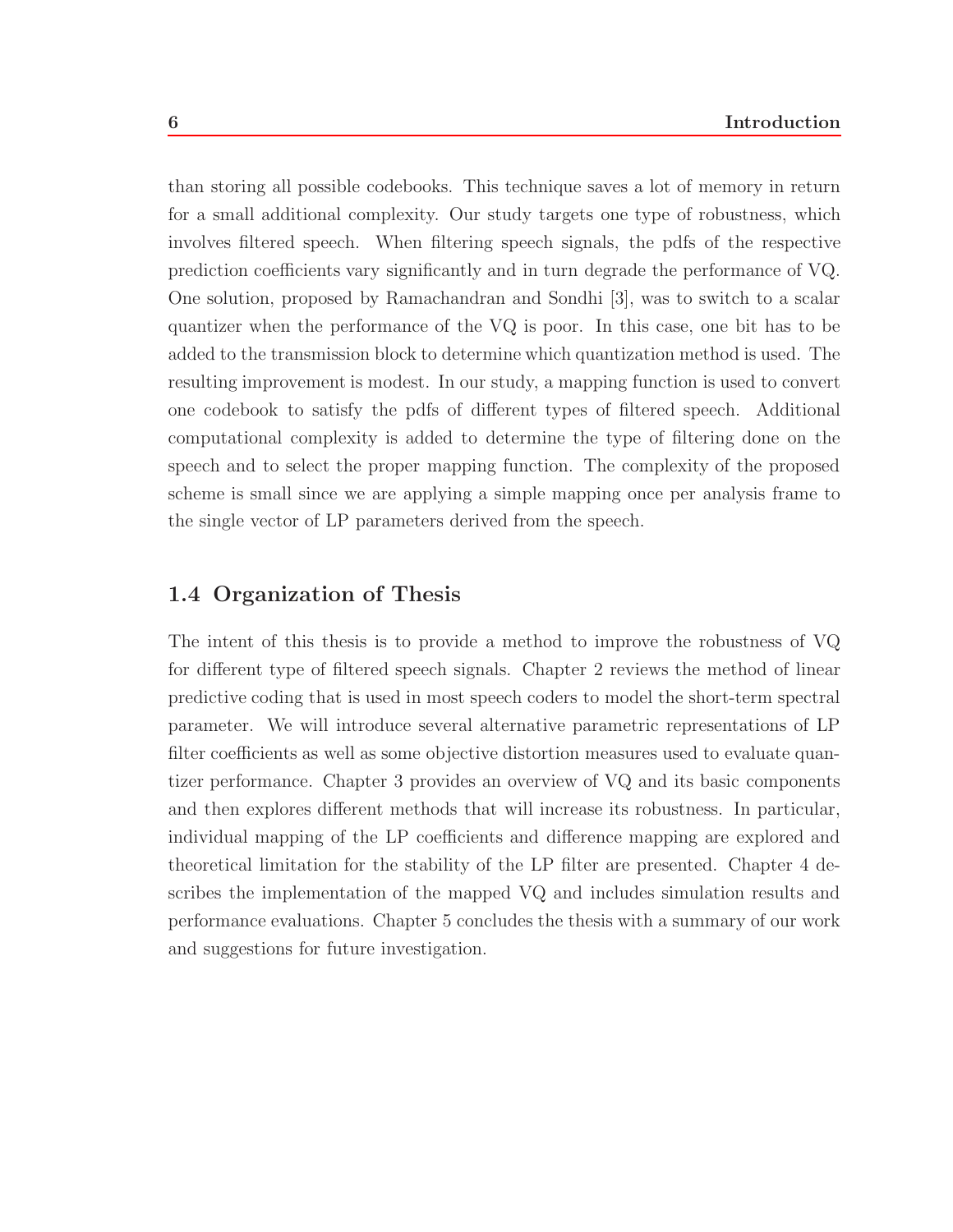# **Chapter 2**

# **Linear Predictive Speech Coding**

The purpose of this chapter is to give an overview of linear predictive speech coding. The quality and reliability of coded speech rely on the accurate reconstruction of the envelope of the short-time power spectrum. Linear predictive coding (LPC) is widely used to encode the spectral envelope because of its relative computational simplicity. This method models the speech signal as a linear combination of past speech samples and an excitation signal source. In speech coding applications, the linear predictor (LP) parameters are extracted frame-by-frame from the speech signal, typically at a rate of 50 frames/sec. For telephone speech sampled at 8 kHz, typically a 10'th order LP analysis is performed. Different representation of the LP parameters and distortion measures are introduced in this chapter. The speech database and filters used in this thesis are described as well.

## **2.1 LPC Model**

The most general predictor form in linear prediction is the *autoregressive moving average* (ARMA) model where a speech sample  $s[n]$  is predicted from p past predicted speech samples  $s[n-1], \ldots, s[n-p]$  with the addition of an excitation signal  $u[n]$  [12] according to:

$$
s[n] = \sum_{k=1}^{p} a_k s[n-k] + G \sum_{l=0}^{q} b_l u[n-l], \qquad b_0 = 1,
$$
 (2.1)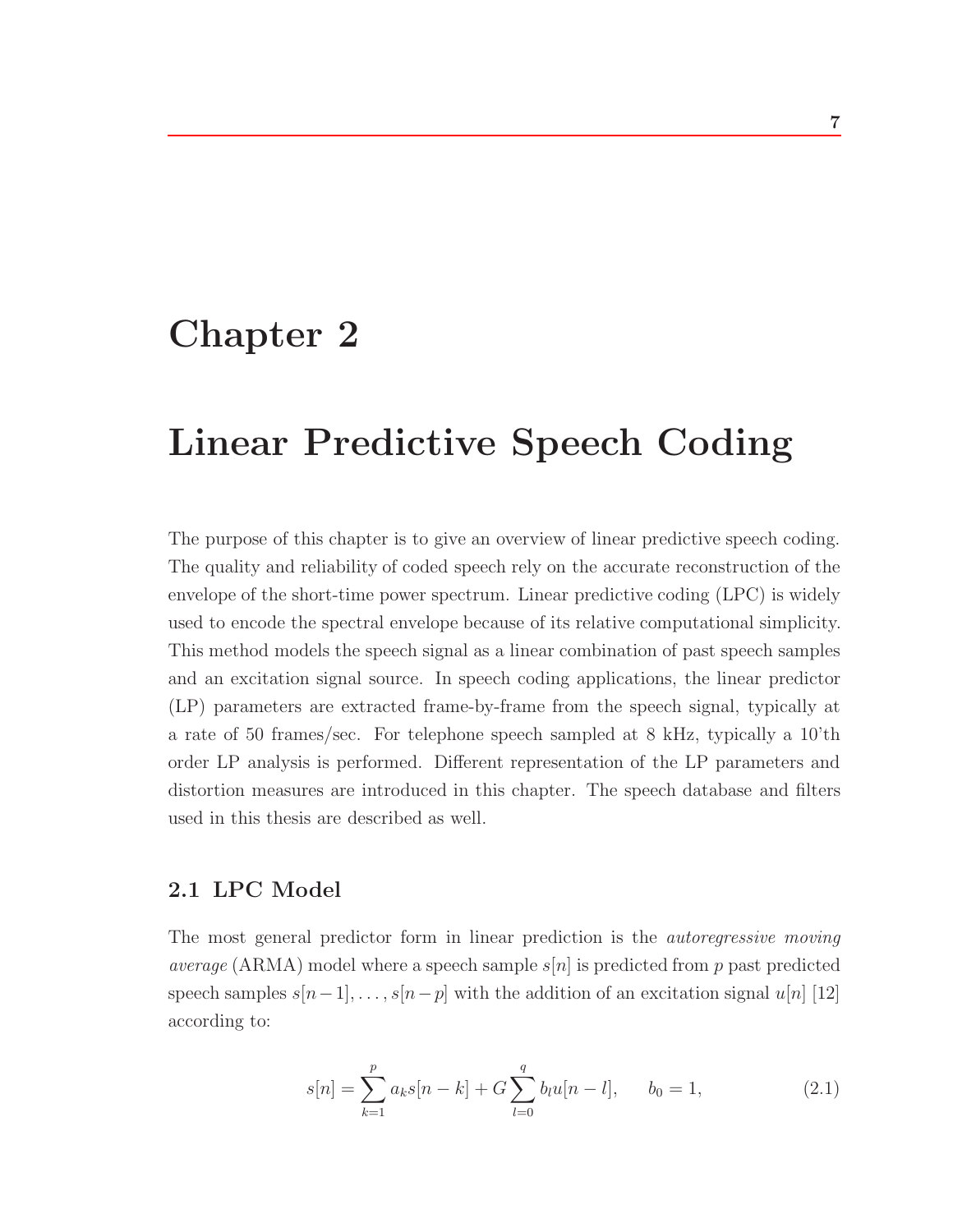where G is a gain factor for the input speech and  $a_k$  and  $b_l$  are sets of filter coefficients. Equivalently, in the frequency domain, the transfer function of the linear prediction speech model is

$$
H(z) = \frac{B(z)}{A(z)} = G \frac{1 + \sum_{l=1}^{q} b_l z^{-l}}{1 - \sum_{k=1}^{p} a_k z^{-k}}.
$$
\n(2.2)

 $H(z)$  is referred to as a pole-zero model in which the polynomial roots of the denominator and the numerator are, respectively, the poles and zeros of the system. When  $a_k = 0$  for  $1 \leq k \leq p$ ,  $H(z)$  becomes an all-zero or *moving average* (MA) model since the output is a weighted average of the q prior inputs. Conversely, when  $b_l = 0$  for  $1 \leq l \leq q$ ,  $H(z)$  reduces to an all-pole or *autoregressive* (AR) model in which case the prediction operation is written as:

$$
s[n] = \sum_{k=1}^{p} a_k s[n-k],
$$
\n(2.3)

and its frequency domain transfer function simply as:

$$
H(z) = \frac{1}{1 - \sum_{k=1}^{p} a_k z^{-k}} = \frac{1}{A(z)}.
$$
\n(2.4)

The spectral pattern can be well modeled by  $1/A(z)$ . A shortcoming of this model is the absence of representation of the spectral zeros due to the glottal source and the vocal tract response in the nasal portion. Usually such zeros contribute nothing to the spectral magnitude and add only linear phase, since they result from simple time delay. With a reasonable number of coefficients  $p$ , say 10, the spectral match is quite acceptable. Another shortcoming is the poor prediction of unvoiced sounds.

The output  $e(n)$  is called *prediction error* or *residual*:

$$
e[n] = s[n] - \sum_{k=1}^{p} a_k s[n-k].
$$
\n(2.5)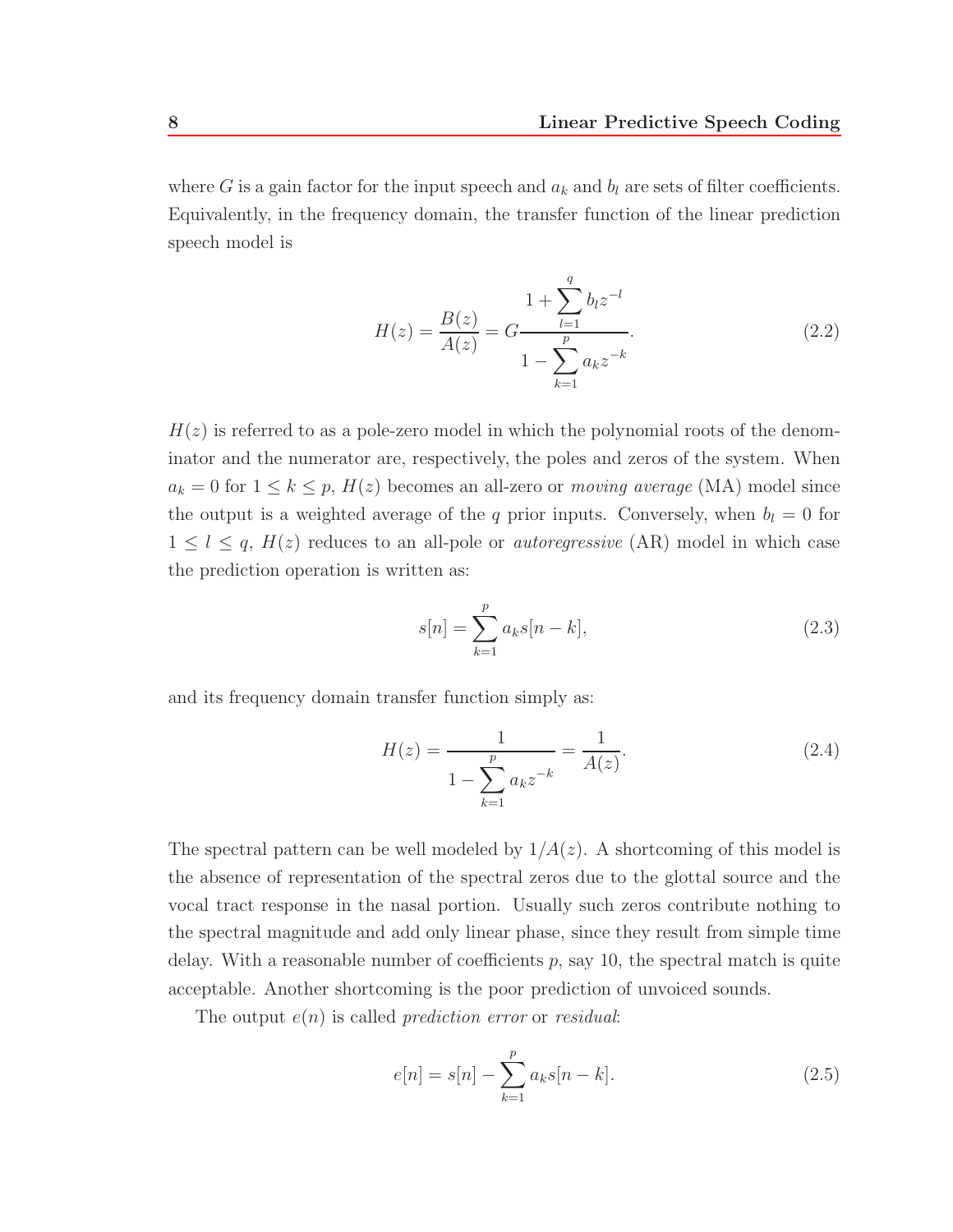The LP coefficients can be computed from the input speech signal. In that case these coefficients need to be transmitted to the decoder, and this technique is referred to as forward adaptive (see Fig. 2.1a). On the other hand when linear prediction is performed using previously reconstructed speech samples, this procedure is referred to as backward adaptive and has the additional advantage that no explicit transmission of the LP coefficients is needed (see Fig. 2.1b). Since we are concerned with the coding of the LP coefficients for transmission, the forward adaptive technique is used.



**Fig. 2.1** Block diagram of (a) a forward-adaptive coder, and (b) a backward-adaptive coder.

There are two widely used approaches for the estimation of the LP coefficients which are presented in the next section.

# **2.2 Estimation of the Linear Prediction Coefficients**

A speech signal is not stationary and its statistics are not explicitly known. The predictor must therefore be adapted to the changing signal characteristics in LP coding applications. It is of common practice to consider the speech signal as stationary over short time intervals (about 20 ms). The predictor coefficients can thus be estimated from a sequence of speech samples obtained from an interval over which the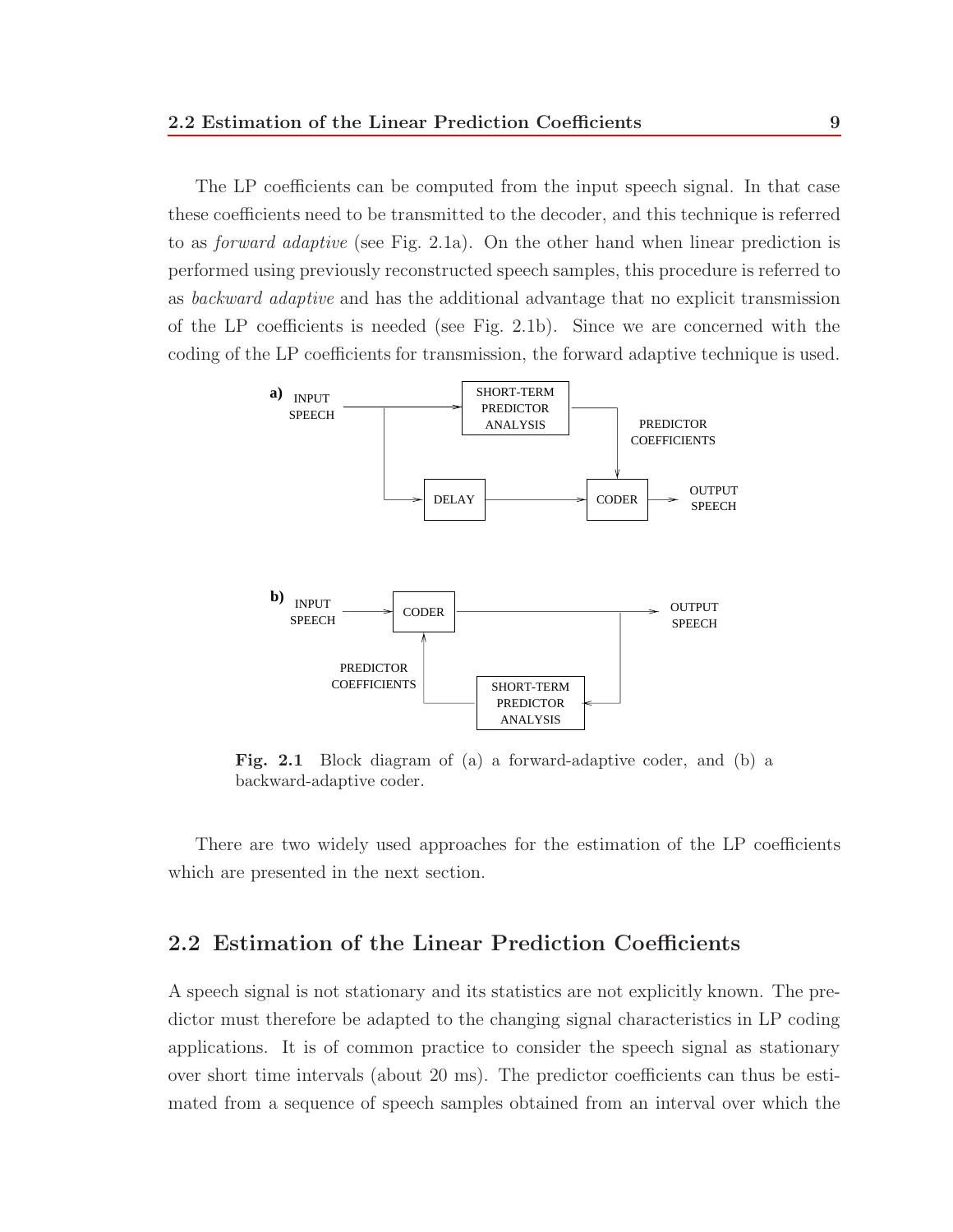signal is considered to be stationary. Windowing the sampled signal is therefore the first step in linear prediction parameter estimation and choosing the right window is an important issue [6]. Depending on the linear predictor form to be employed, the estimated parameters differ. The *autocorrelation method* procedure is employed if windowing is performed on the speech signal whereas the covariance method results when windowing is applied on the residual (error) signal.

#### **2.2.1 Autocorrelation Method**

In the autocorrelation method, the speech signal  $s[n]$  is first multiplied with a data analysis window  $w[n]$  of finite length to obtain another signal  $s_w[n]$  that is zero outside the window. Considering the case where the window of length  $N$  is positioned at zero, we have:

$$
s_w[n] = w[n]s[n].\tag{2.6}
$$

Several analysis windows of varying shapes have been proposed, but the Hamming window, which is a raised cosine function, is often used. A tapered analysis window, such as the Hamming window, helps reduce the effect of components outside the window on minimizing the squared prediction error in the first and last few values of  $s[n]$  for the current analysis window. It has the following form:

$$
w[n] = \begin{cases} 0.54 - 0.46 \cos\left(\frac{2\pi n}{N - 1}\right), & 0 \le n \le N - 1, \\ 0, & \text{otherwise.} \end{cases}
$$
 (2.7)

The hybrid Hamming-cosine [13] is another popular window.

The energy of the residual should then be minimized to solve for the LP filter coefficients. Let  $E$  be the error energy:

$$
E = \sum_{n=-\infty}^{\infty} e^2[n] = \sum_{n=-\infty}^{\infty} \left( s_w[n] - \sum_{k=1}^p a_k s_w[n-k] \right)^2.
$$
 (2.8)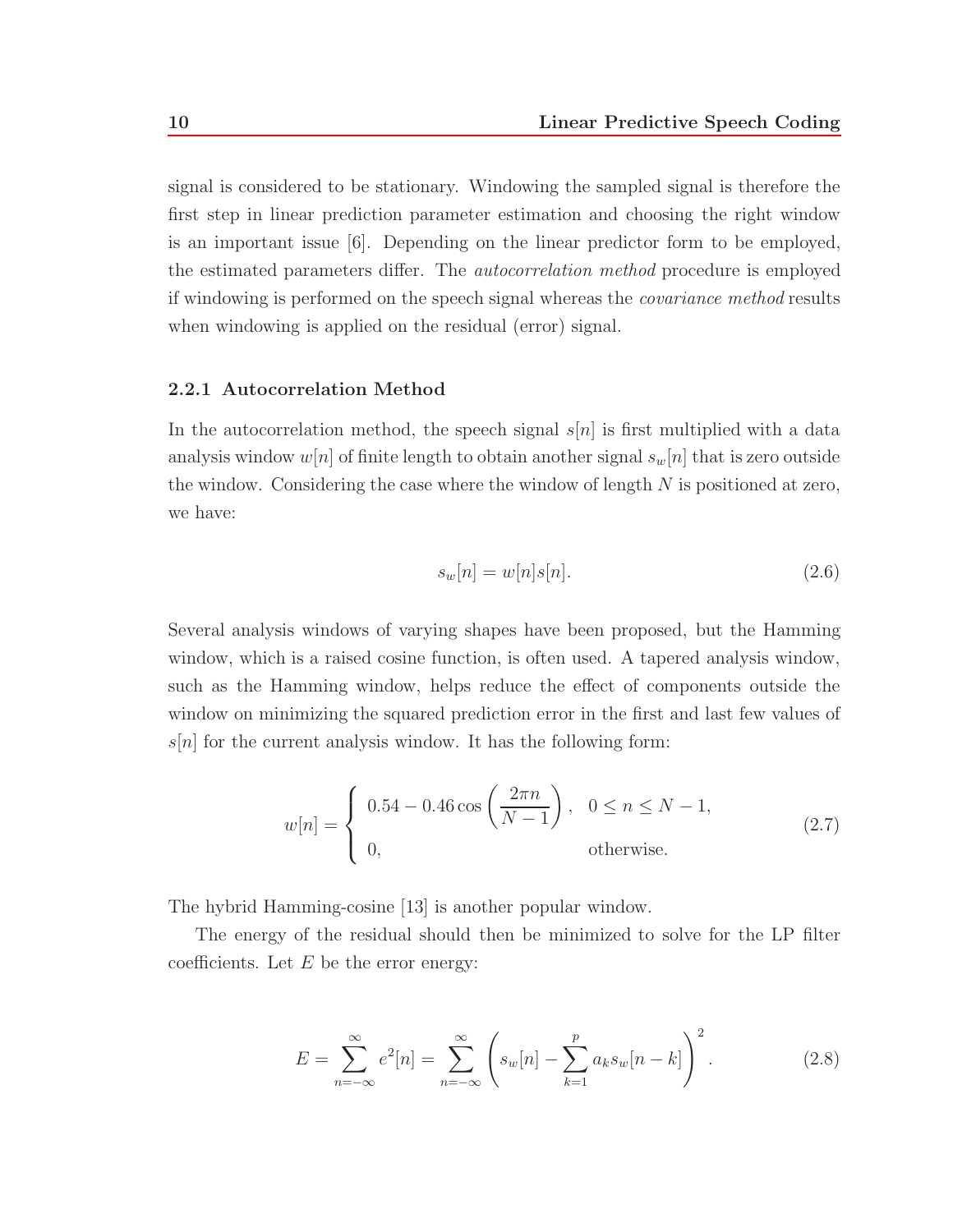where  $e[n]$  is the residual corresponding to the windowed signal  $s_w[n]$ . The values of  $a_k$  that minimize E are found by setting  $\frac{\delta E}{\delta a_k} = 0$  for  $k = 1, 2, 3, \ldots, p$ . This yields p linear equations in  $p$  unknowns  $a_k$ , also know as the Yule-Walker equations:

$$
\sum_{k=1}^{p} a_k \sum_{n=-\infty}^{\infty} s_w[n-i]s_w[n-k] = \sum_{n=-\infty}^{\infty} s_w[n-i]s_w[n], \quad 1 \le i \le p. \tag{2.9}
$$

Since the autocorrelation of the windowed speech segment  $s_w[n]$  is given by

$$
R(i) = \sum_{n=i}^{N-1} s_w[n] s_w[n-i], \qquad 0 \le i \le p. \tag{2.10}
$$

where the autocorrelation function is an even function,  $R(i) = R(-i)$ . The linear equations can be written as:

$$
\sum_{k=1}^{p} R(|i-k|)a_k = R(i), \qquad 1 \le i \le p. \tag{2.11}
$$

In matrix form, the set of linear equations is represented by  $\mathbf{Ra} = \mathbf{v}$  which can be rewritten as

$$
\begin{bmatrix}\nR(0) & R(1) & \dots & R(p-1) \\
R(1) & R(0) & \dots & R(p-2) \\
\vdots & \vdots & \ddots & \vdots \\
R(p-1) & R(p-2) & \dots & R(0)\n\end{bmatrix}\n\begin{bmatrix}\na_1 \\
a_2 \\
\vdots \\
a_p\n\end{bmatrix}\n=\n\begin{bmatrix}\nR(1) \\
R(2) \\
\vdots \\
R(p)\n\end{bmatrix}.
$$
\n(2.12)

The resulting matrix has a Toeplitz structure. This facilitates the solution of the Yule-Walker equations for the LP coefficients  $a_k$  through computationally fast algorithms such as the Levinson-Durbin [12, 14] and the Schur algorithm [15]. The Toeplitz structure guarantees that  $A(z)$  is minimum phase (zeros inside the unit circle) [16]. The corresponding LP synthesis filter  $H(z)=1/A(z)$  is thus stable. This property is a major motivating factor for using the autocorrelation method for LP analysis.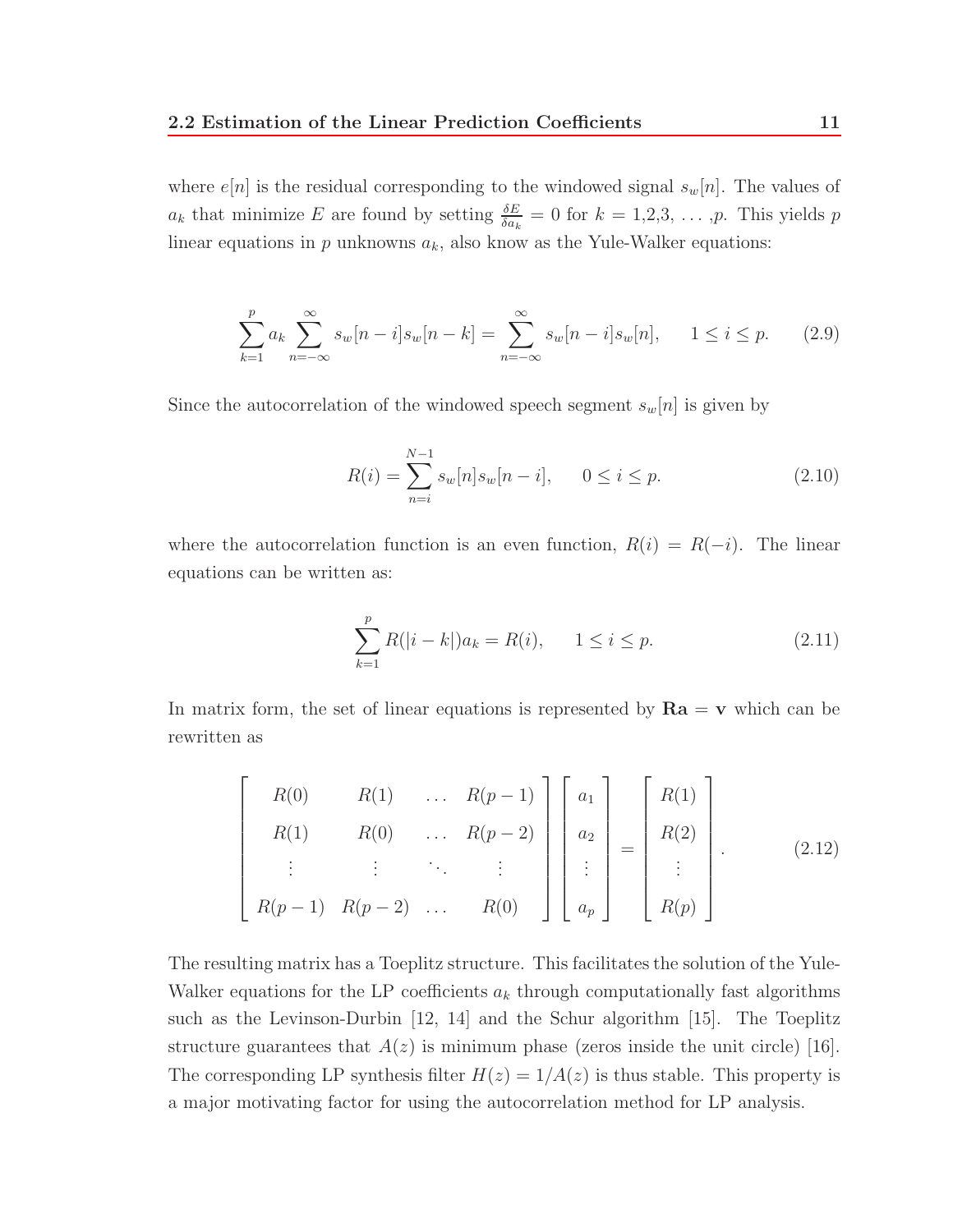#### **2.2.2 Covariance method**

Minimization in the covariance method is performed on the windowed error, which is:

$$
E = \sum_{n=-\infty}^{\infty} e_w^2[n] = \sum_{n=-\infty}^{\infty} e^2[n]w[n].
$$
 (2.13)

By letting the partial derivatives  $\frac{\delta E}{\delta a_k} = 0$  for  $k = 1, 2, 3, \ldots, p$ , once again we have p linear equations:

$$
\sum_{k=1}^{p} \phi(i,k)a_k = \phi(i,0), \qquad 1 \le i \le p,
$$
\n(2.14)

where the covariance function  $\phi(i, k)$  is defined as

$$
\phi(i,k) = \sum_{n=-\infty}^{\infty} w[n]s[n-i]s[n-k].
$$
\n(2.15)

The expanded covariance matrix system  $\Phi$ **a** =  $\Psi$  has the form:

$$
\begin{bmatrix}\n\phi(1,1) & \phi(1,2) & \dots & \phi(1,p) \\
\phi(2,1) & \phi(2,2) & \dots & \phi(2,p) \\
\vdots & \vdots & \ddots & \vdots \\
\phi(p,1) & \phi(p,2) & \dots & \phi(p,p)\n\end{bmatrix}\n\begin{bmatrix}\na_1 \\
a_2 \\
\vdots \\
a_p\n\end{bmatrix}\n=\n\begin{bmatrix}\n\psi(1) \\
\psi(2) \\
\vdots \\
\psi(p)\n\end{bmatrix}
$$
\n(2.16)

where  $\psi(i) = \phi(i, 0)$  for i=1,2, ..., *p*.

The Covariance matrix preserves its symmetric property and is positive definite but is not necessarily Toeplitz, which makes the method computationally less efficient than the autocorrelation method. Cholesky decomposition [17] is usually used as a first step to solve for the  $a_k$ 's.

Since the covariance method does not guarantee that the synthesis filter  $A(z)$  is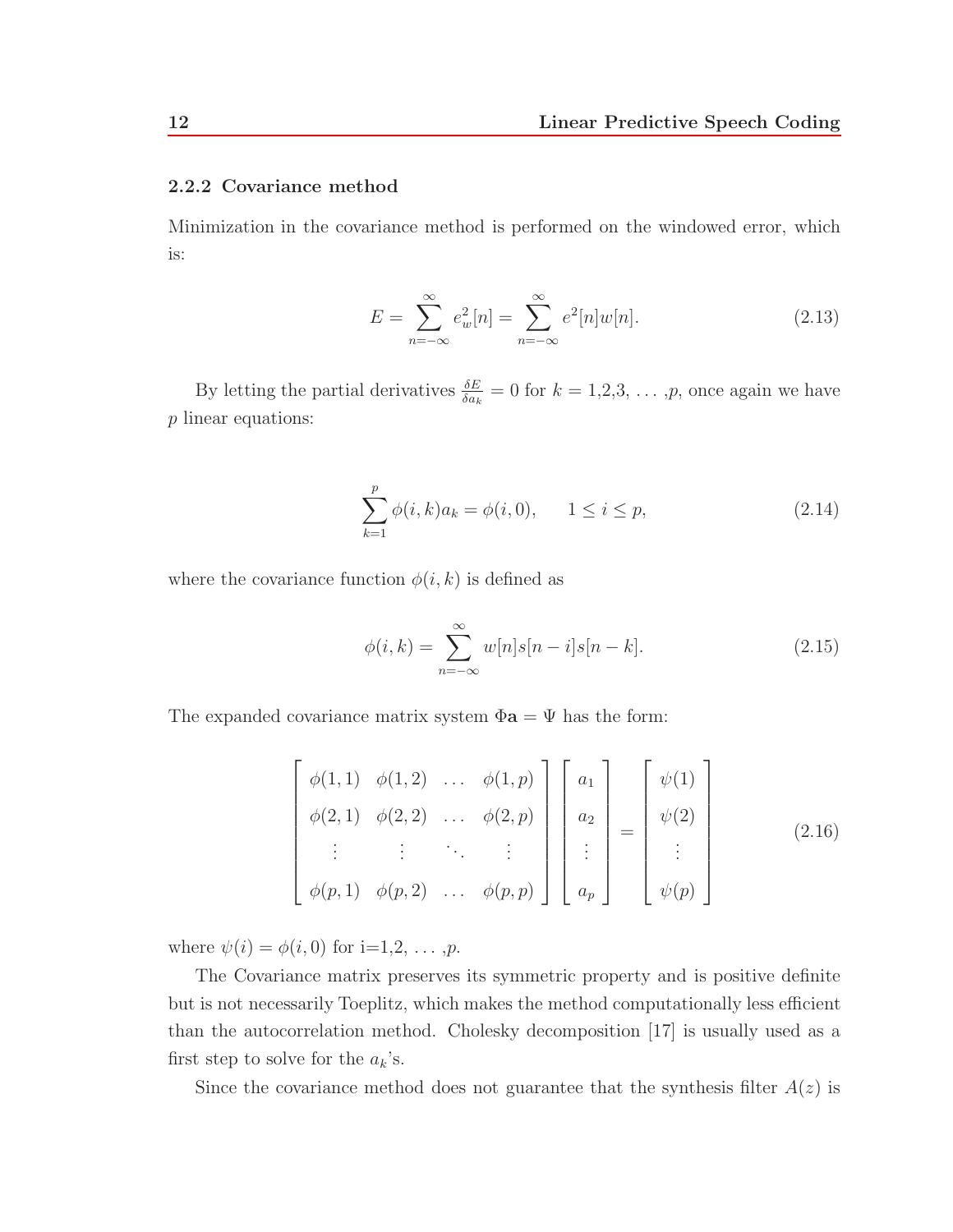minimum phase, a modified covariance method can be used to insure the stability of  $A(z)$  [18].

### **2.2.3 High Frequency Compensation and Bandwidth Expansion**

When LP analysis is performed on lowpass filtered speech, the missing high-frequency components near half the sampling frequency can significantly bias the resultant values of the predictor coefficients. In this case, the covariance matrix  $\Phi$  will produce artificially large predictor coefficients. Therefore, high frequency compensation may be required to correct such problems [19].

Furthermore, LP analysis does not estimate accurately the spectral envelope of high-pitch voiced speech sounds. It may generate synthesis filters with artificially sharp spectral peaks. Usually, we use bandwidth expansion [20, 21] to solve these problems. It has the effect of expanding the bandwidth of the formant peaks in the frequency response. The resulting all-pole filter, with the bandwidth expansion factor  $\gamma$  has the following form:

$$
H'(z) = \frac{1}{A'(z)} = \frac{1}{A(\gamma z)}
$$
\n(2.17)

where the expanded prediction coefficients are

$$
a'_k = a_k \gamma^k, \qquad 1 \le k \le p. \tag{2.18}
$$

The expansion of the bandwidth can be computed as follows [22]:

$$
\Delta B = -\frac{1}{\pi T} \log(\gamma). \tag{2.19}
$$

For instance,  $\gamma = 0.996$  approximately yields a 10 Hz bandwidth expansion in the analysis of speech sampled at 8 kHz. Typically, bandwidth expansions of 10 to 25 Hz are used for speech analysis.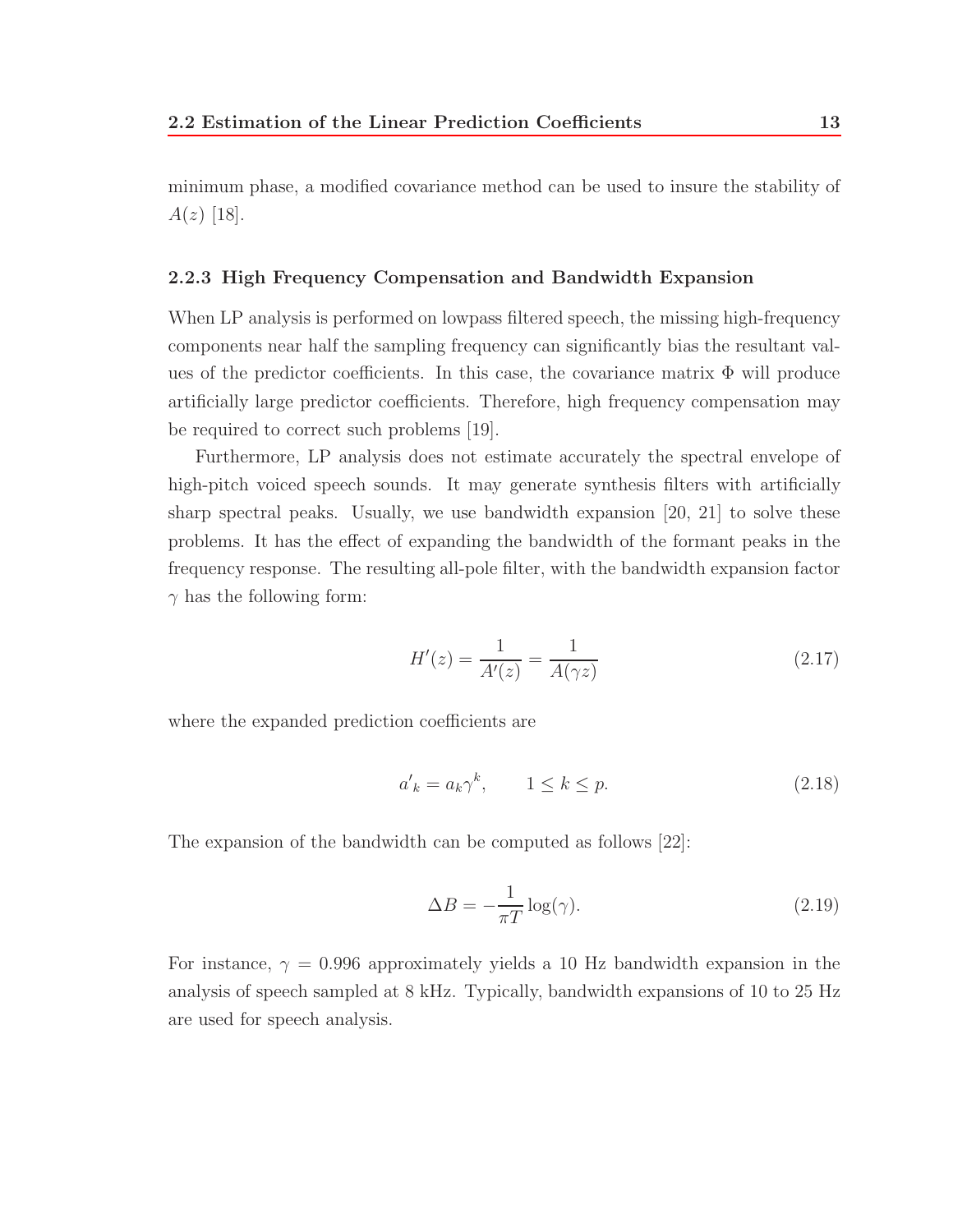### **2.3 Representation of Spectral Parameters**

The LP coefficients are calculated on a block-by-block basis, usually at a rate of 50 times per sec. For an efficient transmission, the LP coefficients are subjected to quantization and interpolation. Interpolation makes it possible to transmit the information about the LP coefficients less often (i.e. at a lower frame rate), thus reducing the bit rate. However, both straightforward quantization and interpolation of the LP coefficients are problematic because small changes in the coefficients may result in large changes in the power spectrum, and, possibly, in an unstable LP synthesis filter. Therefore, a number of alternate representations of the LP coefficients have been considered in attempts to find representations which minimize these shortcomings. Some of these representations, which are detailed in the following sections, are, reflection coefficients, log-area ratios and the line-spectral frequencies (LSF's).

#### **2.3.1 Reflection coefficients and log-area ratios**

The reflection coefficients are found from the Levinson-Durbin recursive procedure [12, 23] which uses the structure in the Toeplitz R matrix. We solve the following set of ordered equations recursively for  $m = 1, 2, \ldots, p$ :

$$
k_m = \frac{R(m) - \sum_{k=1}^{m-1} a_{m-1}(k)R(m-k)}{E_{m-1}}
$$
 (2.20a)

$$
a_m(m) = k_m,\tag{2.20b}
$$

$$
a_k(m) = a_k(m-1) - k_m a_{m-k}(m-1), \quad 1 \le k \le m-1 \tag{2.20c}
$$

$$
E_m = (1 - k_m^2) E_{m-1}.
$$
\n(2.20d)

where initially  $E_0 = R(0)$  and  $a_0 = 0$ . At each cycle m, the coefficients  $a_m(k)$  describe the optimal m-th order linear predictor. Since  $E_m$ , a squared error, is never negative,  $|k_m|$  < 1. This condition on the reflection coefficients also guarantees a stable LP synthesis filter  $H(z)$ . The negatives of the reflection coefficients are called *partial* correlation, or PARCOR, coefficients.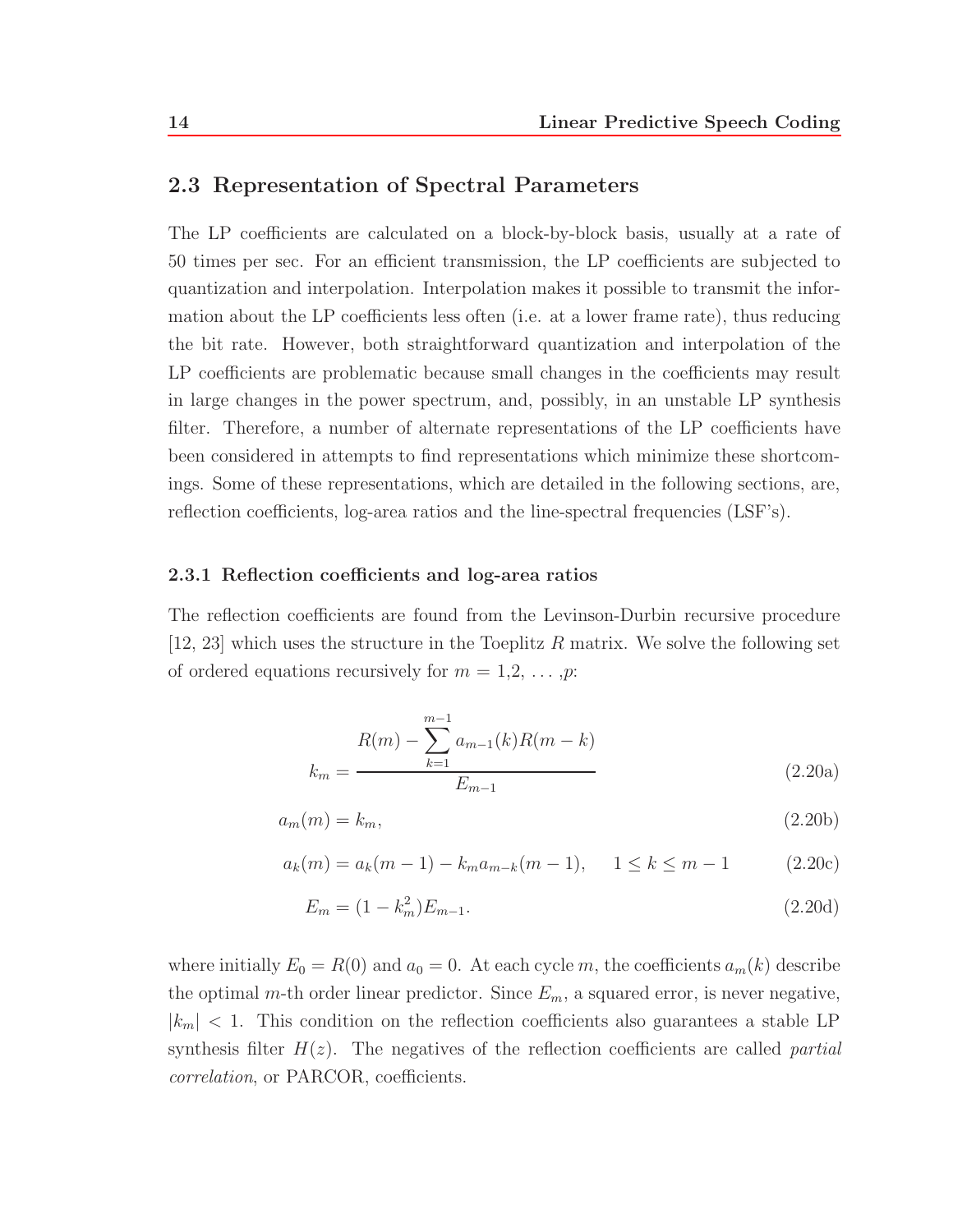One can find the reflection coefficients from the LP coefficients  $a_k = a_p(k)$ , by recursively computing the following two equations for  $m = p, p - 1, \ldots, 3, 2$ :

$$
a_{m-1}(i) = \frac{a_m(i)k_m a_m (m-i)}{1 - k_m^2}, \quad 1 \le i \le m-1
$$
\n(2.21a)

$$
k_{m-1} = a_{m-1}(m-1) \tag{2.21b}
$$

With this backward recursion, predictor coefficients can be checked for stability by converting them to reflection coefficients and then using the reflection coefficient stability test.

A drawback of the reflection coefficients is the U-shape of their spectral sensitivity which has large values whenever the magnitude of the coefficients is close to unity. However this drawback can be overcome by the use of an appropriate nonlinear transformation which expands the region near  $|k_m| = 1$ . Two such transformations are the log-area ratio transformation [21] and the inverse sine transformation [24]. The log-area ratios (LARs) are defined as:

$$
g_m = \log\left(\frac{1 + k_m}{1 - k_m}\right), \quad 1 \le m \le p. \tag{2.22}
$$

To convert back to reflection coefficients,

$$
k_m = \frac{e^{g_m} - 1}{e^{g_m} + 1}, \quad 1 \le m \le p.
$$
 (2.23)

and the arcsine reflection coefficients (ASRCs) are defined as:

$$
j_m = \arcsin(k_m), 1 \le m \le p. \tag{2.24}
$$

#### **2.3.2 Line Spectral Frequencies**

Another representation of the LP parameters, called line spectral frequencies (LSF's) or line spectrum pairs (LSP's), was introduced by Itakura [25]. The LSF procedure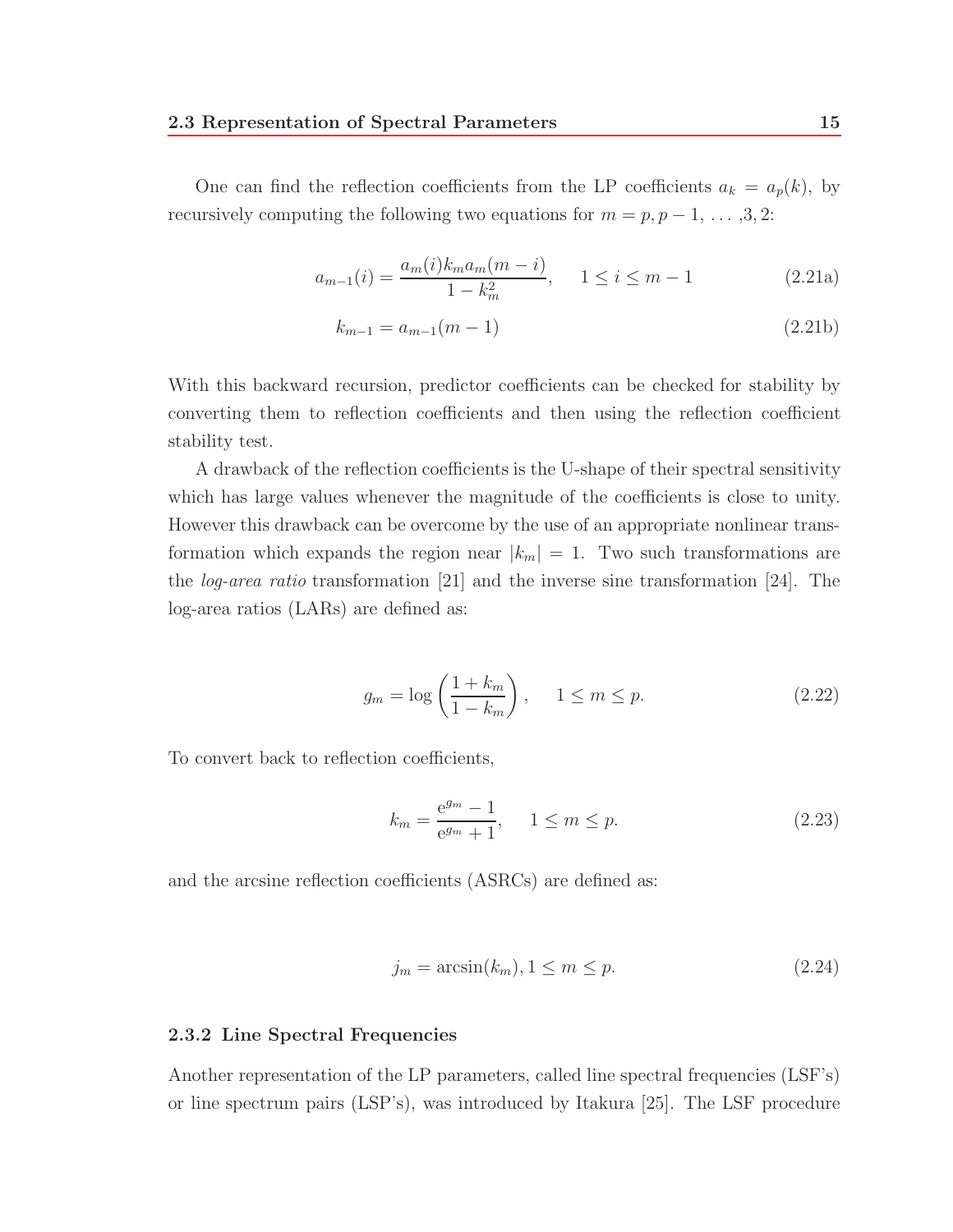involves mapping the p zeros of  $A(z)$  onto the unit circle through two z-transforms  $P(z)$  and  $Q(z)$  of  $(p+1)$ st order:

$$
P(z) = A(z) + z^{-(p+1)}A(z^{-1})
$$
\n(2.25)

$$
Q(z) = A(z) - z^{-(p+1)}A(z^{-1})
$$
\n(2.26)

It directly follows that:

$$
A(z) = \frac{1}{2}[P(z) + Q(z)].
$$
\n(2.27)

Soong and Juang [26] have shown that if  $H(z)$  is stable, or  $A(z)$  is minimum phase, then all the roots of  $P(z)$  and  $Q(z)$  lie on the unit circle, alternating between the two polynomials as  $\omega$  increases. The LSF's correspond to these angular positions. The roots occur in complex-conjugate pairs and hence there are  $p$  LSF's lying between 0 and  $\pi$ . The process produces two extraneous zeros at  $\omega = 0$  and  $\omega = \pi$  which can be ignored. It has also been shown [26] that if the p line spectral frequencies  $\omega_i$  have an ascending ordering property and are unique, then the inverse prediction filter  $A(z)$  is guaranteed to have minimum phase (stable corresponding synthesis filter):

$$
0 < \omega_1 < \omega_2 < \dots < \omega_p < \pi \quad \text{[radians / s]}.\tag{2.28}
$$

An additional condition, known to always be true, was added by Gnanasekaran [27]. It states that  $|a_p|$  has to be less than unity to have a stable filter.

The LSF's may be found by applying a discrete cosine transformation [26, 28] to the coefficients of the polynomials

$$
G(z) = \begin{cases} \frac{P(z)}{1+z^{-1}}, & p \text{ even}, \\ P(z), & p \text{ odd}. \end{cases}
$$
 (2.29)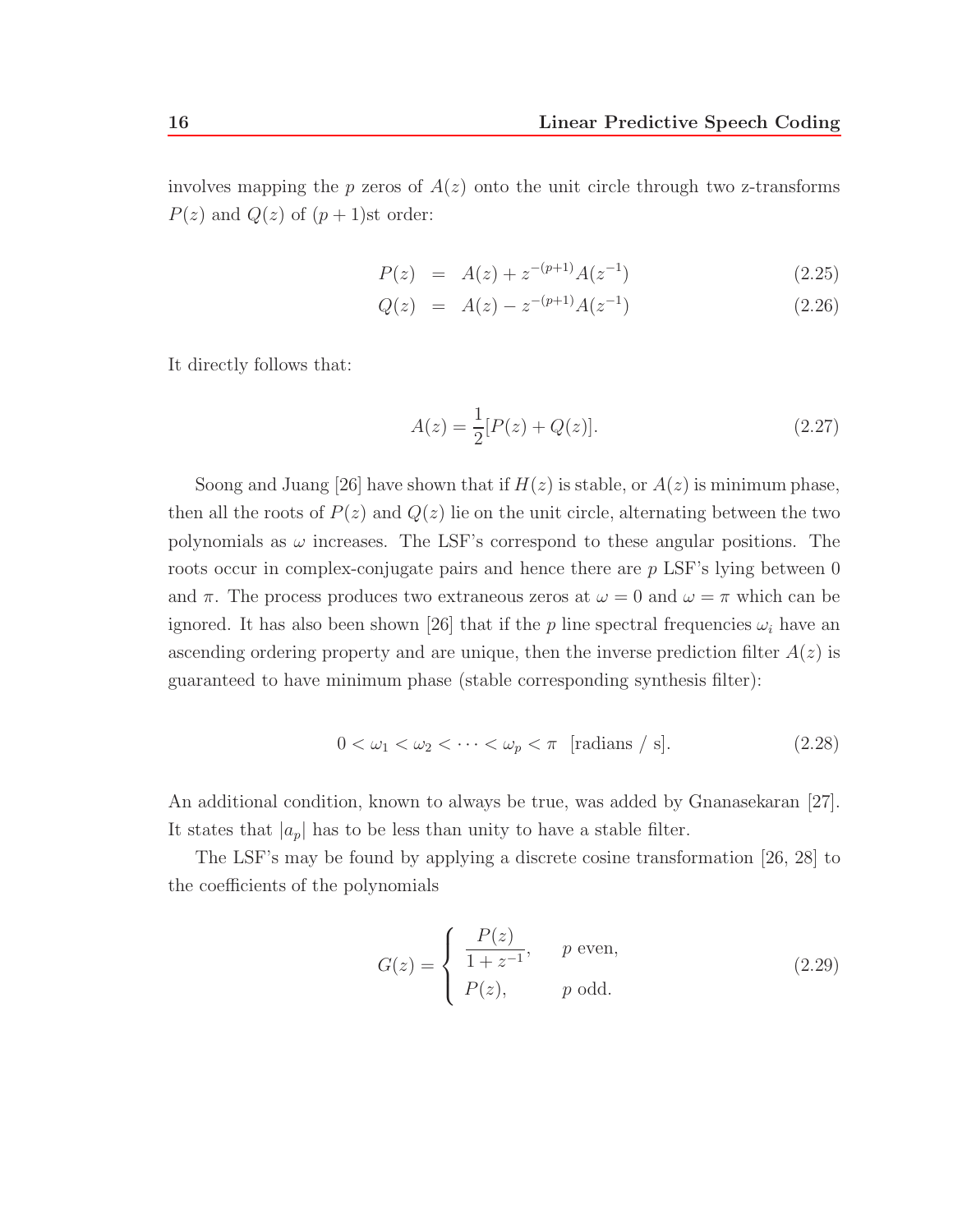and

$$
H(z) = \begin{cases} \frac{Q(z)}{1 - z^{-1}}, & p \text{ even,} \\ \frac{Q(z)}{1 - z^{-2}}, & p \text{ odd.} \end{cases}
$$
 (2.30)

The roots, corresponding to the LSF's, are found by searching along the  $\omega = [0, \pi]$ range iteratively for the changing sign in the polynomials  $G(z)$  and  $H(z)$ . Another method by Kabal and Ramachandran [29] makes use of Chebyshev polynomials

$$
T_m(x) = \cos(m\omega) \tag{2.31}
$$

where  $x = \cos \omega$  maps the upper semi-circle in the z-plane to the real-valued interval  $[-1, 1]$ . The polynomials  $G'(\omega)$  and  $H'(\omega)$  can then be expanded as

$$
G'(x) = 2 \sum_{i=0}^{l} g_i T_{l-i}(x), \qquad (2.32)
$$

$$
H'(x) = 2\sum_{i=0}^{m} h_i T_{m-i}(x), \qquad (2.33)
$$

where  $l = m = p/2$  when p is even, and  $l = (p + 1)/2$  and  $m = (p - 1)/2$  when p is odd. The roots of these Chebyshev expansions will give the LSF's after the inverse transformation  $\omega = \arccos(x)$ . The roots are also determined by searching for sign changes of the Chebyshev expansions along the interval  $[-1, 1]$ .

Several important properties of the LSF can be seen from an LPC spectrum (see Fig. 2.2):

- The spacing of the LSF parameters determines the magnitude of the power spectral density.
- A cluster of two or three LSF's usually signals a formant frequency or a peak while widely spaced LSF values correspond to valleys.
- The bandwidth of a formant depends on the closeness of the corresponding LSF's.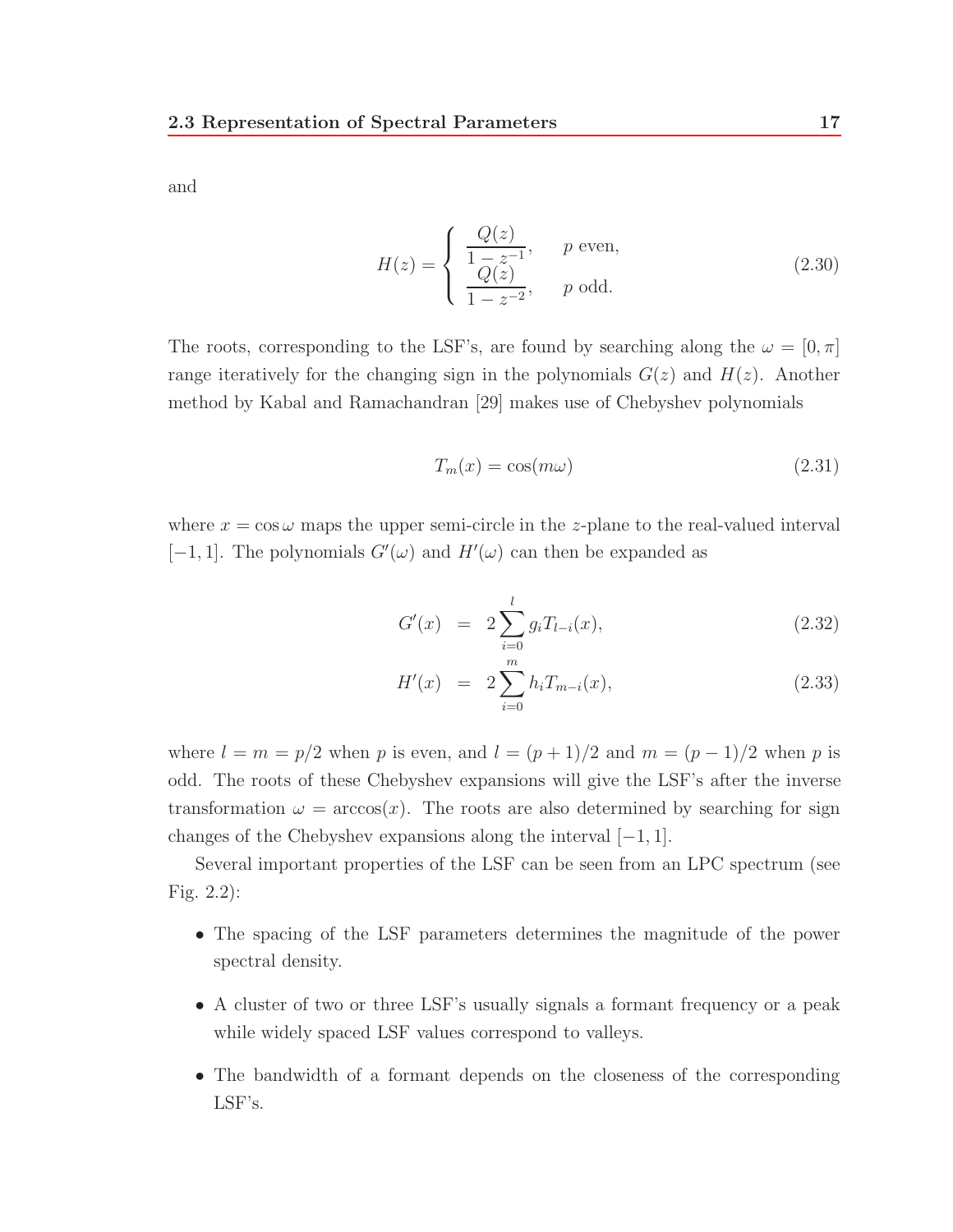

Fig. 2.2 LPC spectra of a 20 ms speech frame with the corresponding LSF's displayed in Hertz (vertical lines).

• In general, the spectral sensitivity of each LSF is localized, i.e. only the neighborhood near the LSF will alter if the value is slightly modified.

As a result of those properties, the LSF parameters can be coded efficiently to produce a low overall distortion. In addition, since higher frequency formants contribute negligible perceived speech distortion, the LSF parameters representing them can be quantized less accurately. On the other hand, the peaks must be coded more precisely.

#### **2.3.3 Cepstral Coefficients**

The cepstrum [30] is the inverse Fourier transform of the logarithm of the magnitude spectrum of a signal:

$$
c_n = \frac{1}{2\pi} \int_{-\pi}^{\pi} \log H(e^{j\omega}) e^{j\omega n} d\omega \qquad (2.34)
$$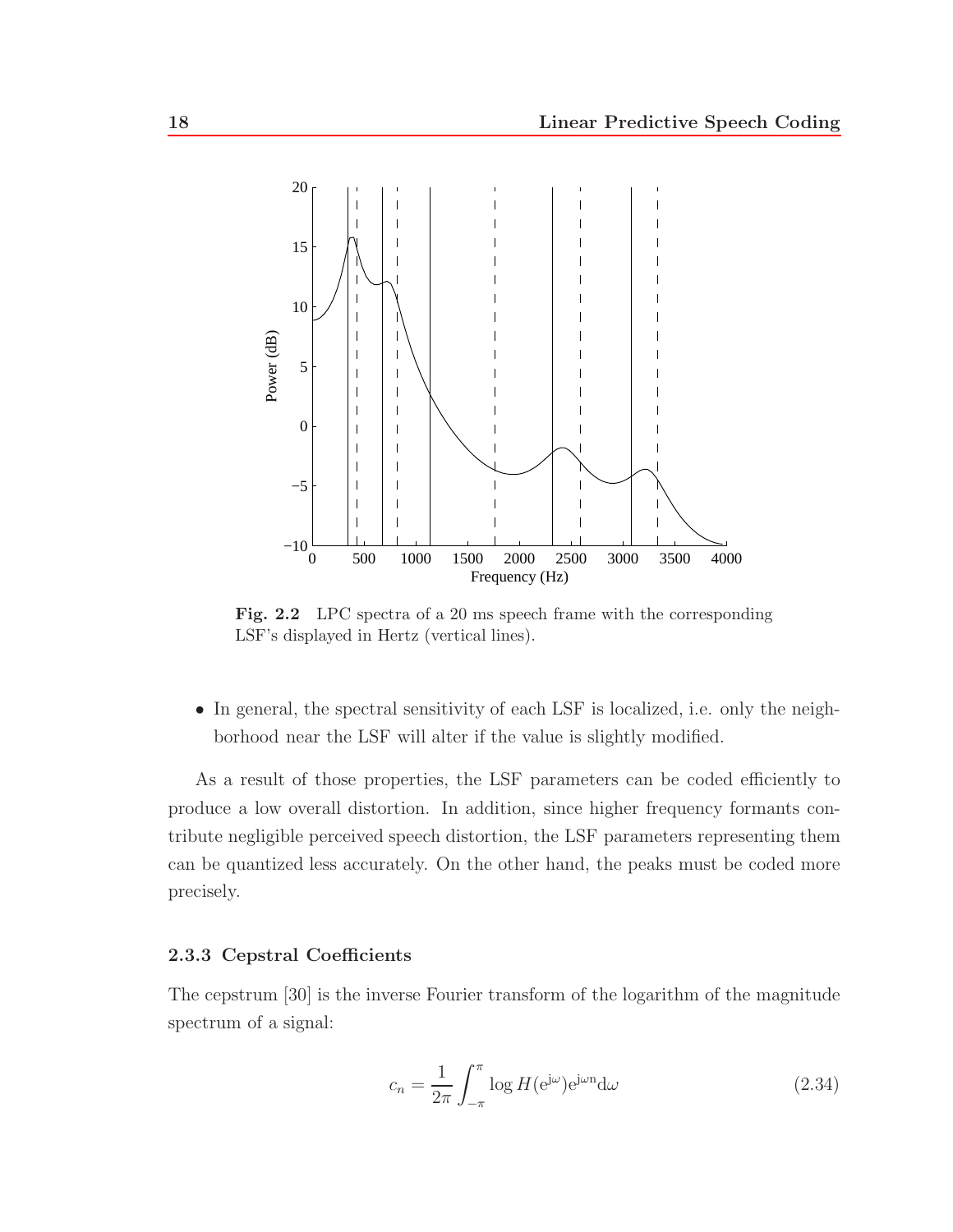As a consequence of the fact that  $H(z)$  is a minimum phase filter we know that  $c_n = 0$ for  $n \leq 0$ .

Furthermore, an infinite number of cepstral coefficients can be computed from prediction coefficients [31]:

$$
c_n = a_n + \sum_{k=1}^{n-1} \frac{k}{n} a_{n-k} c_k
$$
\n(2.35)

For a p-th order linear predictor,  $a_n = 0$  for  $n > p$ . It has been found that limiting the cepstral coefficients to three times the number of predictor coefficients is sufficient to provide a good representation of the speech spectrum [32].

### **2.4 Distortion Measures**

Distortion measures play an important role in speech coding. One use of the distortion measures is to evaluate the performance of speech coding systems. The ultimate evaluator of a speech coder's quality and performance in preserving intelligibility and naturalness is the human auditory system. However, extensive perceptual performance of speech coders is time consuming and might be inconsistent. Objective measurements can give an immediate and reliable estimate of the perceptual quality of a coding algorithm [33]. Objective measurements also play a critical role in LP coders that use vector quantization to code the coefficients. Since these coefficients model the spectral envelope of the speech for a short frame of data, one has to select the best matching spectral envelope from the vector quantization codebook for a given vector. What constitutes the best match is the perceptual similarity of the codebook vector to the given vector. Hence quantitative distortion measures are essential to evaluate the perceptual closeness between two spectral envelopes. Presented below are several objective distortion measures.

### **2.4.1 Time-Domain Measures**

The signal-to-noise ratio (SNR) and the segmental SNR (SNRseg) are the most common time-domain measures of the difference between original and coded speech signals.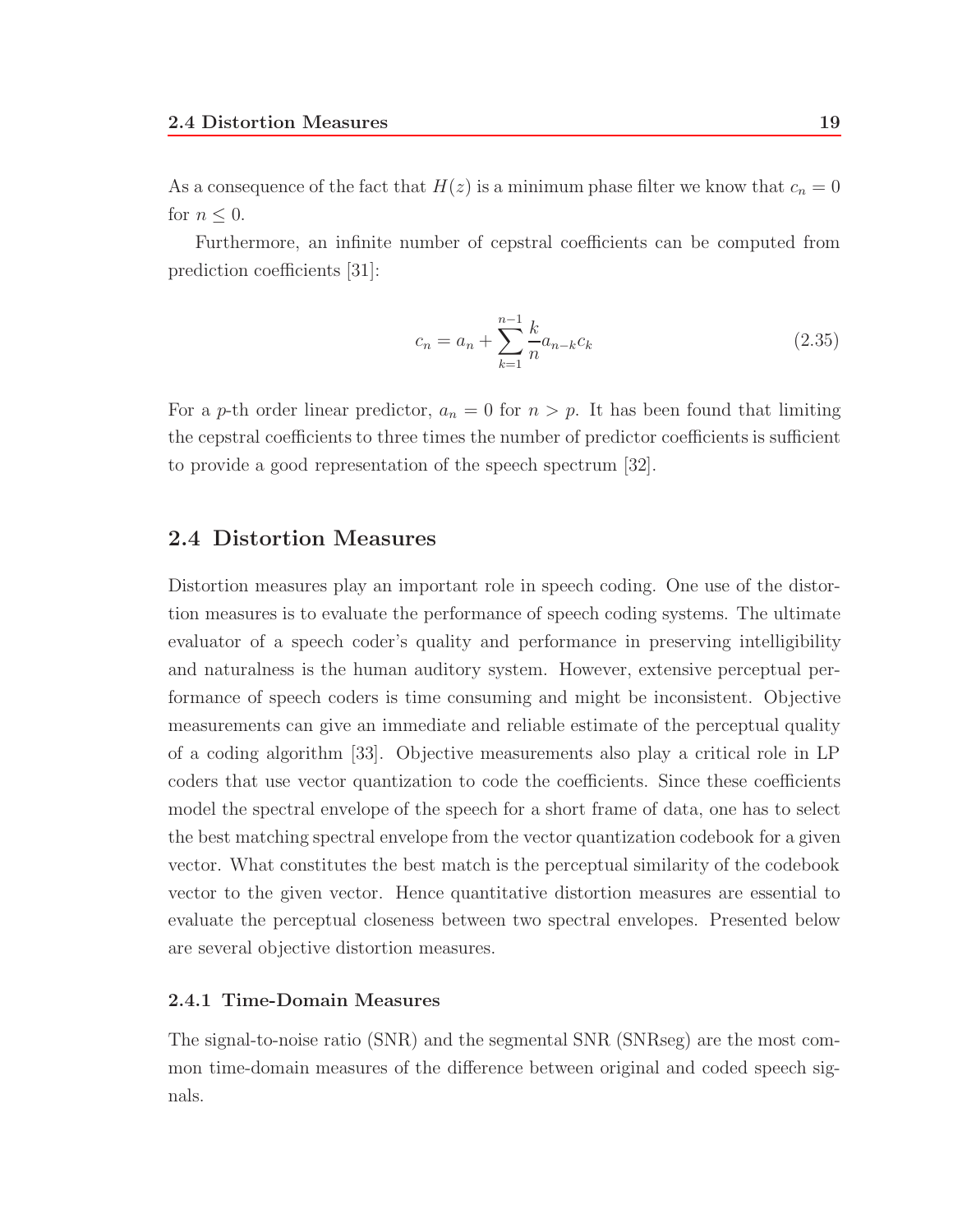#### **Signal-to-Noise Ratio**

The signal-to-noise (SNR) can be defined as the ratio between the input signal power and the noise power, and is given in decibels (dB) as:

$$
SNR = 10 \log_{10} \frac{E_s}{E_{\varepsilon}} = 10 \log_{10} \frac{\sum_{n=-\infty}^{\infty} s^2[n]}{\sum_{n=-\infty}^{\infty} (s[n] - \hat{s}[n])^2} dB,
$$
 (2.36)

where  $\hat{s}[n]$  is the coded version of the original speech sample  $s[n]$ . The principal benefit of the SNR quality measure is its mathematical simplicity. The measure represents an average error over time and frequency for a processed signal. However SNR is a poor estimator for a broad range of speech distortions [34, 35]. The fact that SNR is not particularly well related to any subjective attribute of speech quality and that it weights all time domain errors in the speech waveform equally, makes it a poor measure.

#### **Segmental Signal-to-Noise Ratio**

A much-improved quality measure can be obtained if SNR is measured over short frames and the results averaged. The frame-based measure is called the segmental SNR (SNRseg) and is formulated as:

$$
\text{SNRseg} = \frac{1}{M} \sum_{j=0}^{M-1} 10 \log_{10} \left[ \sum_{n=m_j-N+1}^{m_j} \frac{s^2[n]}{(s[n]-\hat{s}[n])^2} \right] \quad \text{dB.} \tag{2.37}
$$

where  $m_0, m_1, \ldots, m_M - 1$  are the end-times for the m frames, each of which is length N. The segmentation of the SNR permits the objective measure to assign equal weights to loud and soft portions of the speech. In some cases, problems can arise with the SNRseg measure if frames of silence are included, since large negative SNR values bias the overall measure of SNRseg. A threshold can be used to exclude any frames that contain unusually high or low SNR values (below 0 dB and over 35 dB are termed unusual). An extension to the segmental SNR is the frequency weighted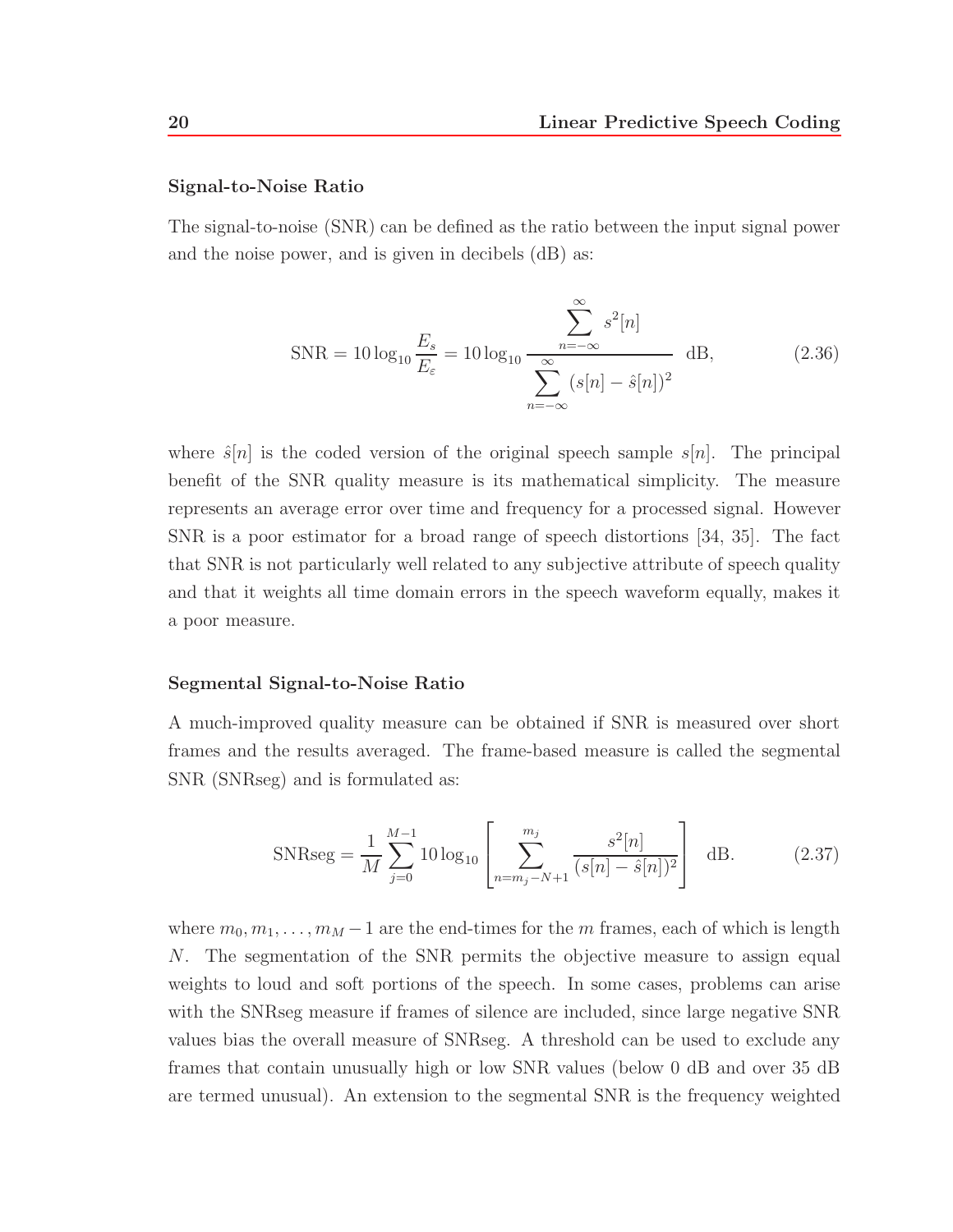segmental SNR measure [36] and it can be used to match the listener's perception of quality. It has the following form:

SNRfw = 
$$
\frac{1}{M} \sum_{j=0}^{M-1} \left[ \frac{\sum_{i} W(j,i) 10 \log_{10} \left[ \frac{s^2 [n]}{(s[n] - \hat{s}[n])^2} \right]}{\sum_{i} W(j,i)} \right] dB.
$$
 (2.38)

where the j is the segment index, i is the frequency band index and  $W(j, i)$  is the frequency weight.

#### **2.4.2 Spectral Envelope Distortion Measures**

A spectral distortion measure is a function of two spectral densities, f and  $\hat{f}$  for example, which assigns a nonnegative number  $d(f, \hat{f})$  to represent the distortion in using  $\hat{f}$  to represent f. Another property is that if  $f = \hat{f}$ , then  $d(f, \hat{f}) = 0$ . The most common such measures are difference distortion measures where one uses an  $L_p$ norm on the difference  $f - \hat{f}$ . These are metrics or distances in the sense that they satisfy a symmetry requirement  $d(f, \hat{f}) = d(\hat{f}, f)$  and a triangular inequality:

$$
d(f, g) \le d(f, h) + d(h, g). \tag{2.39}
$$

Usually in spectral envelope distortion measures, f is defined as a vector **x** and  $\hat{\mathbf{x}}$  as its representation. The overall performance measure is then the long term average of a distortion measure and can be expressed as follows:

$$
D = \lim_{n \to \infty} \frac{1}{n} \sum_{i=1}^{n} d(\mathbf{x}_i, \mathbf{\hat{x}}_i).
$$
 (2.40)

In general, the spectral distortion should measure the discrepancies between the original and coded spectral envelopes that will lead to sounds being distinguished as phonetically different [37]. The disparities between the original and coded spectral envelopes include the following:

• Significantly different center frequencies for the resonances or formants of the original and coded spectral envelopes.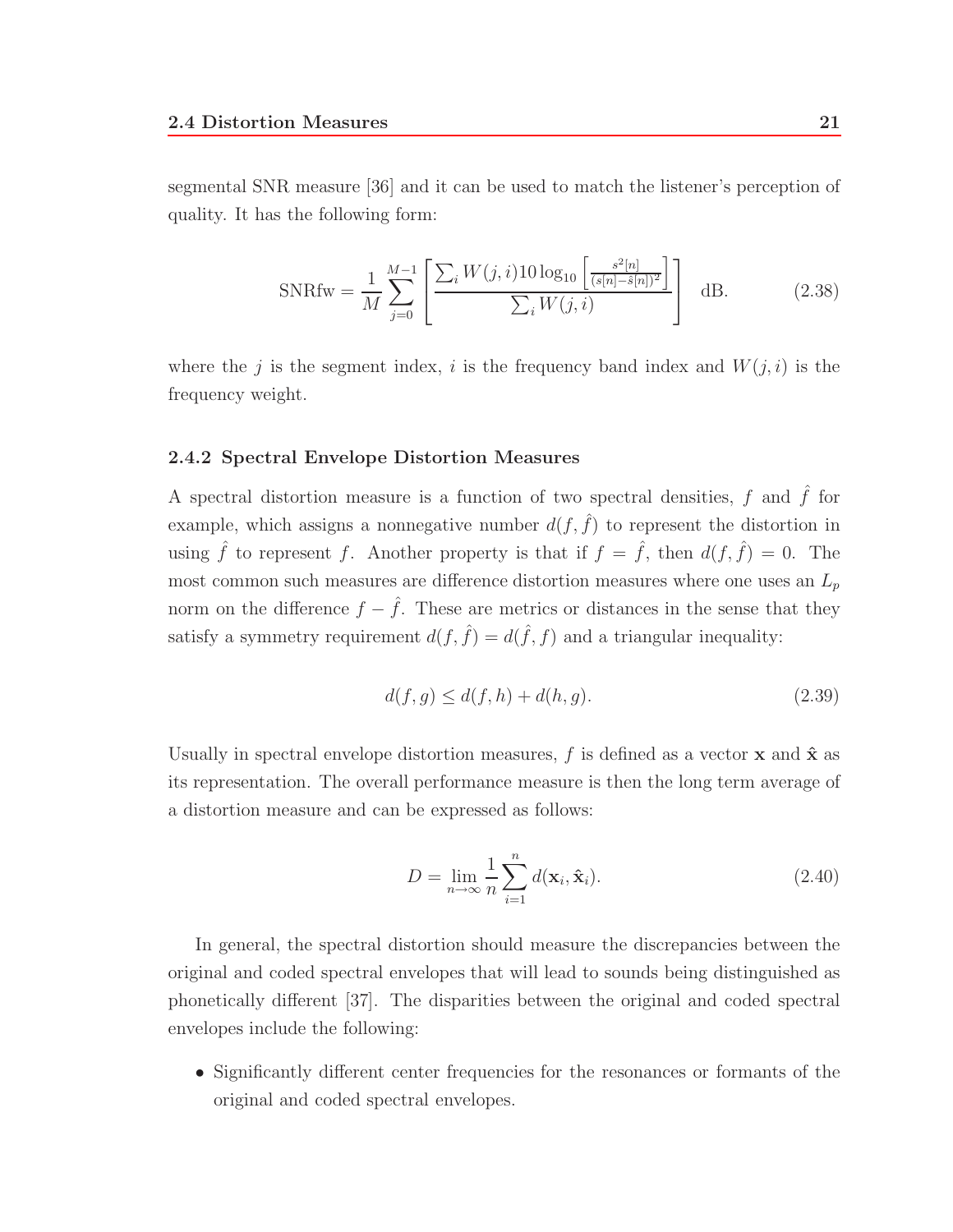• Alteration of the formant bandwidths caused by the coded spectral envelopes.

The log spectral distortion measure, the Itakura-Saito measure, the cepstral distance and the weighted Euclidean distance measure are some of the several spectral distortion measures proposed and are discussed below.

#### **Log Spectral Distortion Measure**

The  $L_p$  norm-based log spectral distance measure is

$$
d_{\text{SD}}^p = \frac{2}{2\pi} \int_{-\pi}^{\pi} \left| 10 \log_{10} S(\omega) - 10 \log_{10} \hat{S}(\omega) \right|^p d\omega \tag{2.41}
$$

where the frequency magnitude spectrum  $S(\omega)$  is

$$
S(\omega) = \frac{G}{|A(e^{j\omega})|^2} \tag{2.42}
$$

$$
= \frac{G}{[1 - \sum_{n=1}^{p} a_n e^{j n \omega}]^2}.
$$
 (2.43)

G is the LP filter gain factor, and  $\{a_n\}$  are the LP coefficients.

When  $p = 2$ , we have the  $L_2$  norm or root mean square (rms) log spectral distortion measure. The rms log spectral distortion measure is defined in dB as

$$
d_{\rm SD} = \sqrt{\frac{1}{\omega_u - \omega_l} \int_{\omega_l}^{\omega_u} \left[ 10 \log_{10} \frac{S(\omega)}{\hat{S}(\omega)} \right]^2 d\omega} \, \, \mathrm{dB} \tag{2.44}
$$

where  $\omega_l$  and  $\omega_u$  define the lower and upper frequency limits of integration. Ideally,  $\omega_l$  is equal to zero and  $\omega_u$  corresponds to half the sampling frequency.

In practice, the rms log spectral distance is calculated discretely over a limited bandwidth. For speech signal sampled at 8 kHz with a 3 kHz bandwidth, the rms log spectral distortion (SD) is usually calculated as a summation, with a resolution of approximately 31.25 Hz per sample, over 96 uniformly spaced points from 125 Hz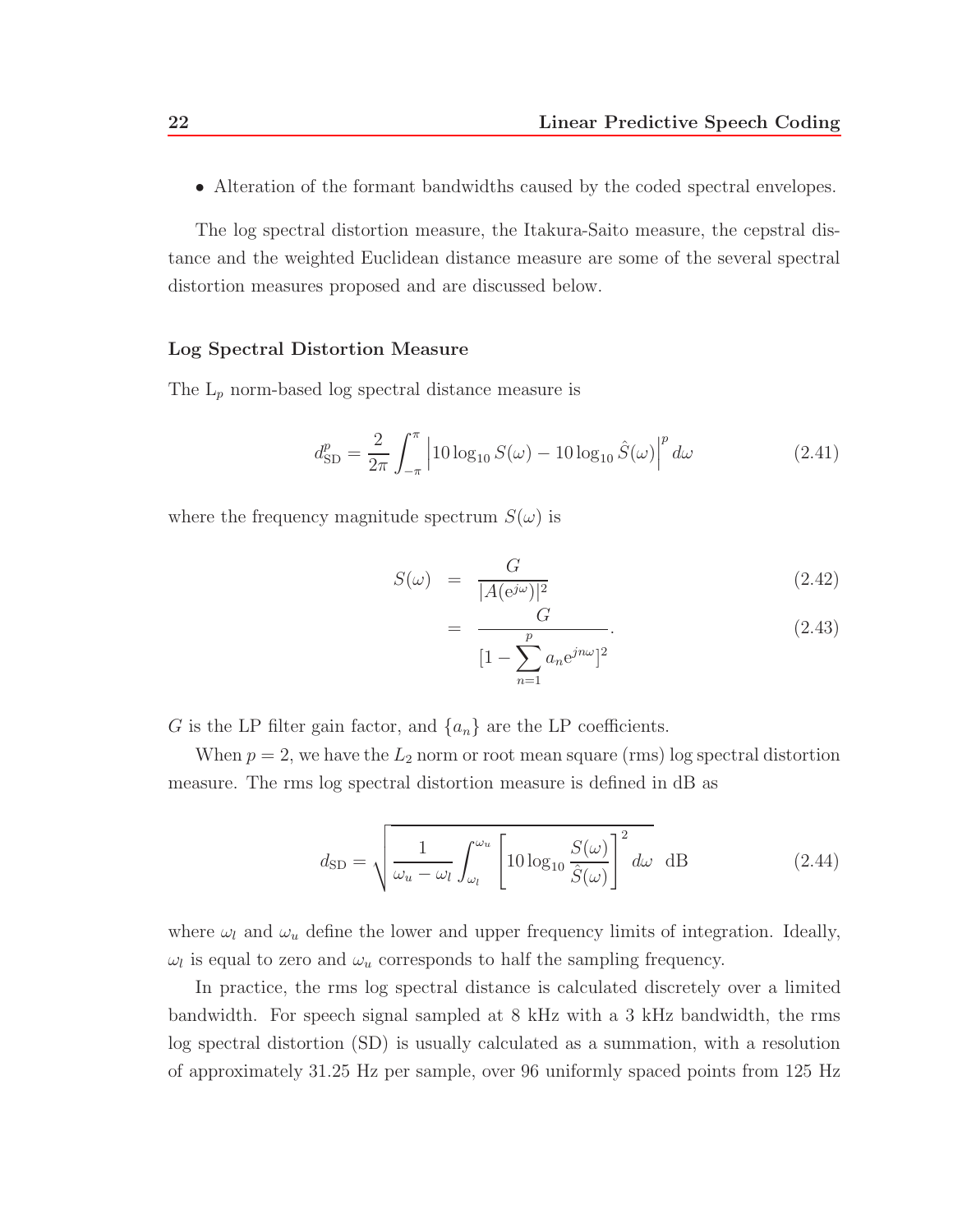to 3.125 kHz<sup>†</sup> [38]. This can be expressed as

$$
SD = \sqrt{\frac{1}{n_1 - n_0} \sum_{n=n_0}^{n_1 - 1} \left[ 10 \log_{10} \frac{S(e^{j2\pi n/N})}{\hat{S}(e^{j2\pi n/N})} \right]^2} dB
$$
 (2.45)

where for  $N = 256$ ,  $n_0$  and  $n_1$  correspond to 1 and 96 respectively.

Paliwal and Atal [43] have suggested that the average spectral distortion is not adequate to measure perceived quality alone. They introduced the notion of spectral outliers which represent the fraction of frames with large spectral distortion. For transparent quality, the fraction of frames having SD between 2 and 4 dB should be less that 2 % with no frames having SD greater than 4 dB.

### **Itakura-Saito Distortion Measure**

The Itakura-Saito measure generally corresponds better to the perceptual quality of speech. Also known as a likelihood ratio distance measure, it measure the energy ratio between the residual signal that results when using the quantized LP filter and the one that results when using the unquantized LP filter. It is defined as follows:

$$
d_{\rm IS} = \frac{1}{2\pi} \int_{-\pi}^{\pi} \left[ e^{V(\omega)} - V(\omega) - 1 \right] d\omega \qquad (2.46)
$$

where the log spectral difference  $V(w)$  between the two spectra is defined as

$$
V(\omega) = \log S(\omega) - \log \hat{S}(\omega).
$$
 (2.47)

Evaluating the integrals, this measure can be expressed as the polynomial

$$
d_{\rm IS} = \left(\frac{G}{\hat{G}}\right)^2 \frac{\hat{\mathbf{a}}^T \mathbf{R} \hat{\mathbf{a}}}{\mathbf{a}^T \mathbf{R} \hat{\mathbf{a}}} - 2 \log \left(\frac{G}{\hat{G}}\right) - 1
$$
 (2.48)

<sup>†</sup>In this thesis, even though some of the test speech files have a larger bandwidth than 3 kHz, we decided to use this approximation for the rms log spectral distortion to be consistent with figures given in the literature.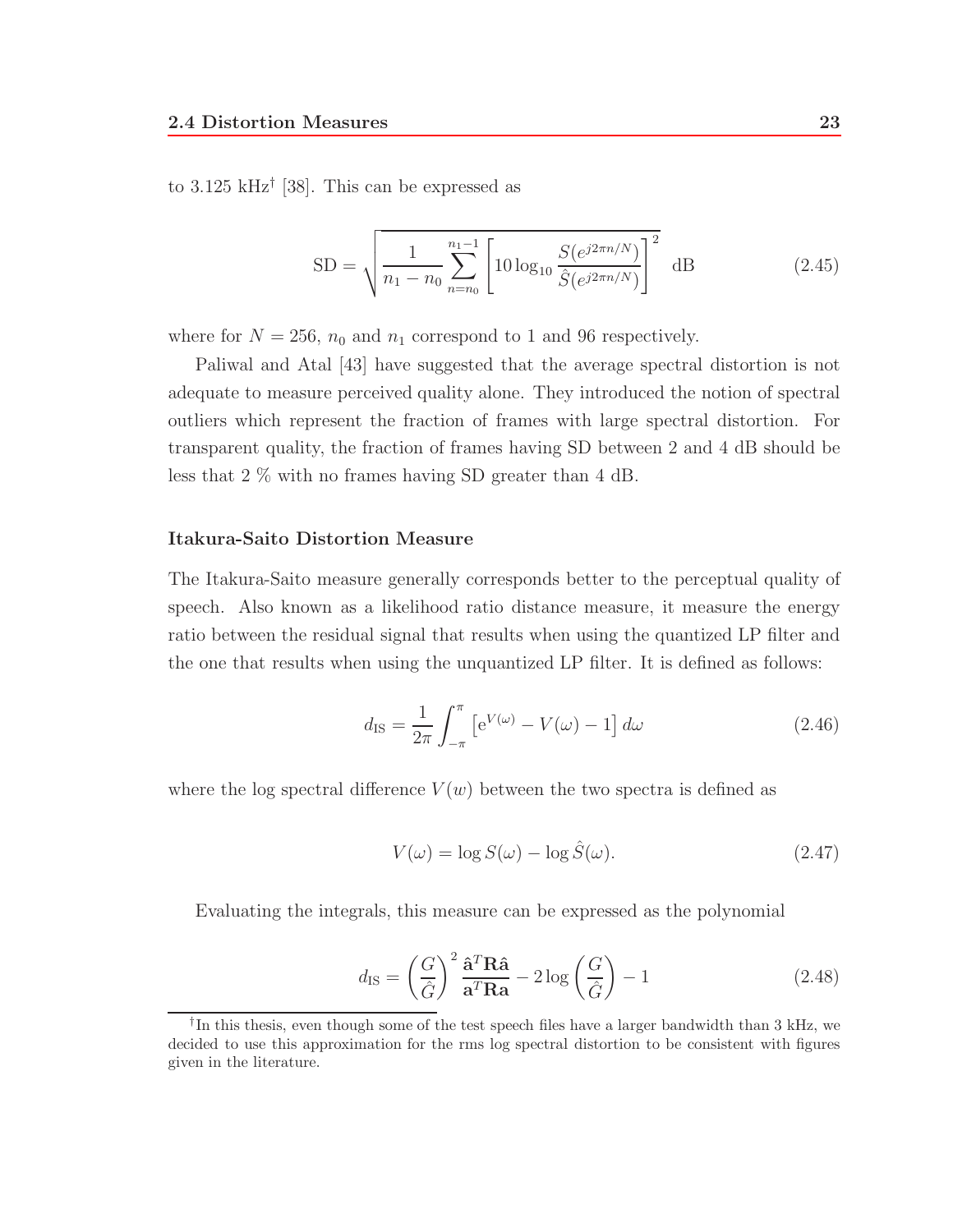where  $\hat{\mathbf{a}} = [1, \hat{a}_1, \hat{a}_2, \dots, \hat{a}_p]^T$ ,  $\mathbf{a} = [1, a_1, a_2, \dots, a_p]^T$ , and **R** is the autocorrelation matrix. When the gains are assumed to be equal, the Itakura-Saito measure is simply

$$
d_{\rm IS} = \frac{\hat{\mathbf{a}}^T \mathbf{R} \hat{\mathbf{a}}}{\mathbf{a}^T \mathbf{R} \hat{\mathbf{a}}} - 1.
$$
 (2.49)

However, the Itakura-Saito measure is not symmetric. For symmetry, a modified Itakura measure can be used:

$$
d_{\rm IS} = \frac{1}{2} \left[ \frac{\hat{\mathbf{a}}^T \mathbf{R} \hat{\mathbf{a}}}{\mathbf{a}^T \mathbf{R} \hat{\mathbf{a}}} - \frac{\mathbf{a}^T \hat{\mathbf{R}} \hat{\mathbf{a}}}{\hat{\mathbf{a}}^T \hat{\mathbf{R}} \hat{\mathbf{a}}} - 2 \right].
$$
 (2.50)

A weighting term can be introduced to the Itakura-Saito measure to take advantage of the perceptual discrimination properties of the human ear and is formulated as follows:

$$
d_{\text{WIS}} = \frac{1}{2\pi} \int_{-\pi}^{\pi} W(e^{j\omega}) \left[ e^{V(\omega)} - V(\omega) - 1 \right] d\omega \tag{2.51}
$$

Some weighting schemes  $W(e^{j\omega})$  are proposed in [39].

#### **Log-Area Ratio Measure**

The log-area ratio measure is based on the set of reflection coefficients and defined as:

$$
d_{\text{LAR}} = \sum_{n=1}^{p} \left[ \log \frac{1 - k_i}{1 + k_i} - \log \frac{1 - \hat{k}_i}{1 + \hat{k}_i} \right]^2.
$$
 (2.52)

with  $k_i$  being the set of p reflection coefficients and  $\hat{k}_i$  their quantized counterpart.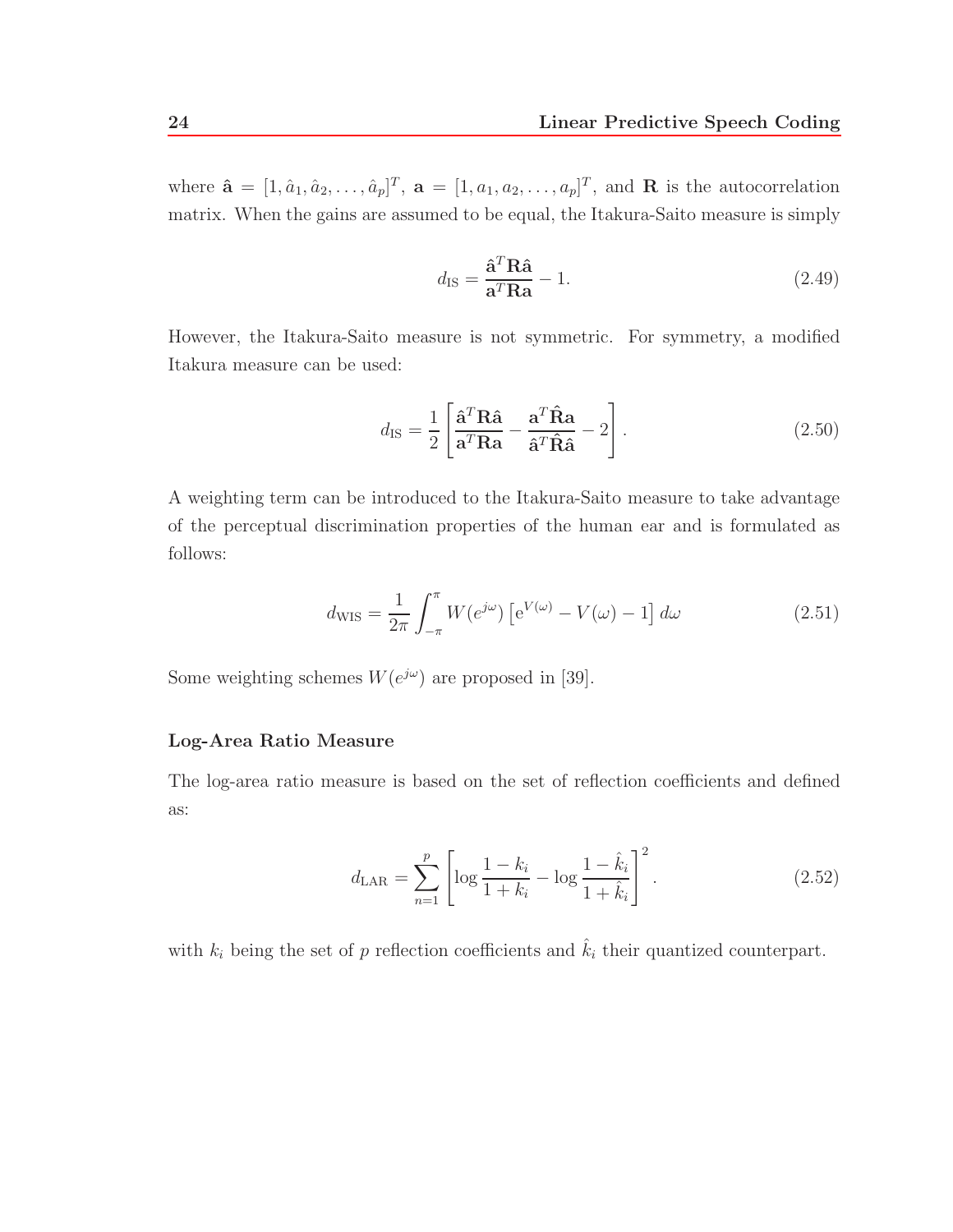#### **Cepstral Distance**

The  $L_2$  cepstral distance is defined as:

$$
d_{\rm CD}^2 = \sum_{n = -\infty}^{\infty} (c_n - \hat{c}_n)^2
$$
 (2.53)

and is directly related to the rms log spectral distance:

$$
d_{\rm CD}^2 = 2 \sum_{n=1}^{\infty} (c_n - \hat{c}_n)^2
$$
 (2.54)

$$
= \frac{1}{2\pi} \int_{-\pi}^{\pi} \left| \log S(\omega) - \log \hat{S}(\omega) \right|^2 d\omega.
$$
 (2.55)

using Parseval's equality and the fact that  $c_n = c_{-n}$  and  $c_0 = 0$ 

The log spectral distortion measure suffers from the drawback that Fourier transform and logarithm computations are required for each point in the summation. The cepstral distance  $(d_{CD})$  can be computed efficiently by truncating the summation to a finite number of terms  $N_c$ , usually three times the order of the LP analysis filter p:

$$
d_{\rm CD} = 10 \log_{10} e \sqrt{2 \sum_{n=1}^{N_c} (c_n - \hat{c}_n)^2} \, \, \mathrm{dB.} \tag{2.56}
$$

The introduction of a weighting term in the cepstral distance has been investigated by several researchers:

$$
d_{\rm CD} = 10 \log_{10} e \sqrt{2 \sum_{n=1}^{N_c} w_n (c_n - \hat{c}_n)^2} dB.
$$
 (2.57)

where the weighting term can be:

- $w(n) = n^2$ , called quefrency weighted cepstral distance [40].
- $w(n)=1/v(n)$ ,  $v(n)$  being the variance of the cepstral coefficients [41].
- $w(n)=1+0.75p\sin(\pi n/1.5p)$  used in speech recognition experiments [42].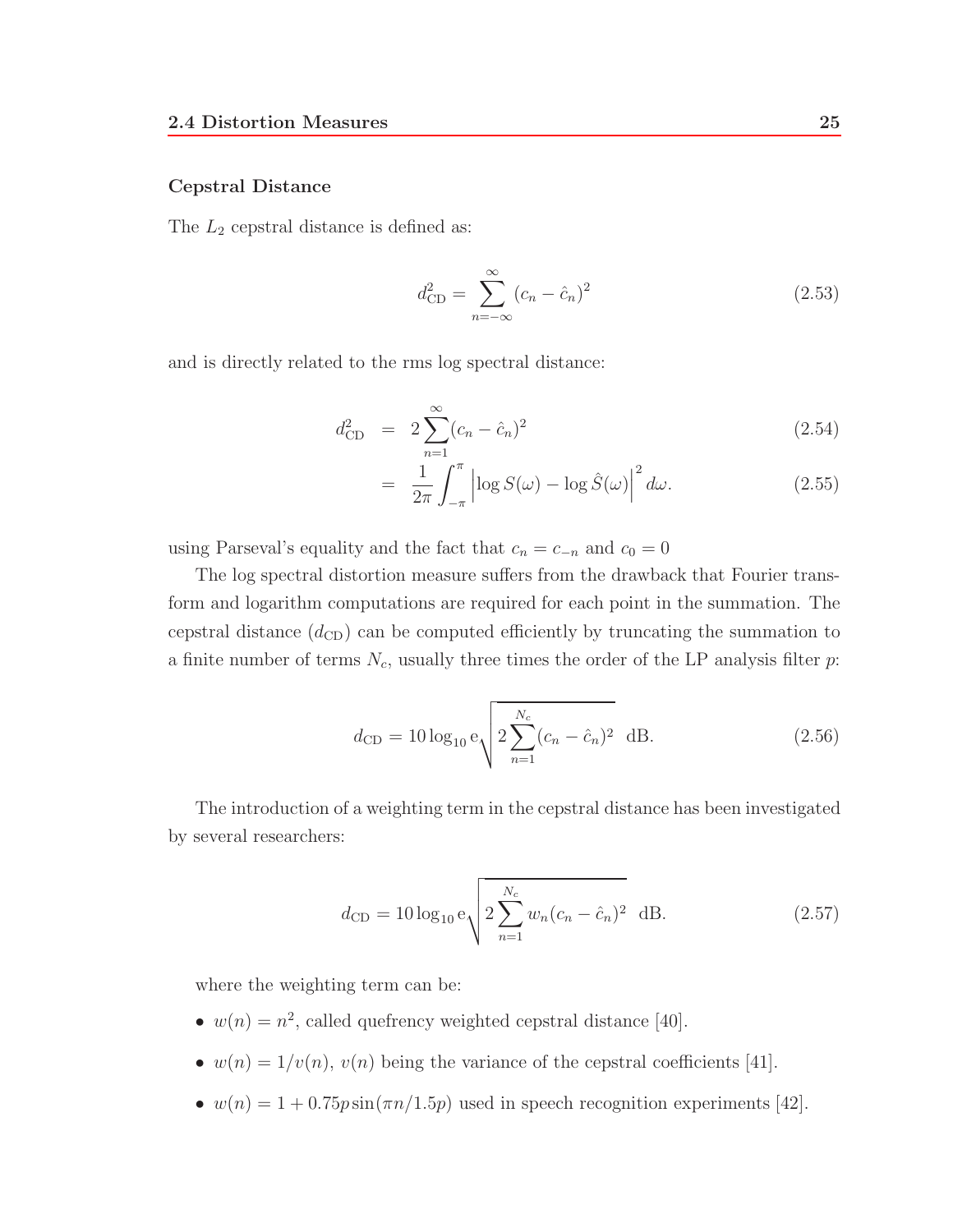#### **Weighted Euclidean LSF Distance Measure**

The Euclidean distance measure between two vectors is simply defined as:

$$
d(\mathbf{x}, \hat{\mathbf{x}}) = (\mathbf{x} - \hat{\mathbf{x}})^T (\mathbf{x} - \hat{\mathbf{x}}) = ||\mathbf{x} - \hat{\mathbf{x}}||^2.
$$
 (2.58)

In general, we minimize this mean squared error between the unquantized and quantized vector to select the best codeword vector. Since line spectral frequencies (LSF's) have a direct relationship to the shape of the spectral envelope, we associate them with this measure.

The Euclidean distance measure allocates equal weights to individual components of the LSF vector. Spectral sensitivities can be taken into account with a weighted Euclidean distance. In general, the weighted Euclidean LSF distance measure looks like:

$$
d(\mathbf{x}, \hat{\mathbf{x}}) = (\mathbf{x} - \hat{\mathbf{x}})^T \mathbf{W} (\mathbf{x} - \hat{\mathbf{x}})
$$
(2.59)

where **W** is a  $m \times m$  symmetric and positive definite weighting matrix which may be dependent on **x**. If **W** is a diagonal matrix with elements  $w_{ii} > 0$ , the distance can also be expressed as

$$
d(\mathbf{x}, \hat{\mathbf{x}}) = \sum_{i=1}^{m} w_{ii} (x_i - \hat{x}_i)^2.
$$
 (2.60)

In [43], Paliwal and Atal have proposed a weighted Euclidean distance measure in the LSF domain which tries to assign weights to individual LSF's according to their spectral sensitivities. The weighted Euclidean distance measure  $d(\mathbf{x}, \hat{\mathbf{x}})$  between the test LSF vector **x** and the reference LSF vector  $\hat{\mathbf{x}}$  is given by:

$$
d(\mathbf{x}, \hat{\mathbf{x}}) = \sum_{i=1}^{p} \left[ c_i w_i (x_i - \hat{x}_i)^2 \right].
$$
 (2.61)

where  $x_i$  and  $\hat{x}_i$  are the *i*-th LSF's in the test and reference vector, respectively, and  $c_i$  and  $w_i$  are the weights assigned to the *i*-th LSF. For a 10'th order LSF vector,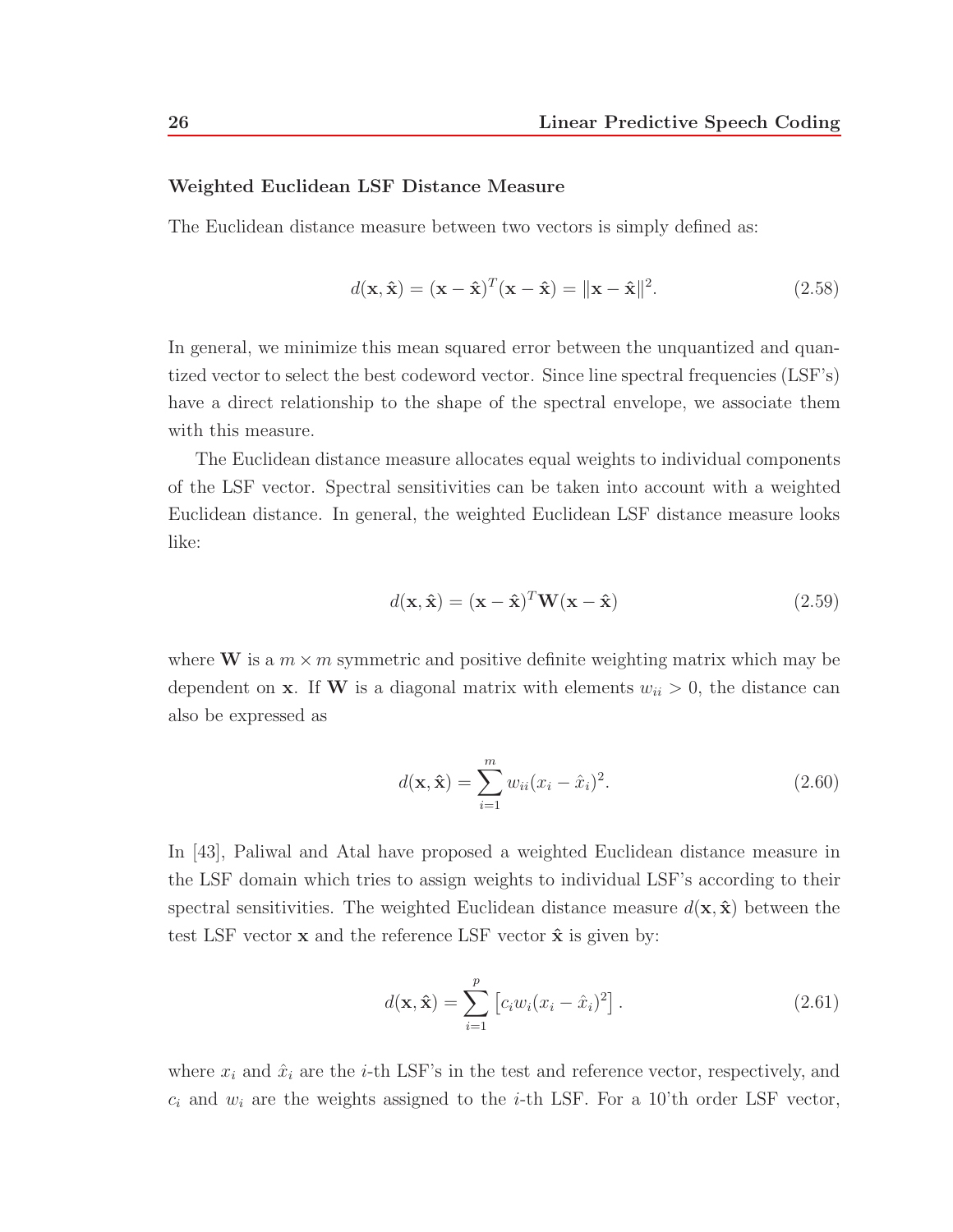these weights are given by:

$$
c_i = \begin{cases} 1.0, & \text{for } 1 \le i \le 8, \\ 0.8, & \text{for } i = 9, \\ 0.4, & \text{for } i = 10. \end{cases} \tag{2.62}
$$

and

$$
w_i = [S(\omega_i)]^r \tag{2.63}
$$

where  $S(\omega_i)$  is the LPC power spectrum associated with the test vector as a function of frequency  $\omega_i$ , and r is an empirical constant which controls the relative weights given to different LSF's and is determined experimentally. Paliwal and Atal found that a value of  $r$  equal to 0.15 provides the best performance. It should be noted that the weights  $w_i$  vary from frame-to-frame depending on the LPC power spectrum, while the weights  $c_i$  do not change from frame-to-frame. These two types of weighting are called the adaptive weighting and the fixed weighting, respectively.

Our performance results, shown in Table 2.1 shows that the average spectral distortion with weighted LSF's is lower than the non-weighted LSF's. The spectral distortion (SD) is computed using Equation (2.45) on a testing and a training sets when applied on a split vector quantizer (refer to Chapter 3 for details). Figure 2.3 demonstrates the fact that LSF values with correspondingly high power and located in the lower spectrum are quantized more efficiently. Hence, a lower SD is obtained.

**Table 2.1** Average spectral distortion showing the difference between having a Euclidean distance and a weighted Euclidean distance.

| Type         | Test Set    |                            |                 | Training Set |                    |                 |  |
|--------------|-------------|----------------------------|-----------------|--------------|--------------------|-----------------|--|
| of           |             | Average SD Outliers $(\%)$ |                 | Average      | SD Outliers $(\%)$ |                 |  |
| Weighting    | $SD$ $(dB)$ |                            | 2-4 dB $>$ 4 dB | $SD$ (dB)    |                    | 2-4 dB $>$ 4 dB |  |
| Weighting    | 1.21        | 6.21                       | 0.02            | 1.12         | 3.88               | 0.01            |  |
| No Weighting | 1.39        | 13.79                      | 0.12            | 1.28         | 10.38              | 0.09            |  |

Other adaptive weighting schemes based on the properties of LSF's have been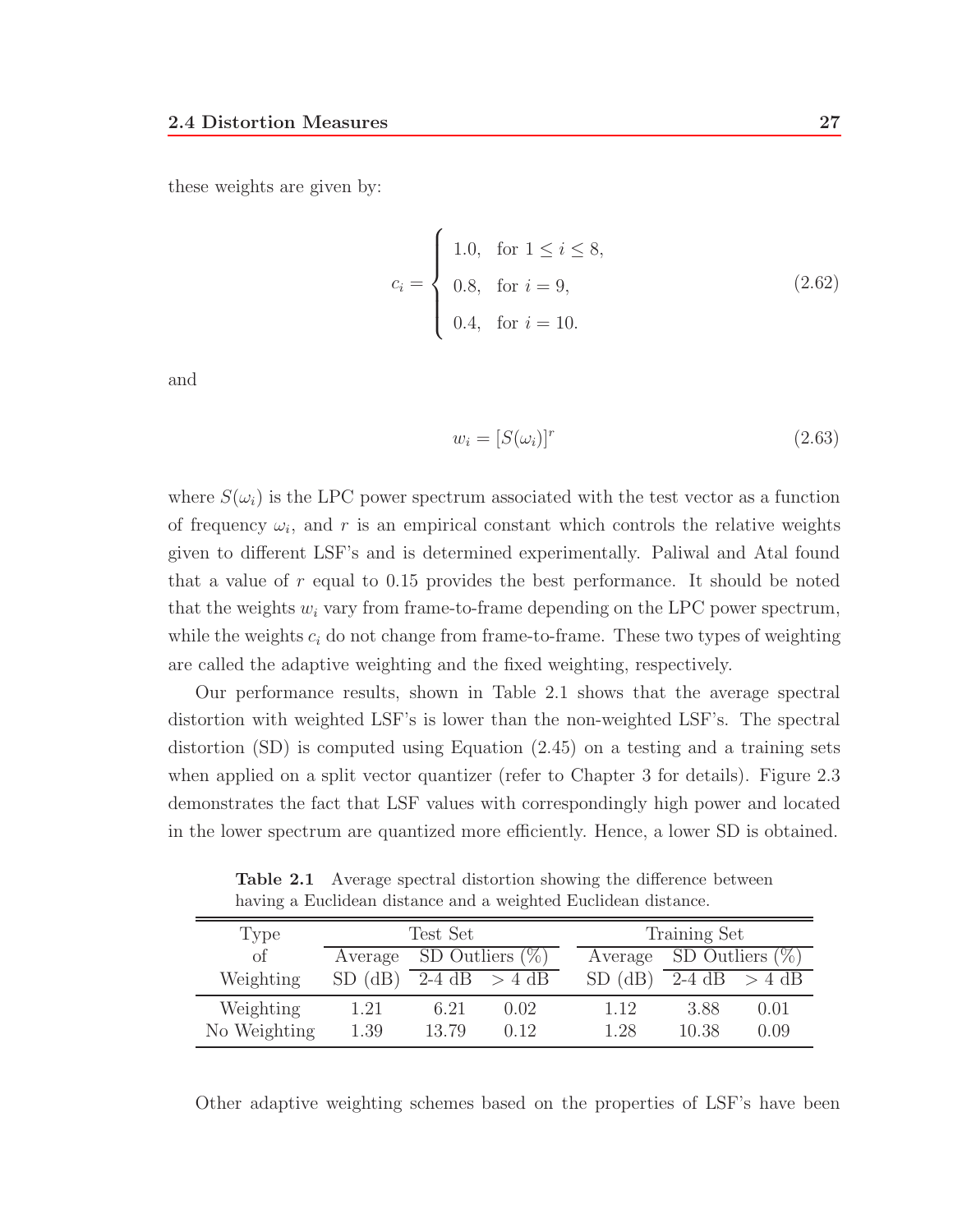

**Fig. 2.3** Effect of using weights to search for LSF values on the LP spectrum.

proposed [44]. Laroia et al [45] suggested using

$$
w_i = \frac{1}{\omega_i - \omega_{i-1}} + \frac{1}{\omega_{i+1} + \omega_i}
$$
 (2.64)

where  $\omega_0 = 0$  and  $\omega_p = \pi$ . Adopting the weighting matrix in [46], Leblanc *et al* [47] reported slightly better performance than the weights suggested by [43] and significantly better performance than the weights used in [45].

## **2.5 Database**

In order to compare the performance of all the different VQ's, a common speech database has to be used. The performance results of spectral coding are based on a training set and a separate testing set of LSF vectors [48]. The speech database contains a list of phonetically balanced sentences taken from [49]. Approximately 54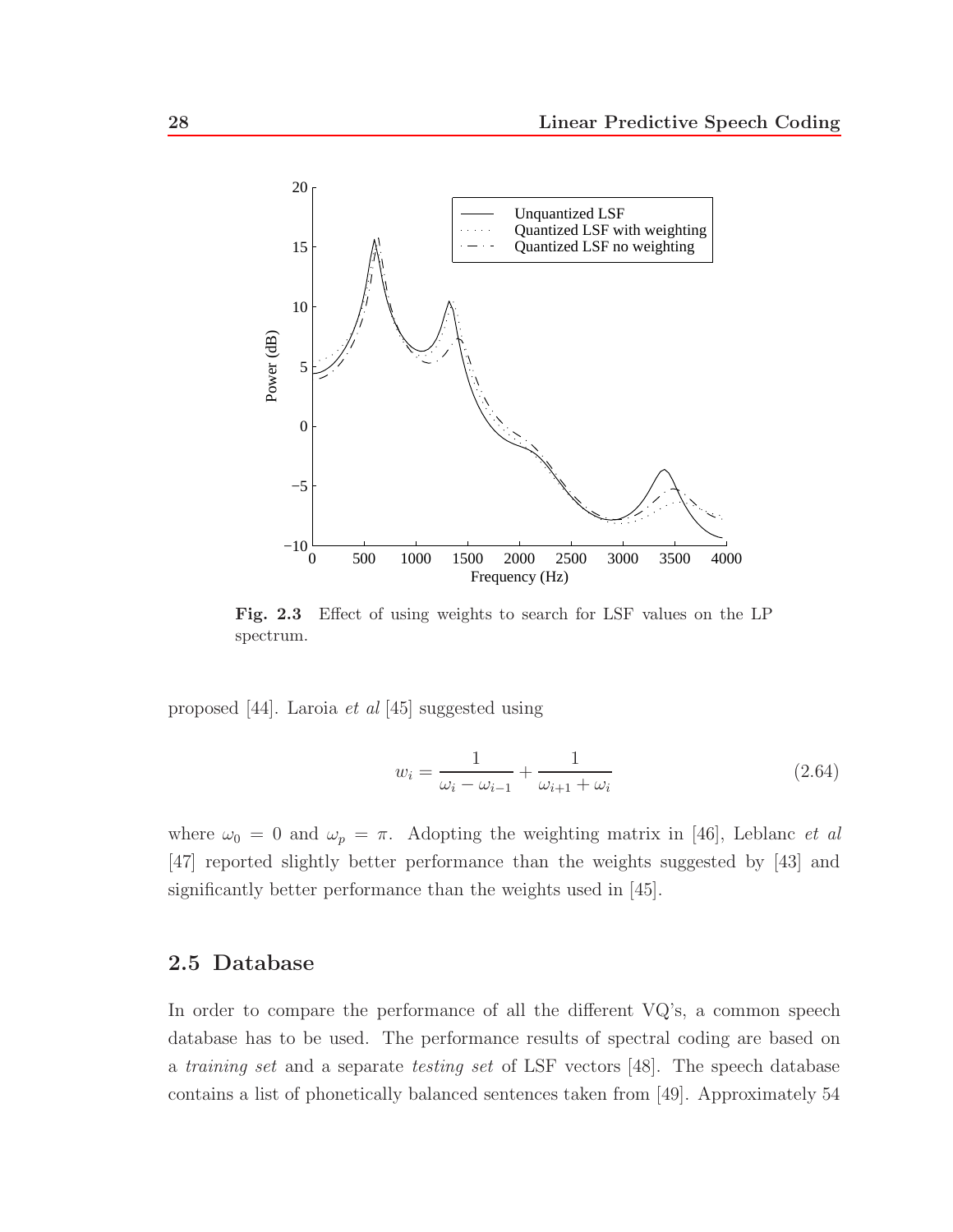minutes of silence-removed speech is recorded by 24 different speakers, half males and half females. The first 2900 seconds of speech are used for training and 340 seconds of speech are used for testing. The original speech was initially recorded with a 48 kHz sampling frequency and then downsampled to 8 kHz with proper lowpass filtering at 4.0 kHz.

A 10'th order LP analysis, based on the autocorrelation method is performed every 20 ms using a 20-ms non-overlapping Hamming analysis window. Thus, there are 145388 LSF vectors for training and 16189 LSF vectors for testing. To avoid sharp spectral peaks in the LPC spectra, a 10 Hz bandwidth expansion is applied (i.e.  $\gamma = 0.996$ ). The LSF's can be converted into other parametric representation such as reflection coefficients or predictor coefficients. Furthermore, different filtering conditions had to be imposed on the database, (i.e. lowpass, bandpass and highpass) to obtain speech with different bandwidths. The filter power spectra are shown in Fig. 2.4. Different cutoff frequencies are also used (Fig. 2.4a)). These filters have cutoff frequencies representative of the anti-aliasing filters used in telephony.

The rms log spectral distortion (SD) measure is used as the primary objective indicator of perceptual coding efficiency for both the training set and test set spectral parameters. Since an SD measure per frame is computationally intensive, the weighted Euclidean LSF distance measure using the weights proposed in [43] is employed during the design and operation of the LSF spectral parameters encoder.

As only the effects of spectral coding are considered in this work, the original residual signal passes directly from the encoder to the decoder. Any degradation in the reconstructed speech signal will be solely attributed to the effects of spectral quantization.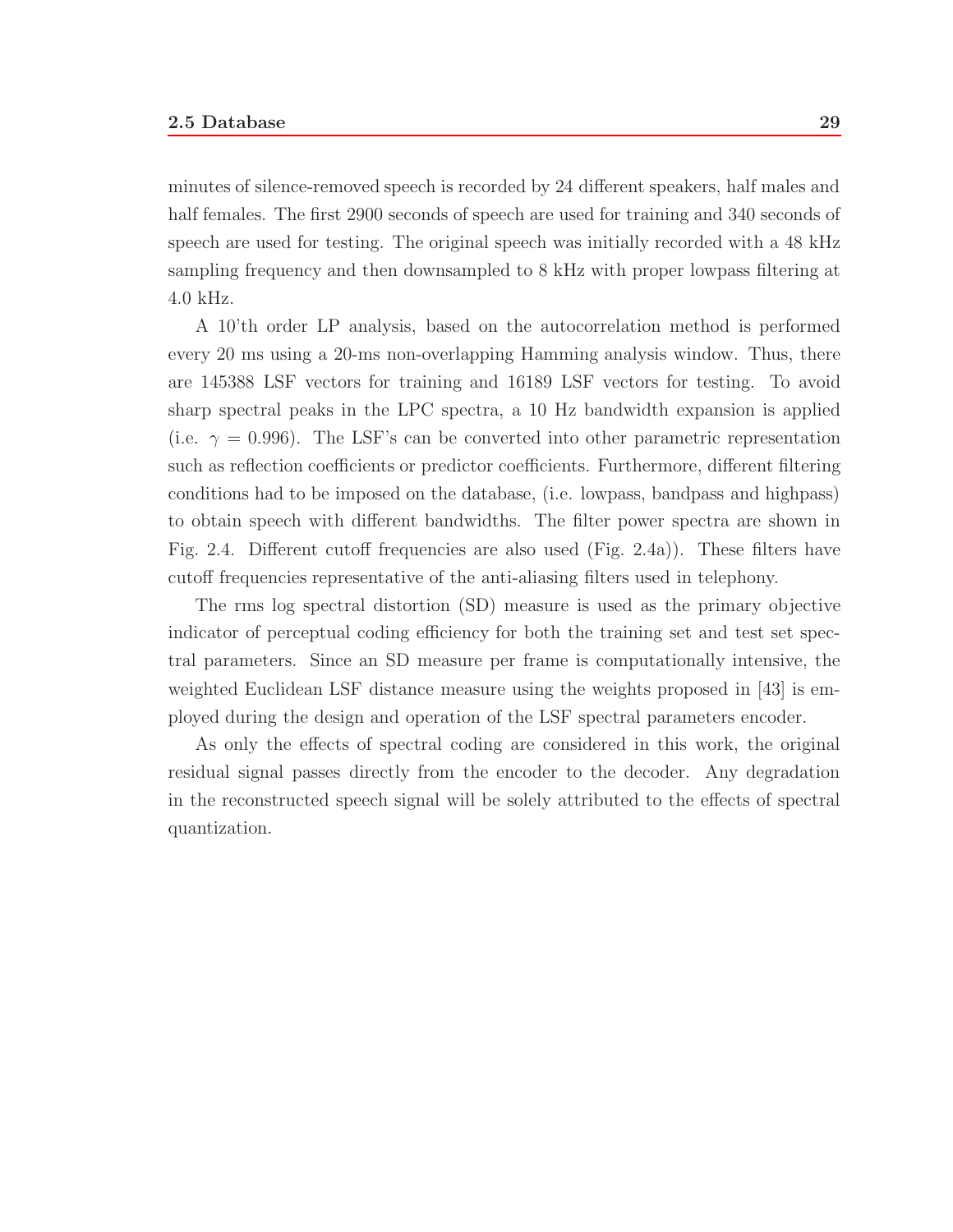

Fig. 2.4 Frequency response of the (a) lowpass filter (different cutoff frequencies), (b) bandpass , (c) highpass filter used in our studies.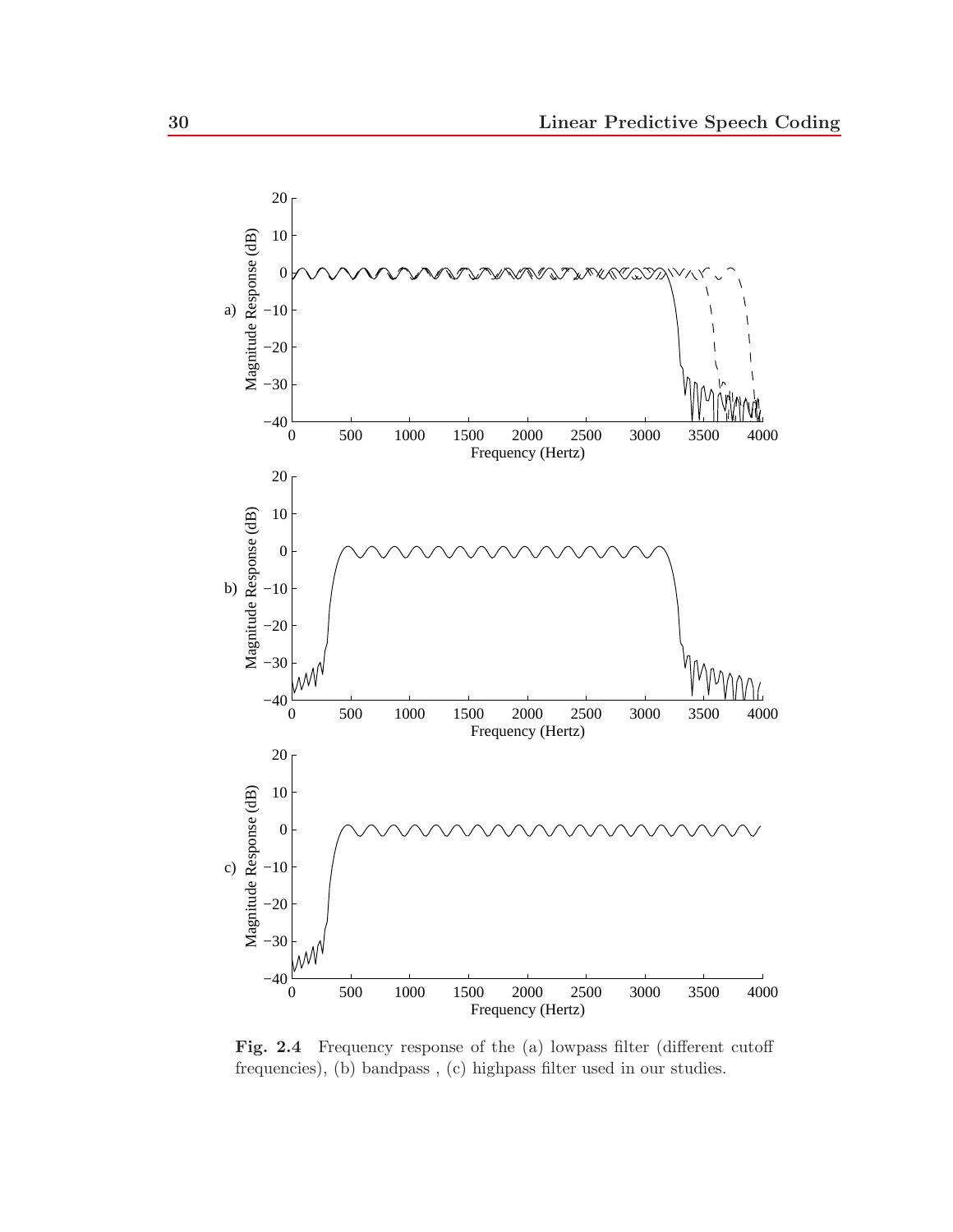# **Chapter 3**

# **Codebook Transformation Model in VQ**

In this chapter, we introduce the notion of vector quantization which is widely used in low bit-rate state-of-the-art speech coders. In particular, encoding speech spectral parameters on a frame-by-frame basis with VQ is known to be an efficient step in speech compression. An introduction to VQ and its various codebook design methodologies will be given. Furthermore, after discussing the drawbacks faced in VQ when used to quantize LSF vectors, we will explain the codebook transformation method. Finally, two different mapping techniques and their limitations are described.

## **3.1 VQ Design**

#### **3.1.1 Introduction**

Scalar quantization is the simplest interpretation of VQ. This process is known to be defined when each of a set of parameters (or a sequence of signal values) is quantized separately. In general, scalar quantization assigns to an input value  $x$  the closest approximating value from a predetermined finite set, or codebook, of N permissible output values  $C = \{y_k \mid k = 1, \ldots, N\}$ . If we need to code an m-dimensional spectral parameter vector **x** using scalar quantization, we have to independently quantized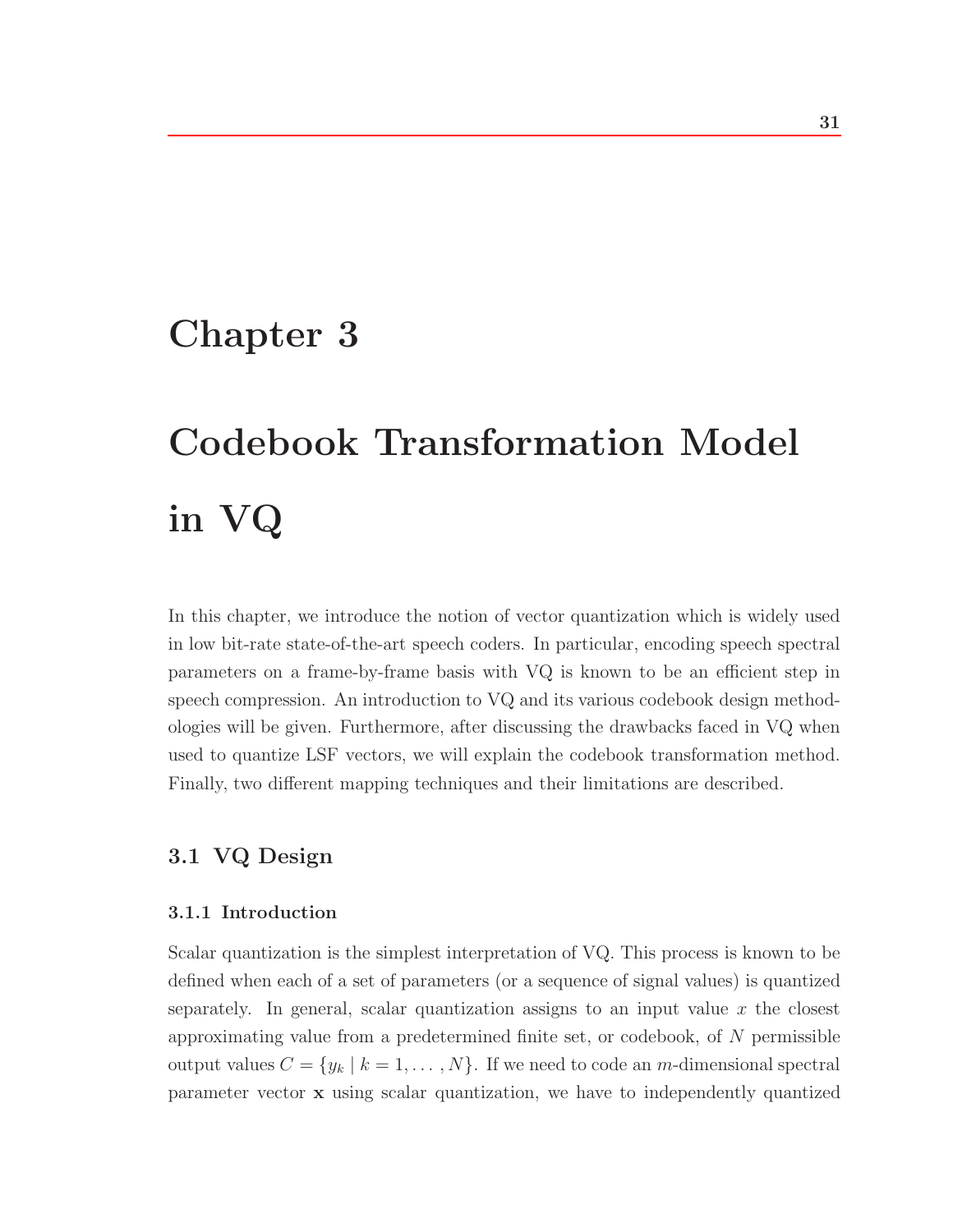each vector element  $x_i$  in **x** as:

$$
\hat{x}_i = y_{i,k} = Q_i(x_i), \qquad i = 1, \dots, m,
$$
\n(3.1)

where each of the quantizers  $Q_i$ ) may be designed separately. The uniform quantizer is the most common of all scalar quantizers. The input-output response is a uniform staircase where the step size is constant. Nonuniform spacing of quantization levels is sometimes used to accommodate a larger dynamic range. Furthermore, it is possible to design a quantizer tailored to a specific input statistics (usually trained with the LBG algorithm discussed in Section 3.1.3). In adaptive quantization, the step breakpoints and output levels are all scaled by a multiplier [50].

VQ is a multi-dimensional extension of scalar quantization in which coding can be performed over the whole parameter set as a single vector. Conceptually, it consists in finding from a codebook of pre-determined parameter vectors, the vector that "matches" best the set of parameters computed for a frame of speech. Once this codevector is found, its index is transmitted to the decoder which contains the replica of the quantization codebook (see Fig. 3.1).



**Fig. 3.1** Model of a Vector Quantizer.

As seen in Fig. 3.2, the encoder partitions the input vector multidimensional space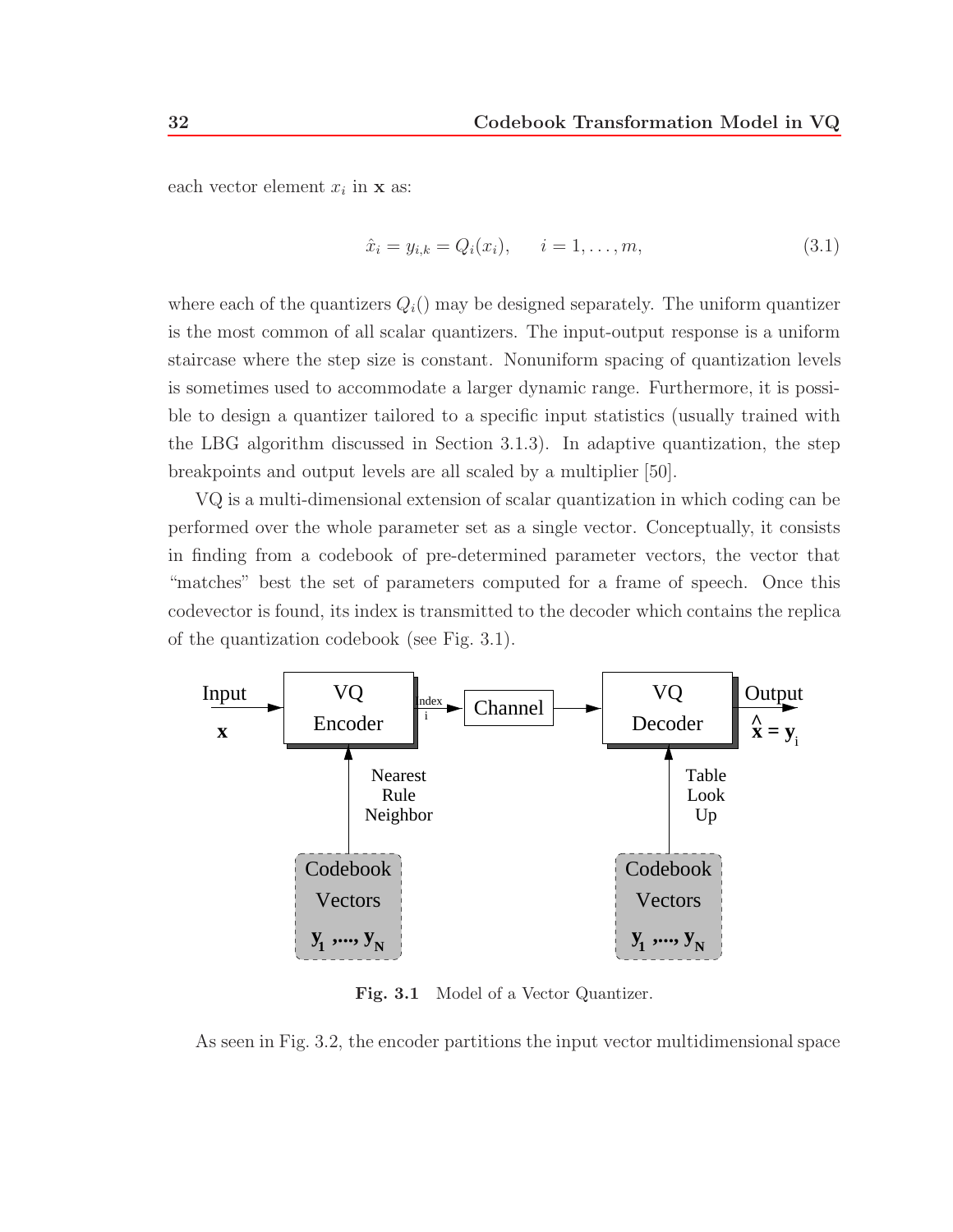

**Fig. 3.2** Example of partitioning of a two dimensional space  $(N = 2)$ . All input vectors in cell  $C_i$  is quantized as the code vector  $\mathbf{y} = [y_1, y_2]$ .

into L regions as  $P = \{C_1, C_2, \ldots, C_L\}$  where

$$
C_i = \{ \mathbf{x} \mid d(\mathbf{x}, \mathbf{y}_i) \le d(\mathbf{x}, \mathbf{y}_j), \ j \ne i \}. \tag{3.2}
$$

All vectors lying in a region  $C_i$  will be quantized to the set vector  $y_i$ . The shapes of the various regions can be very different (squares, hexagons, irregular shapes, etc.) depending on the actual codebook used in the encoder.

Vector quantization always attains as good or better performance in terms of lower distortion than scalar quantization due to its ability to exploit any correlation (linear or non-linear) among the vector components, and to fit the shape of the vector source density [7, 51, 52]. Next, we will discuss the optimality issue in VQ and different designs of VQ.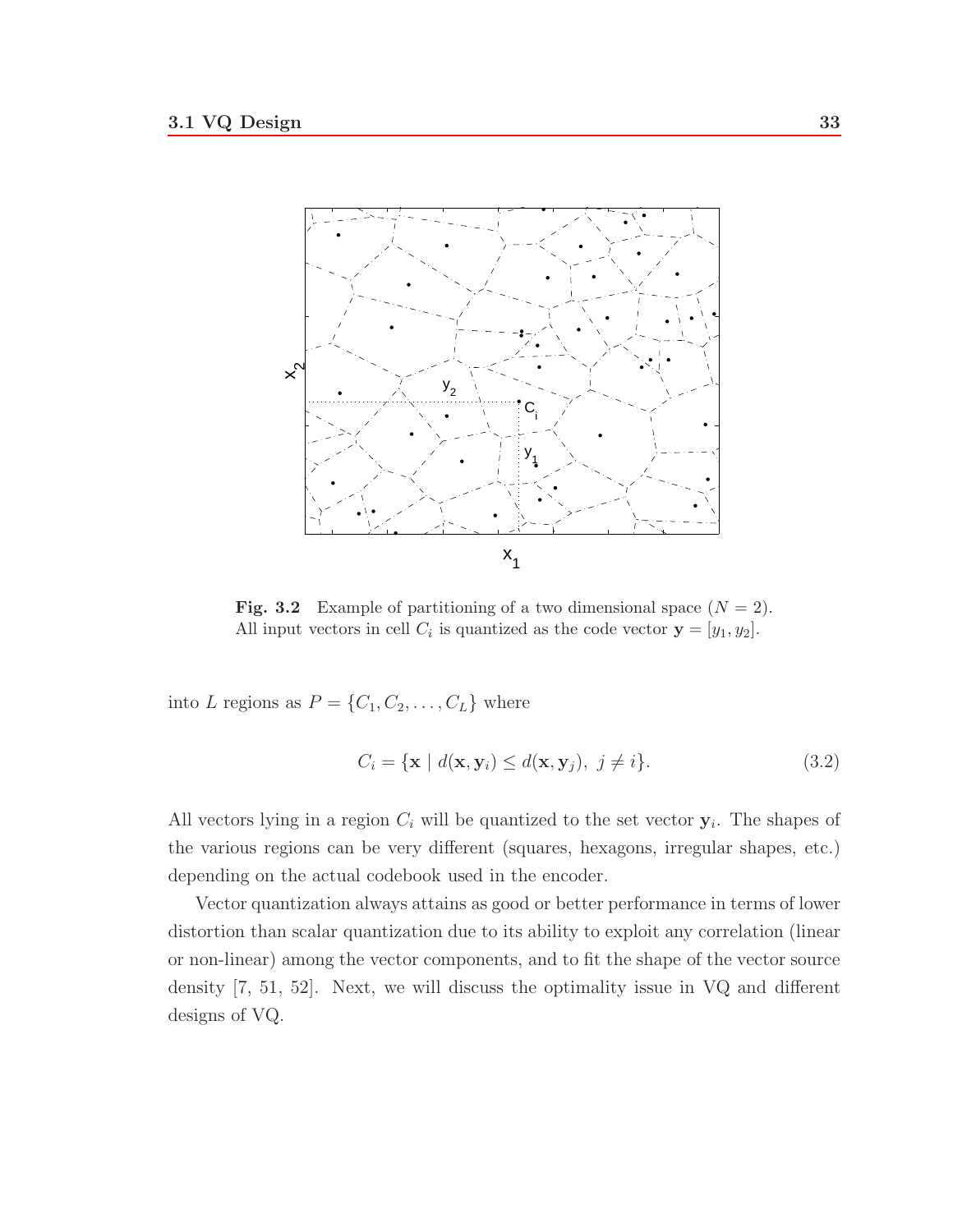#### **3.1.2 Optimality Conditions for VQ**

The partition space of the encoder and the reproduction vectors of the decoder are directly related to the performance of VQ. Optimality is defined as the minimization of a distortion measure  $E[d(\mathbf{X}, \hat{\mathbf{X}})]$  for any input vector sequence **X**. Three necessary conditions for codebook optimality need to be satisfied during the design: one for the encoder and two for the decoder. These conditions are the Nearest Neighbor Condition, the Centroid Condition and finally the Zero Probability Boundary Condition [53].

#### **Nearest Neighbor Condition**

For a given set of output levels, **C**, the optimal partition cells satisfy

$$
R_i \subset \{ \mathbf{x} \mid d(\mathbf{x}, \mathbf{y}_i) \le d(\mathbf{x}, \mathbf{y}_j); \forall j \}. \tag{3.3}
$$

That is to say the partition regions are defined by the codevectors  $\{y_i\}$  in  $C$ :

$$
Q(\mathbf{x}) = \mathbf{y}_i \text{ only if } d(\mathbf{x}, \mathbf{y}_i) \le d(\mathbf{x}, \mathbf{y}_j) \ \forall j. \tag{3.4}
$$

If an input vector **x** is equally distant from two or more code vectors, an arbitrary "tie-breaking" rule may be defined.

#### **Centroid Condition**

Given an encoder partition  $P = \{R_i \mid i = 1, \ldots, N\}$ , the optimal codevectors  $y_i$  in **C** are the centroids in each partition cell  $R_i$ :

$$
\mathbf{y}_i = \text{cent}(R_i) \tag{3.5}
$$

$$
= \underset{\mathbf{y}}{\arg\min} E[d(\mathbf{x}, \mathbf{y}) | \mathbf{x} \in R_i]. \tag{3.6}
$$

When the squared error distortion measure is used for VQ design, the centroids are the centers of mass of the partition cells.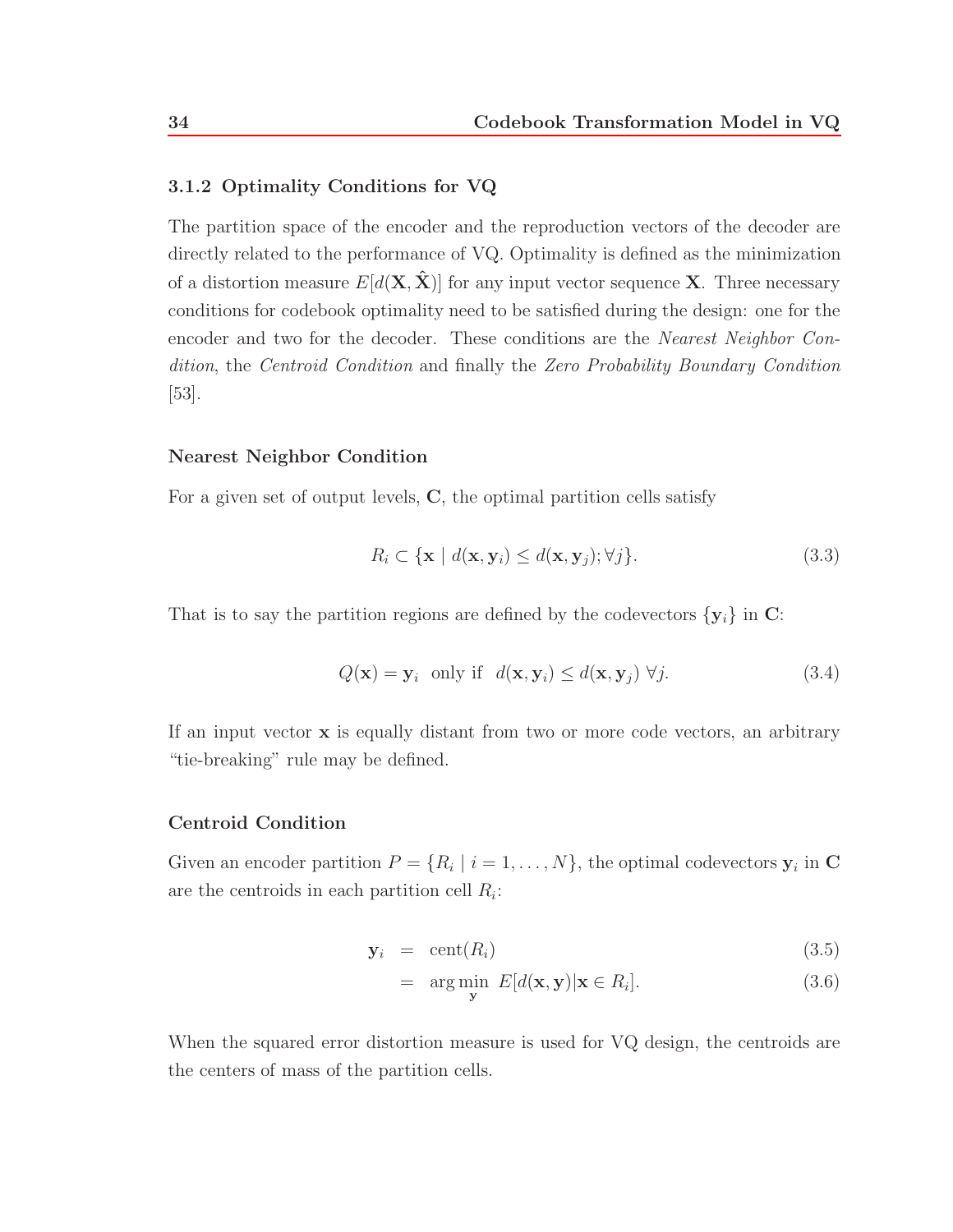#### **Zero Probability Boundary Condition**

If we define  $B_j$  as the boundary points of  $R_j$ , a necessary condition for optimality is that the boundary points occur with zero probability:

$$
P(\bigcup_{j=1}^{N} B_j) = 0.
$$
\n(3.7)

#### **3.1.3 Codebook Design**

Since no closed-form solutions of the problem of optimal quantization is known, in general, one would have to work iteratively to improve a given vector quantizer provided that the necessary conditions for optimality are met. The iteration begins with a VQ consisting of its codebook and the corresponding optimal Nearest Neighbor (NN) partition and then finds the new codebook which is optimal for that partition. This new codebook and its NN partitions are then a new vector quantizer with average distortion no greater (and usually less) than the original quantizer. This repeated application of the improvement step yields an iterative algorithm which reduces the average distortion at each step.

#### **Initial Codebook**

Before improving on a codebook, one needs to start with an initial one. Obtaining a suitable initial codebook is a crucial step for an effective VQ design. There are a variety of techniques for generating a codebook, and here are several of the most useful ones.

Random Coding is the simplest approach to filling a codebook of  $N$  code words. The idea is to select randomly the code words according to the source distribution. If the data is highly correlated, a better codebook is produced if one takes, say, every Kth training vector. Pruning is another concept for an initial codebook. It refers to the idea of starting with the training set and selectively eliminating (pruning) training vectors as candidate code vector until a final set of training vectors remains as the codebook. A more complicated, but better, method is the pairwise nearest neighbor (PNN) clustering algorithm proposed by Equitz [54]. The goal of this method is to merge vectors together into groups or clusters until we have the desired number, say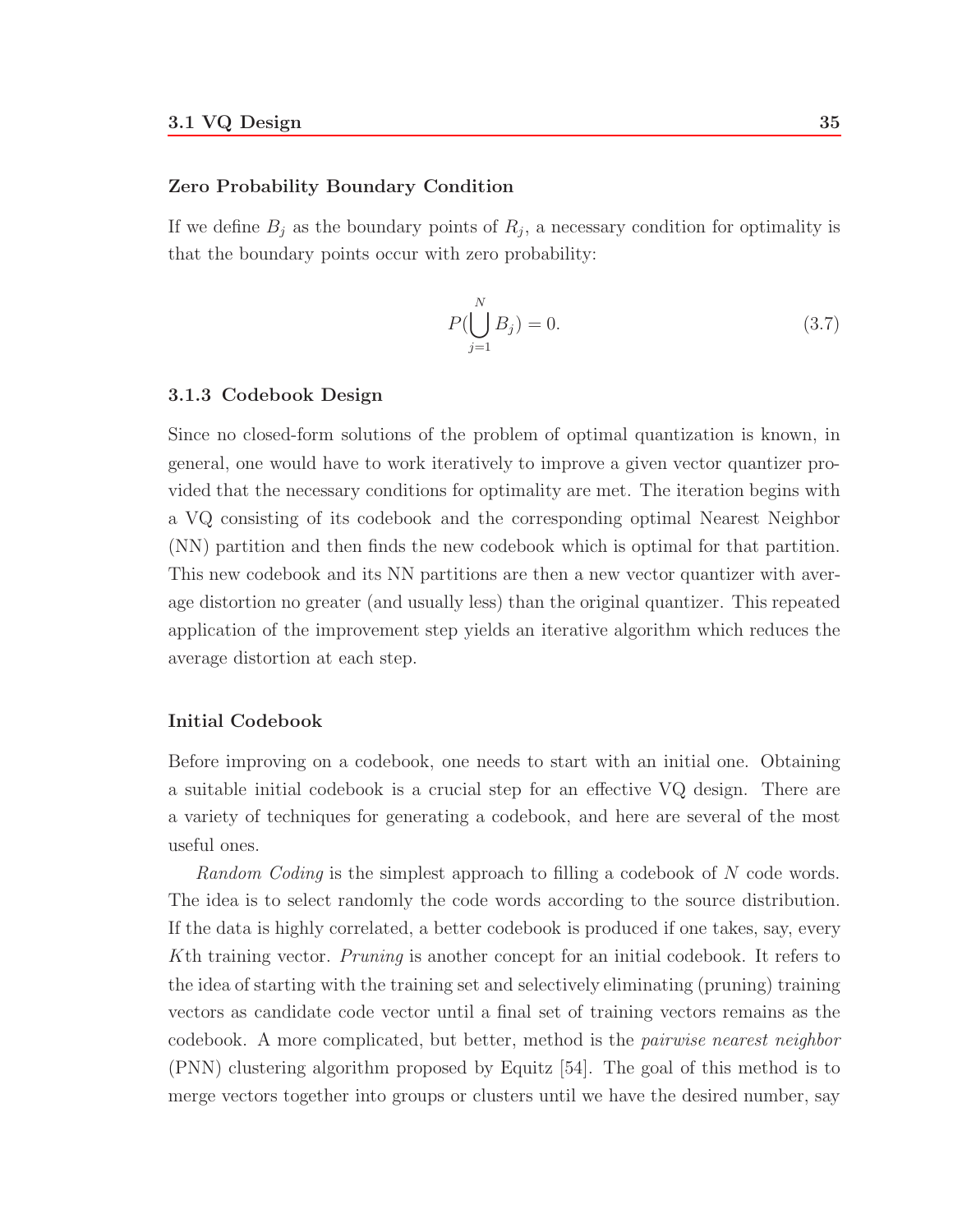N. The codebook will then contain the centroids of these clusters. Product Codes and Splitting are also methods to find a good startup codebook. A variation of the Katsavounidis *et al* [55] technique, named *centroid*, similar to pruning is used for the purpose of this thesis and is as follows:

- **STEP 1** Calculate the centroid of the training set.
- **STEP 2** Calculate the unweighted Euclidean distance from each training vector to the centroid.
- **STEP 3** Choose the training vector with the maximum distance from the centroid as the reference vector.
- **STEP 4** Calculate the unweighted Euclidean distance from each training vector to the reference vector.
- **STEP 5** Let  $M/N$  be the ratio of training set vectors to codebook vectors. Find the  $M/N$  vectors closest to the reference vector, and calculate the centroid (initial codebook vector) for this group of vectors.
- **STEP 6** Reduce the training set by removing the group of vectors found in Step 5.
- **STEP 7** Repeat Steps 2 to 7 until no vectors remain in the training set.

Three different initial codebooks are compared in Table 3.1. The initial codebooks contain LSF vector entries obtained from a training set. The average spectral distortion is calculated on a separate testing set before and after training. The results shows that the *pruning* initial codebook has a fewer number of iterations and a smaller percentage of outliers. However, the centroid initial codebook gives lower spectral distortion.

#### **Generalized Lloyd Algorithm**

After setting up the initial codebook, an iterative algorithm is used to improve the VQ. The *Generalized Lloyd Algorithm* (GLA), also known as the LBG algorithm [56], is perhaps the most commonly used iterative clustering algorithm for optimal VQ design based on training vectors: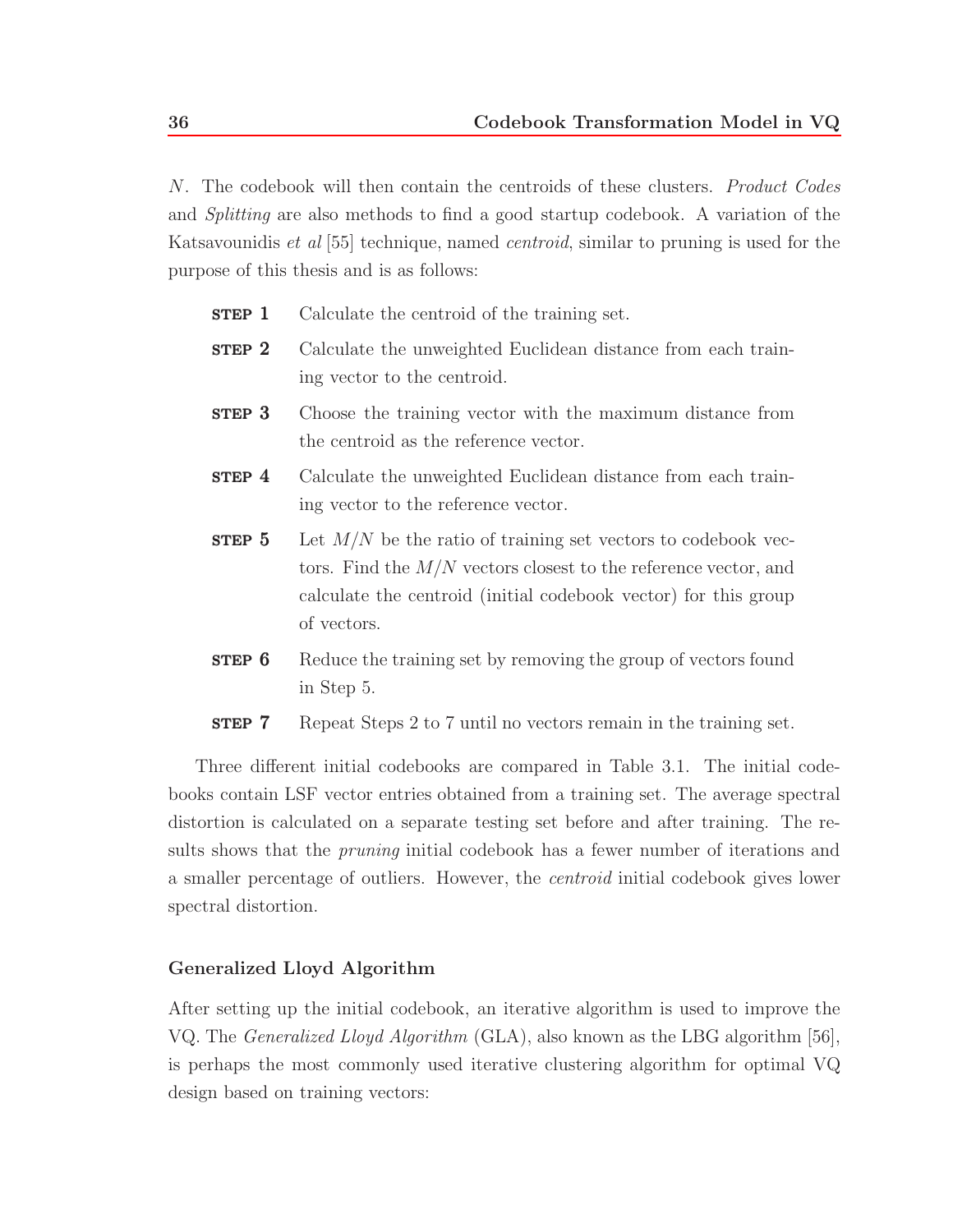| Initial  | Before Training            |       |                 | After Training |      |                    | Num. |
|----------|----------------------------|-------|-----------------|----------------|------|--------------------|------|
| Codebook | Average SD Outliers $(\%)$ |       |                 | Average        |      | SD Outliers $(\%)$ | of   |
| Type     | $SD$ $(dB)$                |       | 2-4 dB $>$ 4 dB | $SD$ $(dB)$    |      | 2-4 dB $>$ 4 dB    | Iter |
| Random   | 1.56                       | 21.52 | 0.96            | 1.23           | 6.25 | 0.05               | 73   |
| Pruning  | 1.43                       | 9.76  | 0.04            | 1.22           | 5.00 | 0.01               | 32   |
| Centroid | 1.35                       | 12.61 | 0.05            | 1.21           | 6.21 | 0.02               | 59   |

**Table 3.1** Average spectral distortion of different initial codebooks. The distortion is calculated before training and after training (for a 2- SVQ).

**STEP 1** Start with an initial codebook  $C_1$ . Let  $m = 1$ .

- **STEP 2** Given the codebook  $\mathbf{C}_m$ , perform the Lloyd iteration to produce the new codebook  $\mathbf{C}_{m+1}$ .
- **STEP 3** Compute the average distortion for  $\mathbf{C}_{m+1}$ . If it has changed by a small enough amount since the last iteration, stop. Otherwise, let  $m + 1 \longrightarrow m$  and go to Step 2.

where  $STEP$  2 is defined as:

- **step 2a** Given a codebook  $\mathbf{C}_m = {\mathbf{y}_i}$ , partition the training set into cluster sets  $R_i$  using the Nearest Neighbor Condition, where  $R_i = {\mathbf{x} \in T \mid d(\mathbf{x}, \mathbf{y}_i) \leq d(\mathbf{x}, \mathbf{y}_j), \text{ all } j \neq i}, \text{ and a suitable}$ tie-breaking rule.
- **step 2b** Using the Centroid Condition, compute the centroids for the cluster sets just found in Step 1 to obtain the new codebook  $\mathbf{C}_{m+1}$  = {cent  $(R_i)$  |  $i = 1, \ldots, N$ }. If an empty cell was generated in Step 2a, an alternate code vector assignment is made (in place of the centroid computation) for that cell.

Each iteration of the GLA monotonically decreases or keeps unchanged the average distortion of a vector quantizer. A Lloyd Algorithm flow chart is shown in Fig. 3.3.

In VQ design, two critical factors are very important: size of the training set and the number of GLA iterations. A small set of training vectors will not approximate the statistical characteristics of the vector sequence and will not give a good VQ. Overly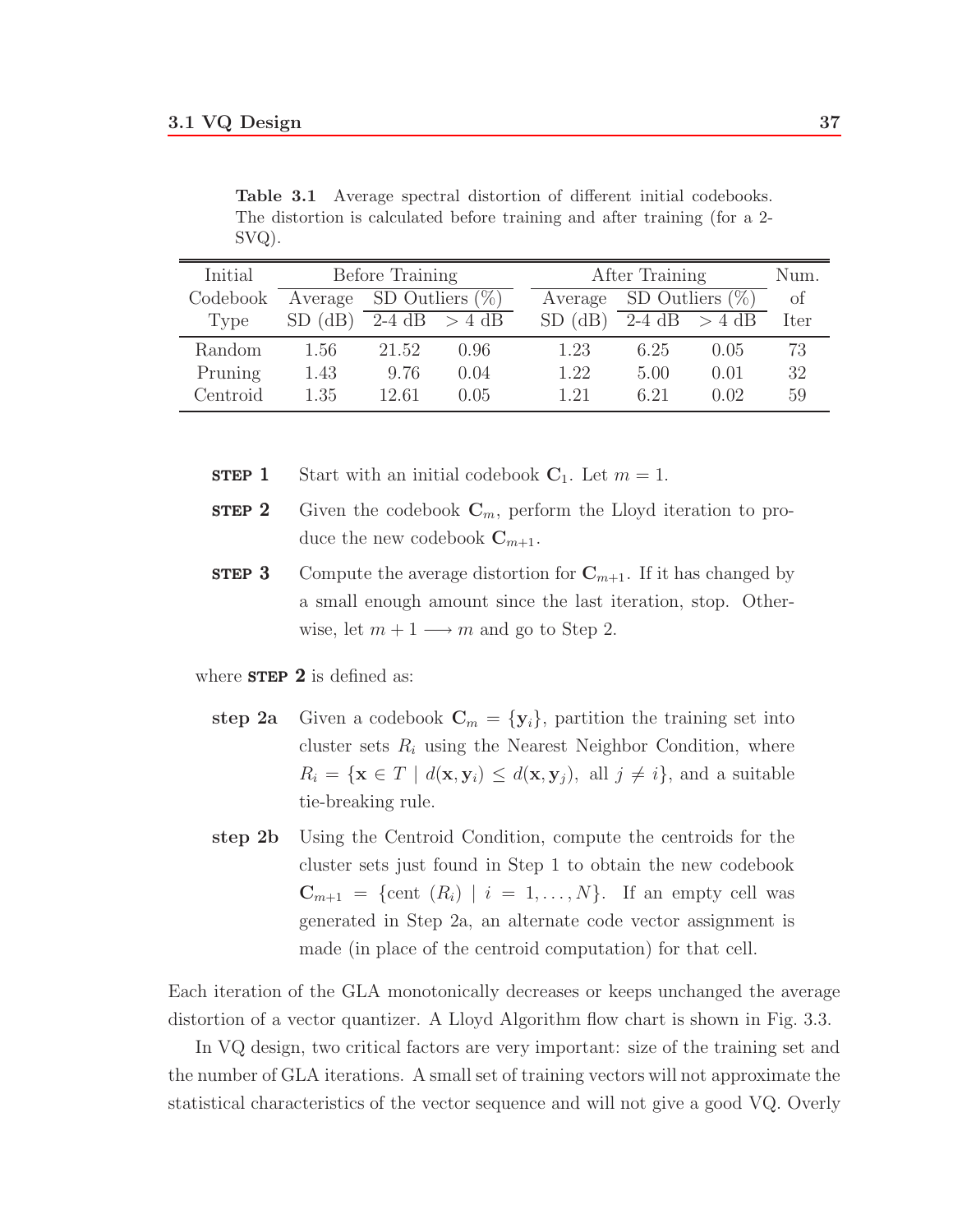

**Fig. 3.3** Lloyd Algorithm Flow Chart.

trained codebook does not give an advantage since it will perform poorly when used with other input vector. A reasonable rule of thumb for effective VQ design is that the ratio of training set vectors  $M$  to the number of codebook entries  $N$  should be above 50 and less than 200  $[7, 57]$ .

#### **Robustness**

Normally, a VQ will perform properly if used on speech signals that were recorded under similar conditions as those of the training set. However, its performance will be reduced when used with other forms of speech (refer to Section 3.2.1). In most cases, a VQ design is evaluated by its robustness which refers to the resistance of a codebook to degraded performance when tested on data whose distribution is different from that of the training data.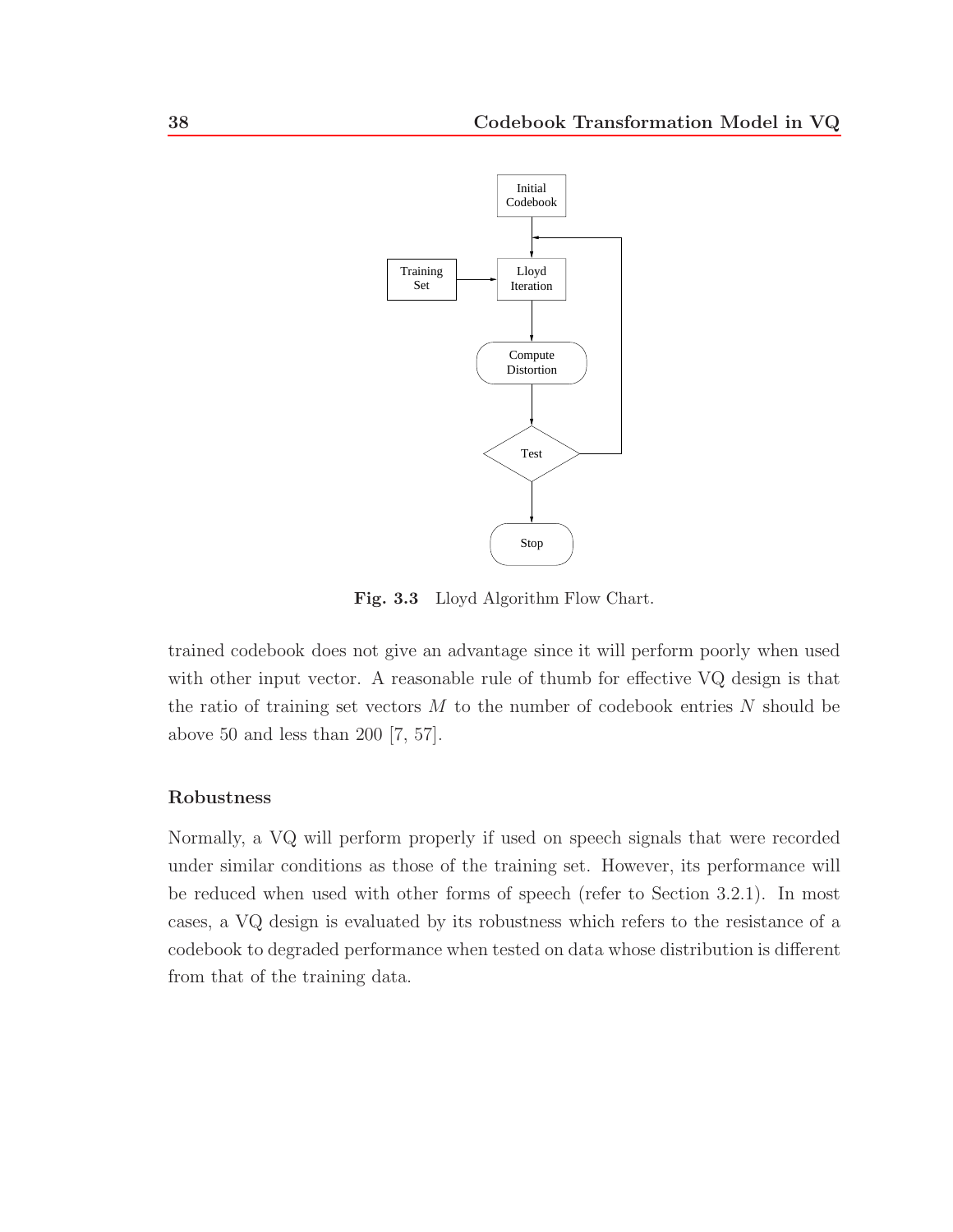#### **3.1.4 Split Vector Quantization**

In unconstrained or full-search VQ, a single codebook containing  $N = 2<sup>b</sup>$  codevectors is used to quantize a vector **x** of dimension  $k$  at a rate of  $r$  bits per vector component, or  $b = kr$  bits per vector. However, the search complexity of an unconstrained VQ codebook increases exponentially with the vector dimension. In addition, the memory requirements for storing the VQ codebook becomes prohibitively large with the number of codevectors and with the dimension of the vector sequence. Split Vector Quantization  $(SVQ)$ , a form of a *Product Code* technique [58], is used to slightly sacrifice distortion in return for substantial savings in codebook storage and search complexity.

In SVQ, a high dimension vector can be partitioned into two or more subvectors of lower dimensions which are then independently quantized using a codebook designed for that part of the vector. In fact, scalar quantization of a k-dimensional vector is equivalent to k-way split vector quantization in which the vector has been split in  $k$ one-dimensional subvectors.

SVQ is often used to quantize the speech spectral parameters in the encoder. The representation often used in codebook design is the LSF representation because of its many desirable properties. Recent developments [43] have showed that splitting the VQ in two or three vector gives reasonable performances for LSF based vector quantization. Splitting the LSF vector corresponds to splitting the LPC power spectrum. Usually one would assign more bits to the lower frequency spectrum than the higher one because of the sensitivity of the ear to lower frequencies. For example, in a 10'th order LSF representation for a 2-SVQ, half the bits are allocated to the first four LSF's and the other half to the last 6 (12.5% per bit for the lower part and  $8.33\%$ for the higher part) and for a 3-SVQ, 8 bits are allocated for the first and second three LSF and 8 bits for the last four for a 24 bits VQ (11.11% per bit for the first 6 LSF and 8.33% for the last 4). In Table 3.2, our simulation shows that a 2-SVQ produces a lower distortion measure than a 3-SVQ. However, the search complexity is decreased considerably compared to the SD performance loss of 0.08 dB.

In SVQ, instability of the all-pole speech reconstruction filters is avoided by ensuring that the LSF values in every entry of each codebook are in increasing order. However, the splitting procedure might lead to potential cross-over of the LSF values at the boundaries belonging to the optimally selected codebook subvectors. Figure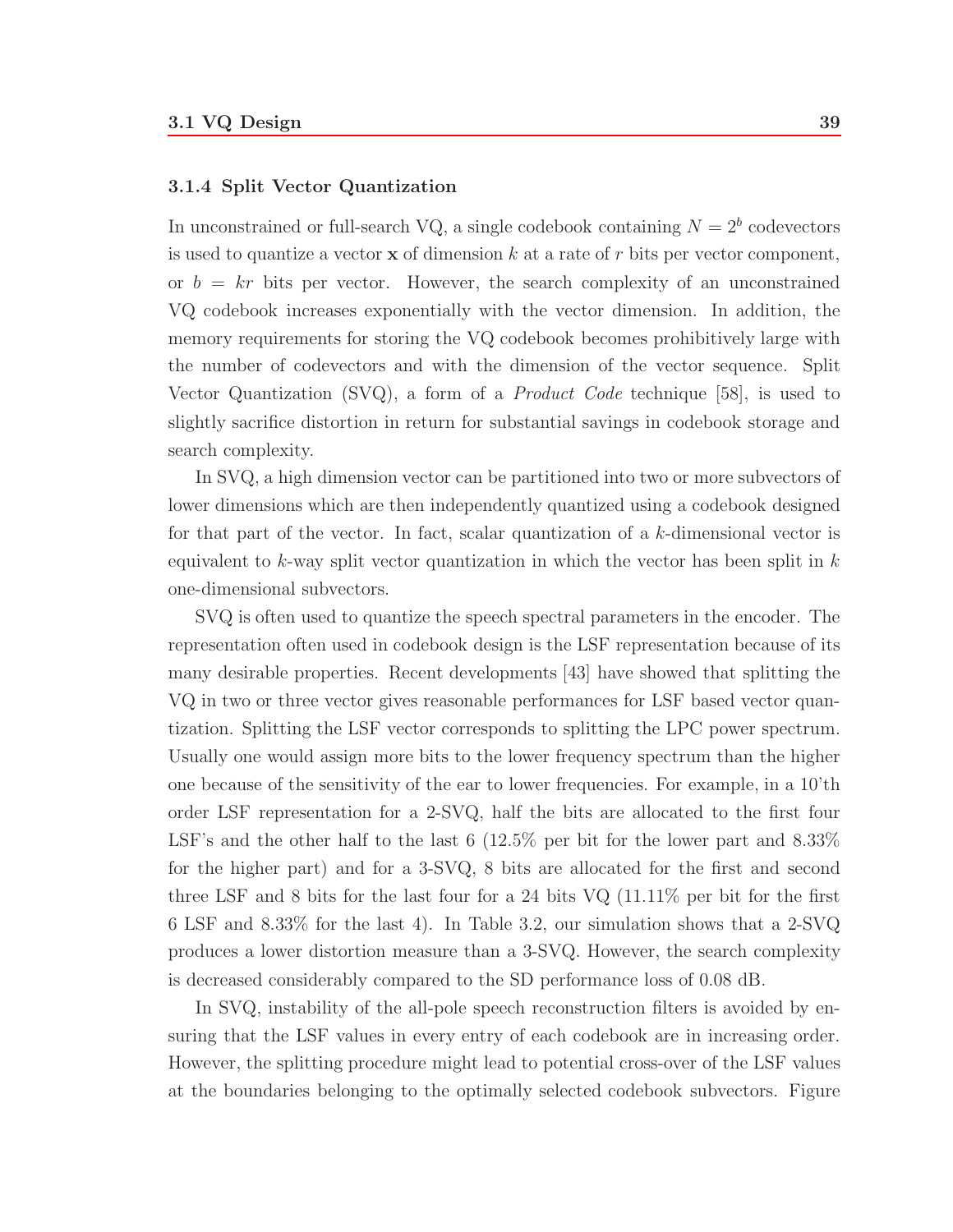|             |       | Test Set                   |                   |      |  |
|-------------|-------|----------------------------|-------------------|------|--|
|             | Bit   | Average SD Outliers $(\%)$ |                   |      |  |
|             |       | Alloc $SD(dB)$             | $2-4$ dB $> 4$ dB |      |  |
| 2-SVQ 12,12 |       | 1.21                       | 6.21              | 0.02 |  |
| $3-SVO$     | 8.8.8 | 1.29                       | 7.00              | 0.05 |  |

**Table 3.2** Average spectral distortion of 2-SVQ and 3-SVQ for a 24 bit codebook when quantizing LSF vectors.

3.4a shows a plot of the 4-th LSF values versus the 5-th LSF values from a coded set of LSF vectors. Since each subcodebook is trained separately, some points could cross to the other side of the unit slope straight line. Figure 3.4b shows the histogram of the 4-th LSF and the 5-th LSF of vector entries of a codebook. While most of the values of the 5-th LSF are larger than the 4-th, some of the entries in the lower subcodebook have values larger than in the higher subcodebook. Therefore, there is a small possibility that the resulting coded vector contains unordered LSF's. Many LSF cross-over correction methods have been proposed in previous work [59]. The simplest correction technique to avoid synthesis filter instability is just swapping the values of of the boundary LSF's if they are not ordered properly. However, in this thesis, we supply the subcodebook the last coded LSF value from the previous subcodebook and impose on the search the requirement that the first coded LSF be higher than the last one from the previous subcodebook.

### **3.2 Mapping Theory**

In general, vector quantization works well with a testing set having the same recording conditions as the training set, but its performance deteriorates as different conditions are used. These conditions might include microphone response, acoustic background environments, filtering of the signal prior to digitization, etc. This section will show the deterioration in performance of VQ when subjected to different filtering conditions. Furthermore, we will introduce the mapping method and demonstrate how it can be used to improve the performance of VQ and hence, increase its robustness.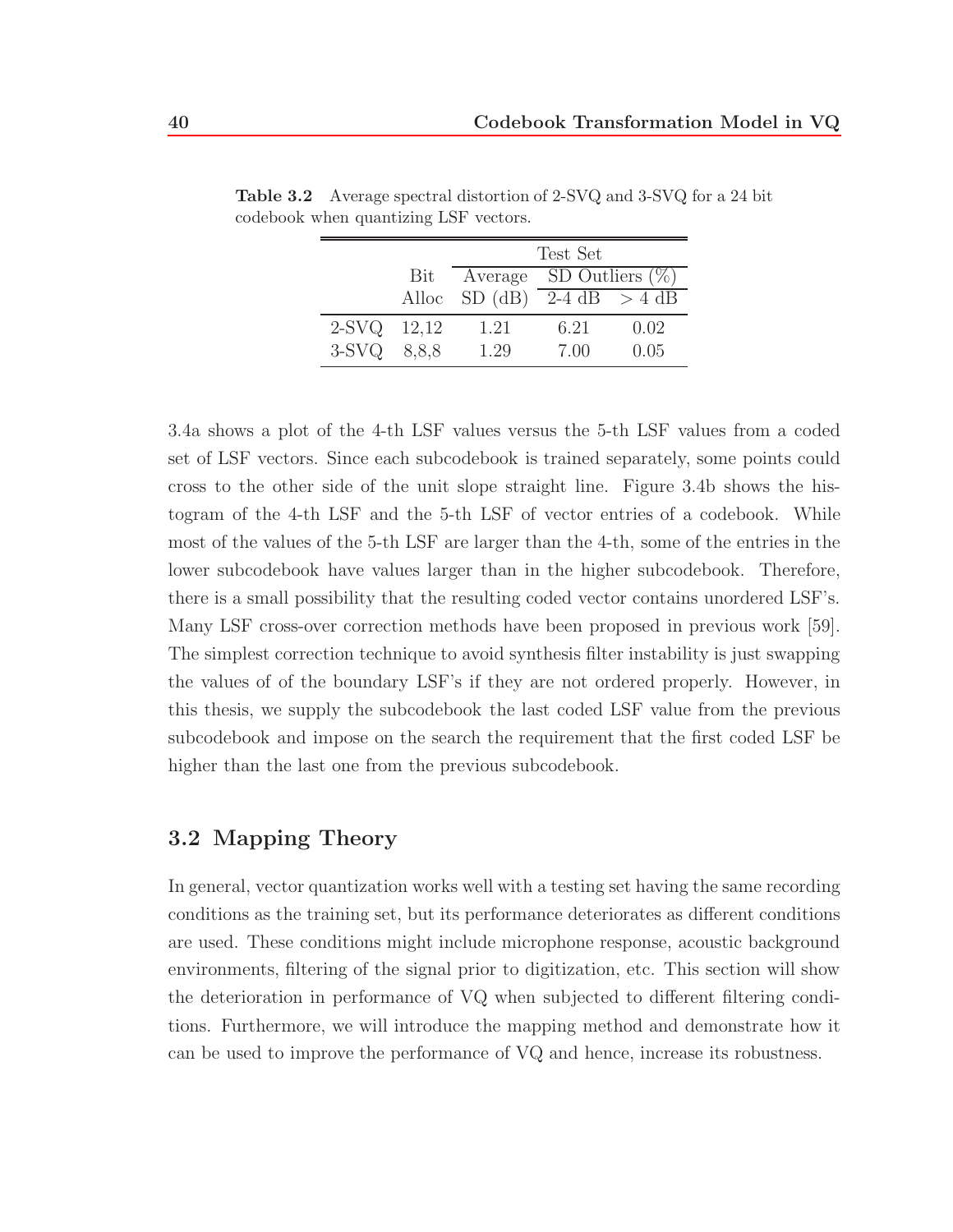

Fig. 3.4 (a) Scattered plot for LSF 4 vs LSF 5 for coded LSF vectors in 2-SVQ (b) A smooth histogram of LSF 4 and LSF 5 from a 2-SVQ codebook.

#### **3.2.1 Performance Degradation of VQ**

Different filtering conditions are applied on the speech testing set. After extracting the LSF vectors from the filtered speech, they are quantized using a codebook trained with clean LSF vectors. The same procedure is also done for codebooks trained with filtered vectors. The lowpass filter has a cutoff of 3.2 kHz, the highpass filter has a cutoff of 300 Hz while the bandpass filter is a combination of both of the latter.

When we quantize the differently filtered LSF's, we obtain the spectral distortion results shown in Table 3.3. The left column shows the worst case scenario for each codebook while the last column shows the results of similar condition quantization. The performance degrades enormously for some combinations (clean vs. bandpass and lowpass vs. highpass). In general, an SD measure of 3.00 dB is not an acceptable performance.

For the last column results, when the bandwidth of the spectral envelope is smaller, one would think that the spectral distortion should be lower. The reason is that the range of values of the LSF is more limited and hence should result in a slightly smaller SD. But in fact, filtering creates an additional peak in the power spectrum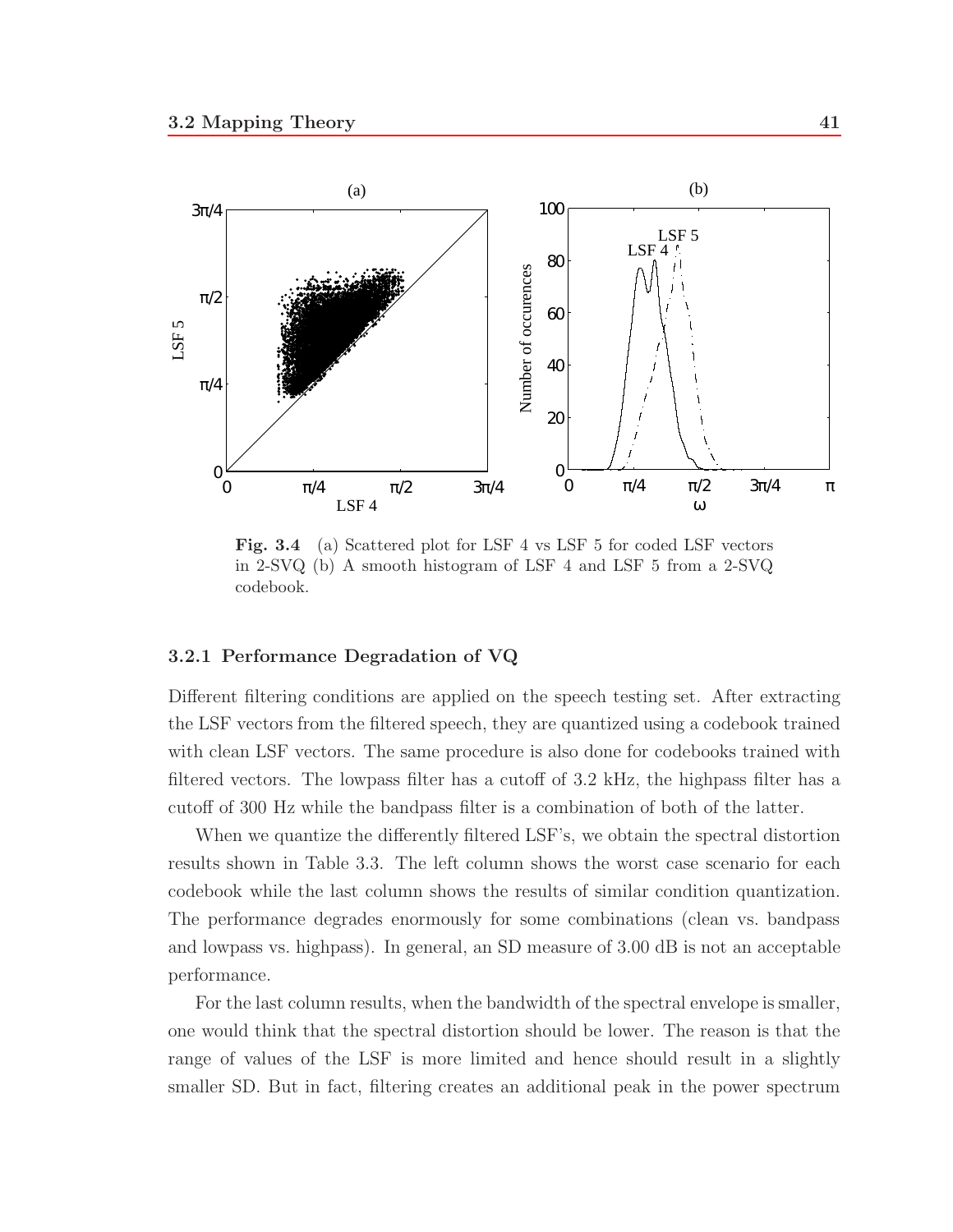| Condition of    | Condition of Testing Set            |         |                 |         |  |  |
|-----------------|-------------------------------------|---------|-----------------|---------|--|--|
| Training Set    | Spectral Distortion Measure in (dB) |         |                 |         |  |  |
|                 | <b>Bandpass</b>                     | Lowpass | Highpass        | Similar |  |  |
| Clean           | 2.95                                | 2.56    | 1.62            | 1.21    |  |  |
|                 |                                     |         |                 |         |  |  |
|                 | Highpass                            | Clean   | <b>Bandpass</b> | Similar |  |  |
| Lowpass         | 3.00                                | 2.57    | 1.74            | 1.38    |  |  |
|                 |                                     |         |                 |         |  |  |
|                 | Clean                               | Lowpass | <b>Highpass</b> | Similar |  |  |
| <b>Bandpass</b> | 3.87                                | 3.09    | 2.57            | 1.32    |  |  |
|                 |                                     |         |                 |         |  |  |
|                 | Lowpass                             | Clean   | <b>Bandpass</b> | Similar |  |  |
| Highpass        | 3.87                                | 3.04    | 2.65            | 1.16    |  |  |

**Table 3.3** Spectral Distortion for a 2-SVQ subjected to different filtering. The first column shows the worst case scenario while the last column shows the ideal case.

(see Fig. 3.5) which makes the spectrum more difficult to approximate.

In the case of highpass filtered speech, a lower spectral distortion (1.16 dB) is obtained compared to the clean filtered speech (1.21 dB) due to the fact that the lower band of the frequency spectrum is not usually well approximated by the LP parameters in the first place.

The robustness to filtering of the VQ can be solved by building several codebooks to target each condition. This will work effectively as seen in the last column of Table 3.3 (1.27 dB of average SD over all 4 conditions). However, the storage of all the codebooks becomes a significant problem when many conditions need to be covered. This problem aggravates as the codebook size and the vector dimension increase. A more affordable scheme to solve this robustness issue is the codebook mapping technique which is discussed in the following section.

#### **3.2.2 Block Diagram of the Mapping Model**

After analyzing the behavior of LP parameters when different filtering conditions are applied, we observe that a slight alteration of the probability density functions (pdfs) of an LP parameter can cause the VQ to perform poorly. The modification to the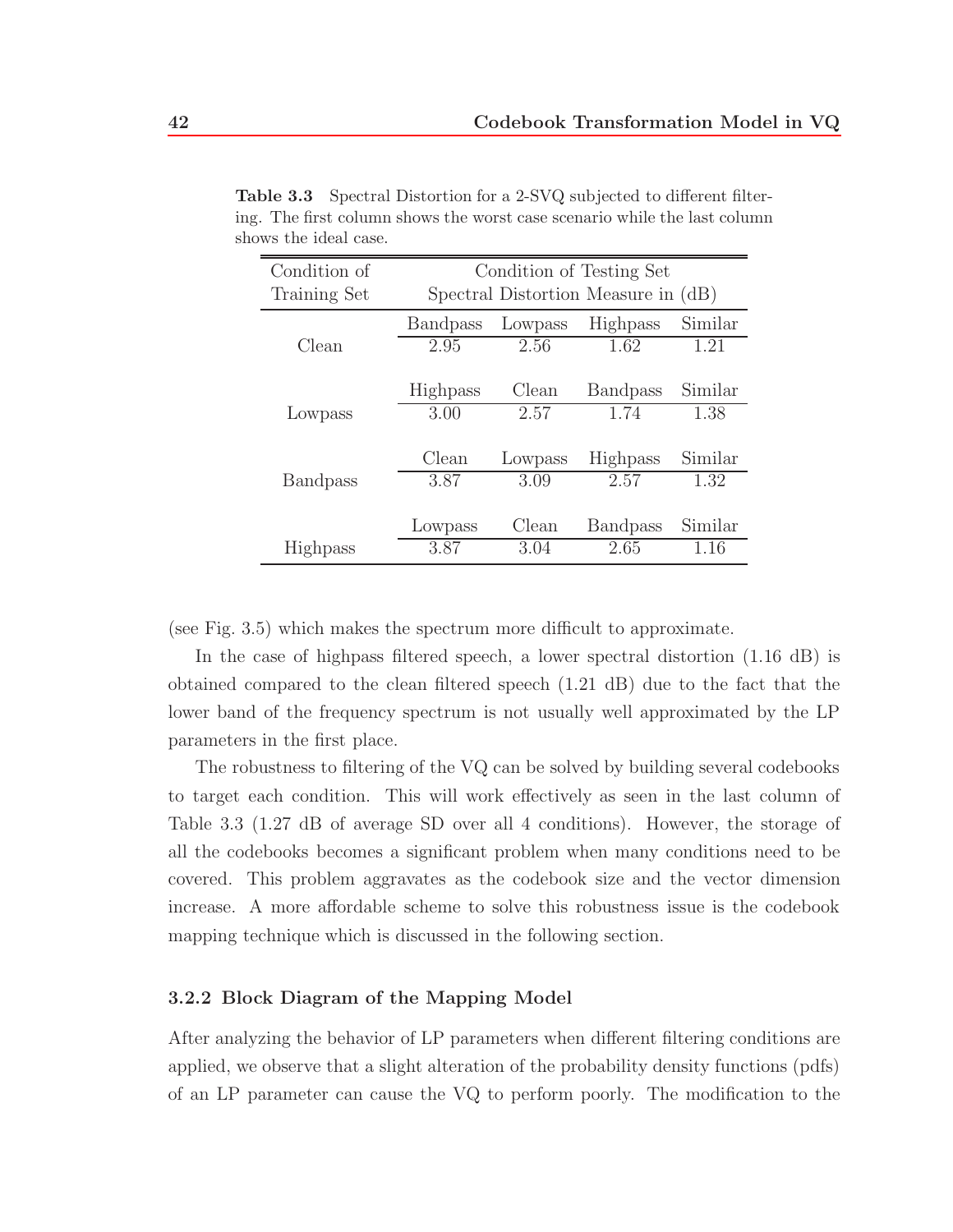

Fig. 3.5 LPC spectra of a 20 ms clean and filtered speech frame. A peak is observed around the cutoff frequency of the filter.

pdf depends on the type of processing done on the speech prior to quantization. By knowing what alteration on the pdf are caused by a specific condition, one could manipulate these pdfs to satisfy this condition. In this way, each filtering condition can be represented by a pdf transformation. Therefore, the robustness of VQ to any type of filtering is increased.

The mapping model consist of transforming the existing parameter pdfs in the codebook to meet any incoming pdf. Mapping functions are used on the original pdfs to approximate the filtered pdf. Therefore, we avoid having multiple codebooks by just storing a set of transformation functions. This idea is further illustrated in Fig. 3.6.

To determine which transformation to use on the input vector, the power spectrum is analyzed and depending on the type of speech, the mapping function will be tuned to it. The decoder knowing which mapping conditions to use will reconstruct the signal after adjusting its codebook.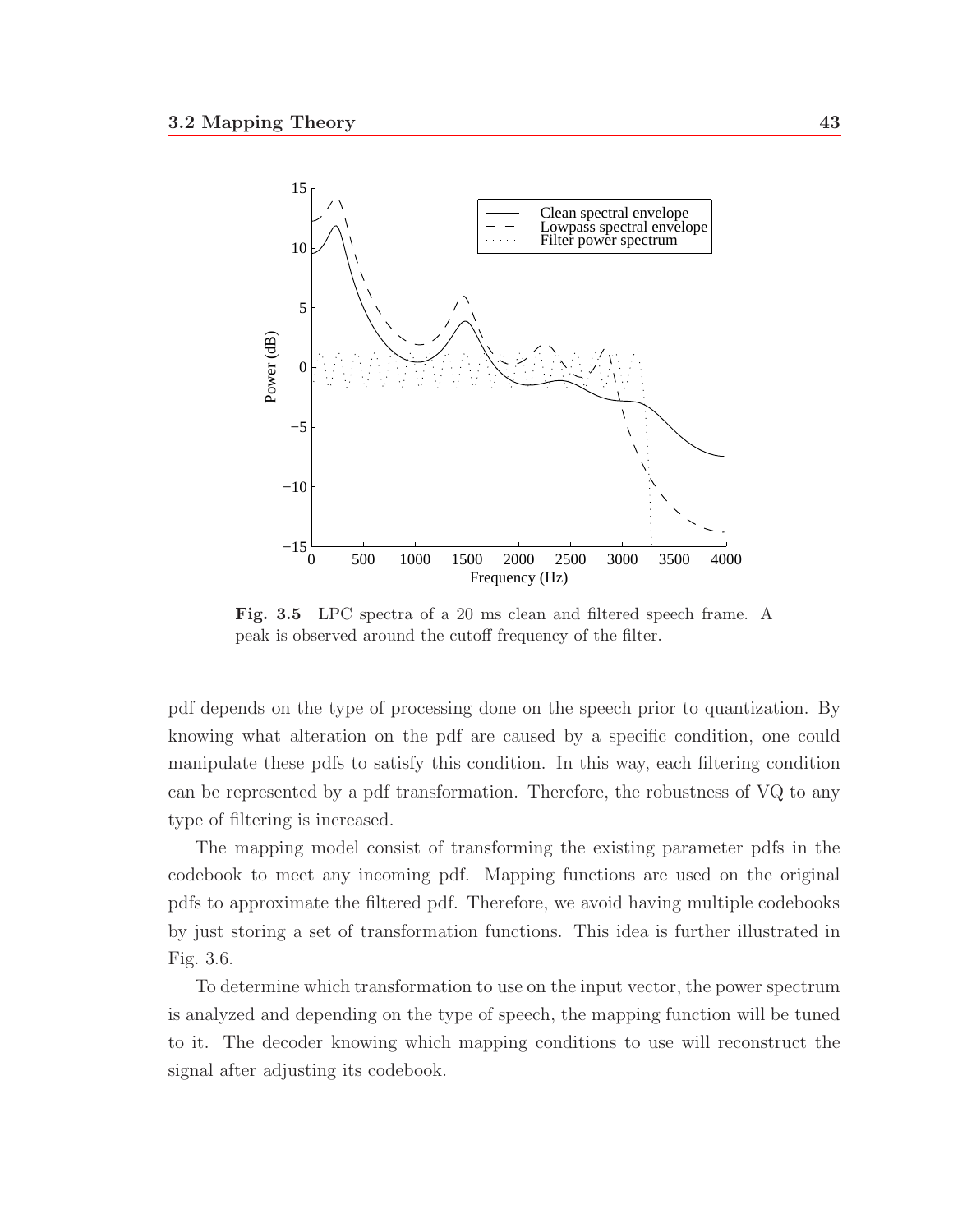

**Fig. 3.6** Block Diagram of the mapping system.

#### **Mapping the Input Vector**

Rather than modifying each entry in the codebook using the mappings and then searching in the modified codebook, we can inverse map the input vector.

If the transformation matrix is applied to an LP parameter vector from the base codebook **x**<sup>o</sup>

$$
\mathbf{x}_o = \begin{bmatrix} x_o^0 & \dots & x_o^p \end{bmatrix}^T
$$
 (3.8)

we obtain the corresponding converted codebook vector  $\mathbf{x}_m$ 

$$
\mathbf{x}_m = \mathbf{A}\mathbf{x}_o + \mathbf{b} \tag{3.9}
$$

where **A** is a  $p \times p$  matrix. The current vector to code  $\mathbf{x}_c$  is quantized to  $\hat{\mathbf{x}}_c$  using the weighted Euclidean distance (Section 2.4.2):

$$
\hat{\mathbf{x}}_c = \arg\min_{\mathbf{x}_m} \left[ \mathbf{W} (\mathbf{x}_c - \mathbf{x}_m) \right]^2 \tag{3.10}
$$

where **W** is a matrix representing the weights and  $\mathbf{x}_m$  as defined previously. Since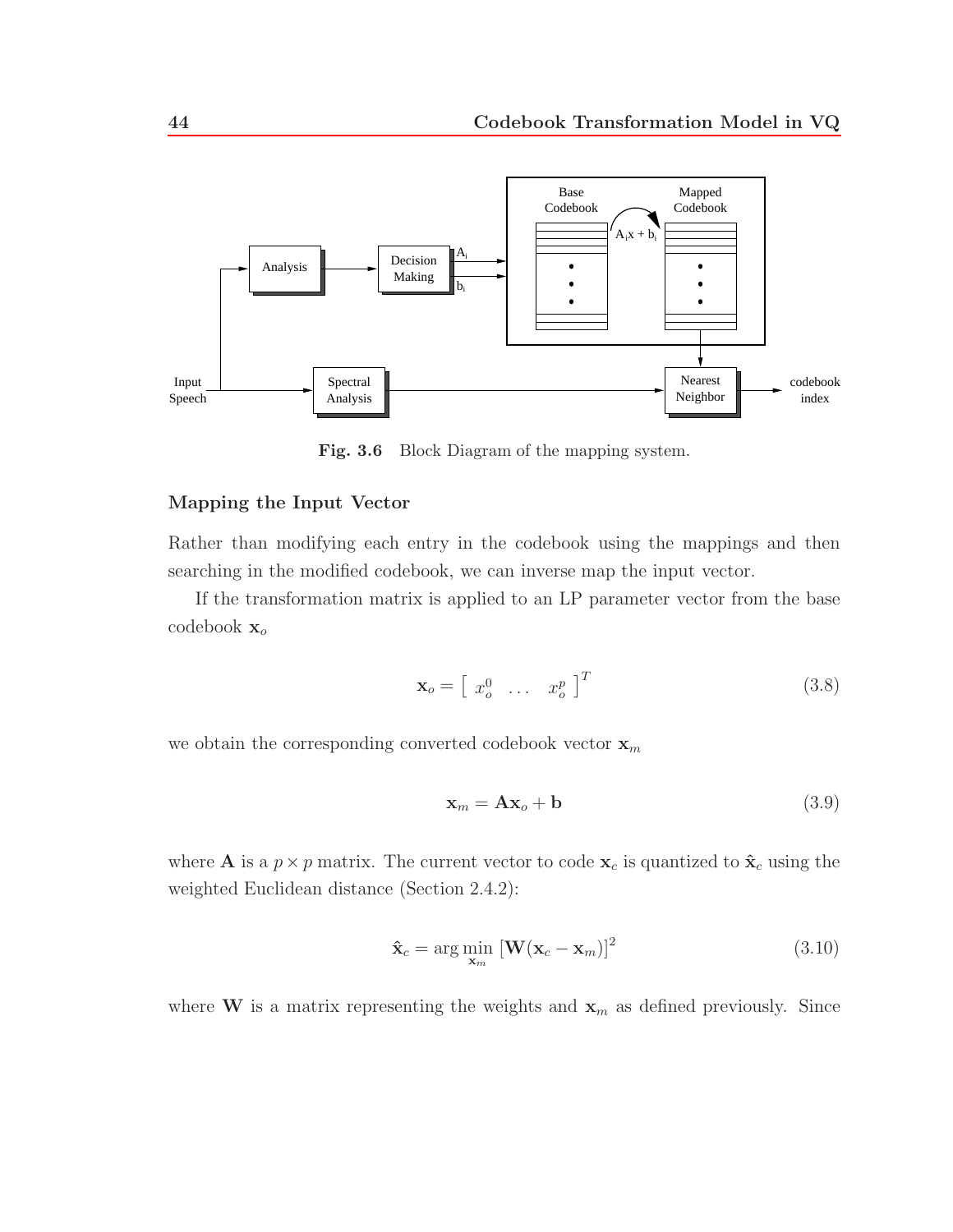we want the transformation to be done on the input vector  $\mathbf{x}_c$ ,  $\hat{\mathbf{x}}_c$  becomes:

$$
\hat{\mathbf{x}}_c = \arg\min_{\mathbf{x}_o} \left[ \mathbf{W} (\mathbf{x}_c - \mathbf{A}\mathbf{x}_o - \mathbf{b}) \right]^2 \tag{3.11a}
$$

$$
= \arg\min_{\mathbf{x}_o} \left[ \mathbf{W} \mathbf{A} (\mathbf{A}^{-1} (\mathbf{x}_c - \mathbf{b}) - \mathbf{x}_o) \right]^2. \tag{3.11b}
$$

When transforming the input vector to meet the specification of the codebook, we need to modify the weights.

The decoder will use the following demapping function to extract the quantized version of the original LP parameters:

$$
\hat{\mathbf{x}}_c = \mathbf{A}^{-1}(\mathbf{x}_m - \mathbf{b})\tag{3.12}
$$

where **A**−<sup>1</sup> denotes the inverse matrix of **A**. The non-diagonal entries in **A** correspond to any correlation between  $x_i$  and  $x_j$ .

In the next section, a method to obtain the entries of the mapping functions is explained.

#### **3.2.3 Transformation Matrix**

Finding the best transformation matrices for different filtering conditions is critical to the VQ performance. A wrong set of mapping functions could revert all the improvements resulting from this model. Two types of mapping techniques are studied: individual mapping and difference mapping.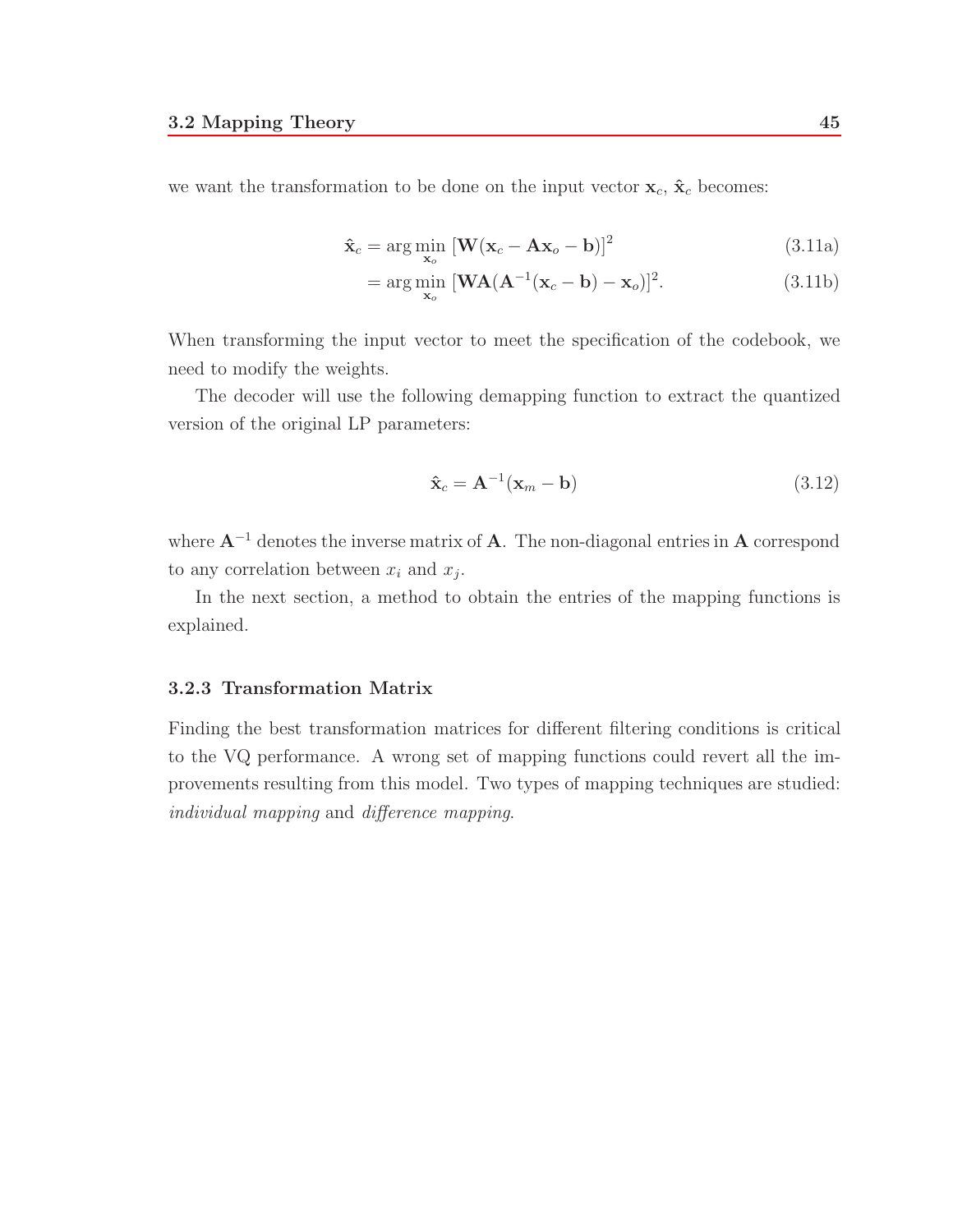#### **Individual Mapping: diagonal A**

Individual mapping is defined as mapping each coefficient independently, with no relation to any other coefficient in the vector set. The matrix **A** is then diagonal

$$
A = \begin{bmatrix} a_1 & 0 & \dots & 0 \\ 0 & a_2 & \dots & 0 \\ \vdots & \vdots & \ddots & \vdots \\ 0 & 0 & \dots & a_p \end{bmatrix}, \quad b = \begin{bmatrix} b_0 \\ \vdots \\ b_p \end{bmatrix}
$$
 (3.13)

The values of  $a_i$ 's represent either the expanding or the compressing of the pdf. On the other hand, the values of  $b_i$ 's represent the shifting of the pdf means.

#### **Difference Mapping: triangular A**

Another technique is to map the difference of two consecutive LP parameters. Each difference is mapped with  $a_i$  and  $b_i$  except the first value which is mapped relative to zero frequency:

$$
x_1 = a_1 \tilde{x}_1 + b_1 \tag{3.14a}
$$

$$
x_2 - x_1 = a_1(\tilde{x}_2 - \tilde{x}_1) + b_2 \tag{3.14b}
$$

$$
\vdots = \vdots \tag{3.14c}
$$

$$
x_p - x_{p-1} = a_p(\tilde{x}_p - \tilde{x}_{p-1}) + b_p \tag{3.14d}
$$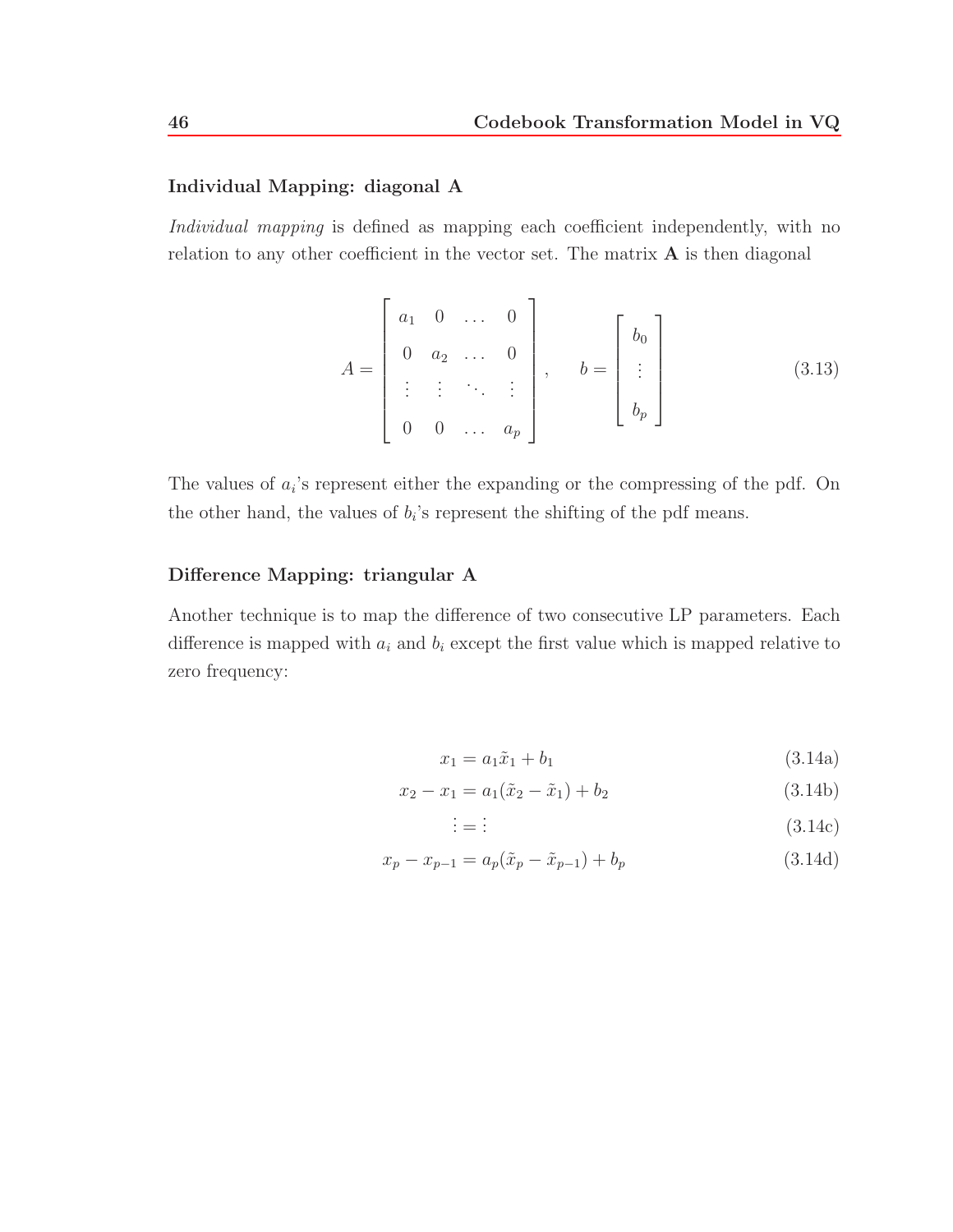where  $x_i$  is an LP parameter and  $\tilde{x}_i$  is the filtered version. In matrix form, this results in:

$$
A = \begin{bmatrix} a_1 & 0 & 0 & \dots & 0 \\ a_1 - a_2 & a_2 & 0 & \dots & 0 \\ a_1 - a_2 & a_2 - a_3 & a_3 & \dots & 0 \\ \vdots & \vdots & \vdots & \ddots & \vdots \\ a_1 - a_2 & a_2 - a_3 & \dots & a_p \end{bmatrix}, \quad b = \begin{bmatrix} b_1 \\ b_1 + b_2 \\ \vdots \\ b_1 + b_2 + b_3 \\ \vdots \\ b_1 + b_2 + \dots + b_p \end{bmatrix} (3.15)
$$

The matrix is triangular and can be easily inverted to:

$$
A^{-1} = \begin{bmatrix} \frac{1}{a_1} & 0 & 0 & \dots & 0\\ \frac{a_2 - a_1}{a_2 a_1} & \frac{1}{a_2} & 0 & \dots & 0\\ \frac{a_2 - a_1}{a_2 a_1} & \frac{a_3 - a_2}{a_3 a_2} & \frac{1}{a_3} & \dots & 0\\ \vdots & \vdots & \vdots & \ddots & \vdots\\ \frac{a_2 - a_1}{a_2 a_1} & \frac{a_3 - a_2}{a_3 a_2} & \dots & \dots & \frac{1}{a_p} \end{bmatrix}
$$
(3.16)

One disadvantage in using the difference method is that the quantization error introduced in the first few terms gets accumulated on the whole vector and in some cases can generate poor results.

#### **Estimation of**  $a_i$ **'s and**  $b_i$ **'s**

The parameters in the mapping functions are estimated on the bases of the pdfs of  $x_i$  and  $\tilde{x}_i$ , the clean and filtered LP parameters respectively (Fig. 3.7a). The transformation parameters  $a_i$  and  $b_i$  are predicted using the mean and standard deviation of  $x_i$  and  $\tilde{x}_i$  as follows: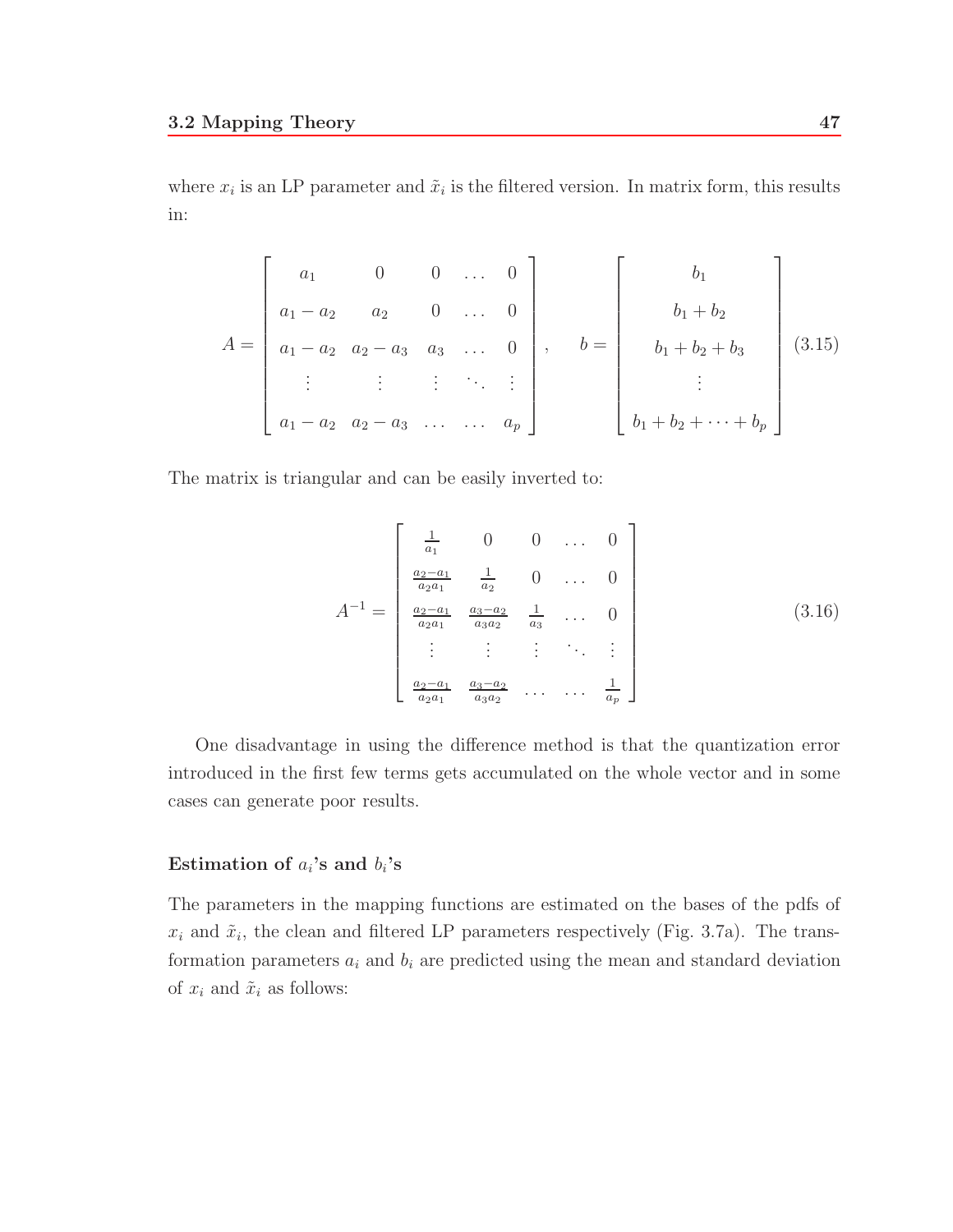

Fig. 3.7 (a) Probability density function of one non-filtered and filtered LP parameter, (b) Probability density function of the LP parameter after transformation.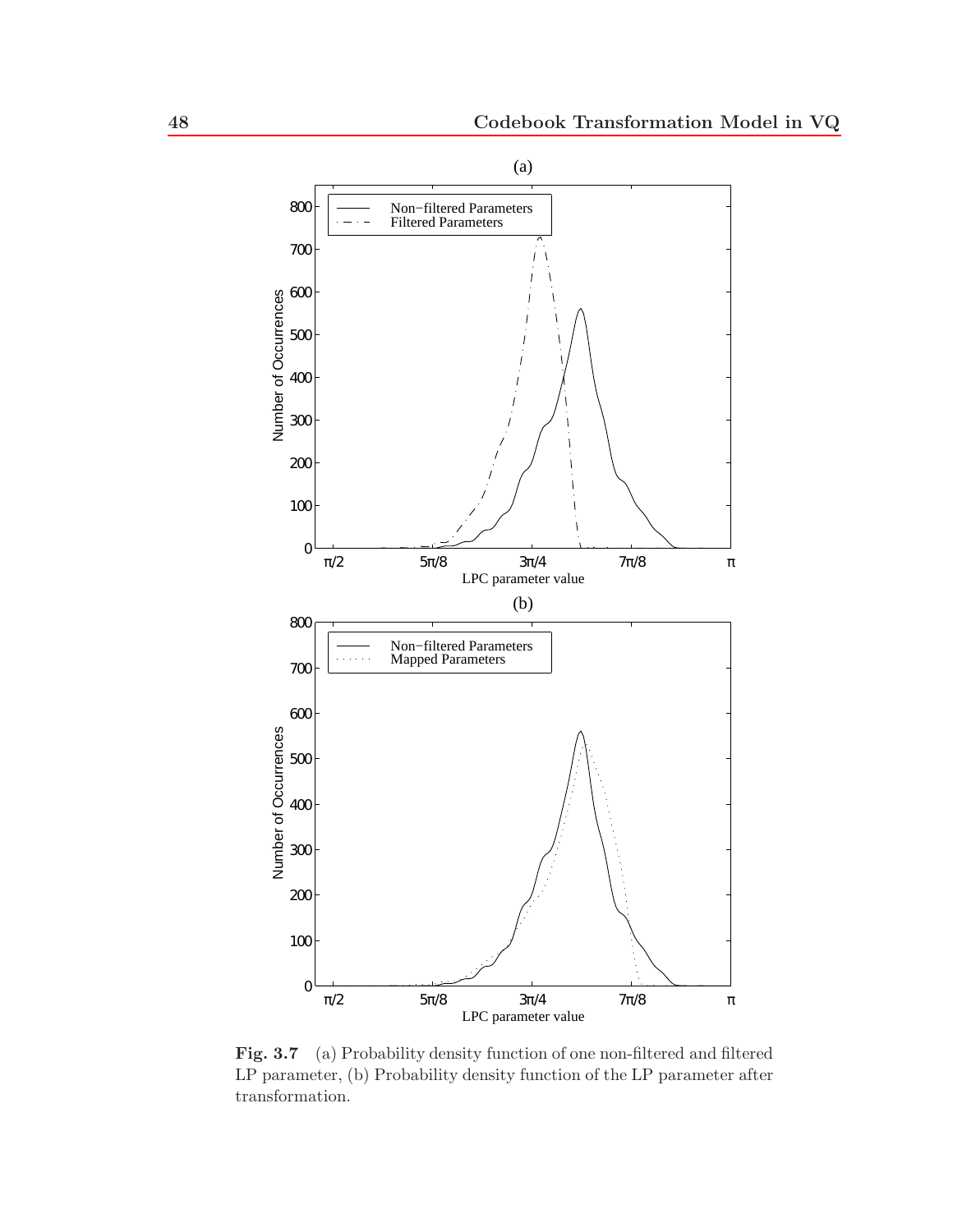$$
a_{i} = \frac{\sigma_{x_{i}}}{\sigma_{\tilde{x}_{i}}} = \frac{\sqrt{\sum_{k=1}^{M} x_{ik}^{2} - \left[\sum_{k=1}^{M} x_{ik}\right]^{2}}}{\sqrt{\sum_{k=1}^{M} \tilde{x}_{ik}^{2} - \left[\sum_{k=1}^{M} \tilde{x}_{ik}\right]^{2}}},
$$
\n(3.17)

and

$$
b_i = \mu_{x_i} - \mu_{\tilde{x}_i} \frac{\sigma_{x_i}}{\sigma_{\tilde{x}_i}}
$$
\n(3.18a)

$$
= \frac{1}{M} \sum_{k=1}^{M} x_{ik} - \frac{1}{M} \sum_{k=1}^{M} \tilde{x}_{ik} \frac{\sigma_{x_i}}{\sigma_{\tilde{x}_i}}
$$
(3.18b)

where  $\mu$  and  $\sigma$  denotes respectively the expected value and the standard deviation and M represent the number of values available to approximate the pdfs. For example, by applying the values obtained in the previous equations, the transformed pdf shown in Fig. 3.7b is obtained.

After finding the appropriate mapping matrices, the next step is to find a method to distinguish the different types of filtered speech signals.

#### **3.2.4 Classification of the Filtered Speech**

Using a Fast Fourier Transform, analysis on the input speech can be done easily to estimate the bandwidth of the input signal and correspondingly use the appropriate mapping function. In Fig. 3.8b, the values of a power band from 3.0 kHz to 3.2 kHz and from 3.2 kHz to 3.4 kHz for a clean speech signal are plotted with respect to time. Since the speech is not bandlimited, the values are very close. But in Fig. 3.8c, a lowpass filtered speech will generate much lower power in the 3.2 kHz to 3.4 kHz and can be distinguished from the clean signal.

If we need to determine exactly the bandwidth of the speech signal to be coded, the power spectrum can be divided into enough bands to have a good approximation of the cutoff frequencies of the filter used. In this case, we can modify our transformation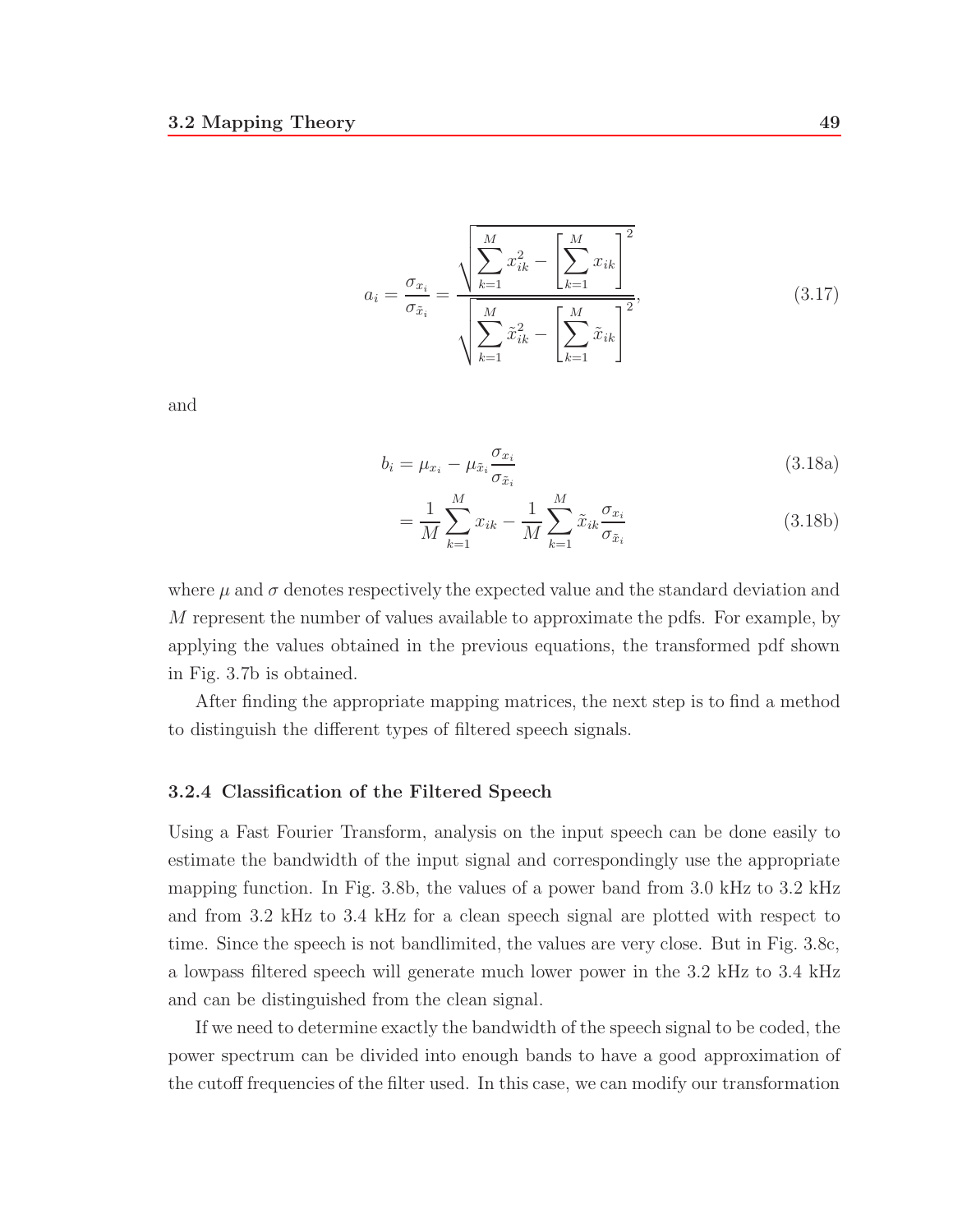

Fig. 3.8 (a) Time domain speech signal, (b) the power spectrum is partitioned into bands and two of the bands are plotted with respect to time for a clean speech signal, (c) same as in (b) but for a lowpass filtered speech signal.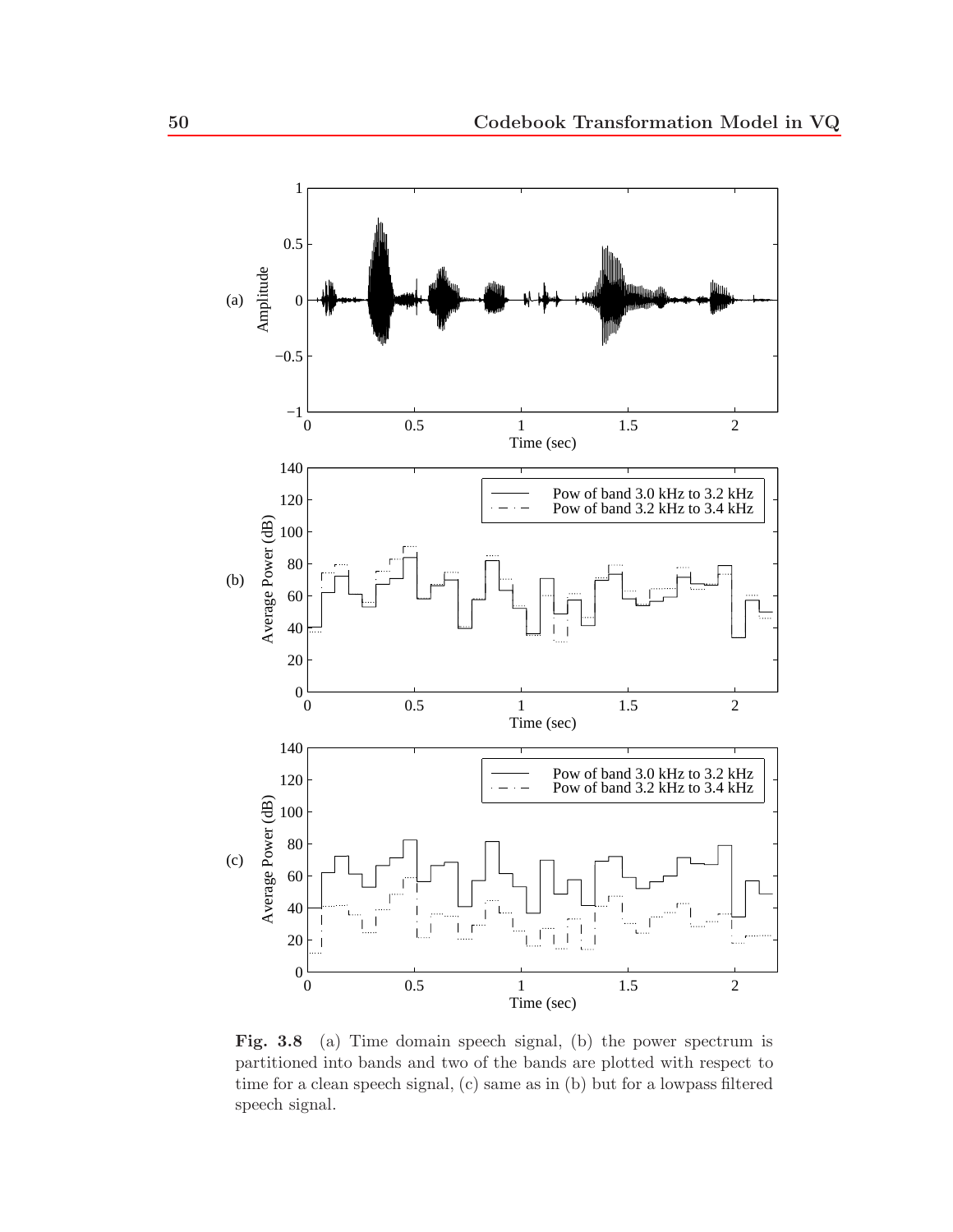

Fig. 3.9 Power spectrum of a speech signal lowpass filtered with 3.2 kHz, 3.5 kHz and 4.0 kHz cutoff frequencies. The power spectrum is average into bands of 150 Hz of bandwidth.

matrices to handle different cutoff frequencies for a specific type of filter by including a multiplier  $\mu$ . Figure 3.9 shows how the power bands vary in speech signals filtered with different cutoff frequencies.

By estimating the cutoff frequency, we can interpolate between two matrices to obtain a mapping function for a new cutoff frequency. The new interpolated mapping functions are calculated as follows:

$$
\mathbf{A}_{int} = \mathbf{A}_c + \mu(\mathbf{A}_f - \mathbf{A}_c) \tag{3.19a}
$$

$$
\mathbf{b}_{int} = \mu \mathbf{b}_f \tag{3.19b}
$$

where  $A_{int}$  is the interpolated matrix and  $A_c$  is the matrix for the clean codebook, in this case the identity matrix, and  $A_f$  is the mapping matrix for the filtered parame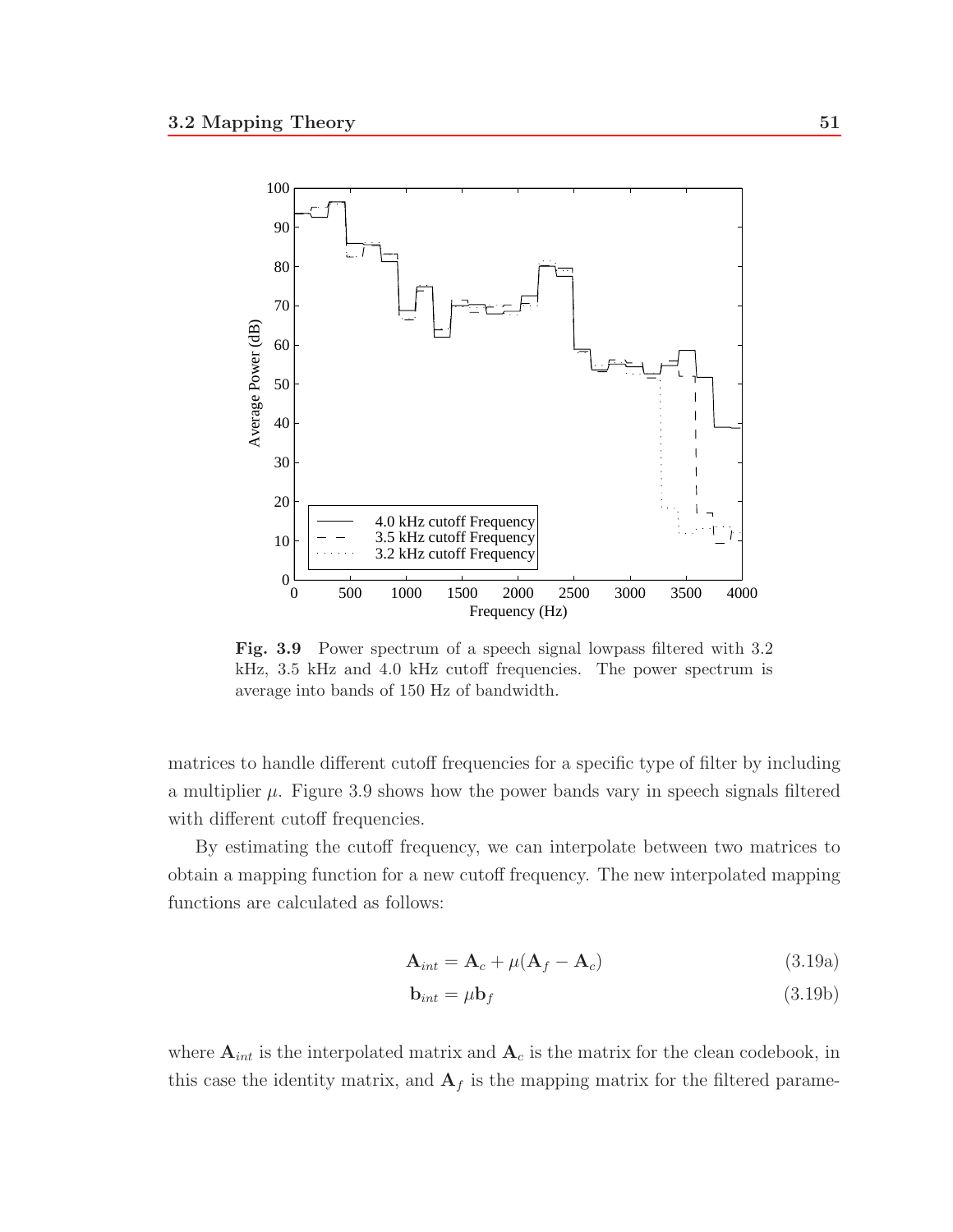ters. The value of  $\mu$  is computed as follows:

$$
\mu = \frac{f_d - f_f}{f_c - f_f} \tag{3.20}
$$

where  $f_d$  is the new cutoff frequency,  $f_c$  is the clean cutoff frequency, in this case 4000 Hz, and  $f_f$  is the cutoff frequency of the other filter, in the case of a lowpass it is 3200 Hz. By using this interpolation, we can estimate the mapping functions for filters with any cutoff frequency.

#### **3.2.5 Stability Check**

The transformation functions can be applied to any representation of the LP parameters (i.e. line spectral frequencies, predictor coefficients, reflection coefficients, etc.). In all cases, a stability check have to be applied after mapping to prevent any unstable synthesis filters at the decoder. For the LSF representation, the property which guarantees the stability of the  $p$ -th order LP synthesis filter is that the values in the vector **x** must be in ascending order (Equation (2.28)).

In some cases, the mapping function might cause certain reconstructed LSF's to cross over. Swapping those elements is a simple solution to reorder the parameters. On the other hand, some constraints can be imposed on the entries of the transformation matrices to prevent any cross-over on the expense of a small degradation in performance. Two different constraints arise for individual mapping and difference mapping.

#### **Individual Mapping**

In the case of individual mapping, if we consider two consecutive LSF's  $\omega_i$  and  $\omega_{i+1}$ as follows:

$$
\tilde{\omega}_i = \frac{\omega_i - b_i}{a_i} \tag{3.21a}
$$

$$
\tilde{\omega}_{i+1} = \frac{\omega_{i+1} - b_{i+1}}{a_{i+1}} \tag{3.21b}
$$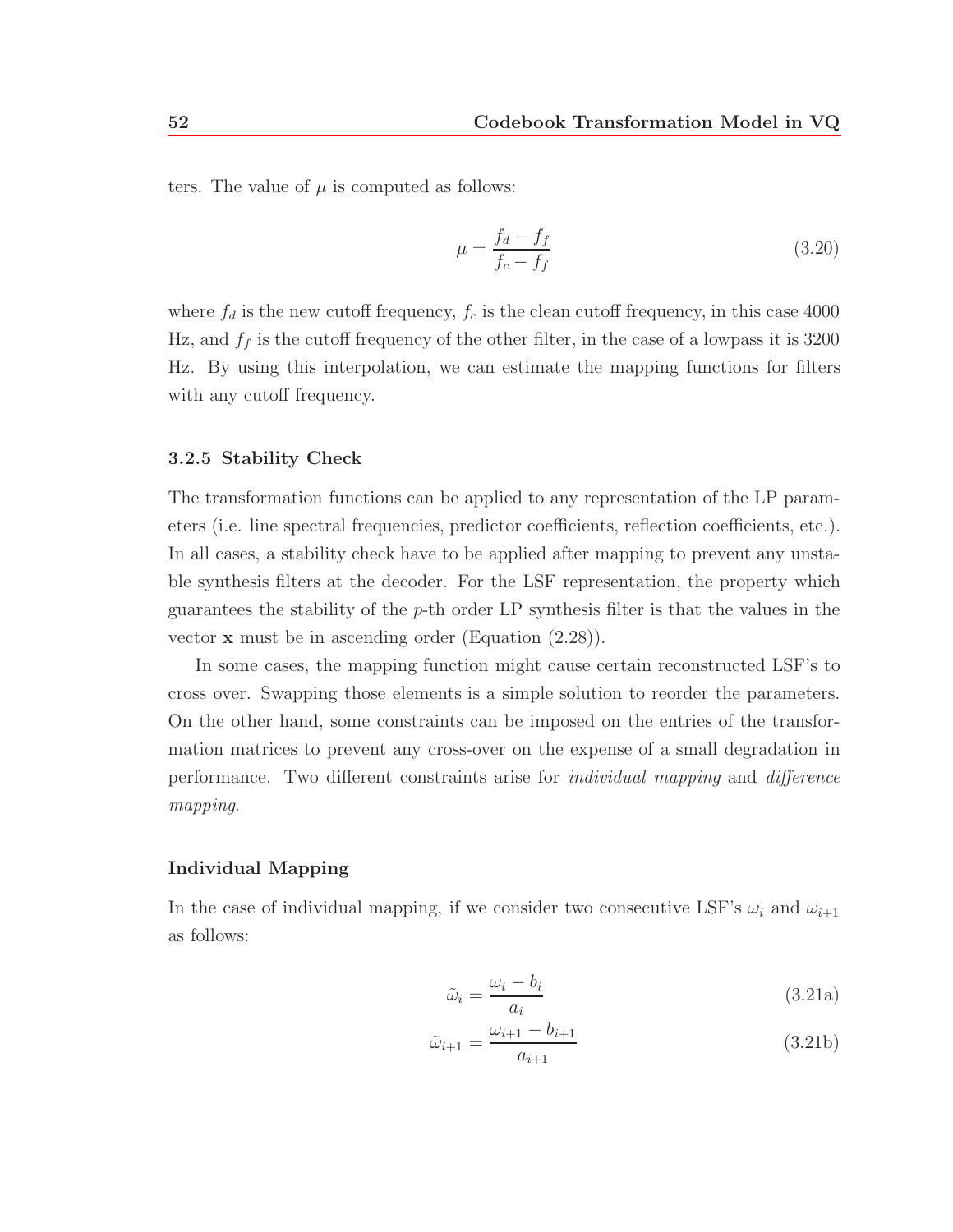Since we know that  $\omega_i < \omega_{i+1}$  we get:

$$
\tilde{\omega}_i < \frac{a_{i+1}}{a_i} \tilde{\omega}_{i+1} - \frac{b_{i+1} - b_i}{a_i} \tag{3.22}
$$

So to insure that  $\tilde{\omega}_i < \tilde{\omega}_{i+1}$  we must have the strict constraints:

$$
b_{i+1} > b_i \tag{3.23a}
$$

$$
a_{i+1} > a_i \tag{3.23b}
$$

These constraints will guarantee that the LSF's remain ordered after transformation.

#### **Difference Mapping**

In the case of difference mapping, a simple constraint is obtained. If we consider the following:

$$
\omega_i - \omega_{i-1} = a_i \left( \tilde{\omega}_i - \tilde{\omega}_{i-1} \right) + b_i \tag{3.24a}
$$

$$
\omega_{i+1} - \omega_i = a_{i+1} (\tilde{\omega}_{i+1} - \tilde{\omega}_i) + b_{i+1}
$$
\n(3.24b)

Since we know that  $\omega_i < \omega_{i+1}$  we get:

$$
\omega_i < a_{i+1} \left( \tilde{\omega}_{i+1} - \tilde{\omega}_i - b_{i+1} \right) + b_{i+1} + w_i \tag{3.25a}
$$

$$
\tilde{\omega}_i < \tilde{\omega}_{i+1} + \frac{b_{i+1}}{a_{i+1}}\tag{3.25b}
$$

So to insure that  $\omega_i < \omega_{i+1}$  we must have this constraint:

$$
b_i > 0 \tag{3.26}
$$

In practice, those constraints were not used because the percentage of unordered LSF's was minimal and can be easily corrected by just swapping the mis-ordered LSF's.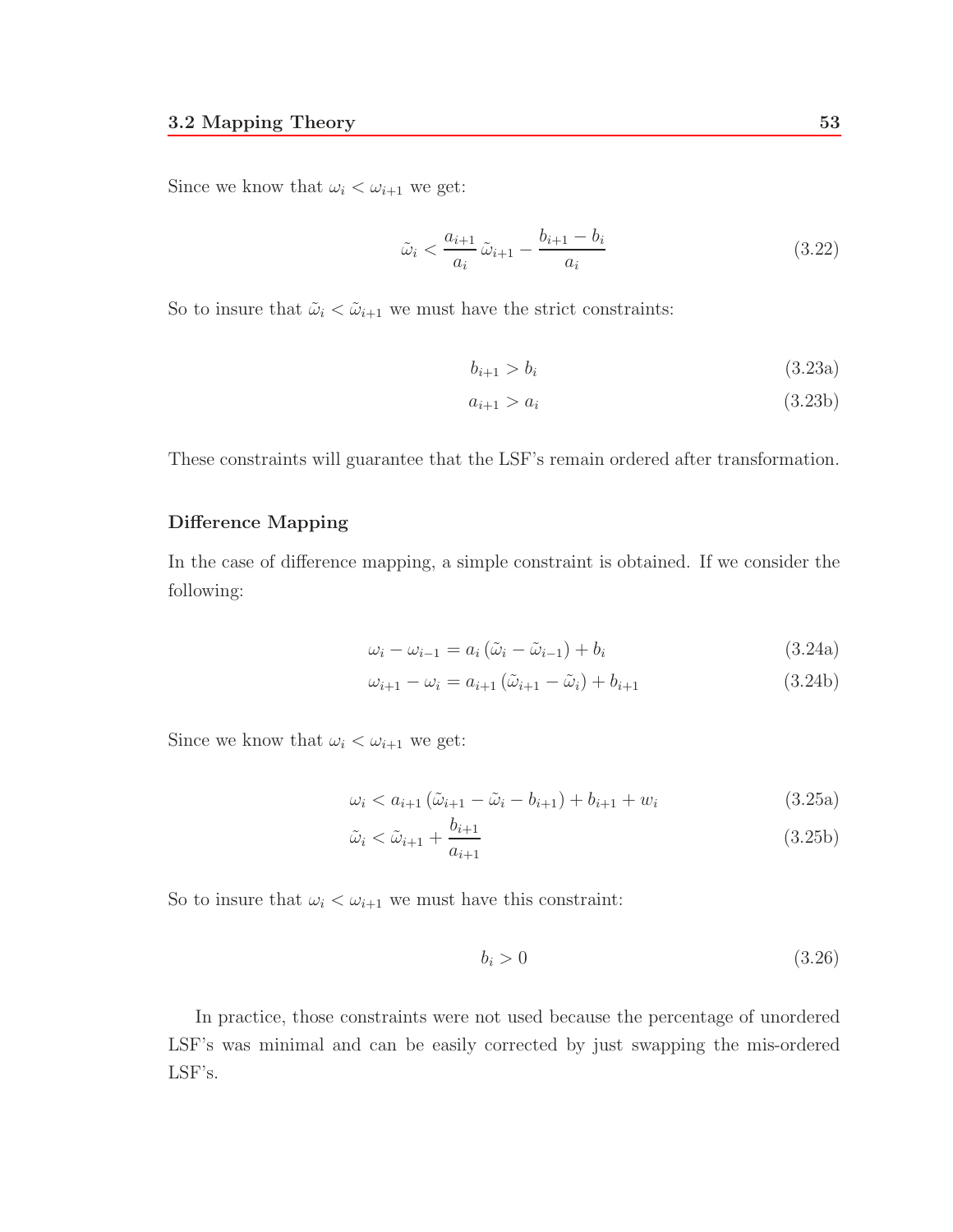# **Chapter 4**

# **Performance Analysis**

In this chapter, we evaluate the mapping model under different conditions. First, we study which spectral representation is the most suitable for the model. Then, an investigation is done on different ways of computing the transformation parameters as well as choosing which type codebook is used as the base codebook. Furthermore, performance results are presented and compared to two different codebook designs. Finally, this method is tested under different bit rates and on speech filtered with different cutoff frequencies.

## **4.1 Effect of Filtering on Various LP Representations**

Even though quantization of the LP parameters is often done in the LSF domain due to its many attractive properties, the mapping can be done on any representation of the spectral envelope. In this section, the effects of filtering the speech is demonstrated on three representations, namely, the predictor coefficients, the reflection coefficients and the line spectral coefficients. Note that we use these different representations for mapping purposes, but quantization itself is carried out on the LSF's derived from the mapped parameters.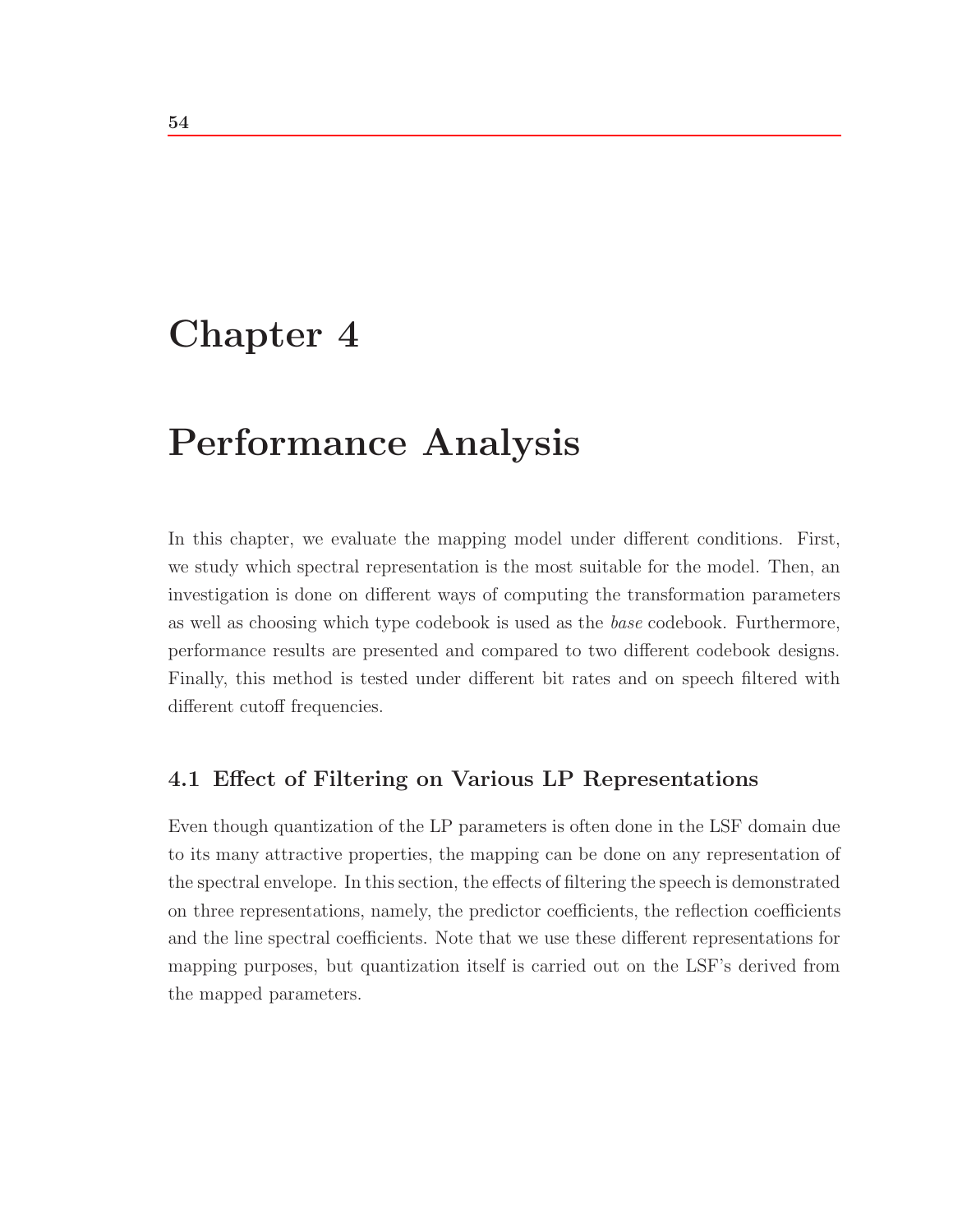#### **4.1.1 Predictor Coefficients**

The predictor coefficient (PC) domain is a natural representation of linear prediction parameters. They are simply the coefficients of the all-pole filter model. In practice, their values can range from −8 to 8 for speech data and have no simple spectral interpretation.

A 10'th order LP analysis is done on clean and filtered speech data and the resulting probability density functions of the predictor coefficients are shown in Fig. 4.1. The impact of filtering on the PC's is very noticeable. The pdfs of the PC's change considerably when the speech data is lowpass filtered, but the highpass data generates predictor coefficients very similar to the non-filtered data. Further, the means of the filtered pdfs of the even PC's (2nd, 4th, ...) shift to larger values no matter what type of filtering is applied. On the other hand, the odd PC's (1st, 3rd, ...) alternate, i.e., the lowpass PC values get larger and the highpass values smaller. Finally, all PC's are affected by the filtering process.

For mapping purposes, there are several disadvantages to using the PC domain:

- Quantizing the highpass LSF's with a clean codebook gives a 1.62 dB spectral distortion (refer to Table 3.3), a 0.46 dB difference with respect to a codebook trained only with highpass data. However, the small difference in the PC pdfs for highpass and clean is too little with respect to that distortion difference. In other words, if a transformation is applied on the highpass PC's, the mapped codebook will give similar results as the clean codebook.
- By trying to map the PC coefficients, we obtained a rather high percentage of unstable filters resulting from the transformation. There is no easy way to fix that problem.
- A small error in the mapping of one PC can have a significant change on the whole power spectrum

#### **4.1.2 Reflection Coefficients**

The reflection coefficient (RC) domain is another representation of LP parameters. The range of values is limited, and falls within  $-1$  and 1 if they result in a minimum phase filter.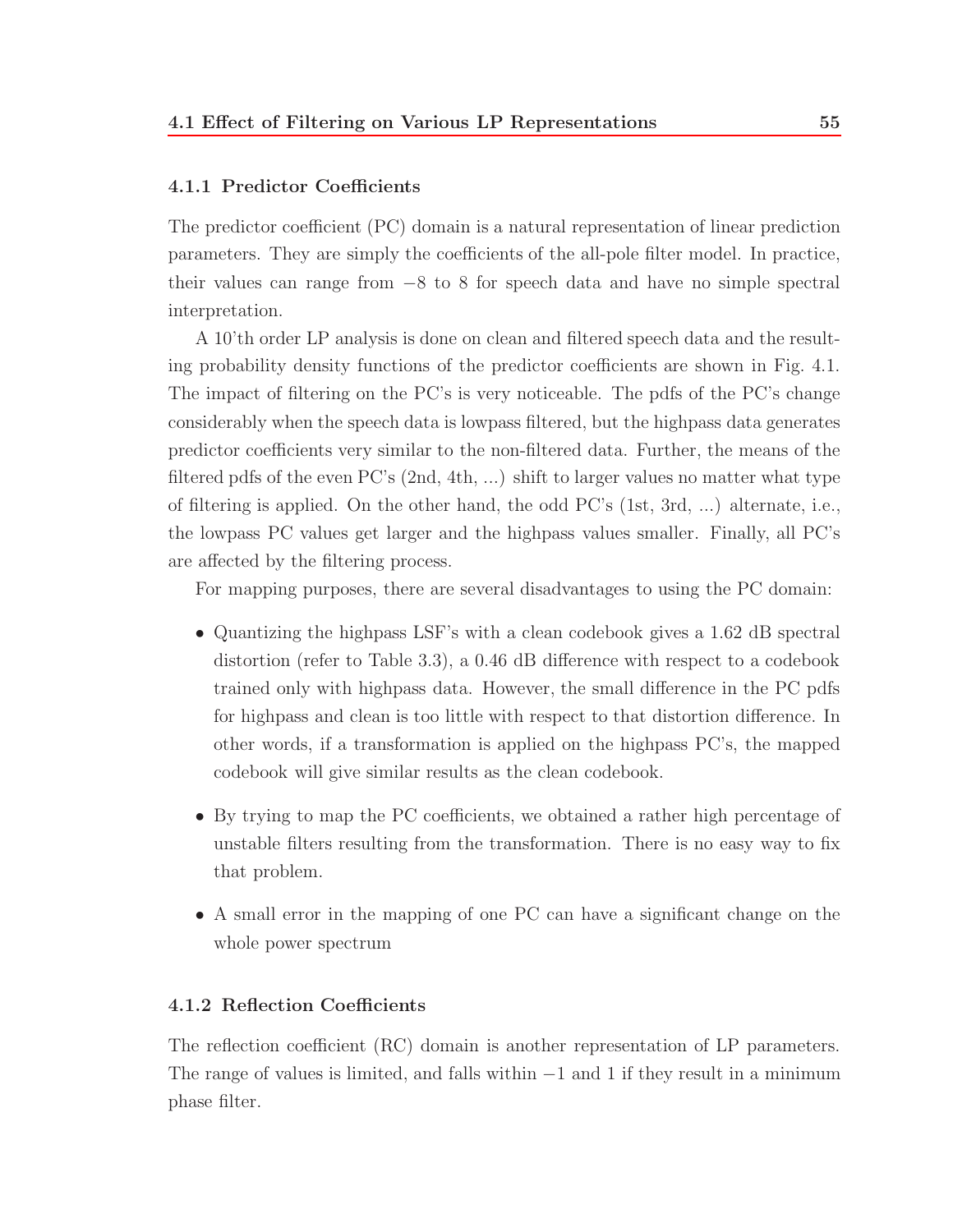

Fig. 4.1 Probability density functions for all 10 predictor coefficients. Straight lines represent clean PC, dashed lines represent lowpass PC and dasheddot represent highpass PC.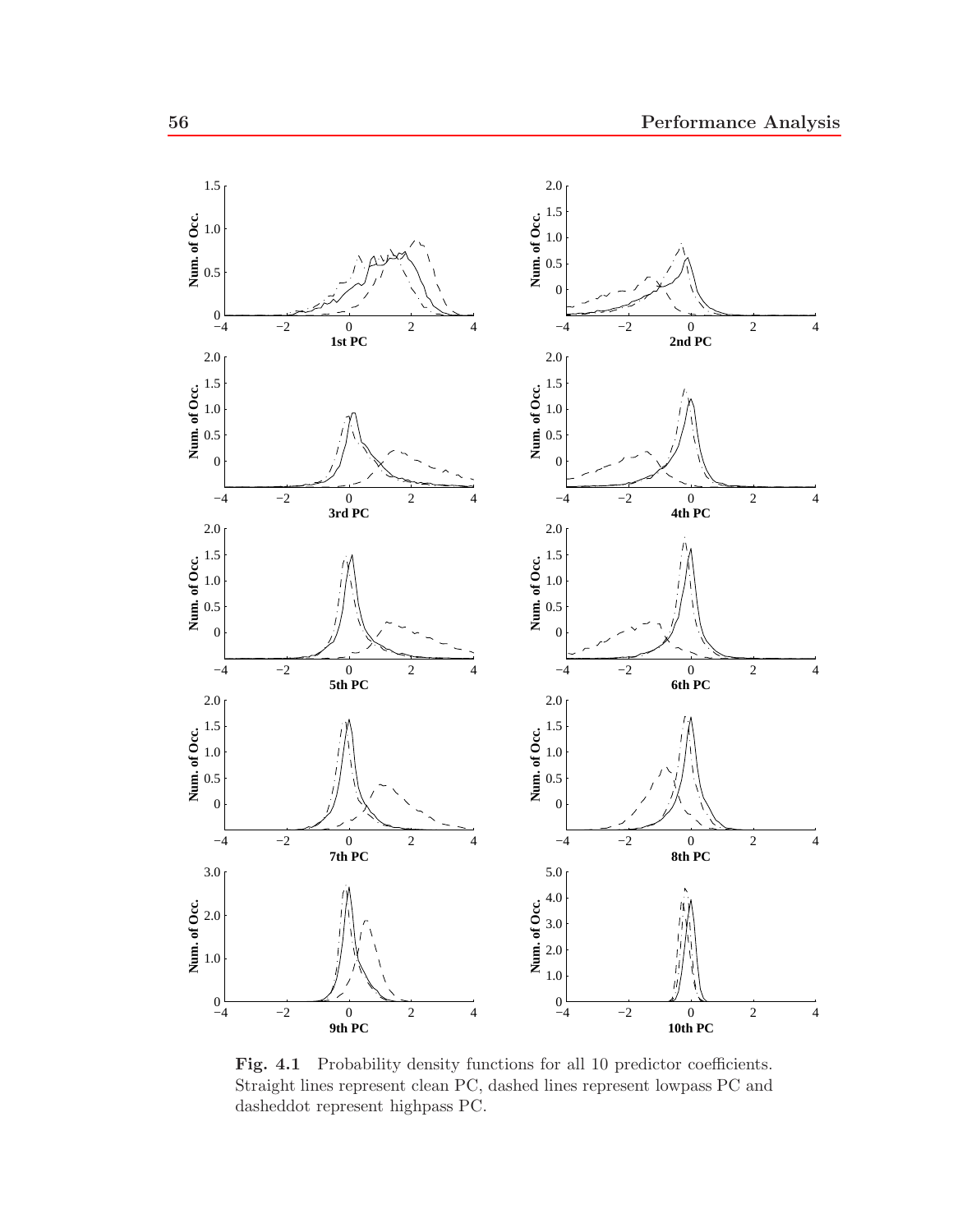Figure 4.2 shows the pdfs of the 10 reflection coefficients resulting from lowpass and highpass filtering the speech signals. Similar observations to the PC representation can be made:

- The pdfs of the even filtered RC's shift to higher values regardless of the type of filtering.
- The pdfs of the odd filtered RC's shift to the left when lowpass filtered and to the right when highpass filtered.

In most cases, the shapes of the pdfs remain unchanged, and only a mean shift to lower or higher values is necessary for the mapping function. Another benefit of this domain over the previous one is that the additional stability check is unnecessary.

On the other hand, in the majority of vectors, the first two coefficients have values very close to −1 and 1, boundaries that cause an unstable filter. Furthermore, since there was no clear pattern to the effect of filtering, we did not use this domain for mapping.

#### **4.1.3 Line Spectral Frequencies**

Line Spectral Frequency (LSF) is one of the recently used spectral parameter representation. The LSF representation has a number of properties, including a bounded range, a sequential ordering of the parameters and a simple check for the filter stability. In addition, since it is a frequency-domain representation, LSF's approximate the locations of the formant frequencies, and exhibit distinct localized distributions.

Figure 4.3 shows the variations of the LSF coefficients with respect to time. In the case of lowpass speech, the first five LSF vectors are not affected by this processing, however the last 5 are shifted downward due to the absence of high frequency power (see Fig. 4.3a). For highpass speech, the first 3 values are shifted upward and the rest are not altered (see Fig. 4.3b).

Figure 4.4 displays the pdfs of all LSF coefficients for clean and bandpass filtered speech. The results shows that only a few pdfs are altered. The altered pdfs are shown separately in Fig. 4.5 and 4.6. The variances and the means of the pdfs of LSF 1, LSF 2, LSF 9 and LSF 10 are clearly changed and must be transformed to decrease the quantization error. It should also be noted that the lower LSF's react in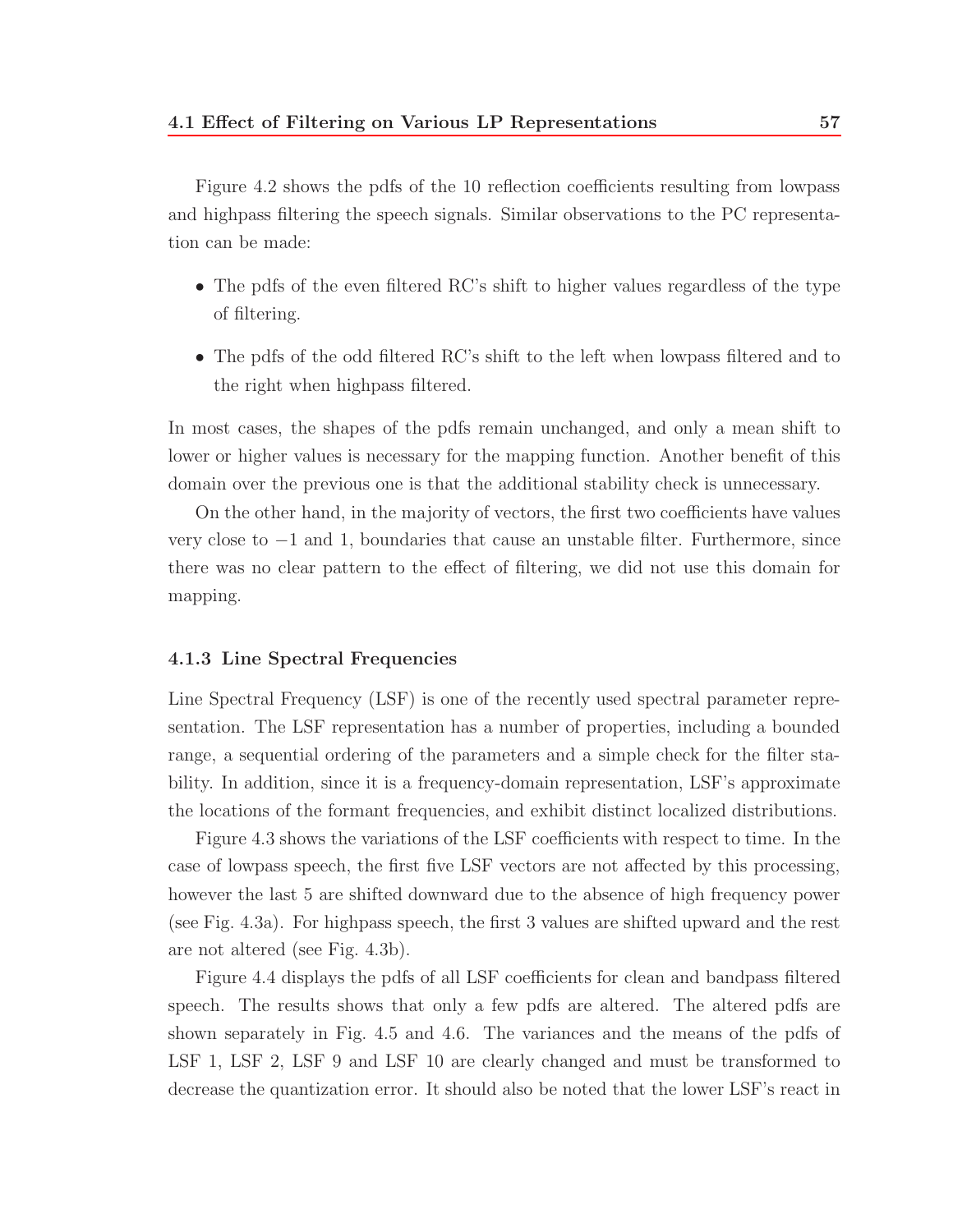

Fig. 4.2 Probability density functions for all 10 predictor coefficients. Straight lines represent clean RC, dashed lines represent lowpass RC and dasheddot represent highpass RC.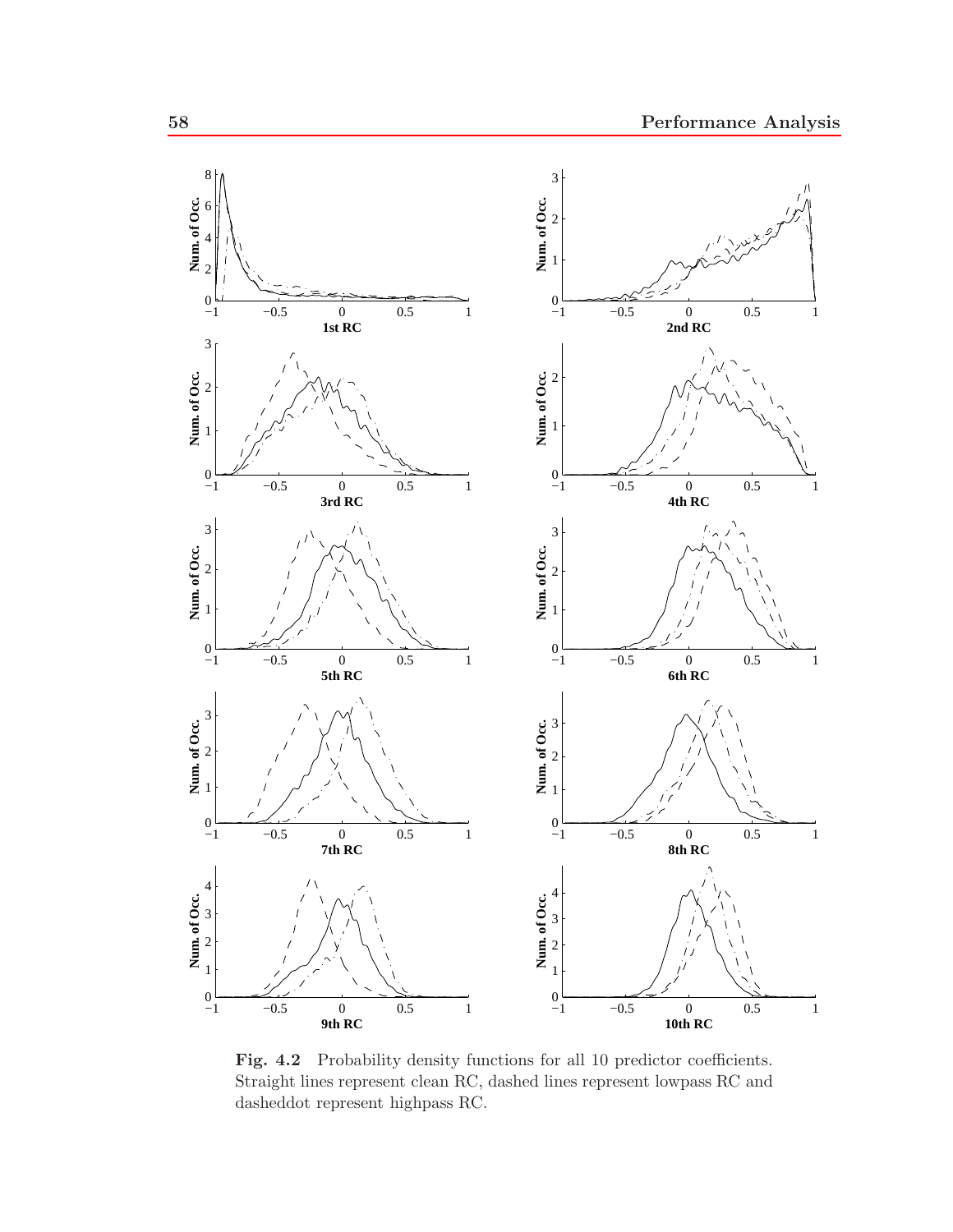

Fig. 4.3 LSF vector values changing with time (frame) (a) effect of lowpass filtering the speech, (b) effect of highpass filtering the speech signal.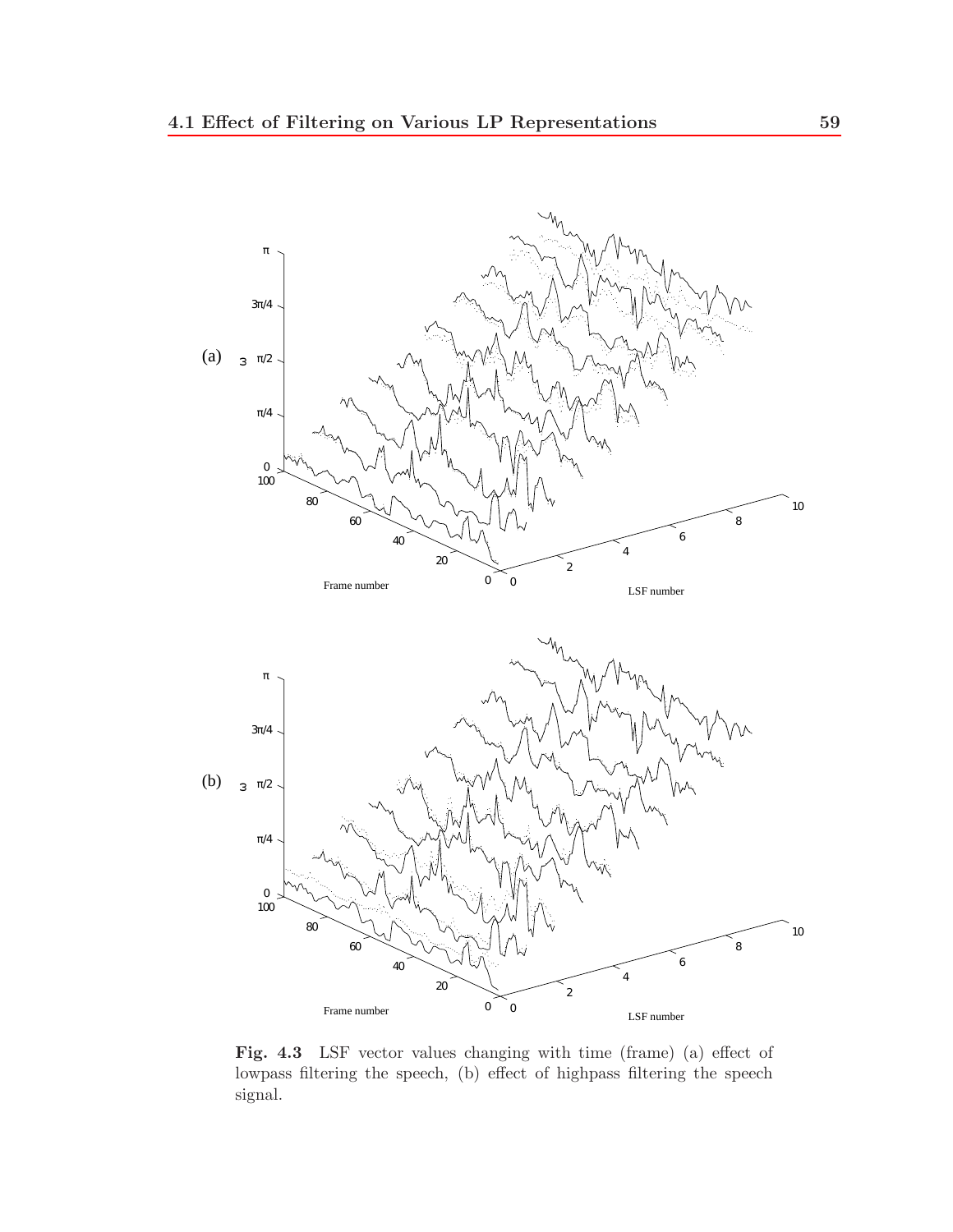

**Fig. 4.4** (a) Pdfs of all 10 LSF coefficients, (b) pdfs of all 10 LSF coefficients when the speech signal is bandpass filtered.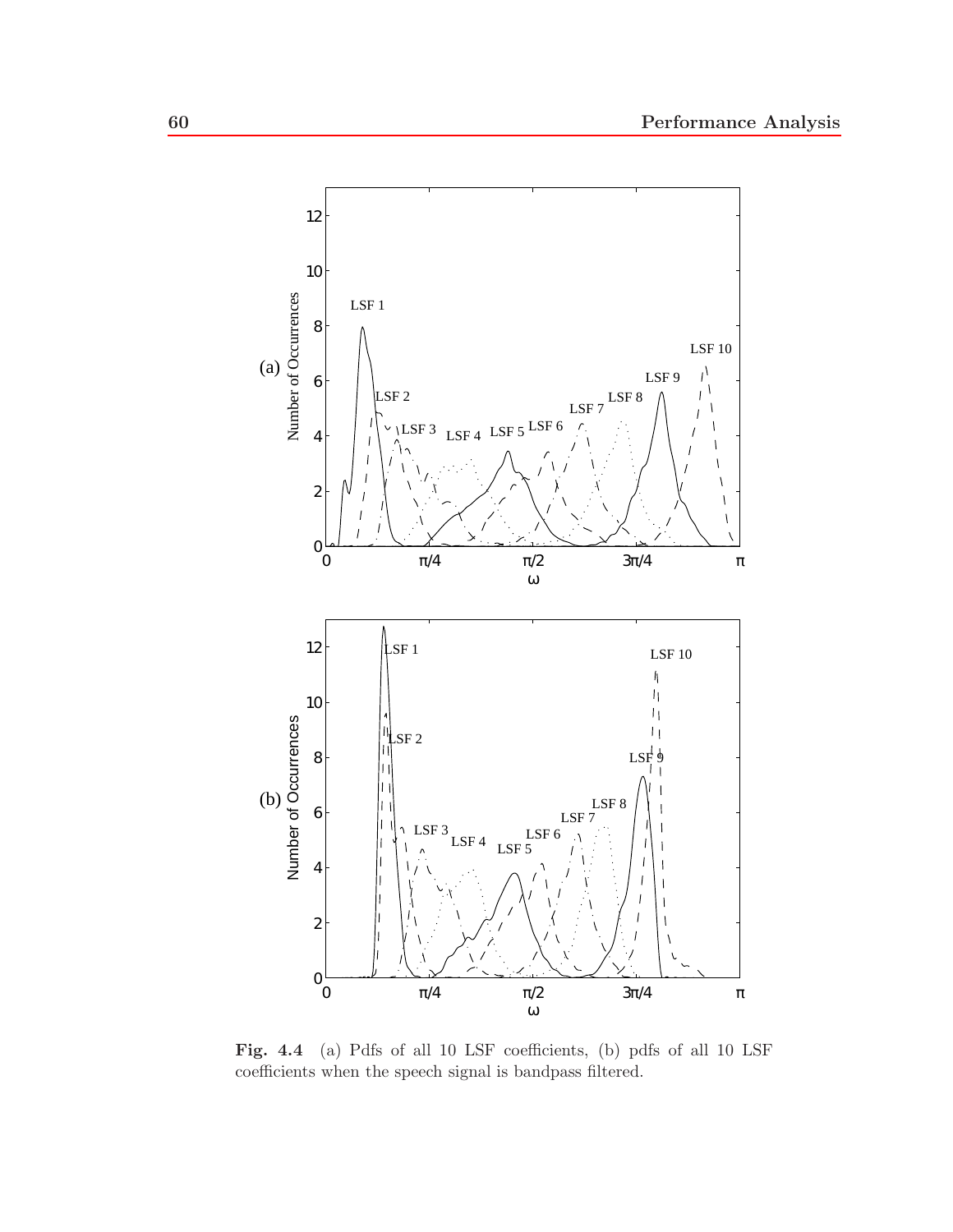

**Fig. 4.5** LSF 1 and LSF 2 of a non-filtered data speech and a bandpass filtered data speech. The pdfs are approximately the same if the speech is highpass filtered.



**Fig. 4.6** LSF 9 and LSF 10 of a non-filtered data speech and a lowpass filtered data speech. The pdfs are approximately the same if the speech is lowpass filtered.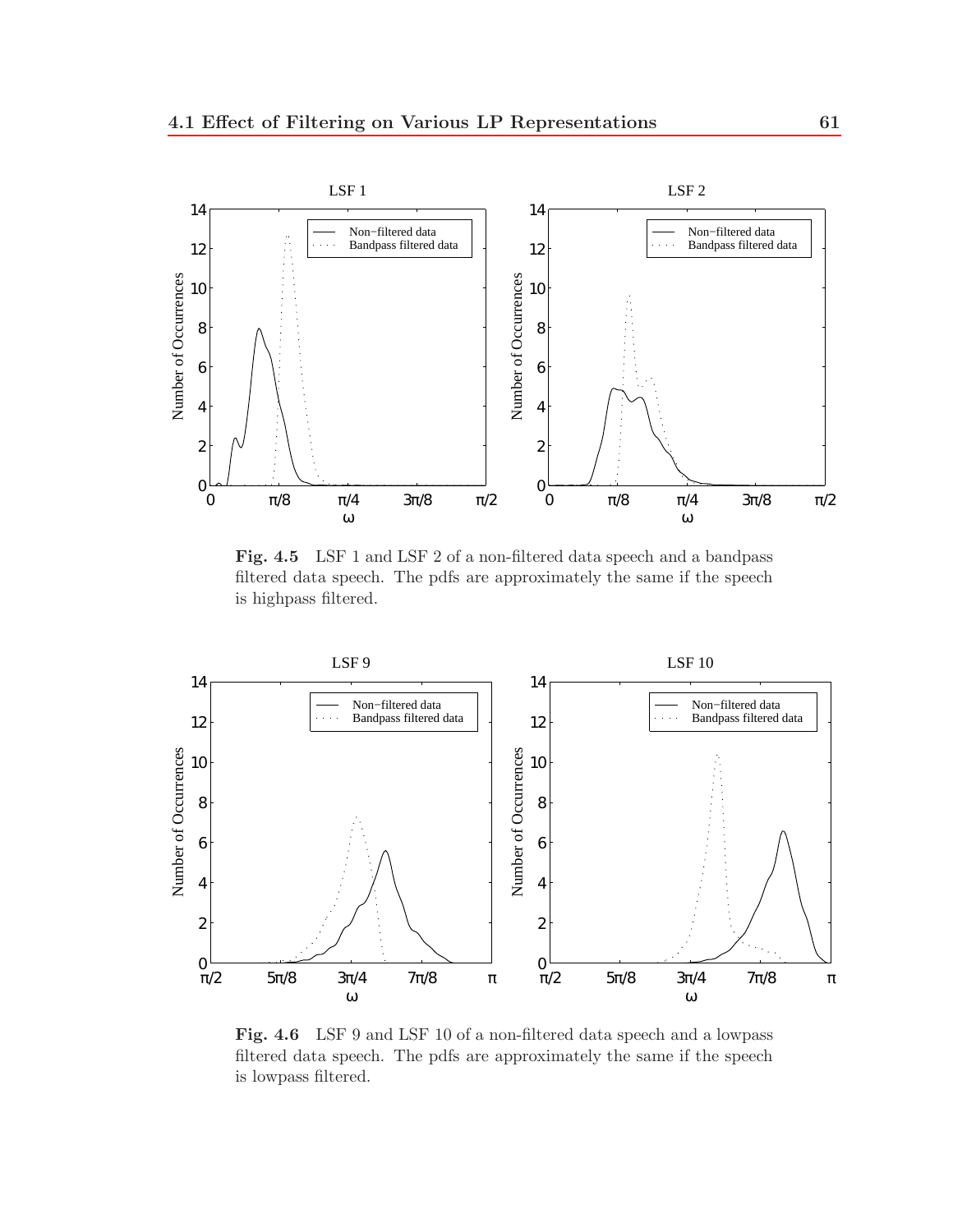the same manner if the speech is lowpass or bandpass filtered. A similar observation for the highpass and bandpass filtered speech is noticed for the higher LSF's.

Since a subset of the coefficients is affected by filtering the speech signals, this domain is the most appropriate to use for mapping purposes since transformation is not needed for the LSF's that remain the same. Another reason for using this representation is the ease of stability checking. Furthermore, due to their low spectral sensitivity, a small variation in the LSF parameters caused by the transformation generally only affects local frequency regions in the power spectral density. Finally, since quantizing the difference between consecutive LSF's in a frame is widely used, one can transform the difference. In this case the stability check is simple — the resulting mapped difference should be positive.

#### **4.2 Codebook Transformations**

This section explores how the codebook transformation can be optimized to achieve lower spectral distortion. Furthermore, since we are ignoring the constraints set in Section 3.2.5, we need a transformation that produces a low percentage of unstable filters. In addition, since correction algorithms introduce additional error beyond that due to quantization, a low percentage of unstability is preferred. LSF vector sets with different sizes are used to compute the entries of the mapping matrices and then an SD evaluation is performed on those entries. In addition, different *base* codebooks for the model are evaluated.

#### **4.2.1 Computation of the Mapping Parameters**

Three sets of vectors are used to compute the entries of the **A** and **b** matrices: a large set (145 388 vectors) composed of the training vectors, the small set (16 189 vectors) composed of the testing set and the codebook (4 096 vectors). An LP analysis is done on the four types of filtered speech to obtain four sets of training vectors and testing vectors. Then, Equation (3.17) and Equation (3.18) are applied on those sets to generate the entries of the transformation matrices. For the case of the codebook, we take the four codebooks trained with filtered LSF's (4 096 vectors) and use them to get the transformation coefficients. Then, we compute the spectral distortion for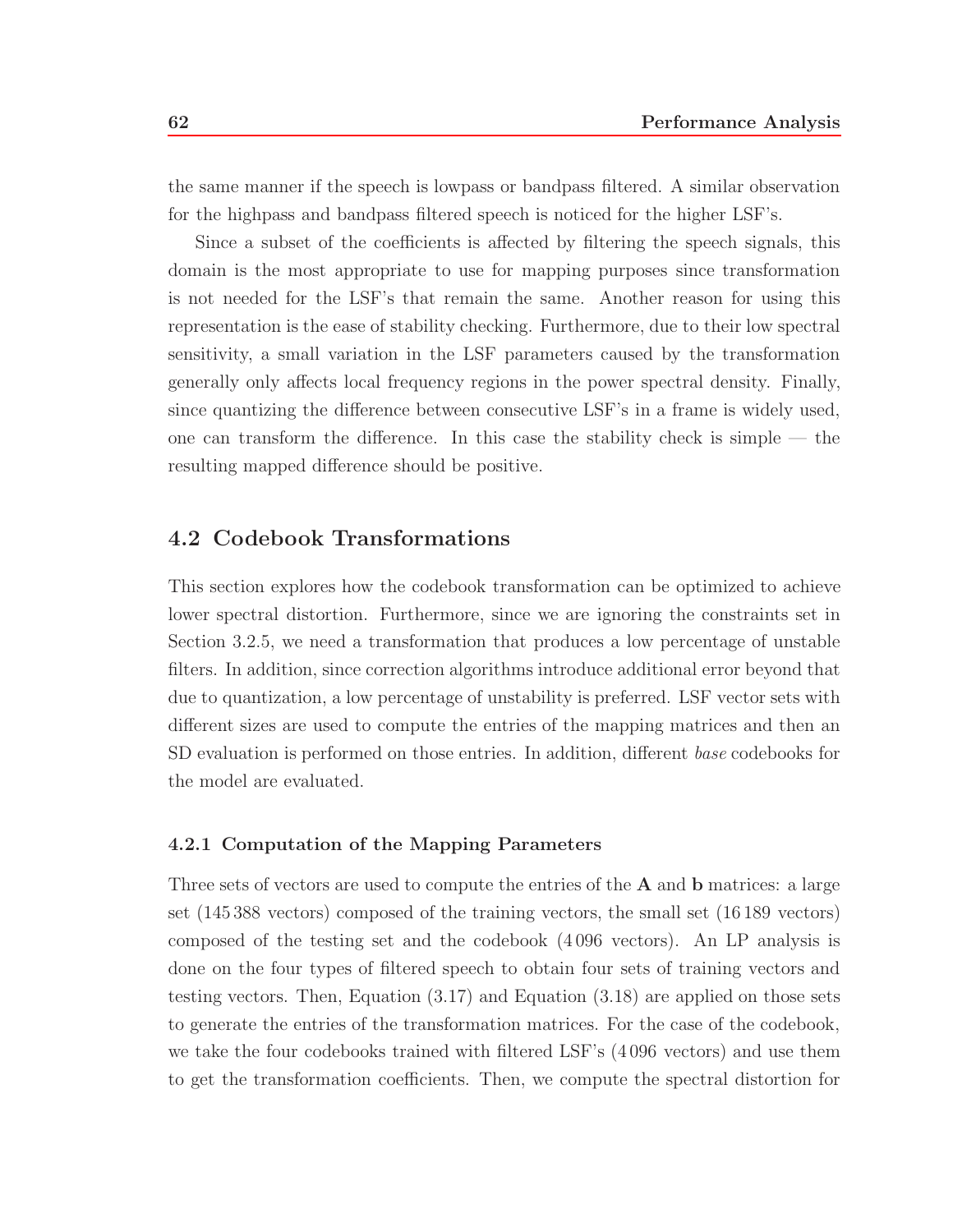the newly computed **A** and **b** matrices on the three kinds of filtered speech (testing set). In the simulations, the base codebook was generated for unfiltered speech and was mapped accordingly to satisfy the three filtered testing sets, namely LP, BP and HP.

Table 4.1 summarizes the spectral distortion performance results. The first column specifies which vector set is used to compute the matrices and the last column tabulates the percentage of unstable filters. Since the training set has the most vectors, it is evident that it produces the lowest SD measure and the lowest percentage of non-minimum phase filters at the synthesis stage.

Another observation from Table 4.1 is that the SD from the training and the codebook set are very close. Since using approximately 4 000 elements to estimate the pdf is sufficient, we can develop a method which adaptively compute the mapping functions if we identify the type of filtering used dynamically. The adaptive method consists of updating periodically the entries in the matrices depending on a certain number of previous vectors. On the other hand, updating the entries too often does not pay off in terms of the complexity and transmission overhead.

| Map         | Type      | Average    |          | SD Outliers $(\%)$ | Unstable      |
|-------------|-----------|------------|----------|--------------------|---------------|
| Set         | Filt      | (dB)<br>SD | $2-4$ dB | $> 4$ dB           | filter $(\%)$ |
|             | LP        | 1.62       | 22.55    | 0.16               | 0.05          |
| Train       | BP        | 1.65       | 24.02    | 0.51               | 5.27          |
| (145388)    | HP        | 1.32       | 11.46    | 0.14               | 1.27          |
|             | LP        | 1.64       | 22.81    | 0.23               | 0.22          |
| <b>Test</b> | <b>BP</b> | 1.67       | 24.99    | 0.57               | 7.79          |
| (16189)     | HP        | 1.33       | 11.28    | 0.12               | 1.64          |
|             | LP        | 1.67       | 23.89    | 0.16               | 0.03          |
| СB          | BP        | 1.70       | 25.44    | 0.51               | 6.50          |
| (4096)      | НP        | 1.36       | 11.50    | 0.14               | 2.12          |

**Table 4.1** Results showing the SD performance for the mapping entries calculated using either the training, testing or codebook vectors for a 2- SVQ (with a clean *base* codebook). The percentage of unstable filters resulting from the mapping is also shown.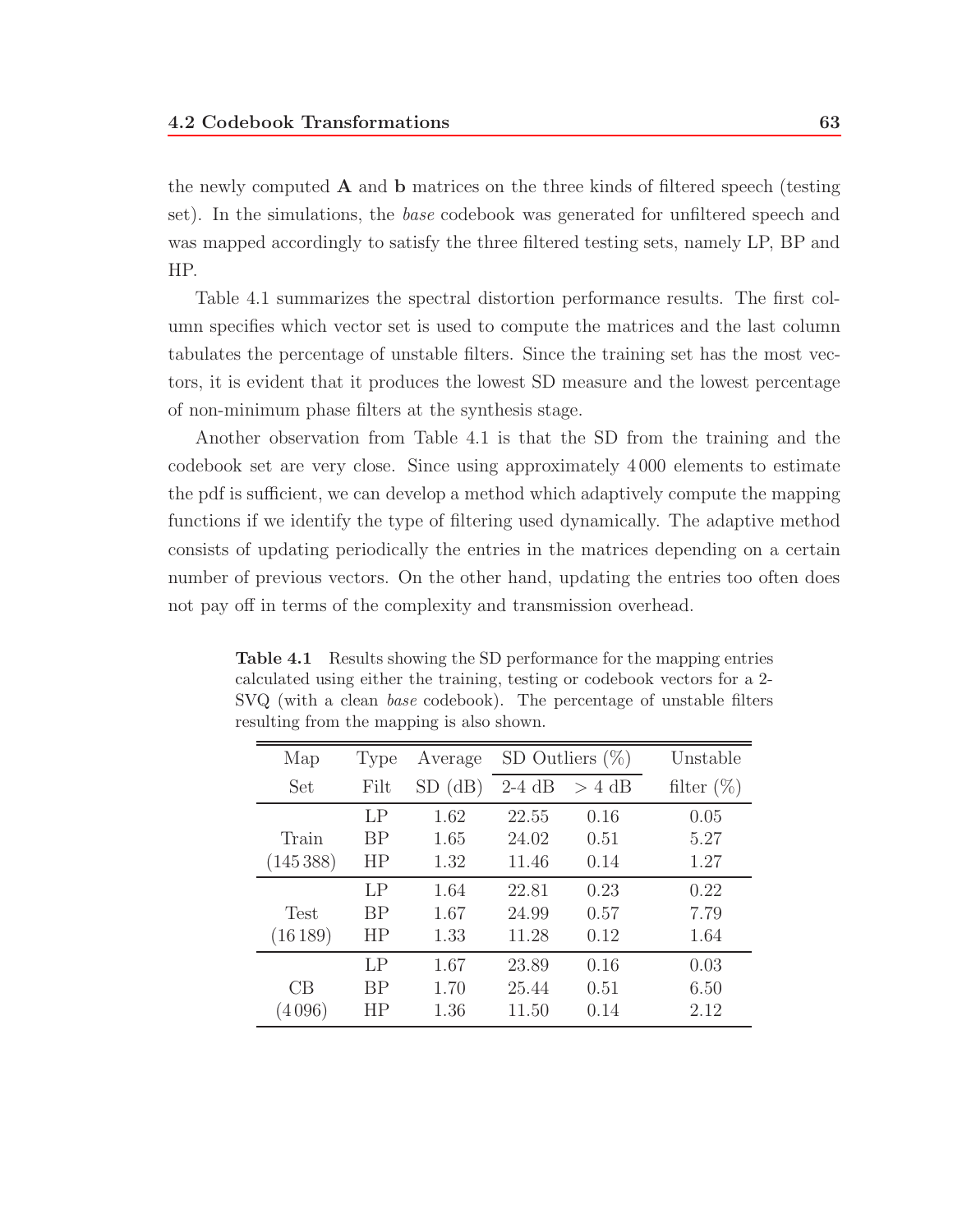#### **4.2.2 Selection of the Base Codebook**

Analysis is done on different base codebooks so as to search for the best performance codebook. Four types of codebooks are first trained using vectors from the four types of filtered speech. Each type of codebook is then used as the base codebook to be transformed. The SD measure of each type of base codebook is computed on the four different filtering conditions in Table 4.2. The diagonal numbers in this table requires no transformation since the base codebook is filtered in the same way as the testing set. The bandpass base codebook gives an approximately equal performance for all four filtered testing sets (1.41 dB SD) while the worst mismatch occurs when a highpass base codebook is used to quantize the lowpass filtered testing set (1.72 dB SD).

| Base CB         |       | Testing Set Condition<br>Spectral Distortion Measure in (dB) |                 |                 |  |  |  |
|-----------------|-------|--------------------------------------------------------------|-----------------|-----------------|--|--|--|
| Condition       | Clean | Lowpass                                                      | <b>Bandpass</b> | <b>Highpass</b> |  |  |  |
| Clean           | 1.22  | 1.62                                                         | 1.65            | 1.32            |  |  |  |
| Lowpass         | 1.38  | 1.39                                                         | 1.47            | 1.39            |  |  |  |
| <b>Bandpass</b> | 1.51  | 1.58                                                         | 1.32            | 1.29            |  |  |  |
| Highpass        | 1.38  | 1.73                                                         | 1.53            | 1.16            |  |  |  |

**Table 4.2** Spectral distortion measure for different base codebooks. Each codebook is transformed to meet the condition of the testing set.

Table 4.3 shows the average SD measure, the average percentage of outliers and the average percentage of unstable filters for all four conditions on each base codebook. Although, the lowpass base codebook yields the lowest SD measure and the lowest percentage of outliers, it gives a higher percentage of unstable filters. We prefer the clean base codebook since it can be transformed into the other conditions and has the lowest percentage of unstable filters after transformation.

Hereafter, all the transformations is done on the clean codebook with the matrices entries calculated using the training set.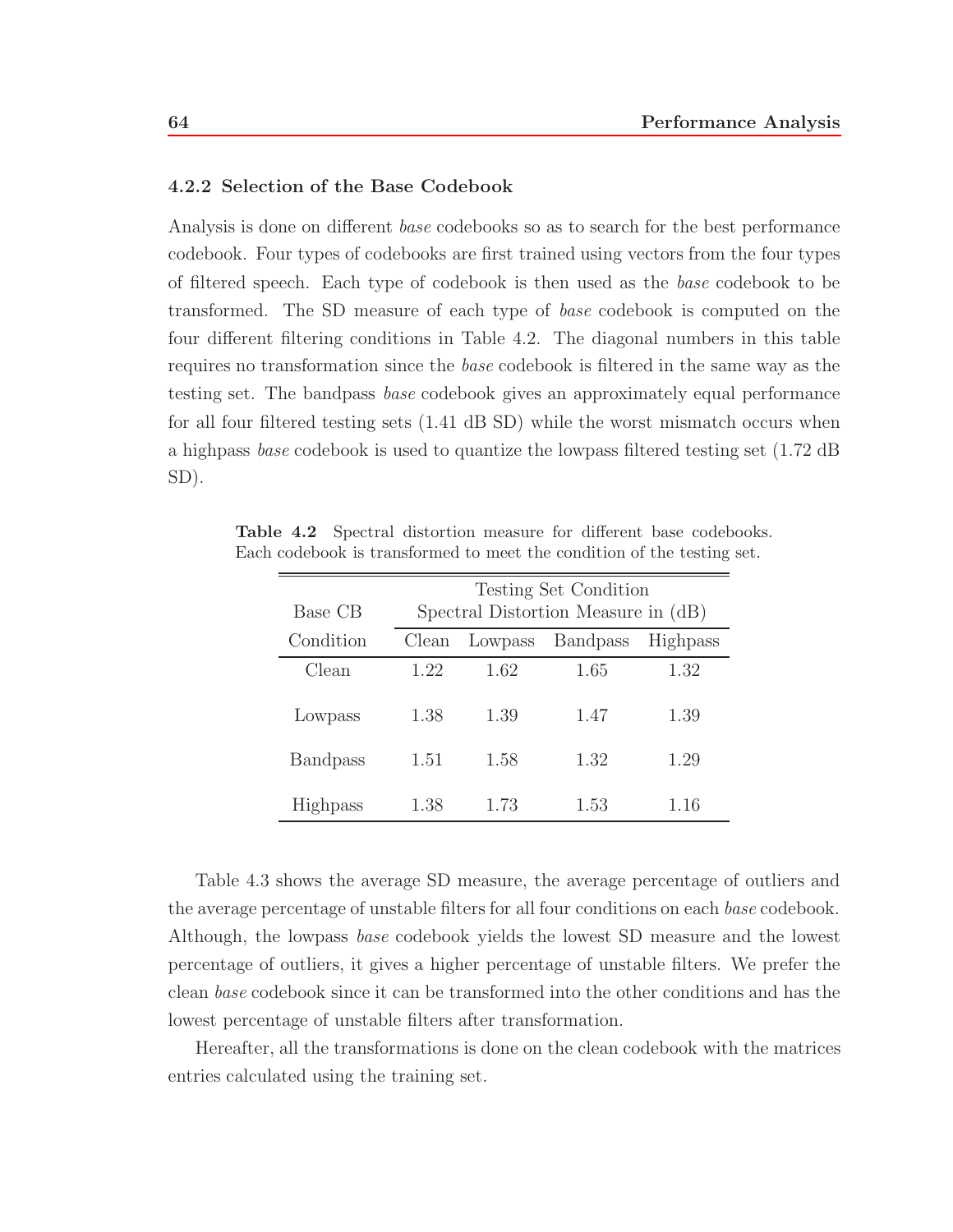| Base CB         | Average |          | SD Outliers $(\%)$ | Unstable      |
|-----------------|---------|----------|--------------------|---------------|
| Condition       | SD(dB)  | $2-4$ dB | $> 4$ dB           | Filter $(\%)$ |
| Clean           | 1.45    | 21.70    | 0.21               | 1.65          |
| Lowpass         | 1.41    | 18.57    | 0.10               | 2.10          |
| <b>Bandpass</b> | 1.43    | 19.32    | 0.04               | 2.56          |
| Highpass        | 1.45    | 15.07    | 0.16               | 2.83          |

**Table 4.3** Overall average of SD performance and its outliers of the four base codebooks done on the testing and training sets. The percentage of unstable filters resulting from the mapping procedure is also computed.

## **4.3 Performance of the Mapping Model**

In this section, the computed entries of the matrices for the individual and the difference mapping are presented. In addition, the SD performance of these two mapping methods are compared to a regular codebook and its modified version. This modified version, which we will refer to as a mixed codebook hereafter, is trained on a set of vectors that includes all four filtering speech data. In practice, such a codebook is difficult to train due to the large number of vectors in the training set which can easily increase the computational efforts of training by four times. This codebook is generated just for comparing the various results of the mapping model.

### **4.3.1 Individual Mapping**

For individual mapping, the mapping is done on each coefficient independently. The values for  $a_i$ 's and  $b_i$ 's computed using the training set and Equation (3.17) and (3.18) for the three types of filtered speech are tabulated in Table 4.4. In the case of the lowpass filtered mapping function parameters, the first few values of  $a_i$ 's are close to one while the values of  $b_i$ 's are close to zero. This is simply because the first few LSF parameters are not affected by the lowpass filtering as mentioned in Section 4.1.3). Similarly the highpass mapping function has the last few values of  $a_i$  close to one and  $b_i$  close to zero. It should be noted that filtering has a small effect on entries that should not be altered. A value of 0.9420 shows that LSF 1 in clean and lowpass filtered are not exactly the same.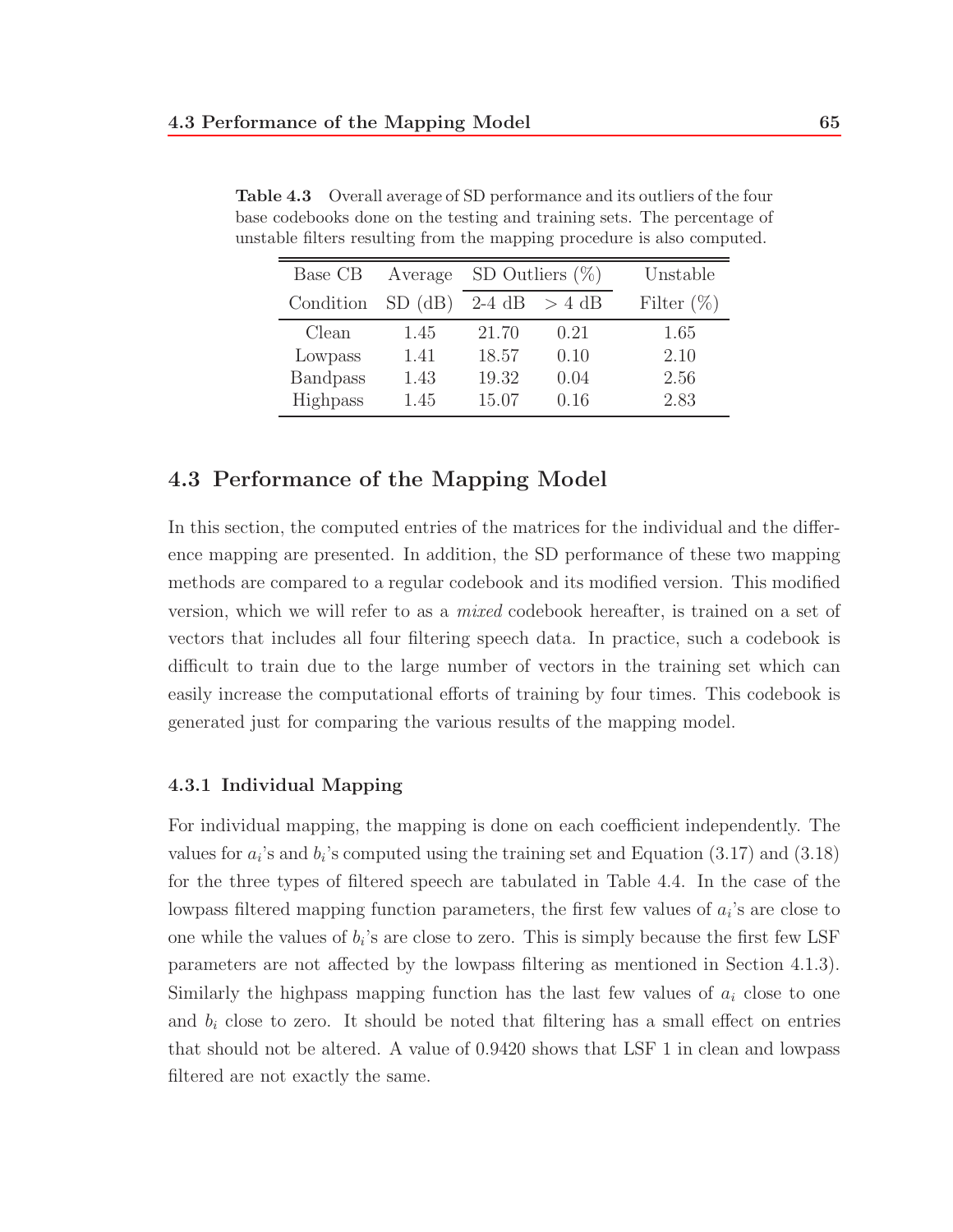| <b>LSF</b>            | Lowpass mapping |           |        | Highpass mapping | Bandpass mapping |        |
|-----------------------|-----------------|-----------|--------|------------------|------------------|--------|
| Number                | $a_i$           | $b_i$     | $a_i$  | $b_i$            | $a_i$            | $b_i$  |
| $LSF$ 1               | 0.9420          | 0.0198    | 0.6220 | 0.2557           | 0.6092           | 0.2555 |
| LSF <sub>2</sub>      | 0.9088          | 0.0546    | 0.5376 | 0.2578           | 0.5190           | 0.2537 |
| LSF <sub>3</sub>      | 0.9262          | 0.0305    | 0.8950 | 0.2192           | 0.8524           | 0.2221 |
| LSF<br>$\overline{4}$ | 0.9839          | $-0.0359$ | 0.8635 | 0.1922           | 0.8141           | 0.1877 |
| LSF <sub>5</sub>      | 0.8990          | 0.0933    | 0.9441 | 0.1286           | 0.8786           | 0.1723 |
| LSF 6                 | 0.8483          | 0.1518    | 0.9392 | 0.1212           | 0.8135           | 0.2264 |
| LSF 7                 | 0.9101          | 0.0871    | 0.9973 | 0.0409           | 0.8514           | 0.2264 |
| LSF 8                 | 0.8121          | 0.2571    | 0.9907 | 0.0327           | 0.8127           | 0.2601 |
| LSF <sub>9</sub>      | 0.7216          | 0.5146    | 1.0198 | $-0.0302$        | 0.7162           | 0.5362 |
| $LSF$ 10              | 0.6210          | 0.7196    | 1.0257 | $-0.0673$        | 0.5780           | 0.8235 |

**Table 4.4** The entries of the individual mapping functions of the transformation model for lowpass, bandpass and highpass filtered speech used in the simulations.

#### **4.3.2 Difference Mapping**

For difference mapping, the differences of consecutive LSF values in a frame are mapped rather than each LSF individually. Table 4.5 shows the computed entries of the two matrices for all three filtering conditions. Similar observation to the individual mapping can be made for the difference mapping. Since the pdfs of the difference is being mapped, the mean values are smaller. Hence the values of  $b_i$  are close to zero. The only exception being the case of  $b_1$  (especially for highpass and bandpass) where LSF 1 is mapped, not the difference.

#### **4.3.3 Comparison of Different Codebook Designs**

Four different codebook designs, namely, *clean, mixed, individual mapped* and *differ*ence mapped codebooks are tested. The spectral distortion and the percentage of outliers are used as performance evaluation for an 2-SVQ and an 3-SVQ. The bit allocation for the 2-SVQ is 12 bits for the lower subcodebook and 12 bits for the upper subcodebook while for the 3-SVQ, 8 bits are allocated for each subcodebook.

The performance results for a lowpass filtered testing speech is shown in Table 4.6. Table 4.7 and 4.8 summarize the simulation results performed on a bandpass and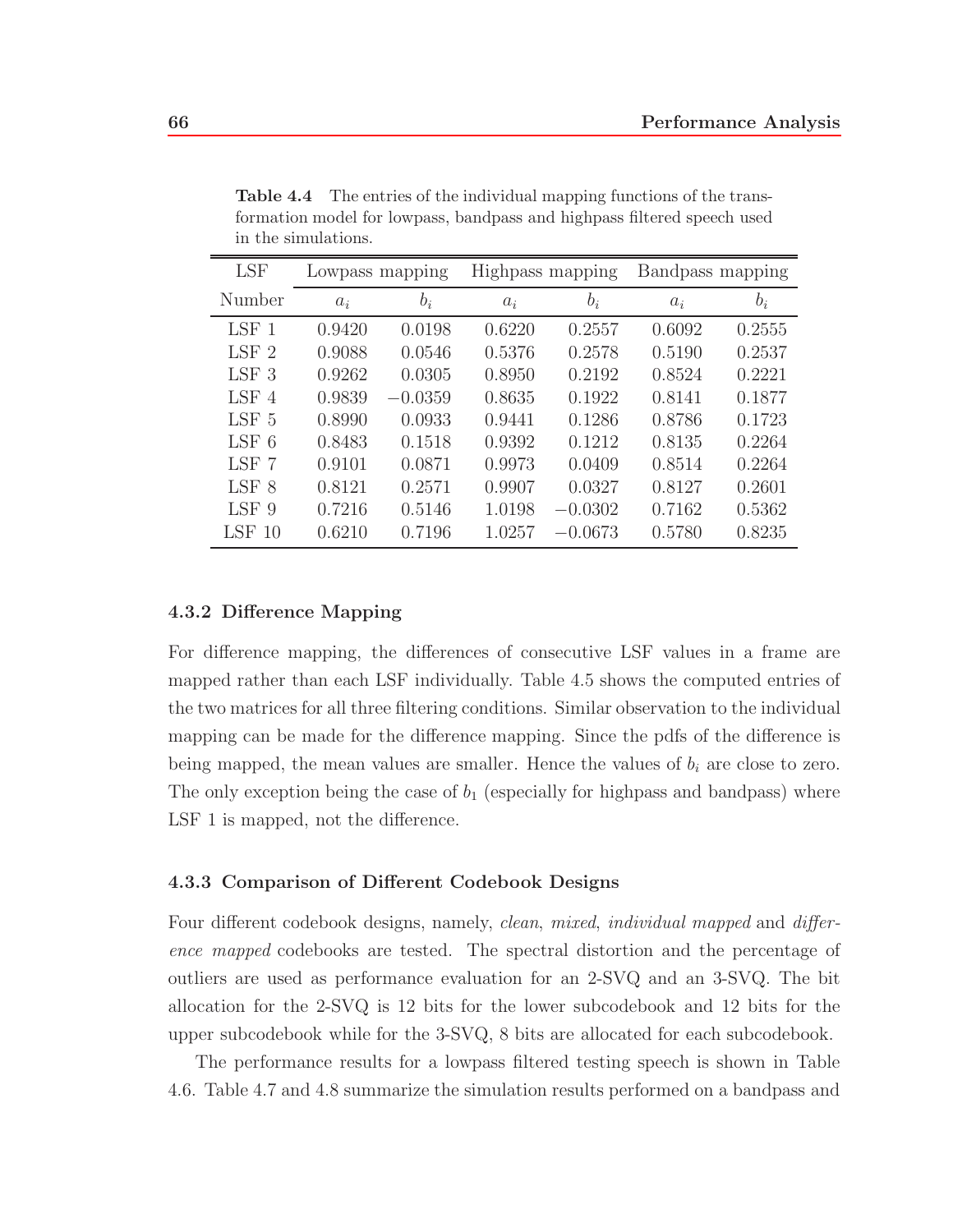| <b>LSF</b>     |        | Lowpass mapping |        | Highpass mapping |        | Bandpass mapping |
|----------------|--------|-----------------|--------|------------------|--------|------------------|
| Number         | $a_i$  | $b_i$           | $a_i$  | $b_i$            | $a_i$  | $b_i$            |
| $LSF$ 1        | 0.9420 | 0.0198          | 0.6220 | 0.2557           | 0.6092 | 0.2555           |
| $LSF$ 2-1      | 0.9040 | 0.0094          | 0.4223 | $-0.0126$        | 0.4522 | $-0.0108$        |
| $LSF$ 3-2      | 0.9985 | 0.0054          | 1.1392 | 0.0405           | 1.1693 | 0.0459           |
| $LSF$ 4-3      | 0.9556 | $-0.0153$       | 0.7503 | $-0.0358$        | 0.8239 | $-0.0319$        |
| $LSF$ 5-4      | 0.9793 | 0.0087          | 0.9654 | 0.0209           | 0.9937 | $-0.0009$        |
| LSF $6-5$      | 0.7903 | 0.0173          | 0.6624 | 0.0121           | 0.8149 | 0.0208           |
| $LSF$ 7-6      | 1.0696 | $-0.0035$       | 1.0298 | 0.0020           | 1.0375 | $-0.0046$        |
| <b>LSF 8-7</b> | 0.8381 | $-0.0237$       | 0.7289 | $-0.0162$        | 0.9112 | 0.0016           |
| $LSF$ 9-8      | 0.8982 | $-0.0119$       | 0.9051 | 0.0138           | 1.0479 | $-0.0097$        |
| LSF 10-9       | 0.5100 | $-0.0198$       | 0.4132 | 0.0010           | 0.9790 | $-0.0075$        |

**Table 4.5** The entries of the difference mapping functions of the transformation model for lowpass, bandpass and highpass filtered speech used in the simulations.

highpass testing speech respectively. Several observations can be noted as follows:

- Generally, 3-SVQ generates higher SD values than 2-SVQ due to the splitting of the codebook into more subvectors. As the VQ is split further, the distortion becomes similar to that of scalar quantization. Since breaking the VQ into lower dimensions decreases the number of codewords in each subcodebook, a 3-SVQ mixed codebook does not contain enough vectors to represent its wide variety of training vectors. Thus, a 3-SVQ results in higher SD spectral distortion as confirmed by our results (1.88 dB SD for 3-SVQ and 1.83 dB SD for 2-SVQ)
- The mapping functions become more and more useful as codebooks have fewer codevectors. Our results shows that a small mixed codebook can not effectively quantize a wider variety of LSF vectors. The mixed codebook has 1.88 dB SD compared to 1.58 dB SD for the individual mapping. Furthermore, since the mapping codebooks can match any of the three pdfs, splitting does not worsen the results. This is the reason why we get approximately similar performance for the 2-SVQ and 3-SVQ even though the latter has significantly fewer codevectors (Diff Map 2-SVQ: 1.68 dB SD and Diff Map 3-SVQ: 1.66 dB SD).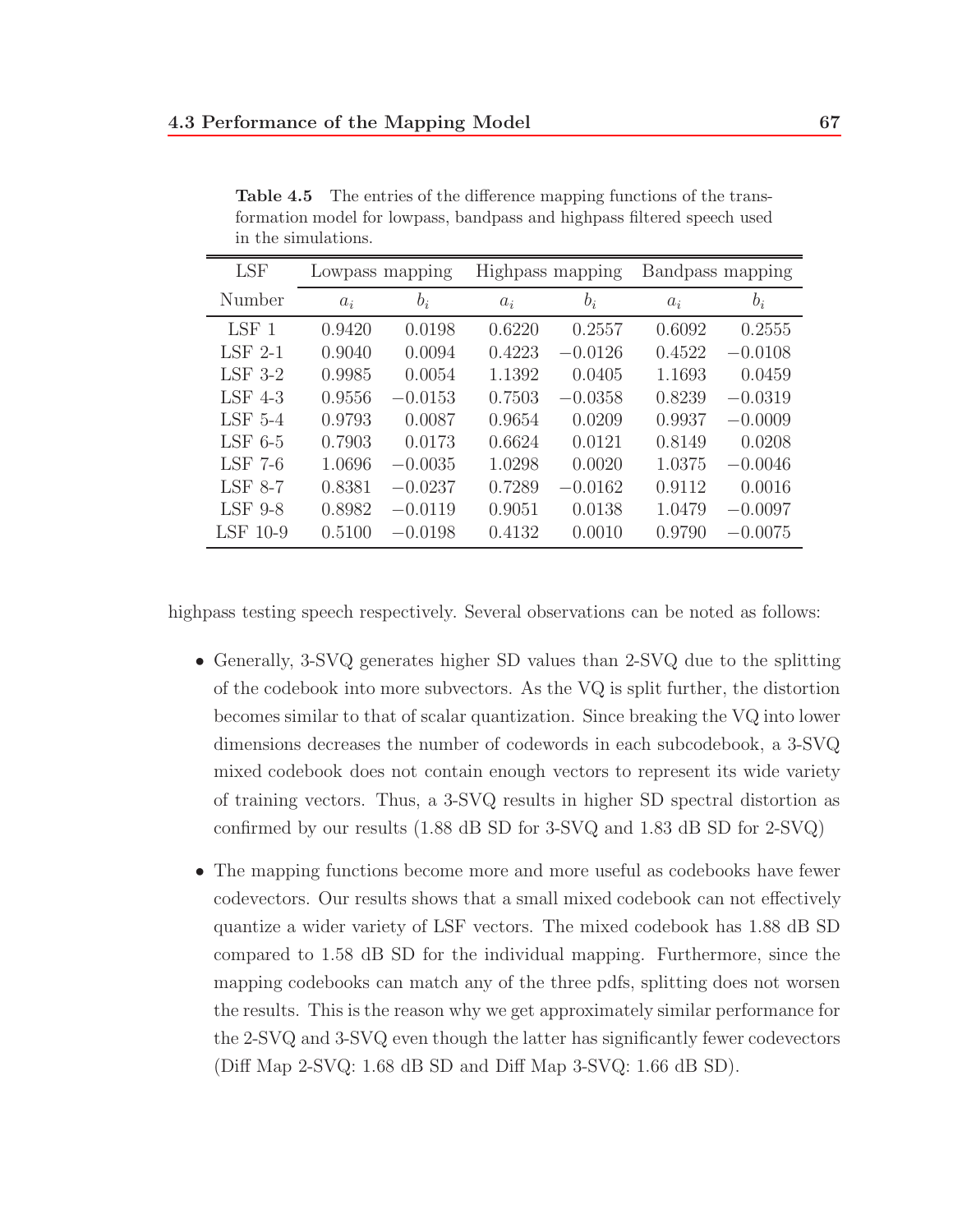|               |       | 2-SVQ Results |          |                    |
|---------------|-------|---------------|----------|--------------------|
| Type          |       |               | Test Set |                    |
| of            | Bit   | Average       |          | SD Outliers $(\%)$ |
| Codebook      | Alloc | SD(dB)        | $2-4$ dB | $> 4$ dB           |
| Clean         | 12,12 | 2.56          | 69.46    | 3.89               |
| Mixed         | 12,12 | 1.83          | 34.96    | 0.39               |
| Indep. Mapped | 12,12 | 1.62          | 22.55    | 0.16               |
| Diff. Mapped  | 12,12 | 1.68          | 25.70    | 0.26               |
|               |       |               |          |                    |
|               |       | 3-SVQ Results |          |                    |
| Type          |       |               | Test Set |                    |
| of            | Bit   | Average       |          | SD Outliers $(\%)$ |
| Codebook      | Alloc | SD(dB)        | $2-4$ dB | $> 4$ dB           |
| Clean         | 8,8,8 | 2.60          | 70.02    | 2.99               |
| Mixed         | 8,8,8 | 1.88          | 36.56    | 0.39               |
| Indep. Mapped | 8,8,8 | 1.58          | 18.51    | 0.19               |

**Table 4.6** Spectral distortion measure for 2-SVQ and 3-SVQ when the input testing speech is **lowpass** filtered. Results for *clean*, *mixed*, *individual mapped* and *different mapped* codebooks are shown.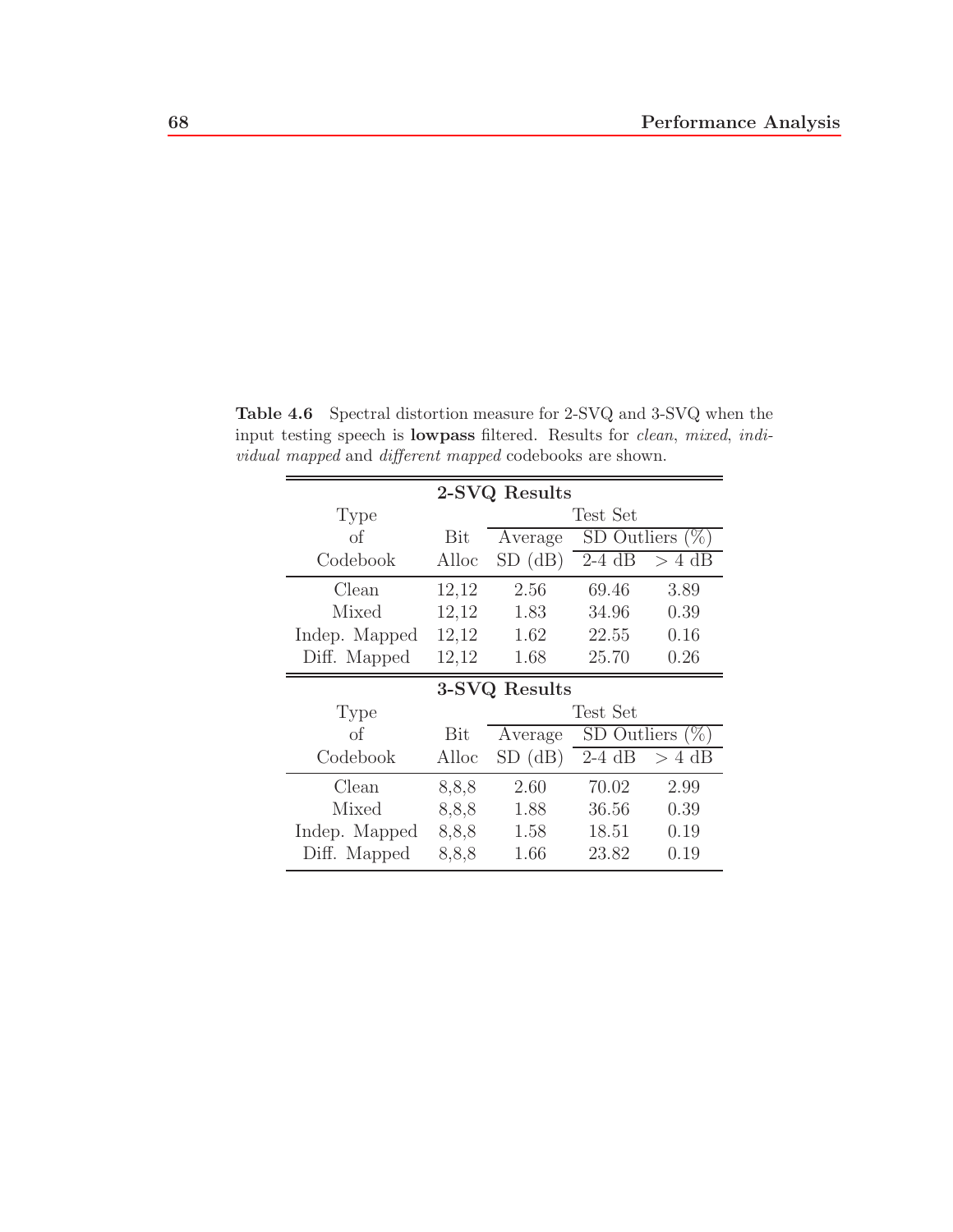|               |       | 2-SVQ Results |             |                    |
|---------------|-------|---------------|-------------|--------------------|
| <b>Type</b>   |       |               | Test Set    |                    |
| of            | Bit   | Average       | SD Outliers | $(\%^{2})$         |
| Codebook      | Alloc | SD(dB)        | $2-4$ dB    | $> 4$ dB           |
| Clean         | 12,12 | 2.95          | 77.60       | 8.92               |
| Mixed         | 12,12 | 1.94          | 41.70       | 0.43               |
| Indep. Mapped | 12,12 | 1.65          | 24.02       | 0.51               |
| Diff. Mapped  | 12,12 | 1.67          | 24.46       | 0.55               |
|               |       |               |             |                    |
|               |       | 3-SVQ Results |             |                    |
| <b>Type</b>   |       |               | Test Set    |                    |
| of            | Bit   | Average       |             | SD Outliers $(\%)$ |
| Codebook      | Alloc | SD(dB)        | $2-4$ dB    | $> 4$ dB           |
| Clean         | 8,8,8 | 2.99          | 79.23       | 9.48               |
| Mixed         | 8,8,8 | 2.00          | 46.18       | 0.44               |
| Indep. Mapped | 8,8,8 | 1.65          | 22.19       | 0.55               |

**Table 4.7** Spectral distortion measure for 2-SVQ and 3-SVQ when the input testing speech is **bandpass** filtered.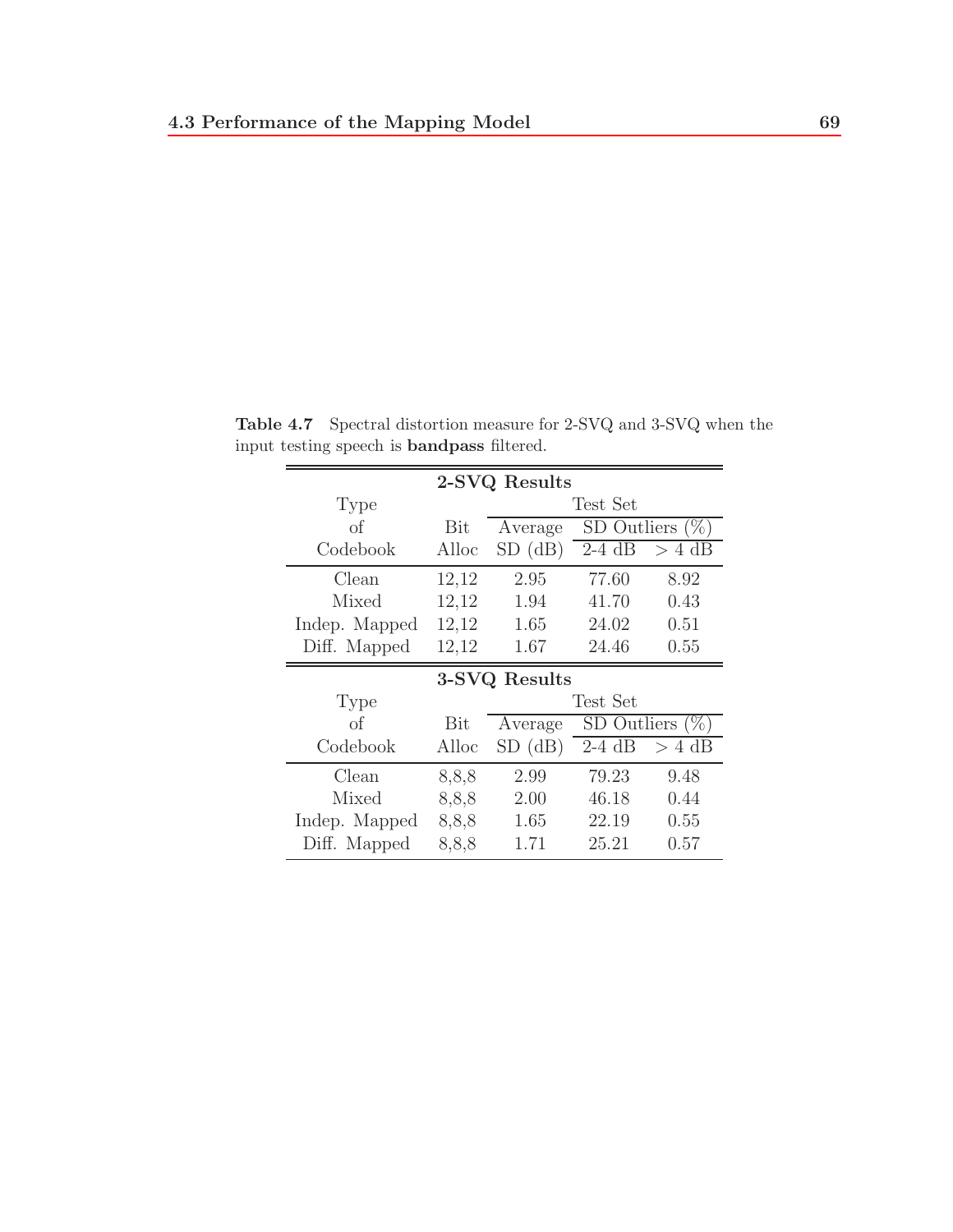|               |            | 2-SVQ Results |          |                    |
|---------------|------------|---------------|----------|--------------------|
| Type          |            |               | Test Set |                    |
| $\sigma$      | <b>Bit</b> | Average       |          | SD Outliers $(\%)$ |
| Codebook      | Alloc      | SD(dB)        | $2-4$ dB | $> 4$ dB           |
| Clean         | 12,12      | 1.62          | 21.97    | 0.10               |
| Mixed         | 12,12      | 1.33          | 8.65     | 0.01               |
| Indep. Mapped | 12,12      | 1.32          | 11.46    | 0.14               |
| Diff. Mapped  | 12,12      | 1.30          | 9.74     | 0.19               |
|               |            |               |          |                    |
|               |            | 3-SVQ Results |          |                    |
| Type          |            |               | Test Set |                    |
| of            | Bit        | Average       |          | SD Outliers $(\%)$ |
| Codebook      | Alloc      | SD(dB)        | $2-4$ dB | $> 4$ dB           |
| Clean         | 8,8,8      | 1.78          | 29.27    | 0.36               |
| Mixed         | 8,8,8      | 1.43          | 10.35    | 0.07               |
| Indep. Mapped | 8,8,8      | 1.42          | 13.99    | 0.35               |

**Table 4.8** Spectral distortion measure for 2-SVQ and 3-SVQ when the input testing speech is **highpass** filtered.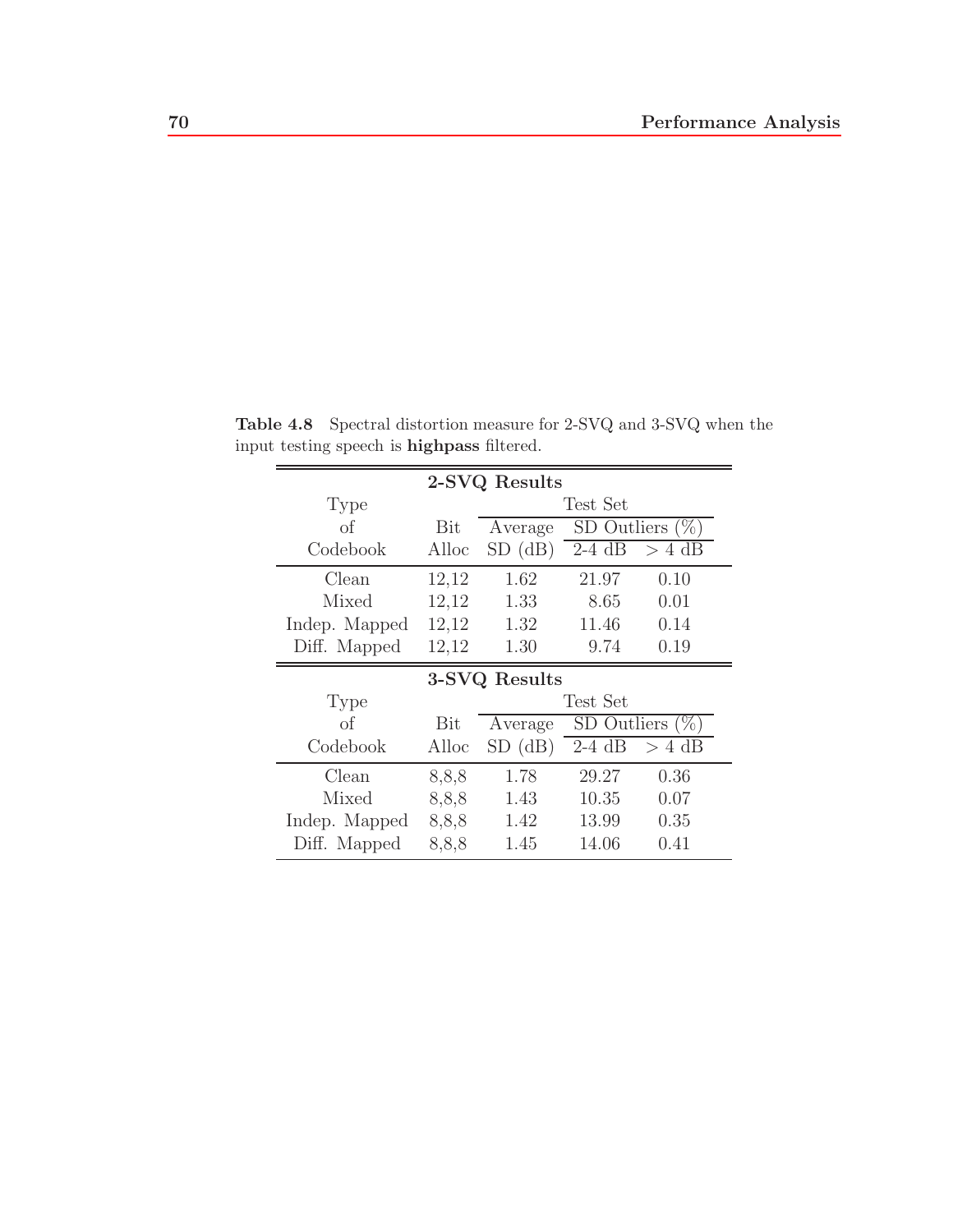- The quality of a VQ is greatly dependent on the percentage of outliers between 2 and 4 dB encountered. A value of 70% is unsuitable for quantizing speech spectral parameters. Using a mixed codebook decreases this percentage only to a certain extent but not enough for the purpose of speech coding. On the other hand, the individual and difference mapping give a lower percentage of 22%.
- The percentage of outliers bigger than 4 dB is sometimes better in the case of the mixed codebook. The transformation can destroy the naturalness of the LSF order in the VQ and cause it to choose a bad codeword from the subcodebooks which, in turn, results in a very high spectral distortion. For example, for a bandpass testing LSF vectors, a 2-SVQ with mixed codebook has 0.43 % of outliers while the mapped has 0.51%.
- Individual mapping always results in better performance than the difference mapping. Mapping each element independently gives a higher degree of freedom and thus the pdfs can be matched in a much more consistent matter. Furthermore, in some cases, the pdfs of the difference between LSF's can not be mapped accurately due to their change in skewness, "tilted" to the right or to the left. Figure 4.7 shows a case where the mapping could not exactly match the pdfs of the filtered data. In the case where the tilt of the pdfs is modified after the filtering of speech, the mapping is not as effective as when the tilt is unchanged. On the other hand, difference mapping has an exceptional feature in which the chances of having unstable filter after mapping is nil.

The mapped codebook has an improvement of approximately 0.95 dB in spectral distortion compared to a clean codebook when used on a filtered signal. Such an improvement is greater than usual because the training vectors for the clean codebook have considerably different filtering conditions than the testing vectors. If one expects different filtering conditions, a mixed codebook is more appropriate than a codebook trained only on clean speech. But mapping still offers an average of 0.2 dB improvement over a mixed codebook.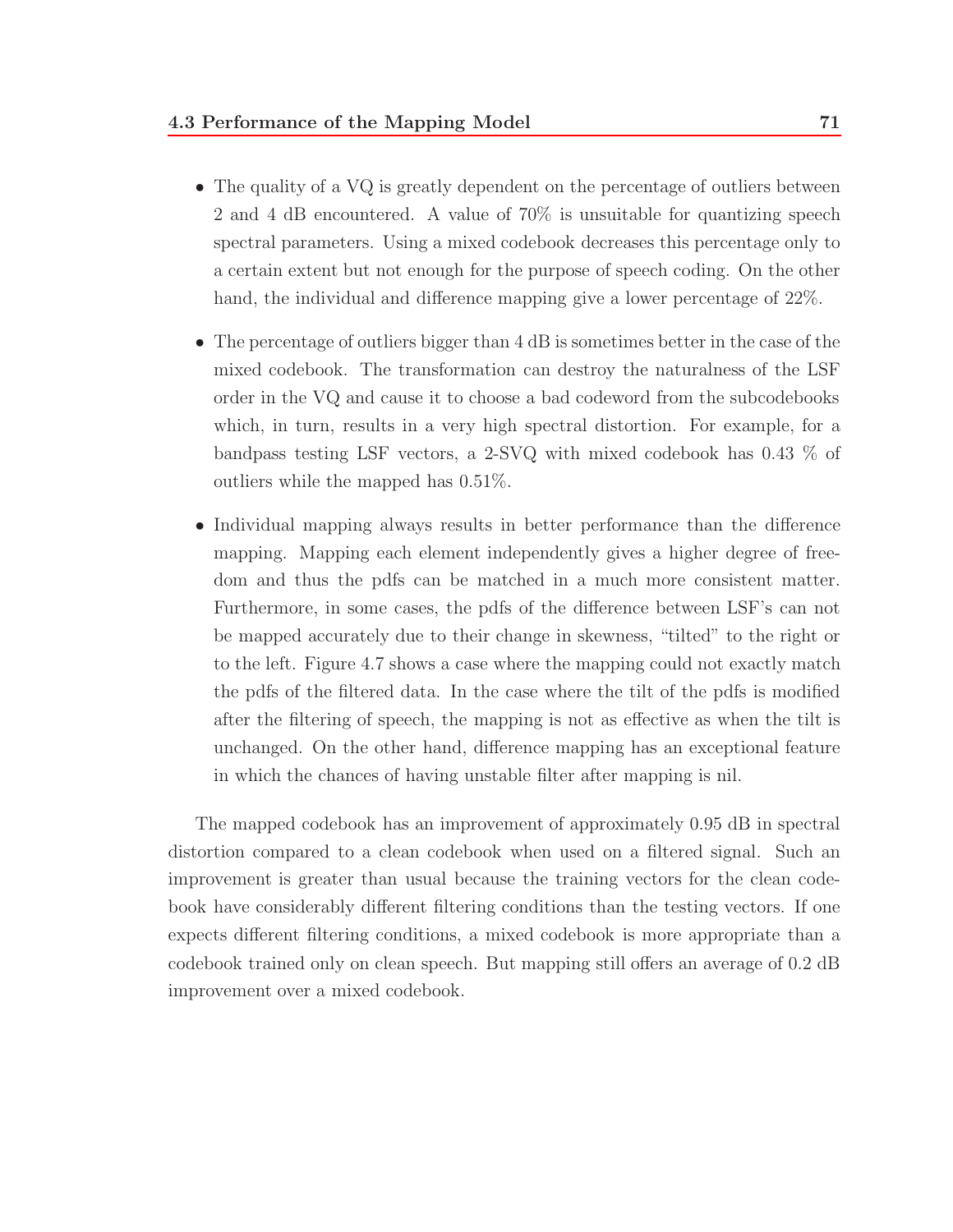

Fig. 4.7 Probability density function of the difference between LSF 10 and LSF 9 when it is clean, lowpass filtered and mapped.

### **4.4 Performance of the Mapping over Various Bit Rates**

We tested the mapping model under different bit rates. For each bit rate, the subcodebook sizes are chosen in such a way that an equal number of bits is allocated for each subcodebook. For example, for a 2-SVQ, if 28 bits are assigned to a frame, then 14 bits goes to each codebook.

Figure 4.8 plots the average spectral distortion for all four different codebook designs for a 2-SVQ. Evidently, the more bits are allocated for the codebooks, the lower the SD distortion is, for all designs. The mapping model, including the individual and difference techniques, performs well over the whole range of bit rates with a slight preference for the individual case. In addition, the performance of the mixed codebook and the mapped codebook converge with increasing bit rate. Since a higher bit rate is associated with a larger number of codeword entries, the mixed codebook would be able to handle a wider variety of input signals, if it is trained appropriately to match all possible filtering conditions. Furthermore, at an average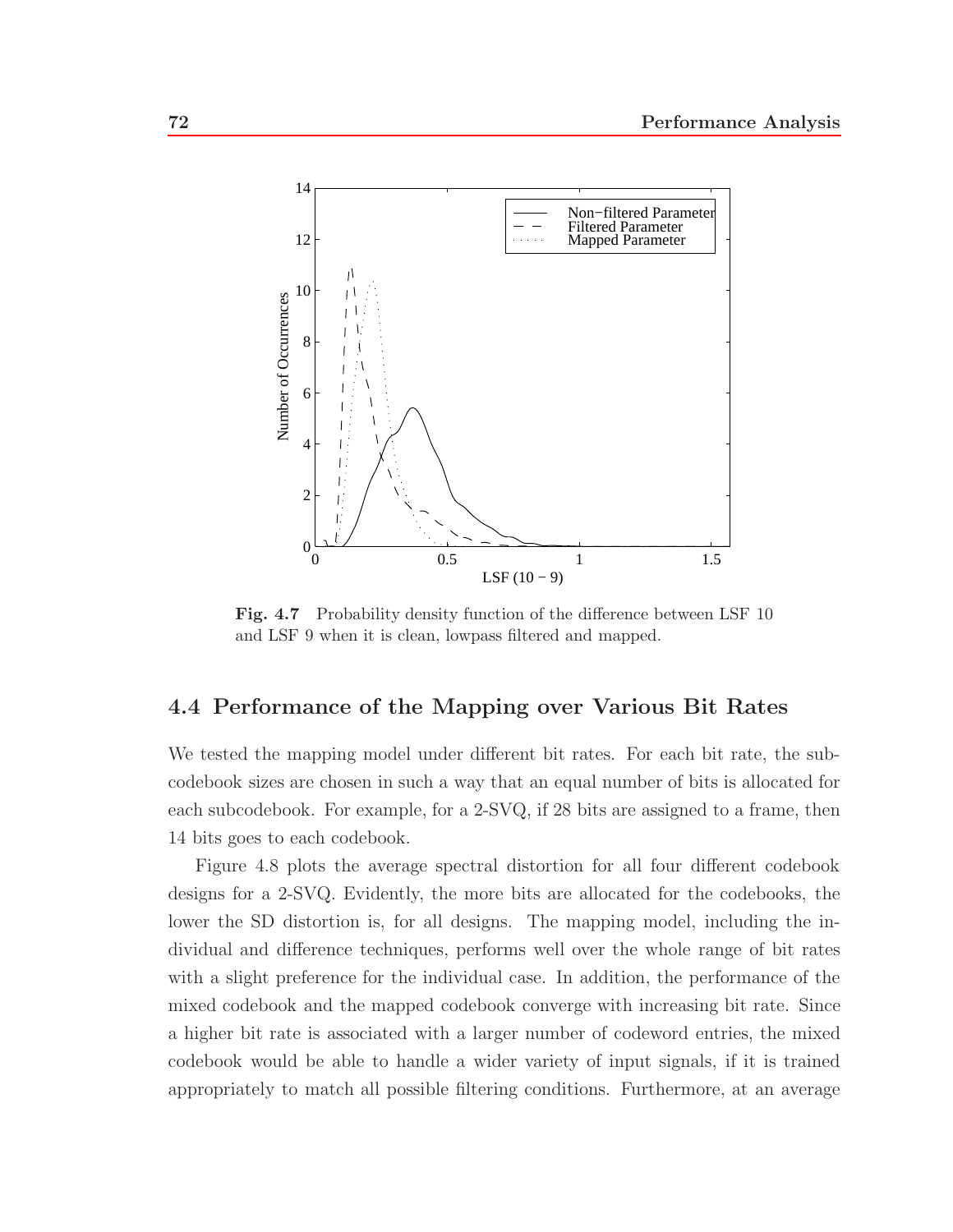SD level of 2 dB, the mixed codebook has an advantage of 6 bits/frame over the clean codebook when a lowpass input is applied. The mapped codebook has an additional 3 bits/frame over the mixed codebook.

The same experiment is done for highpass and bandpass testing speech. Similar observations can be made from Fig. 4.9 and Fig. 4.10. In the highpass case, the mixed and mapped codebook has an advantage of 3 bits/frame over the clean codebook. Furthermore, the difference mapping in these two cases produces the same distortion level as the individual mapping for higher bit rates.

The 3-SVQ is then tested for a bandpass input speech and the results are illustrated in Fig. 4.11. Again, the clean codebook has the worst performance out of all four designs. For low bit rates, the mapped codebook has an advantage of 5 bits/frame over the mixed codebook. Furthermore, unlike in 2-SVQ, the performance difference between the mixed and mapped codebooks in 3-SVQ is no longer negligible for high bit rates. This can be explained by the fact that 3-SVQ has many fewer codewords than 2-SVQ. For example, at 30 bits, a 2-SVQ has 32 768 codevector entries while a 3-SVQ has only 1 024. Hence, a 2-SVQ has 31 744 more codevectors to represent a wider range of possible LP parameters.

In summary, mapping codebooks generate consistent performances over all bit rates. For lower bit rate frames, the importance of using transformation functions becomes more critical since the numbers of codevectors entries is small and therefore can not satisfy the pdfs of a diverse input vectors.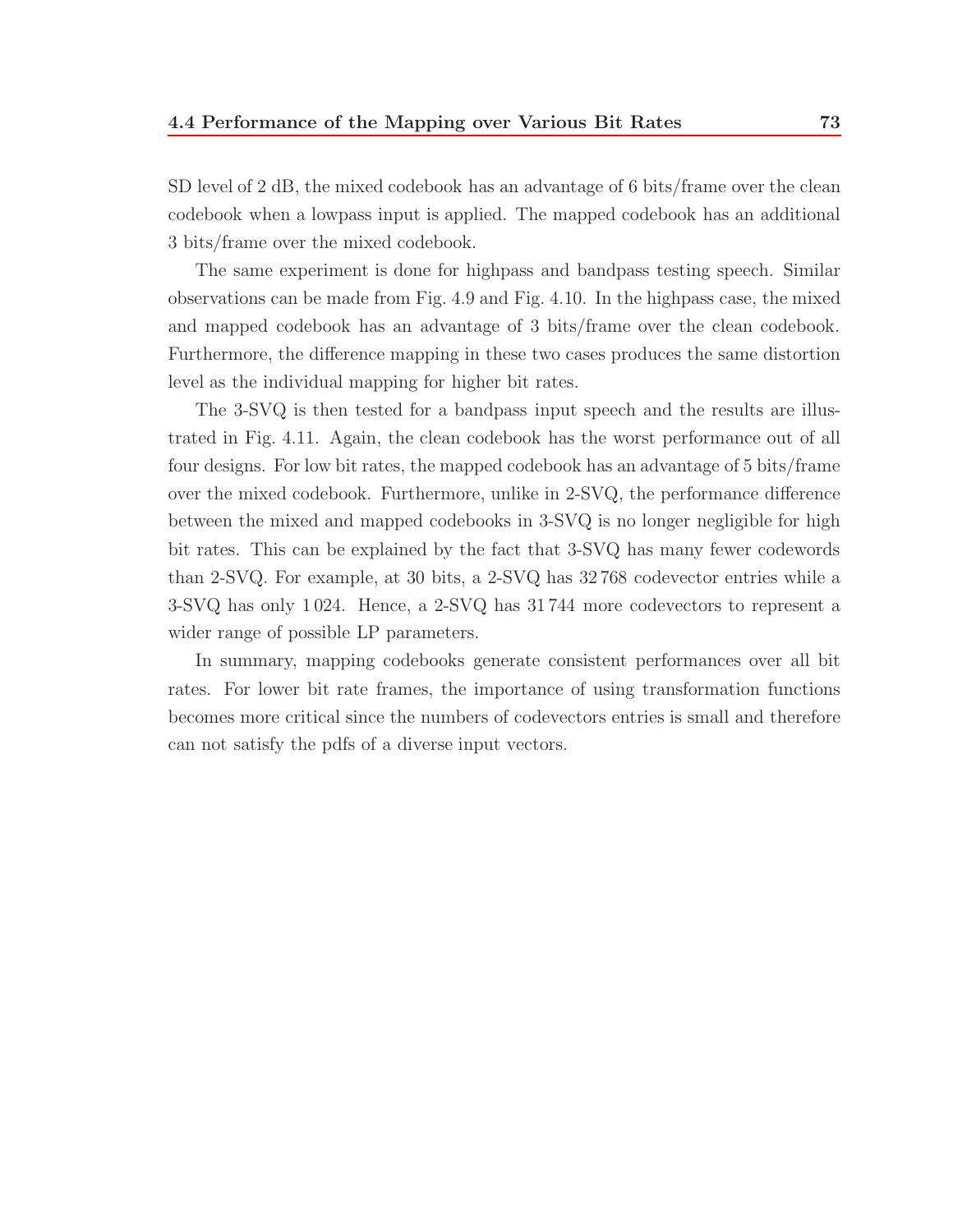

**Fig. 4.8** SD performance of 2-SVQ for clean, mixed, individual and difference mapping for *lowpass* filtered speech over different bit rates.



**Fig. 4.9** SD performance of 2-SVQ for clean, mixed, individual and difference mapping for *highpass* filtered speech over different bit rates.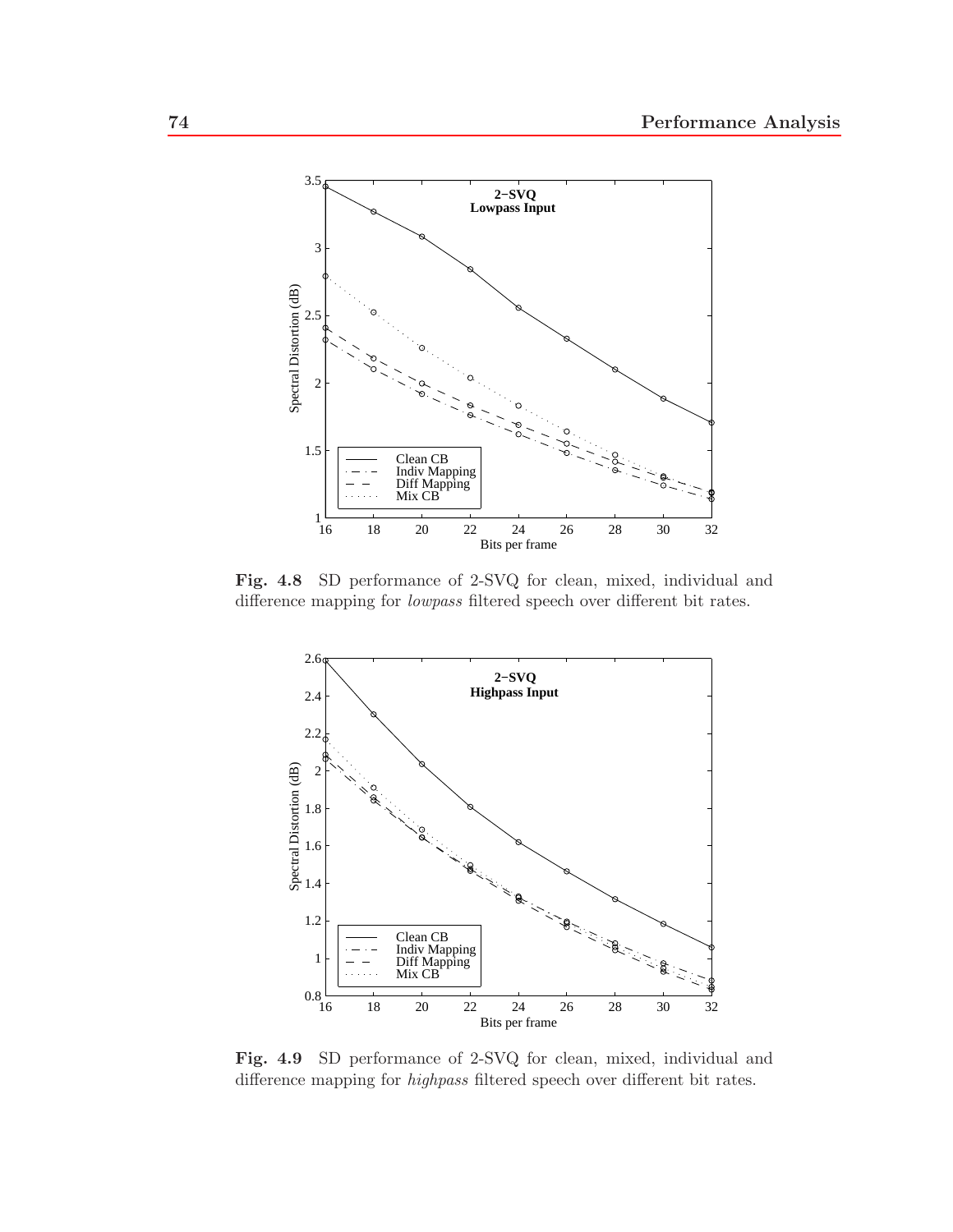

**Fig. 4.10** SD performance of 2-SVQ for clean, mixed, individual and difference mapping for *bandpass* filtered speech over different bit rates.



**Fig. 4.11** SD performance of 3-SVQ for clean, mixed, individual and difference mapping for *bandpass* filtered speech over different bit rates.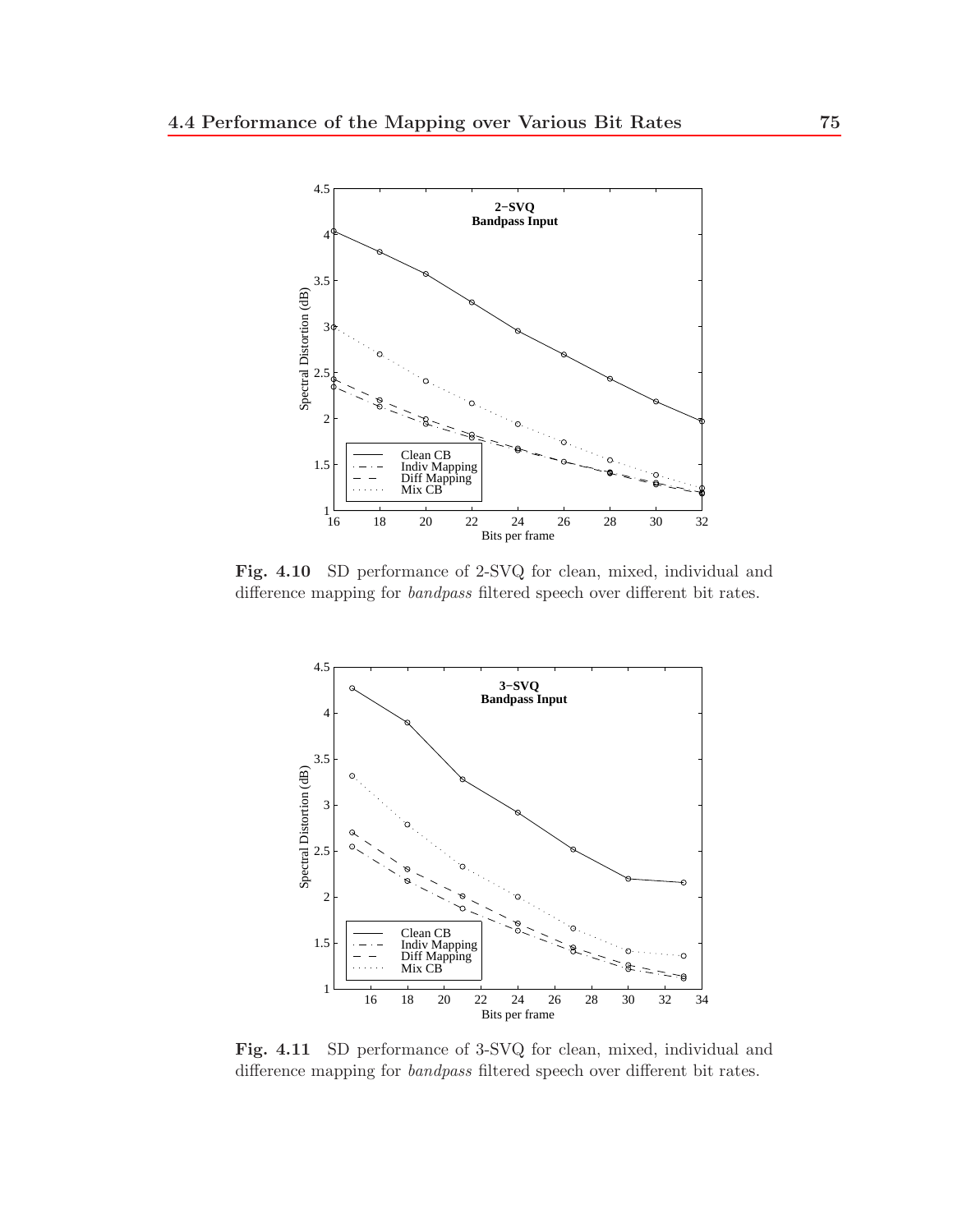### **4.5 Interpolation Performance in the Mapping Model**

Since filters can have different frequency responses, one needs to develop a method that could accommodate different cutoff frequencies. bandwidth and cutoff frequencies. As described in Section 3.2.4, the mapping model can use the interpolation method to compensate for that effect. In this section, we implement filters with various cutoff frequencies and observe how well this interpolation method performs.

Figure 4.12 and 4.13 shows the performance of interpolated individual mapping and interpolated difference mapping respectively. The clean and codebook performance results are presented as well to confirm the improvement of the mapping model over all cutoff frequencies. Interpolation can be used to prevent the calculation of the mapping functions for each filtering condition. In conclusion, interpolation allows the mapping model to operate with reasonable performance on any kind of filtering conditions.

#### **4.6 Summary**

In conclusion, the mapping model generally gives a significant improvement in which a lower spectral distortion and a lower percentage of outliers are yielded. It was also tested on different bit rates and different cutoff frequencies and the results are satisfactory. Individual mapping performed better in most cases than the difference mapping but suffers from a higher filter unstability caused by the transformation.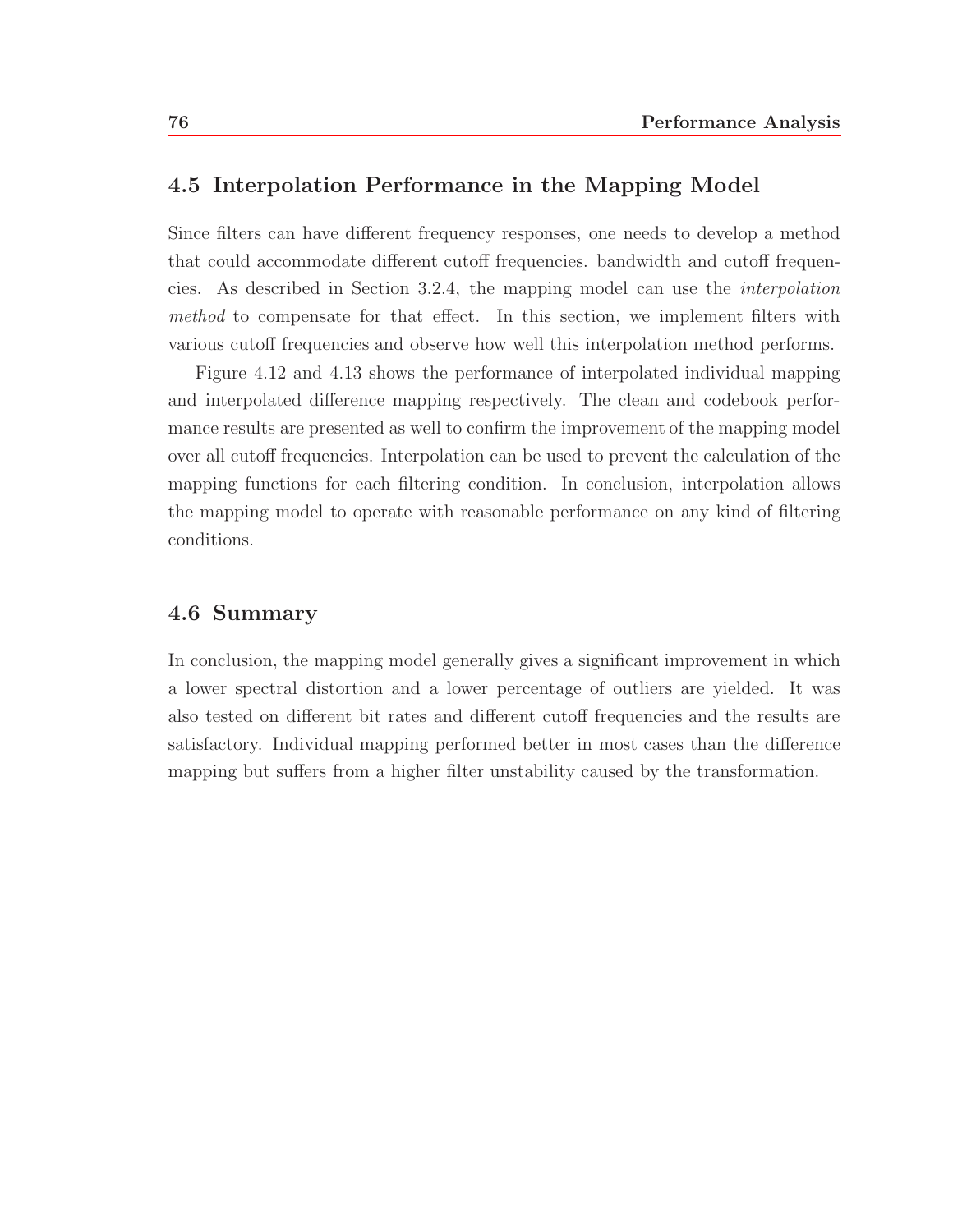

**Fig. 4.12** SD performance of the individual mapping over different cutoff frequencies for *lowpass* filtered spectral parameters.



**Fig. 4.13** SD performance of the difference mapping over different cutoff frequencies for *lowpass* filtered spectral parameters.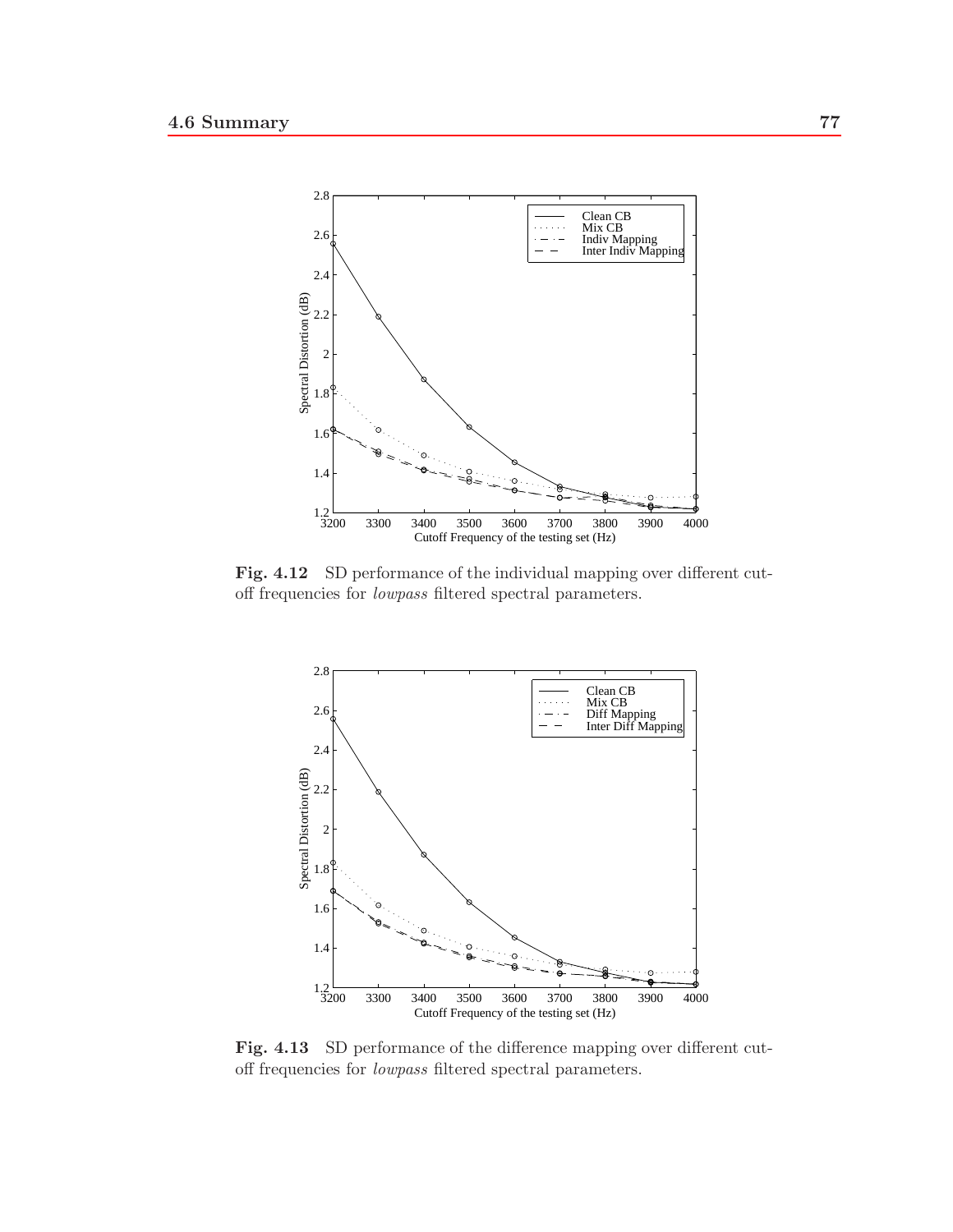## **Chapter 5**

# **Final Remarks and Future Work**

There is a continuing need for robust coding of digital speech signals at ever lower bit rates. Linear predictive coders are most commonly used to model frames of speech and to extract its significant features. In this thesis we have studied a novel method to tackle the robustness of vector quantization, used to encode the speech spectral parameters, when the speech data is subjected to different filtering conditions. Considering a speech coder in a wireless base station, the input speech can come from wireline sources or decoded speech from other wireless links. In other words, the input to the base station may have been subjected to quite different filtering conditions.

Section 5.1 summarizes our work, and Section 5.2 contains suggestions for future research in robust spectral quantization.

#### **5.1 Summary of Our Work**

In Chapter 1, we have presented a brief overview of speech coding and most of the well known properties of speech. In speech coding, quantization is a critical block and needs to be used in the most efficient manner. Vector quantization is one way of coding the spectral parameters but can lack of robustness.

Chapter 2 provided a review of linear predictive analysis of speech. The formant structure of speech is modeled by an all-pole filter. Alternative parametric representations of the filter coefficients such as reflection coefficients and line spectral frequencies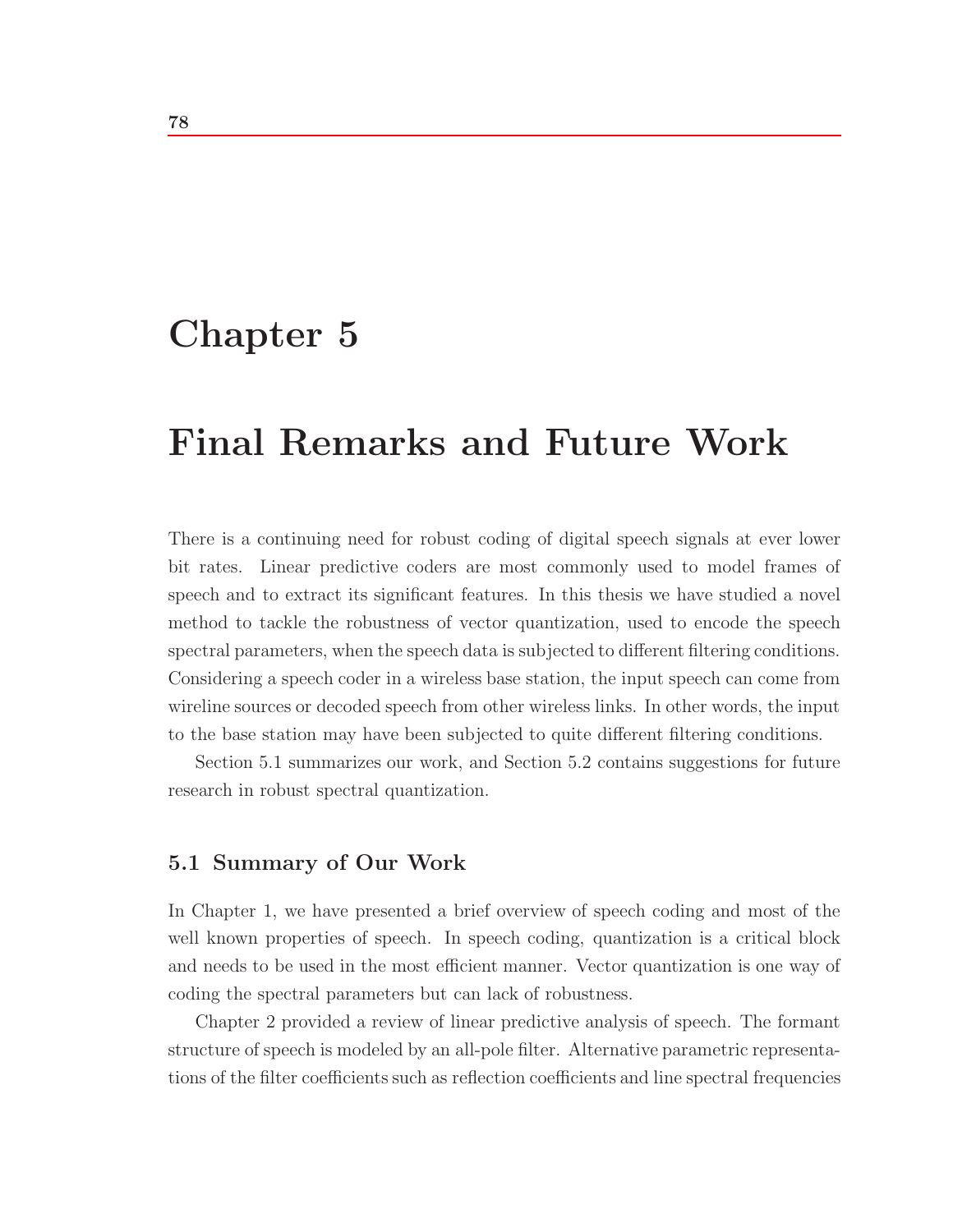are introduced. Furthermore, several objective distortion methods are defined for the purpose of quantization and performance estimation. Information on the database is also presented.

Vector quantization was introduced in Chapter 3 as an extension to scalar quantization. It is often used to encode the LP filter coefficients as a single entity. VQ can exploit any correlation that exists among the vector components. The optimality of VQ is explained and a method for designing a codebook is presented. Unconstrained VQ of an entire LSF frame vector is costly in terms of codebook storage and search complexity. Split vector quantization, on the other hand, is a way of reducing both problems faced in vector quantization.

VQ performance is dependent on the way the training set is constructed. A problem with robustness arises whenever the testing set has a different distribution than the training set. Codebook transformation is a method that solves this problem by mapping the codebook to match the new distribution. The transformation model and its constraints were introduced in the second part of Chapter 3. In particular, two techniques of mapping, individual and difference, were discussed.

Different representations were investigated in Chapter 4 to see which one is more suitable to be transformed. Predictor coefficients suffers from the lack of consistency and difficulty with stability while reflection coefficients have no apparent interpretation of the transformed pdfs. Line spectral frequencies are the most appropriate representation due to the localized distinction between processed speech and possess an easy stability check.

Several optimization methods are applied on the mapping model to increase its performance, that is to have a lower spectral distortion and a lower resulting unstable filters. The spectral distortion of the mapping model is then compared to a clean codebook and a mixed codebook. The mapped codebook records an improvement of 0.9 dB and 0.2 dB in spectral distortion over the mixed and clean codebook respectively. The mapping model is then tested for different bit rates which shows that this model might not be that effective when higher bit rates are applied, but becomes essential when the number of allocated bits per frame are small. To complete the transformation model, an interpolation method has been used and analyzed to support different cutoff frequencies.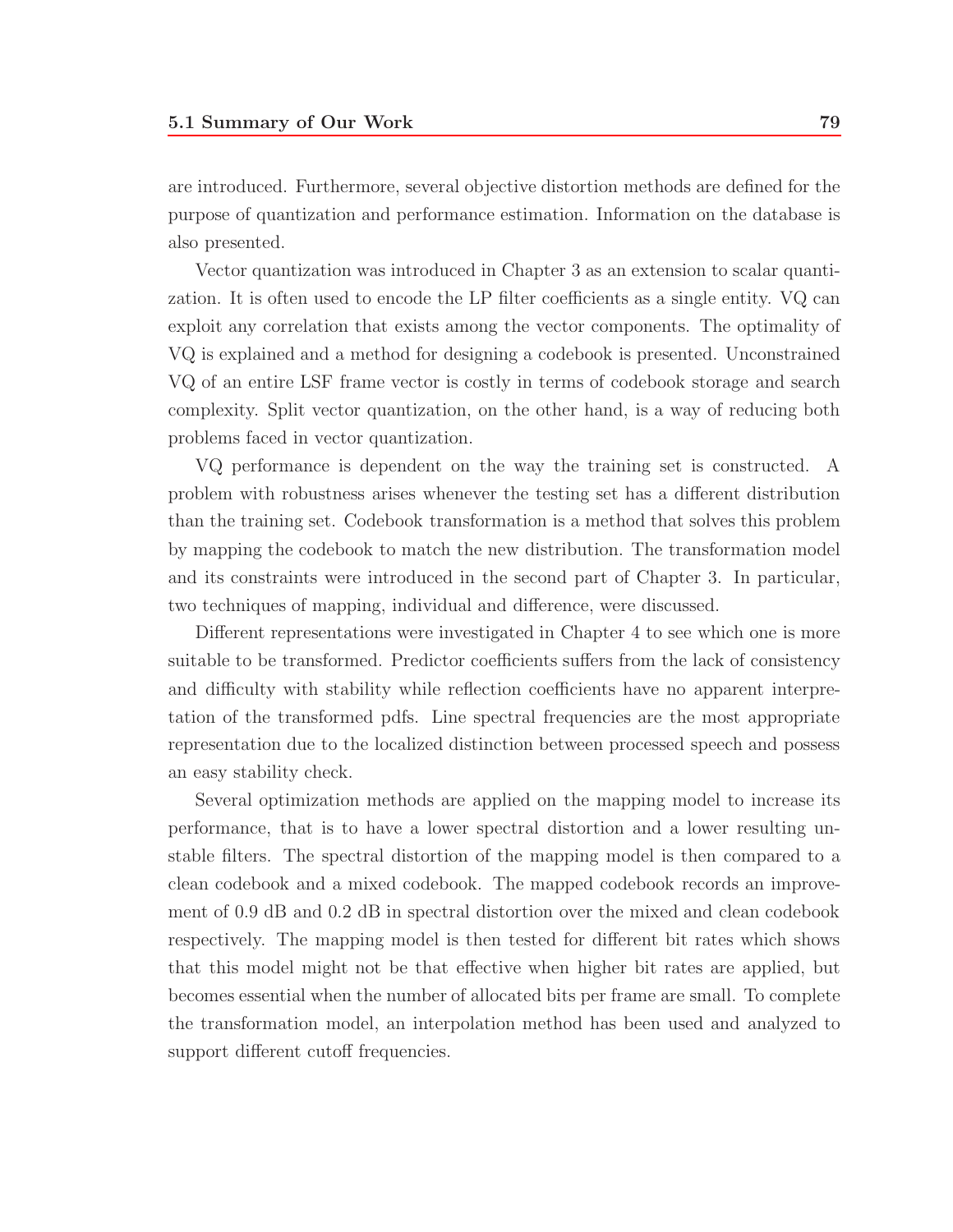### **5.2 Future Considerations**

In this thesis, we have studied a transformation model to improve the robustness of vector quantization, more specifically split vector quantization. This method can also be tested on Matrix quantization (MQ) [60, 61]. MQ groups together a sequence of successive frame vectors and encodes it as a single matrix. Similar to VQ, MQ can have *split matrix quantization* [62, 63].

We have noted that some distributions were not properly mapped. For example in difference mapping, a change in the tilt can be introduced to the pdfs by the filtering process. A method needs to be explored to change the skewness of the probability density function by some appropriate transformation.

Furthermore, the integration of the frequency cutoff estimator and the interpolation method should be evaluated to see how effective the estimation of bandwidth is.

Finally, more testing can be done to generalize the transformation procedure to distinguish female and male differences, individual speaker variations and various background noise as well. Any additional knowledge of these types of difference that can reflect any behavior in the probability density functions of the LP parameters can be used to generalize the mapping method.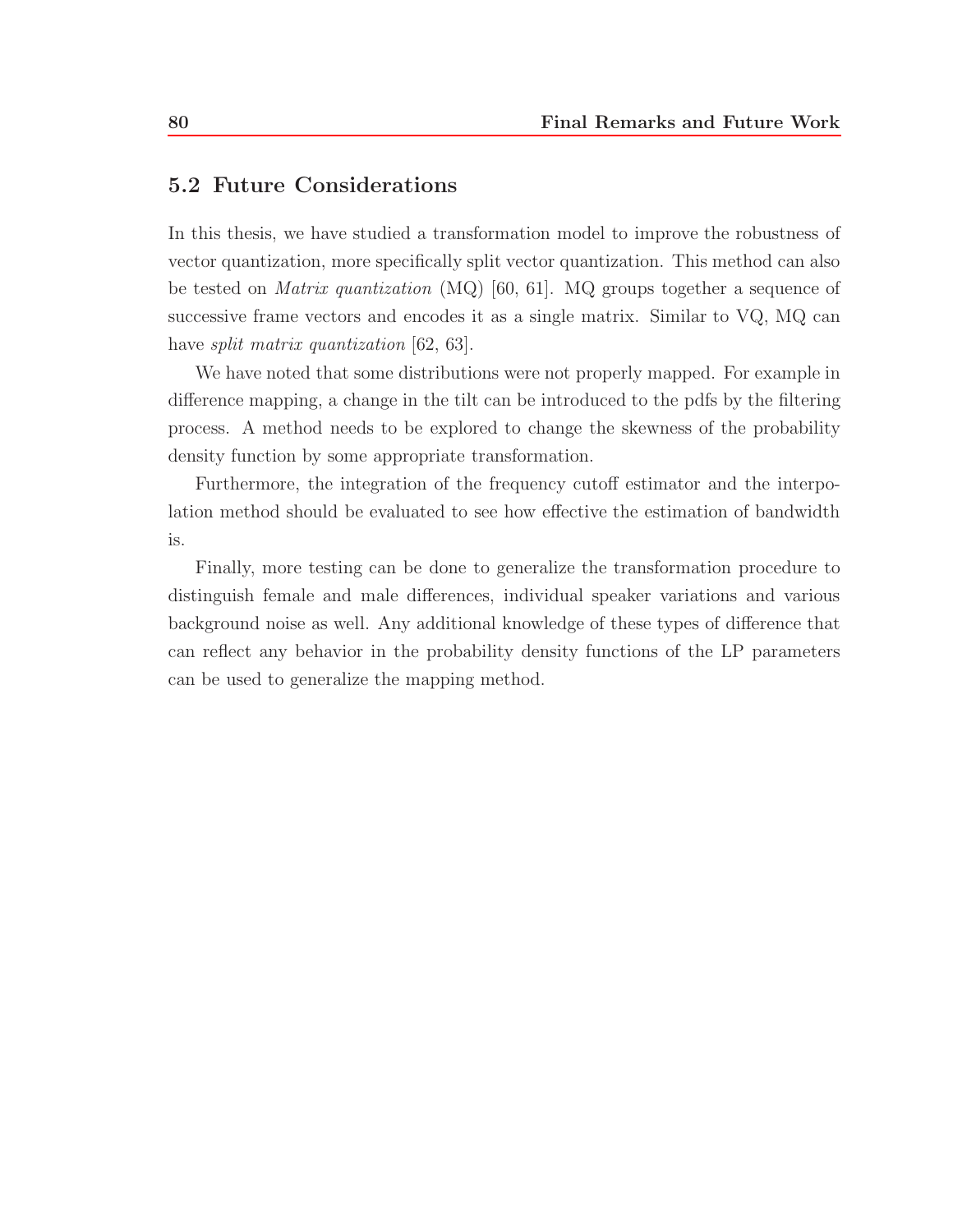## **References**

- [1] K. W. Gould, R. V. Cox, N. S. Jayant, and M. J. Melchner, "Robust speech coding for the indoor wireless channel," *AT&T Technical Journal.*, pp. 64–73, Jul 1993.
- [2] M. Phythian, L. John, and S. Sridha, "Robust speech coding for the preservation of speaker identity," in *Proc. Int. Symp. Signal Proc. Appl.*, (New Jersey), pp. 395–398, 1996.
- [3] R. P. Ramachandran, M. M. Sondhi, N. Seshadri, and B. S. Atal, "A two codebook format for robust quantization of line spectral frequencies," *IEEE Trans. Speech and Audio Proc.*, vol. 3, pp. 157–168, May 1995.
- [4] J. R. Deller, Jr., J. G. Proakis, and J. H. L. Hansen, *Discrete-Time Processing of Speech Signals*. New York: MacMillan, 1993.
- [5] N. Jayant and P. Noll, *Digital Coding of Waveforms: Principles and Applications to Speech and Video*. Englewood Cliffs, New Jersey: Prentice-Hall, 1984.
- [6] D. O'Shaugnessy, *Speech Communication: Human and Machine*. Reading, MA: Addison-Wesley, 1987.
- [7] J. Makhoul, S. Roucos, and H. Gish, "Vector quantization in speech coding," *Proceedings of the IEEE*, vol. 73, pp. 1551–1558, November 1985.
- [8] H. Abut and S. A. Luse, "Vector quantizers for subband coded waveforms," in *Proc. Int. Conf. Acoust., Speech, Signal Proc.*, (San Diego, CA), p. paper 10.6, March 1984.
- [9] V. Cuperman and A. Gersho, "Vector predictive coding of speech at 16 kbits/s," *IEEE Trans. Communications*, vol. COM-33, pp. 685–696, July 1985.
- [10] N. R. Dixon and T. B. Martin, *Automatic Speech and Speaker Recognition*. New York, New York: IEEE-PRESS, 1979.
- [11] P. Knagenhjelm, "How good is your index assignment," in *Proc. Int. Conf. Acoust., Speech, Signal Proc.*, (Minneapolis, MN), pp. II–423–II–426, May 1993.
- [12] J. Makhoul, "Linear prediction: A tutorial review," *Proceedings of the IEEE*, vol. 63, pp. 561–580, April 1975.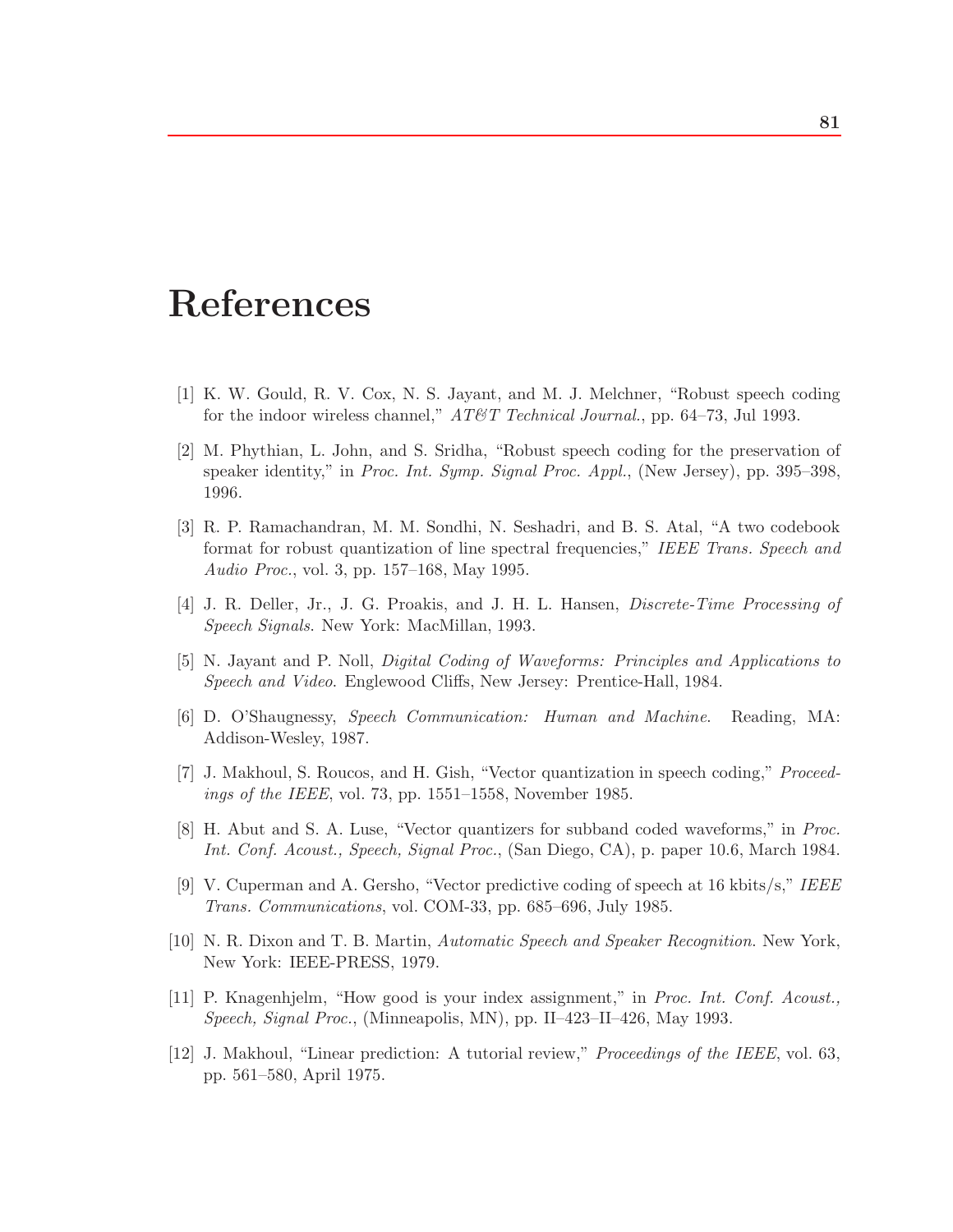- [13] R. Salami, C. Laflamme, J. P. Adoul, and D. Massaloux, "A toll quality 8 kb/s speech codec for the personal communications system (PCS)," *IEEE Trans. Vehicular Tech.*, vol. 43, pp. 808–816, August 1994.
- [14] G. Golub and C. Loan, *Matrix Computations*. Baltimore: Johns Hopkins University Press, 1996.
- [15] J. Leroux and C. Gueguen, "A fixed point computation of partial correlation coefficients," *IEEE Trans. Acoust., Speech, Sig. Proc.*, vol. ASSP-25, no. 3, pp. 257–259, 1979.
- [16] S. Haykin, *Adaptive Filter Theory*. Upper Saddle River: Prentice Hall, third ed., 1996.
- [17] D. Watkins, *Fundamentals of Matrix Computation*. New york: John Wiley and sons, 1991.
- [18] B. S. Atal and M. R. Schroeder, "Predictive coding of speech signals and subjective error criteria," *IEEE Trans. Acoust., Speech, Signal Proc.*, vol. ASSP-27, pp. 247–254, June 1979.
- [19] B. S. Atal, "Predictive coding of speech at low bit rates," *IEEE Trans. Communications*, vol. COM-30, pp. 600–614, April 1982.
- [20] Y. Tohkura, F. Itakura, and S. Hashimoto, "Spectral smoothing techniques in PAR-COR speech analysis-synthesis," *IEEE Trans. Acoust., Speech, Signal Proc.*, vol. ASSP-26, pp. 587–596, December 1978.
- [21] R. Viswanathan and J. Makhoul, "Quantization properties of transmission parameters in linear predictive systems," *IEEE Trans. Acoust., Speech, Signal Proc.*, vol. ASSP-23, pp. 309–321, 1978.
- [22] W. Kleijn and K. Paliwal, *Speech Coding and Synthesis*. Amsterdam, Netherlands: Elsevier, 1995.
- [23] J. D. Markel and A. H. Gray, *Linear Prediction of Speech*. Berlin, Germany: Springer Verlag, 1976.
- [24] A. H. Gray and J. D. Markel, "Quantization and bit allocation in speech processing," *IEEE Trans. Acoust., Speech, Signal Proc.*, vol. ASSP-24, pp. 459–473, 1976.
- [25] F. Itakura, "Line spectrum representation of linear prediction coefficients of speech signals," *Journal Acoustical Society America*, vol. 57, p. S35, 1975. (abstract).
- [26] F. Soong and B.-H. Juang, "Line spectrum pair and speech data compression," in *Proc. Int. Conf. Acoust., Speech, Signal Proc.*, (San Diego, CA), pp. 1.10.1–1.10.4, March 1984.
- [27] R. Gnanasekaran, "A note on the new 1–D and 2–D stability therorems for discrete systems," *IEEE Trans. Acoust., Speech, Sig. Proc.*, vol. ASSP-29, pp. 1211–1212, December 1981.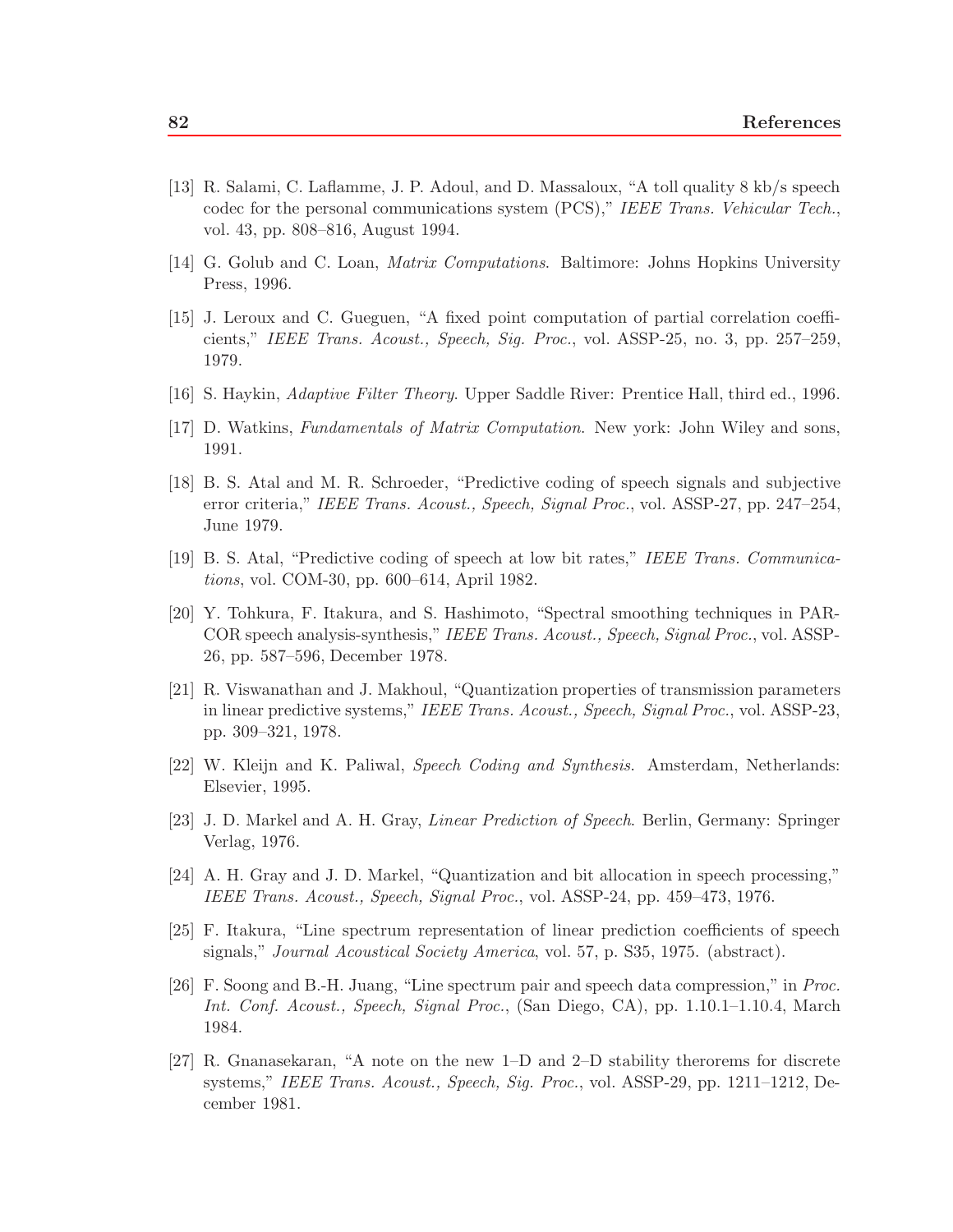- [28] F. Soong and B.-H. Juang, "Optimal quantization of LSP parameters," *IEEE Trans. Speech and Audio Proc.*, vol. 1, pp. 15–24, January 1993.
- [29] P. Kabal and R. P. Ramachandran, "The computation of line spectral frequencies using Chebyshev polynomials," *IEEE Trans. Acoust., Speech, Signal Proc.*, vol. ASSP-34, pp. 1419–1426, December 1986.
- [30] L. R. Rabiner and R. Schafer, *Digital Processing of Speech Signals*. Englewood Cliffs, New Jersey: Prentice-Hall, 1979.
- [31] R. Hagen, "Spectral quantization of cepstral coefficients," in *Proc. Int. Conf. Acoust., Speech, Signal Proc.*, (Adelaide), pp. I–509–I–512, April 1994.
- [32] A. H. Gray and J. D. Markel, "Distance measures for speech processing," *IEEE Trans. Acoust., Speech, Signal Proc.*, vol. ASSP-24, pp. 380–391, October 1976.
- [33] S. Wang, A. Sekey, and A. Gersho, "An objective measure for predicting subjective quality of speech coders," *IEEE Journal Sel. Areas in Communications*, vol. 10, pp. 819–829, June 1992.
- [34] B. J. McDermott, C. Scagliola, and D. J. Goodman, "Perceptual and objective evaluation of speech processed by adaptive differential PCM," in *Proc. Int. Conf. Acoust., Speech, Signal Proc.*, (Tulsa), pp. 581–585, April 1978.
- [35] J. M. Tribolet, M. P. Noll, and B. J. McDermott, "A study of complexity and quality of speech waveform coders," in *Proc. Int. Conf. Acoust., Speech, Signal Proc.*, (Tulsa), pp. 586–590, April 1978.
- [36] S. Quackenbush, T. Barnwell, and M. Clements, *Objective Measures of Speech Quality*. New Jersey: Prentice Hall, 1988.
- [37] L. R. Rabiner and B. H. Juang, *Fundamentals of Speech Recognition*. Englewood Cliffs, New Jersey: Prentice-Hall, 1993.
- [38] B. Atal, R. Cox, and P. Kroon, "Spectral quantization and interpolation for CELP coders," in *Proc. Int. Conf. Acoust., Speech, Signal Proc.*, (Glasgow), pp. 69–72, 1989.
- [39] F. Soong and M. M. Sondhi, "A frequency-weighted Itakura spectral distortion measure and its application to speech recognition in noise," in *Proc. Int. Conf. Acoust., Speech, Signal Proc.*, (Dallas, TX), pp. II–625–II–628, April 1987.
- [40] K. K. Paliwal, "On the performance of the quefrency-weighted cepstral coefficients in vowel recognition," *Speech Commun.*, pp. 151–154, May 1982.
- [41] Y. Tohkura, "A weighted cepstral distance measure for speech recognition," *IEEE Trans. Acoust., Speech, Signal Proc.*, vol. ASSP-35, pp. 1414–1422, October 1987.
- [42] B. H. Juang, L. R. Rabiner, and J. G. Wilpon, "On the use of bandpass liftering in speech recognition," in *Proc. Int. Conf. Acoust., Speech, Signal Proc.*, (Tokyo), pp. 765–768, April 1986.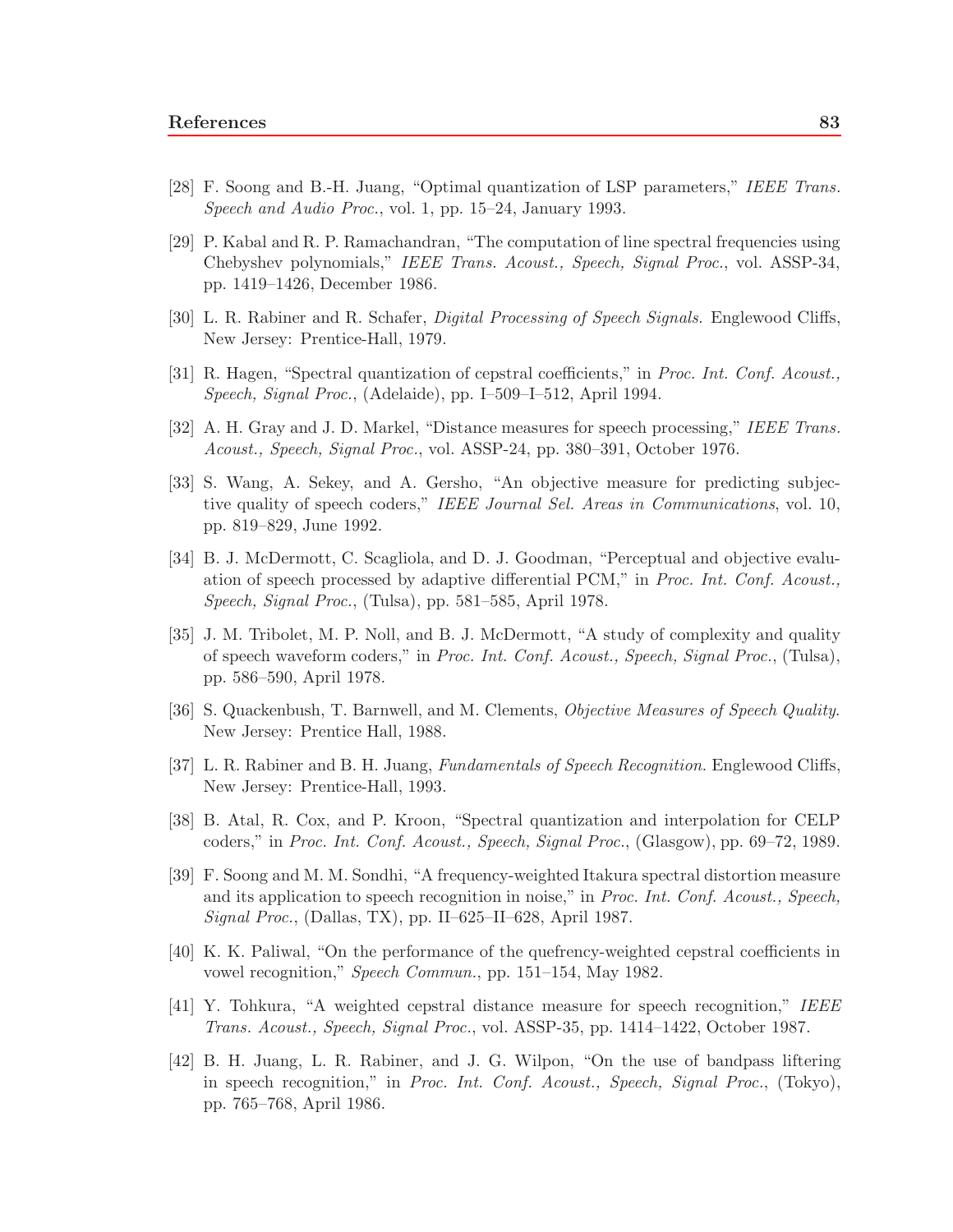- [43] K. K. Paliwal and B. S. Atal, "Efficient vector quantization of LPC parameters at 24 bits/frame," *IEEE Trans. Speech and Audio Proc.*, vol. 1, pp. 3–14, January 1993.
- [44] J. Grass, "Quantization of predictor coefficients in speech coding," M.Eng. thesis, McGill University, Department of Electrical Engineering, September 1990.
- [45] R. Laroia, N. Phamdo, and N. Farvardin, "Robust and efficient quantization of speech LSP parameters using structured vector quantizers," in *Proc. Int. Conf. Acoust., Speech, Signal Proc.*, (Toronto), pp. 641–644, May 1991.
- [46] F. F. Tzeng, "Analysis-by-synthesis linear predictive speech coding at 2.4 kbit/s," in *Proc. Globecom*, pp. 1253–1257, 1989.
- [47] W. P. Leblanc, B. Bhattacharya, S. A. Mahmoud, and V. Cuperman, "Efficient search and design procedures for robust multi-stage VQ of LPC parameters for 4 kb/s speech coding," *IEEE Trans. Speech and Audio Proc.*, vol. 1, pp. 373–385, October 1993.
- [48] E. Paksoy, W.-Y. Chan, and A. Gersho, "Vector quantization of speech LSF parameters with generalized product codes," in *Proc. Int. Conf. Spoken Language Proc.*, (Banff, Canada), pp. 33–36, October 1992.
- [49] IEEE Subcommittee on Subjective Measurements, "IEEE recommended practice for speech quality measurements," *IEEE Trans. Audio and Electroacoustics*, vol. AU-17, pp. 225–246, Sept. 1969. IEEE Standards Publication No. 297.
- [50] J. D. Gibson, *Principles of Digital and Analog Communications*. New York: Macmillan, 1992.
- [51] T. Lookabaugh and R. M. Gray, "High-resolution quantization theory and the vector quantizer advantage," *IEEE Trans. Information Theory*, vol. IT-35, pp. 1020–1033, September 1989.
- [52] R. M. Gray, *Source Coding Theory*. Boston: Kluwer Academic Press, 1990.
- [53] A. Gersho and R. M. Gray, *Vector Quantization and Signal Compression*. Boston: Kluwer Academic Press, 1992.
- [54] W. H. Equitz, "A new vector quantization clustering algorithm," *IEEE Trans. Acoust., Speech, Sig. Proc.*, pp. 1568–1575, October 1989.
- [55] I. Katsavounidis, C.-C. J. Kuo, and Z. Zhang, "A new initialization technique for Generalized Lloyd Algorithm," *IEEE Signal Processing Letters*, vol. 1, pp. 144–146, October 1994.
- [56] Y. Linde, A. Buzo, and R. M. Gray, "An algorithm for vector quantizer design," *IEEE Trans. Communications*, vol. COM-28, pp. 84–95, January 1980.
- [57] J. S. Collura, "Vector quantization of linear predictor coefficients," in *Modern Methods of Speech Processing* (R. P. Ramachandran and R. J. Mammone, eds.), Kluwer Academic Press, 1995.